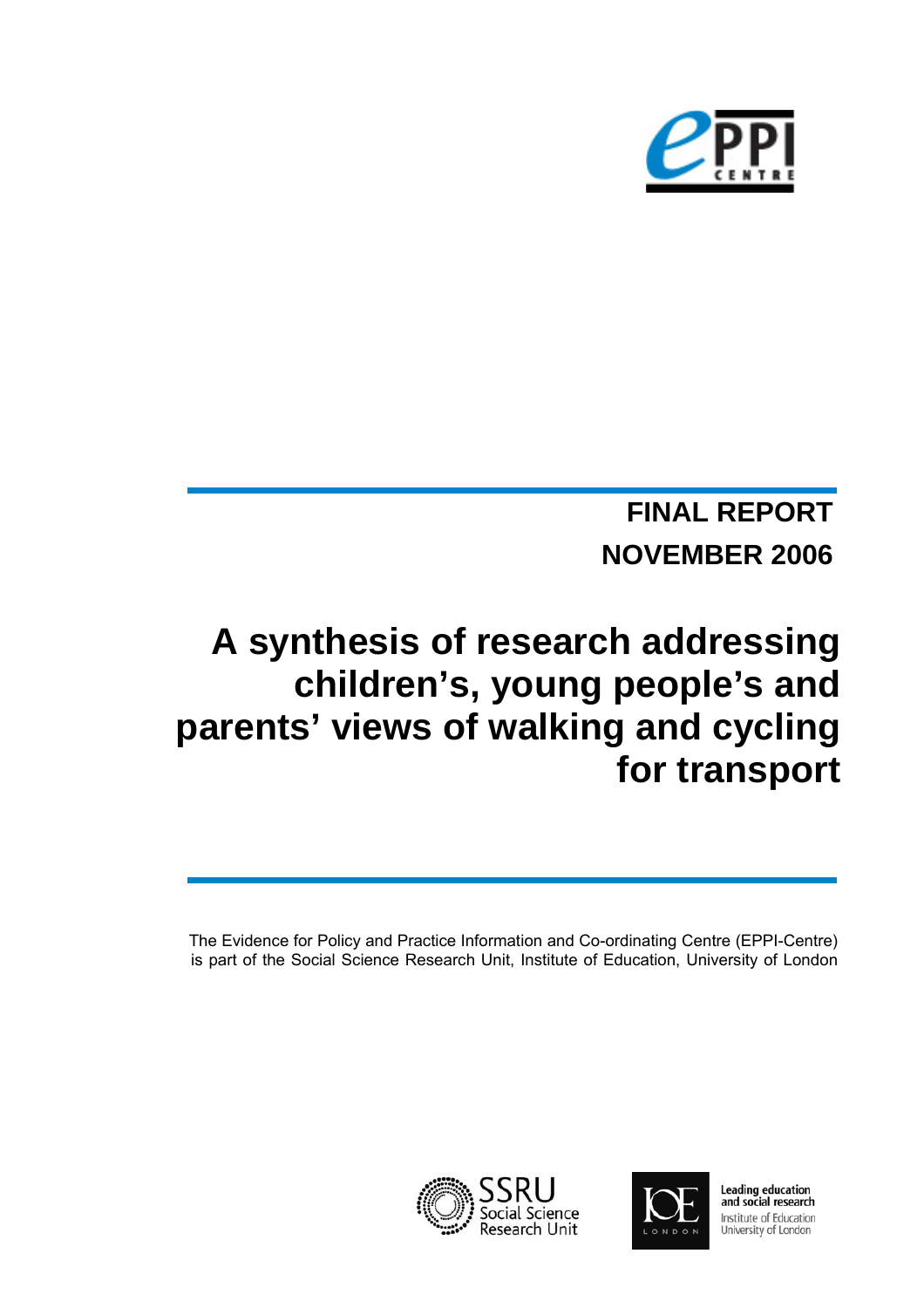# **AUTHORS**

Ginny Brunton, Sandy Oliver, Kathryn Oliver, Theo Lorenc

# **ADVISORY GROUP MEMBERSHIP**

| David Banister      | Professor of Transport Planning, Bartlett School of<br>Planning, University College, London                             |  |
|---------------------|-------------------------------------------------------------------------------------------------------------------------|--|
| <b>Tracey Budd</b>  | Principal Research Officer, Statistics - Travel, Department<br>for Transport                                            |  |
| Andy Cope           | Research and Monitoring Unit Manager, Sustrans                                                                          |  |
| Hugo Crombie        | Public Health Advisor, Centre for Public Health<br>Excellence, National Institute for Health and Clinical<br>Excellence |  |
| <b>Tom Franklin</b> | <b>Chief Executive, Living Streets</b>                                                                                  |  |
| David Ogilvie       | MRC Social and Public Health Sciences Unit, University of<br>Glasgow                                                    |  |
| Harry Rutter        | Head of Health Impact Assessment Unit, South East<br>Public Health Observatory, Oxford                                  |  |
| Claire Spink        | Policy Customer, Department for Transport                                                                               |  |
| Paul Stonebrook     | Health Improvement Directorate, National Programme<br>Delivery, Department of Health                                    |  |
| Sandra Williams     | Senior Principal Research Officer, Research and<br>Development, Standards and Quality Group, Department<br>of Health    |  |

# **CONFLICTS OF INTEREST**

None

# **ACKNOWLEDGEMENTS**

The review described in this report is one of a series undertaken by the Health Promotion and Public Health Reviews Facility at the EPPI-Centre to inform the evidence base for a range of strategies to promote public health. The views expressed in the report are those of the authors and do not necessarily reflect those of the Department of Health.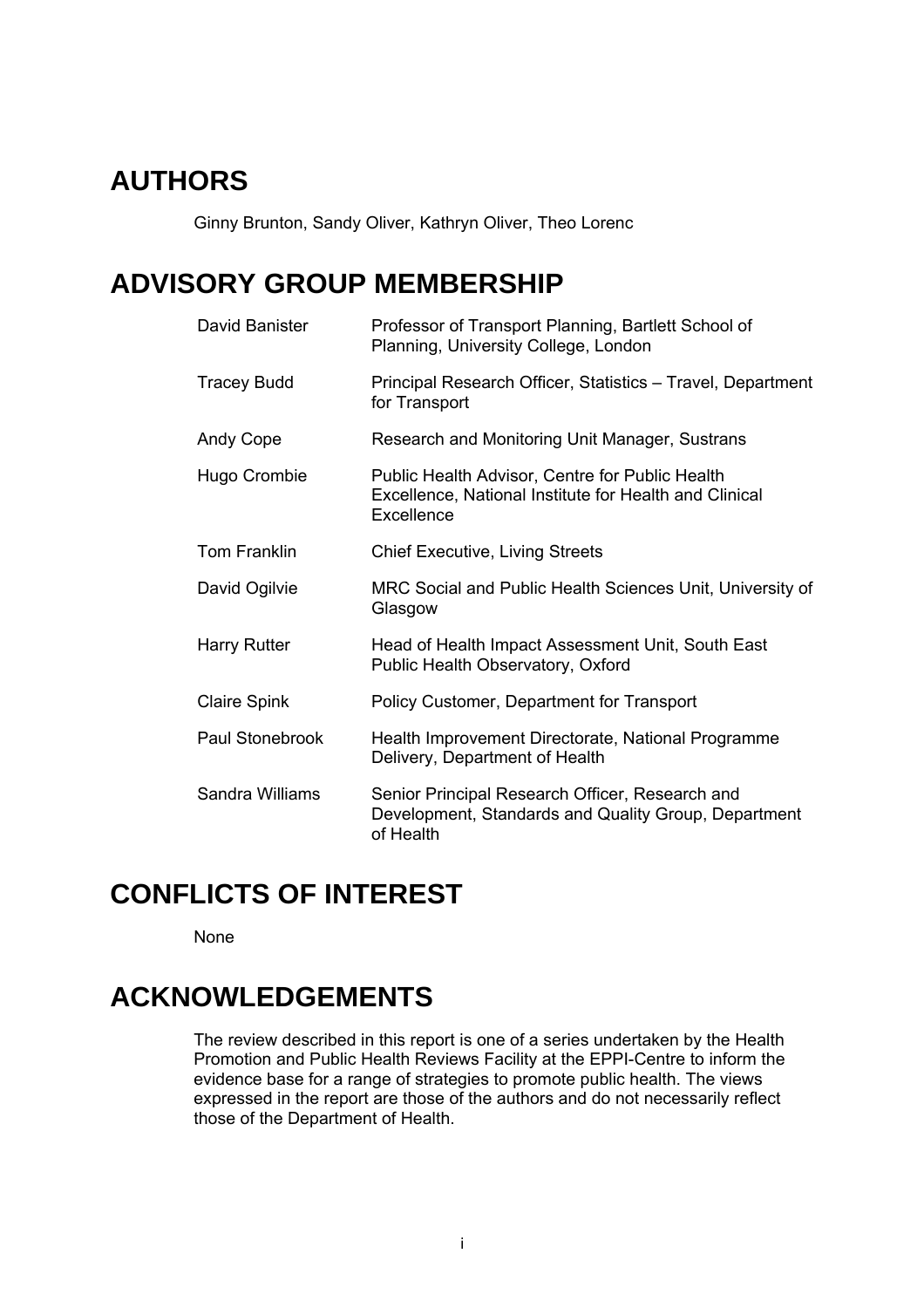# **Funding**

This report was funded by the Department of Health (England) as part of a threeyear programme of work.

# **CONTRIBUTIONS**

This review was prepared by the following members of the EPPI-Centre: Ginny Brunton (GB), Angela Harden (AH), Josephine Kavanagh (JK), Theo Lorenc (TL), Eva Moran (EM), Ann Oakley (AO), Kathryn Oliver (KO), Sandy Oliver (SO), Chloe Powell (CP) and Alex Trouton (AT). Their contributions were as follows:

Initial protocol development: JK, AT, AH, SO

Full protocol development: GB, SO, AO

Data collection: GB, KO, TL

Developing methods analysis and data extraction tools: GB, SO, KO, TL

Data extraction: GB, KO, TL

Searching for studies: GB, EM, CP

Report preparation: GB, SO, KO, TL, AO

Guidance on information management, and formatting the review report: CP

# **LIST OF ABBREVIATIONS**

- DfES Department for Education and Skills
- DfT Department for Transport
- NICE National Institute for Clinical Excellence
- NSSD Non-statistically significant difference
- RCT Randomised controlled trial
- SES Socio-economic status
- SNR Significance not reported
- Sustrans Sustainable transport charity
- UK United Kingdom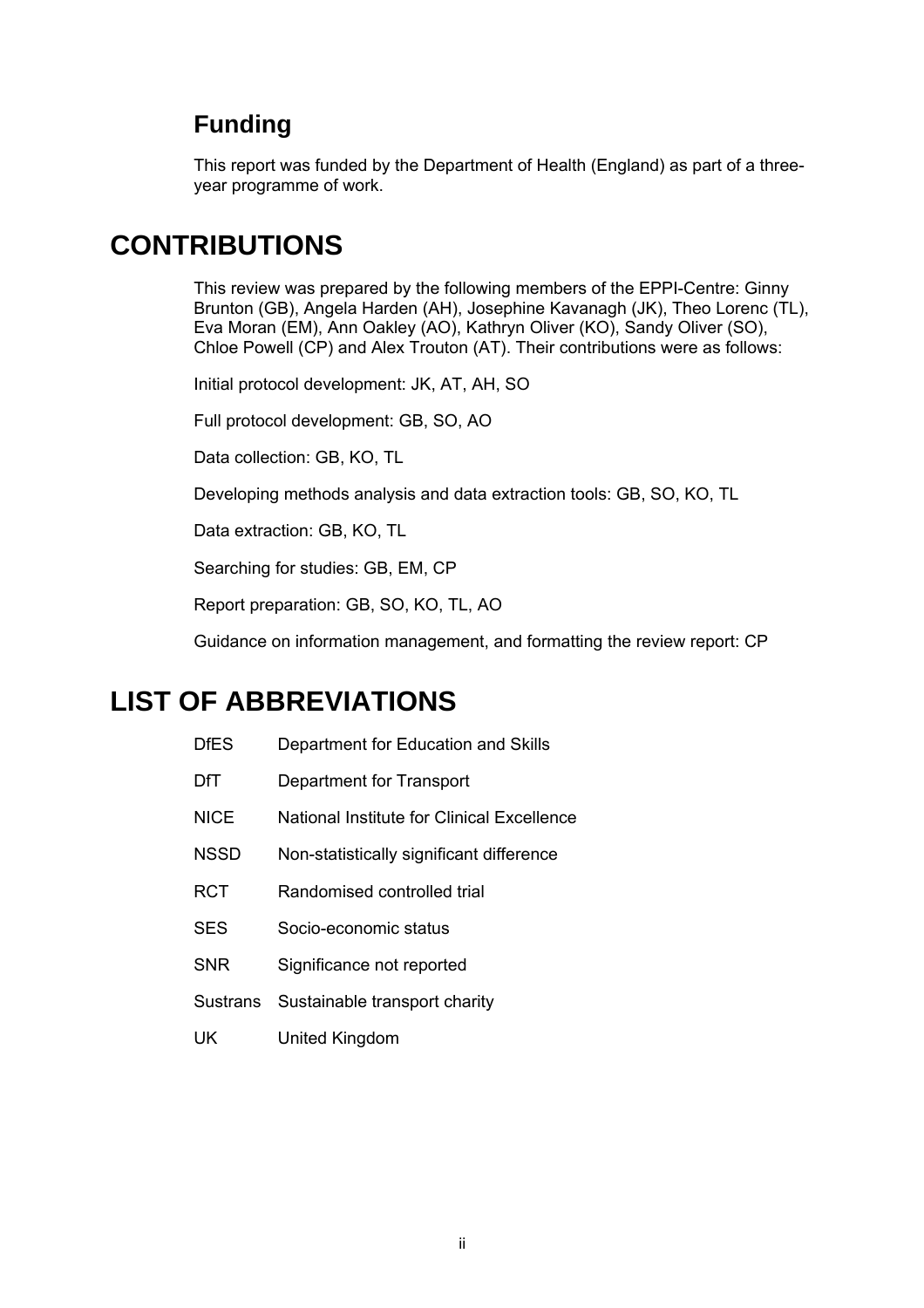This report should be cited as: Brunton G, Oliver S, Oliver K, Lorenc T (2006) *A Synthesis of Research Addressing Children's, Young People's and Parents' Views of Walking and Cycling for Transport.* London: EPPI-Centre, Social Science Research Unit, Institute of Education, University of London.

The opinions expressed in this publication are not necessarily those of the EPPI-Centre or the funders. Responsibility for the views expressed remains solely with the authors.

#### © Copyright

Authors of the systematic reviews on the EPPI-Centre website [\(http://eppi.ioe.ac.uk/\)](http://eppi.ioe.ac.uk/) hold the copyright for the text of their reviews. The EPPI-Centre owns the copyright for all material on the website it has developed, including the contents of the databases, manuals, and keywording and dataextraction systems. The centre and authors give permission for users of the site to display and print the contents of the site for their own non-commercial use, providing that the materials are not modified, copyright and other proprietary notices contained in the materials are retained, and the source of the material is cited clearly following the citation details provided. Otherwise users are not permitted to duplicate, reproduce, re-publish, distribute, or store material from this website without express written permission.

ISBN: 0-9551548-9-8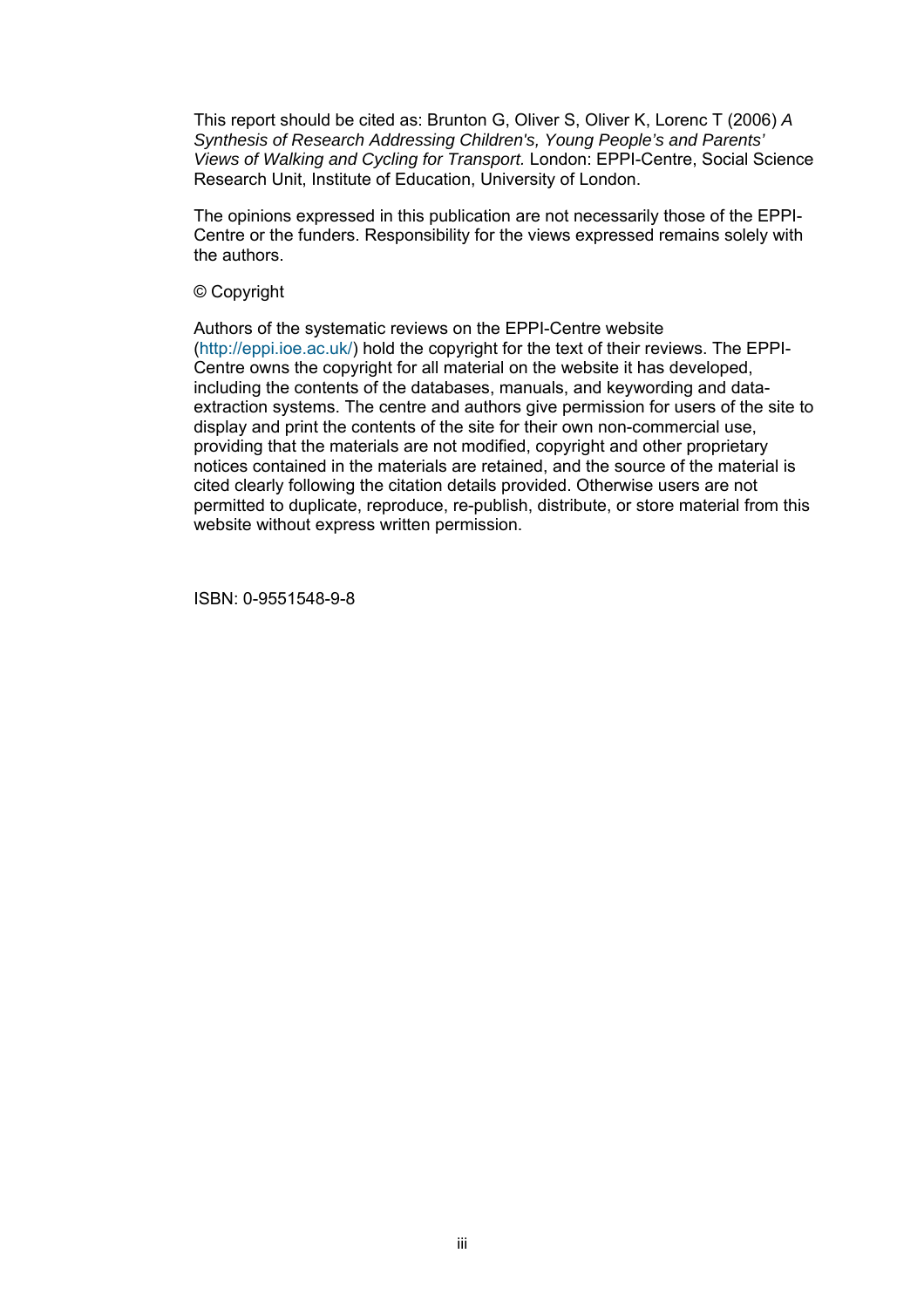# **TABLE OF CONTENTS**

| 4.4 Summary of recent systematic reviews on interventions to shift travel mode 52 |  |
|-----------------------------------------------------------------------------------|--|
|                                                                                   |  |
| Theme 5. Differences in views across ages, sex, SES and locations 56              |  |
|                                                                                   |  |
|                                                                                   |  |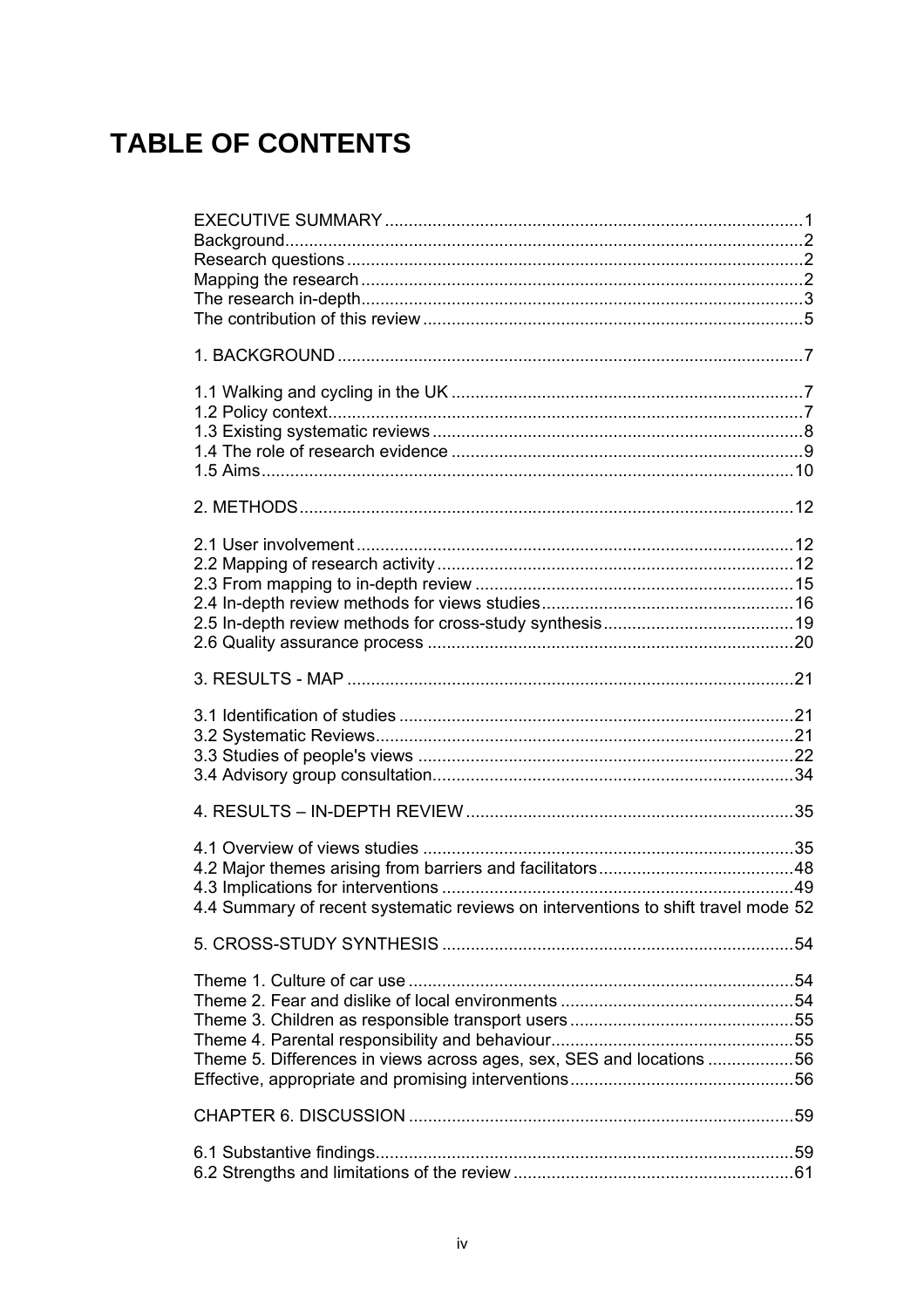| Appendix 3: Aims, Methods, Populations and Quality Ratings of Lower Quality           |  |
|---------------------------------------------------------------------------------------|--|
| Appendix 4: Methodological Characteristics of Higher Quality Included Studies         |  |
| Appendix 5: Aims, Methods, Sample, and Quality Rating of Higher Quality Studies       |  |
| Appendix 6: Summary of interventions relevant to children, young people and           |  |
| Appendix 7: Publication details for relevant intervention studies included in Ogilvie |  |
|                                                                                       |  |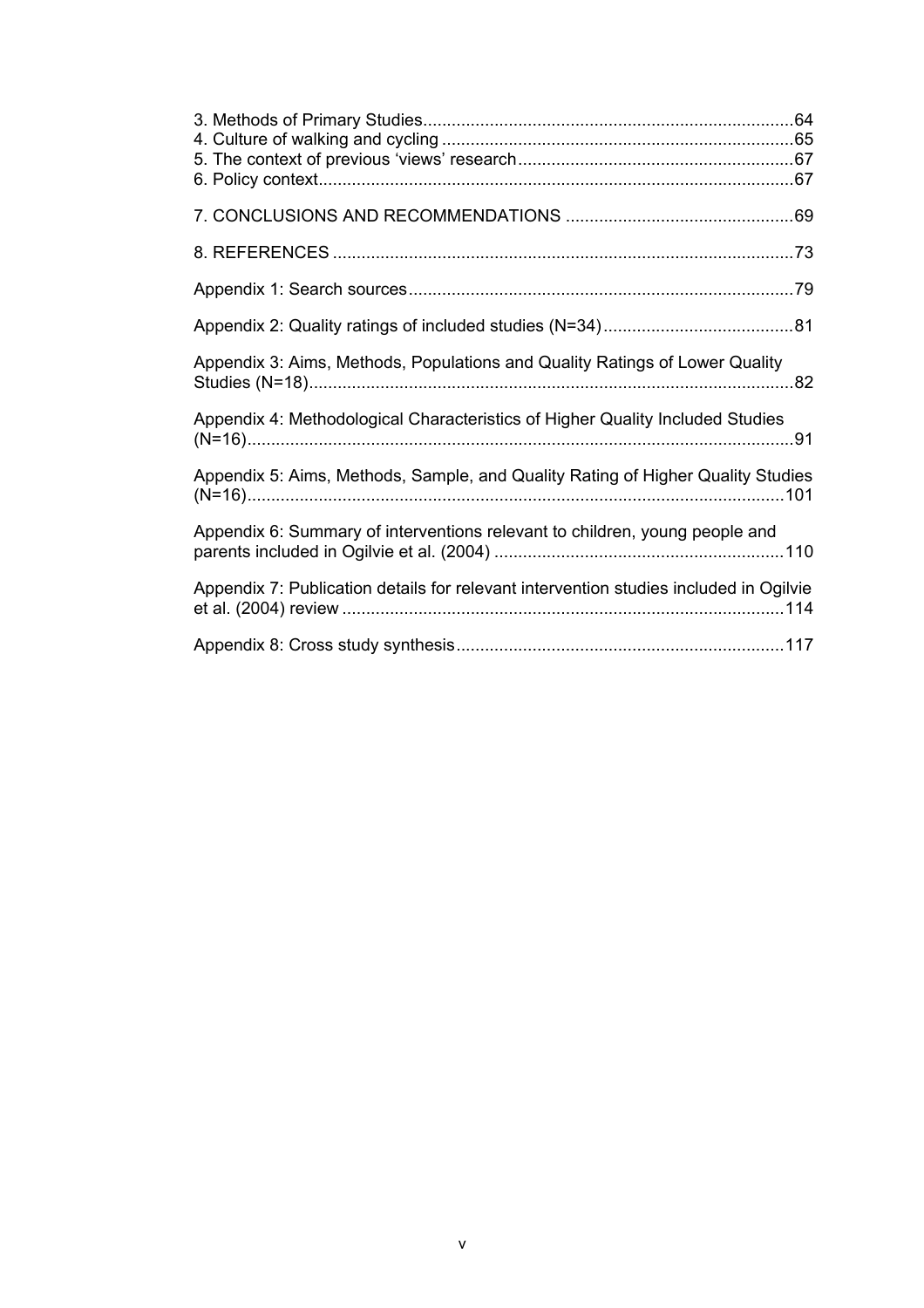*Executive summary*

# <span id="page-6-0"></span>**EXECUTIVE SUMMARY**

This report presents the findings from a systematic review of the research evidence relating to the public's views of walking and cycling, in particular the views of children, young people and parents. The need for such a review was recognised in light of an effectiveness review of interventions promoting a shift away from car travel towards more active modes of transport, the 'modal shift' review (Ogilvie *et* al., 2004). This found equivocal evidence of effectiveness for population-level interventions that promote walking and cycling as alternatives to car use. Where effectiveness findings are unclear, if they are synthesised with a review of studies addressing how people offered the interventions view them, their aims and circumstances, they can offer an explanation and possible ways forward (Oliver *et al*., 2004). Synthesising views studies and effectiveness studies together can lead to more specific recommendations for developing interventions, choosing which to evaluate rigorously, as well as which to implement as policy.

To maximise the utility of the findings, an Advisory Group of stakeholders was convened to guide the focus of this review of views studies. Findings from these were then used to interrogate the reviewed effectiveness data in order to suggest why and how interventions work, or not.

The review of views studies concludes that children's, young people's and parents' views about what helps and hinders their walking and cycling involves the strong culture of car use, the fear and dislike of local environments, children as responsible transport users, and parental responsibility for their children. 'Cultures of transport' vary by age, sex and location (urban, suburban or rural). Developing effective and appropriate interventions calls for further examination of these differences.

Synthesising these findings with the 'modal shift' review's effectiveness findings identified some interventions that are appropriate and effective; and some that may be promising either because they appear effective in some studies, but not others, or because they complement people's views, but have not been rigorously evaluated for their effects. Effective interventions to be adapted for wider use include social marketing, with and without the development of cycle networks. *Choosing Health* (Department of Health, 2004b) sets out the importance of using a social marketing approach to encourage positive health behaviour. These interventions may show more benefit if implemented together. Interventions which may be effective include traffic calming and raised crossing places but these require further evaluation.

Studies of people's views have several implications for intervention. The most important is the need to reduce the convenience of car travel and *simultaneously* increase the safety of pedestrians and cyclists in residential areas and around schools. According to the research evidence, this would encourage children, young people and parents to walk and cycle, and to use public spaces more, which would strengthen overall community environments. Furthermore, this could lead to more opportunities to nurture children's and young people's independence in a safer environment.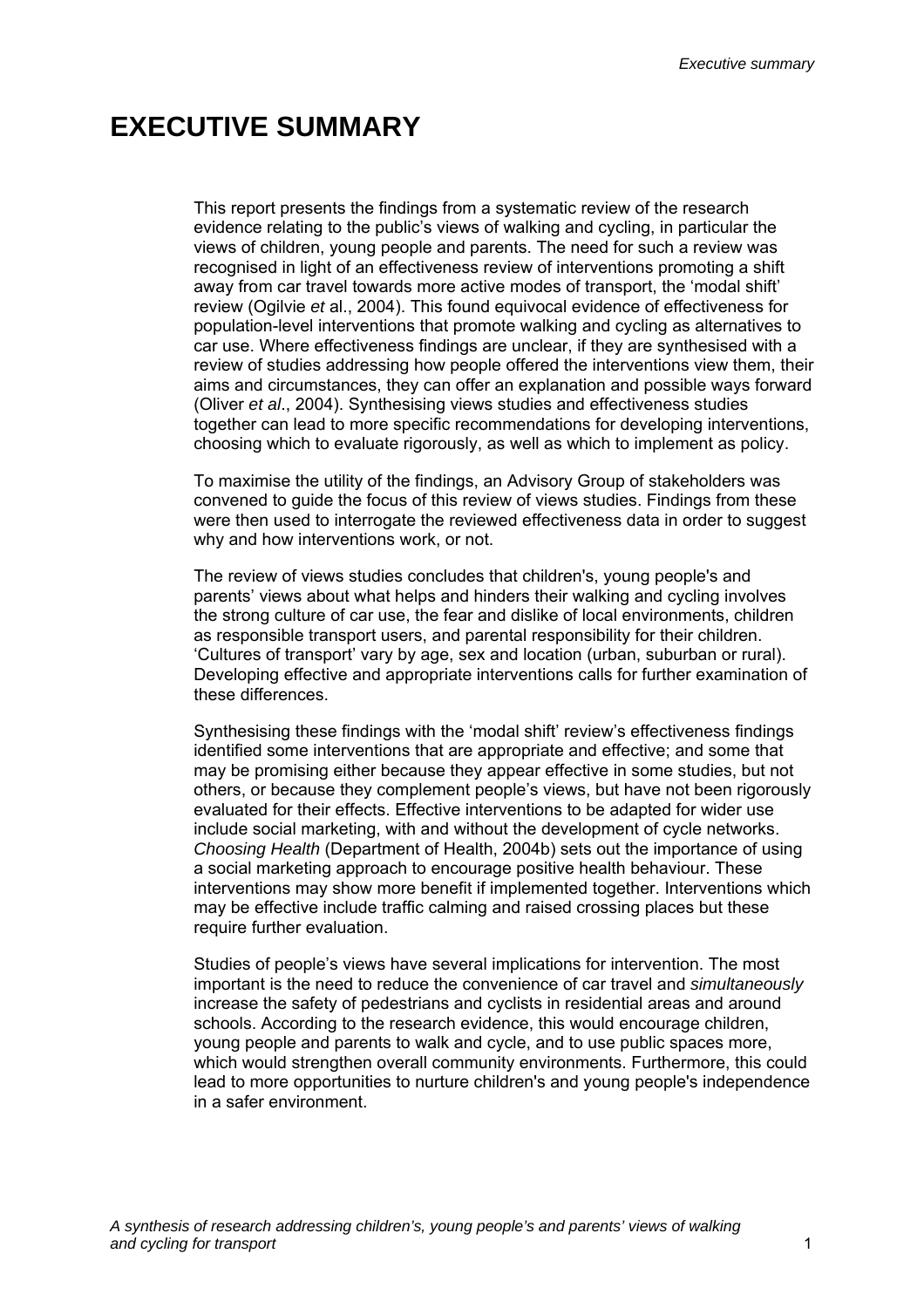<span id="page-7-0"></span>Other barriers on which to focus intervention development are preferences for cars and the cultural attitudes which make car ownership a status issue; the promotion of walking and cycling as 'cool'; parental concerns about children's safety from both accidents and personal attack; and the factors which influence transport choice within families, particularly expectations about parenting.

### **Background**

There is currently widespread policy concern about the decreasing rates of physical activity and the increasing incidence of obesity and chronic disease in the UK. The promotion of walking and cycling as a part of everyday activity is a promising way in which to increase physical activity across wide sectors of the population. Walking and cycling provides the opportunity to build physical activity into daily lives. This could contribute to meeting the Chief Medical Officer's recommendations for children to partake in at least 60 minutes of moderate physical activity each day (Department of Health, 2004b). In addition, these public health goals are consistent with cross-sectoral interest in the wider social and environmental benefits of a shift away from car travel to non-motorised forms of transport.

### **Research questions**

This review seeks to answer two questions:

*What research has been undertaken about the public's views of walking and cycling as modes of transport?* 

#### *How do children's, young people's and parents' views of the barriers to, and facilitators of, walking and cycling match interventions evaluated for their effects on walking and cycling?*

The review was conducted in three parts. First, we searched for and mapped the existing research literature on the general public's views of walking and cycling. Second, we conducted an in-depth review of a subset of this literature, the scope of which was selected by our Advisory Group, focusing on the views of children, young people and parents. Third, we synthesised the findings relating to these 'views studies' together with the research on interventions carried out by Ogilvie *et al.* (2004). The overall conclusions of the review are thus based both on international evaluations of specific interventions, and from findings of recent 'qualitative' research conducted in the United Kingdom (UK) examining the views and experiences of children, young people and parents.

### **Mapping the research**

We found 97 studies of the public's views which were included in the first (mapping) stage of the review. This research used a variety of different methods, ranging from closed questions in surveys to more in-depth qualitative research using interviews or focus groups. The research was conducted in locations across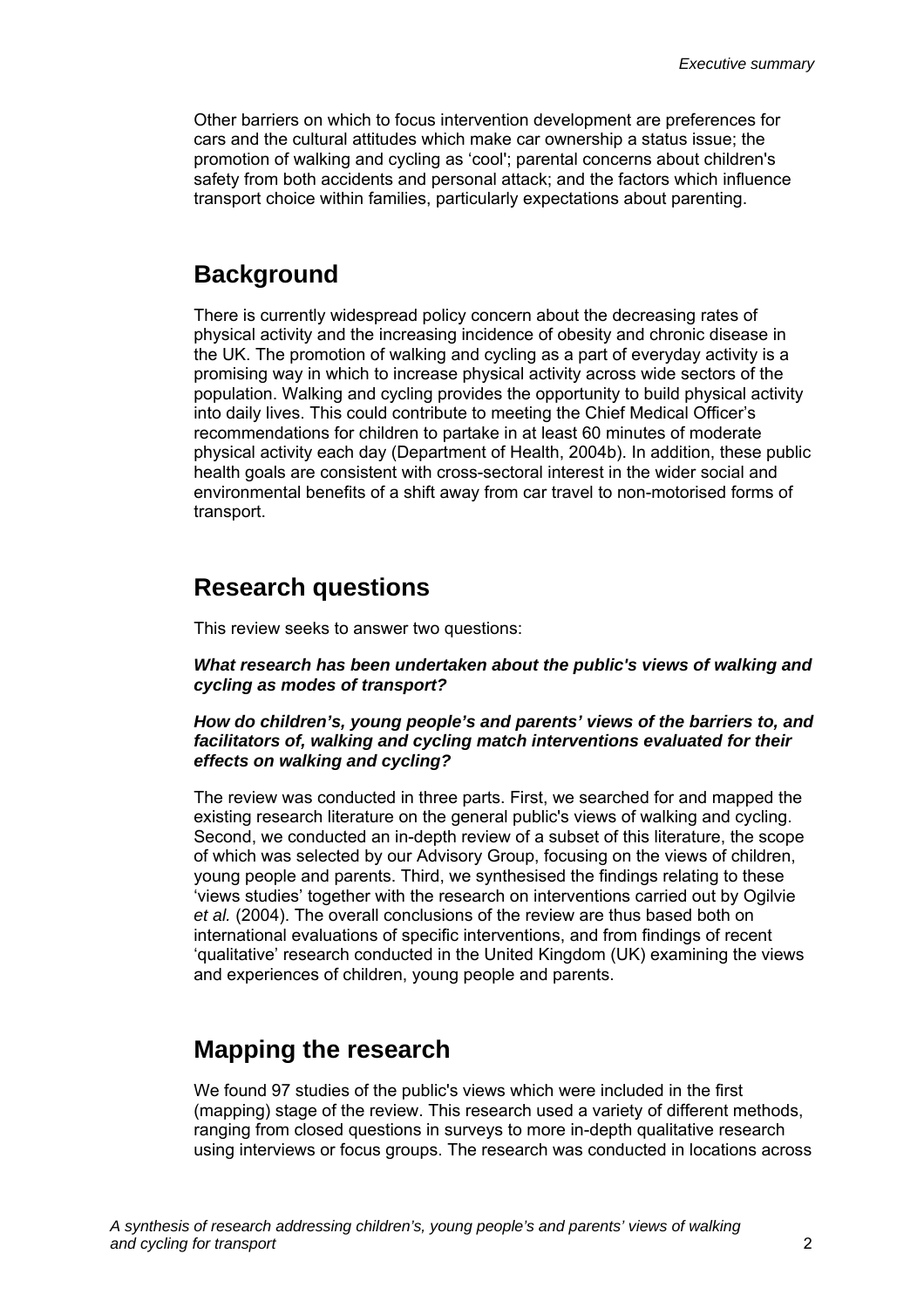<span id="page-8-0"></span>the UK, although more studies focused on urban than on rural populations. More studies were about cycling than walking, and about one-third concerned choice about mode of transport in general. Some studies concentrated on specific types of journey: one- third concerned commuting and slightly fewer focused on the school run.

As with all systematic reviews, although comprehensive methods were used to search for studies, it is possible that some relevant research has been missed. We invite readers to contact us if they know of relevant published or unpublished studies that have not been included in the review.

### **The research in-depth**

Of the 97 studies identified in the map, 34 examined children's, young people's or parents' views. Of those, 18 were excluded on quality grounds, leaving a total of 16 studies. The remaining studies used a number of different methodologies. More of these studies concerned walking than cycling. The populations represented a fairly even spread of age ranges, from very young children to young adults and parents. Most collected data in schools.

Analysis of this research revealed four recurrent themes drawn from the views of children, young people and parents: a culture of car use; fear and dislike of local environments; children as responsible transport users; and parental responsibility and behaviour.

Views reflected a culture of car use which reinforced perceptions of the benefits of travel by car and discouraged the use of alternative modes. In addition, both children and parents expressed fear and dislike of local environments, including concerns about safety, traffic, and inadequate facilities for cyclists and pedestrians. However, children had their own views about transport and perceived themselves to be responsible transport users in their own right. Finally, parents' perceptions of their own roles and responsibilities, and children's views of these, influenced transport choice at the level of the family. All these themes differed in importance and content according to factors such as children's age, sex, and location.

When examining the systematic review of intervention effectiveness to see whether interventions appeared to address these views, it became apparent that some effective interventions have targeted the second of these themes – the public's fear and dislike of their local environments. Social marketing strategies, which provided tailored information about the benefits of walking and cycling, are interventions which are both appropriate and effective. Social marketing strategies provided in combination with cycle networks are also effective. Further, it appears necessary to target interventions specific to the ages, sex, location and socioeconomic status of participants.

Specific recommendations include the following:

• thoughtful adoption and adaptation of effective social marketing interventions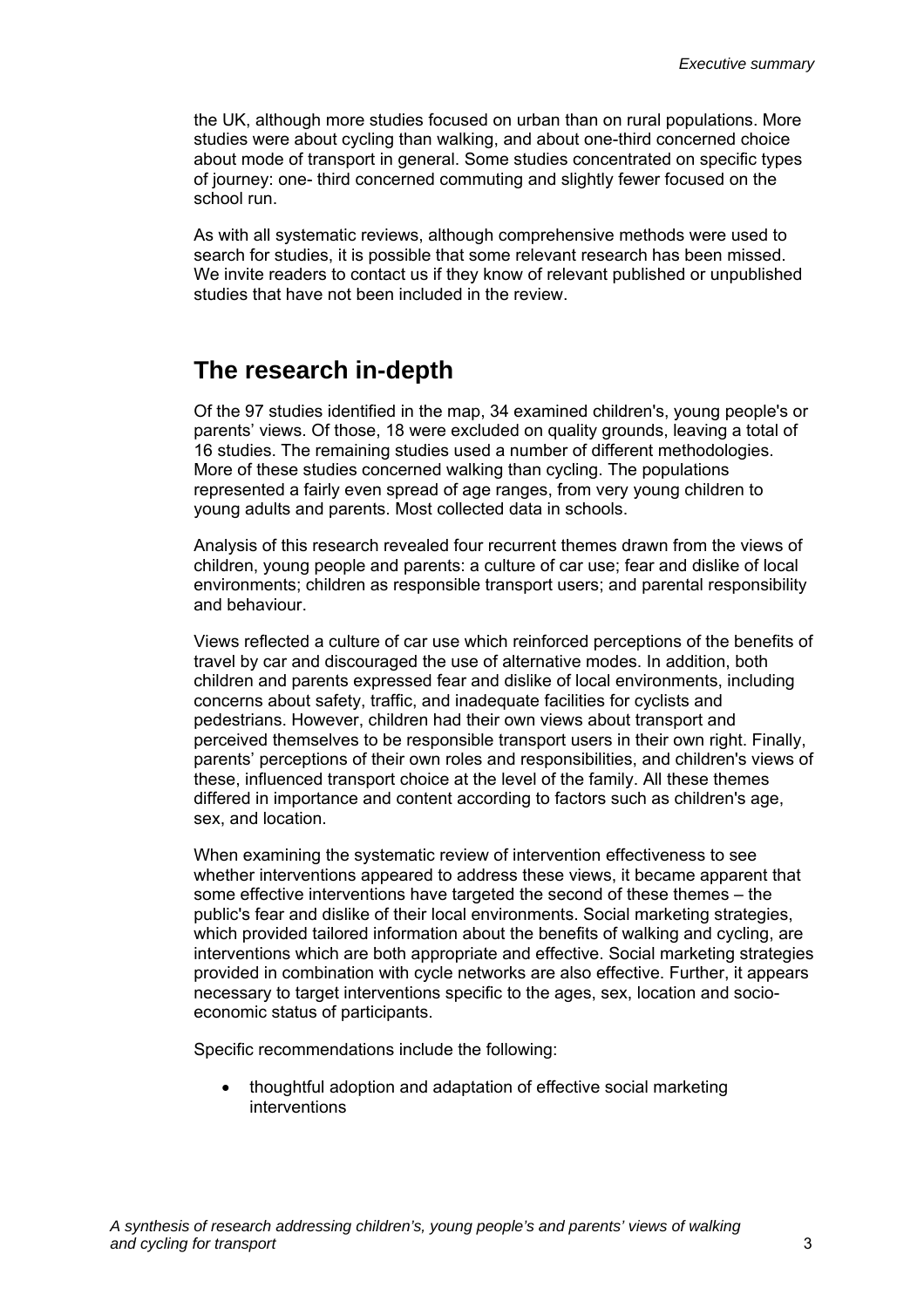- encouraging walking and cycling as activities which promote both physical and psychosocial health, to parents as well as to children
- close inspection of cycle networks in Delft and elsewhere in order to identify the active elements of effective design and rigorously evaluate new networks
- close inspection of the impact of traffic calming studies on active transport, in order to identify promising interventions for rigorous evaluation
- rigorous evaluation of traffic restraint and related measures for their effects on walking and cycling.
- marketing of walking and cycling to children as environmentally friendly, within rigorous evaluations
- rigorous evaluations of interventions addressing cycle crime
- rigorous evaluations of interventions that encourage children to discuss with their parents the ways and reasons to reduce car use in favour of more active forms of transport
- designing interventions tailored to the target audience's age, sex, socioeconomic status (SES) and location
- consideration of the views of children, young people and parents in order to develop interventions to address concerns about personal safety
- interventions combining improved pedestrian facilities, traffic restraint and publicity campaigns be attempted first within a rigorously evaluated intervention to determine whether they are specifically effective in improving active transport
- marketing walking and cycling as 'cool' to appeal to children, within rigorous evaluations
- close inspection of studies addressing concerns about accidents in order to identify the likely active elements of effective interventions
- careful development and evaluation of interventions to promote children's walking and cycling to parents, by balancing messages about safety and risk to future health through inactivity with those encouraging children's independent mobility
- rigorous evaluations of interventions that promote the idea that being a 'good' parent means demonstrating appropriate walking and cycling behaviour, and allowing children to walk and cycle in order to encourage independence safely, while simultaneously caring for the environment

Interventions to address the culture of car use, the recognition of children as responsible transport users, or parent's responsibilities and their behaviour toward heir children in terms of active transport have been less frequently addressed by interventions. Several interventions which changed the infrastructure (e.g. traffic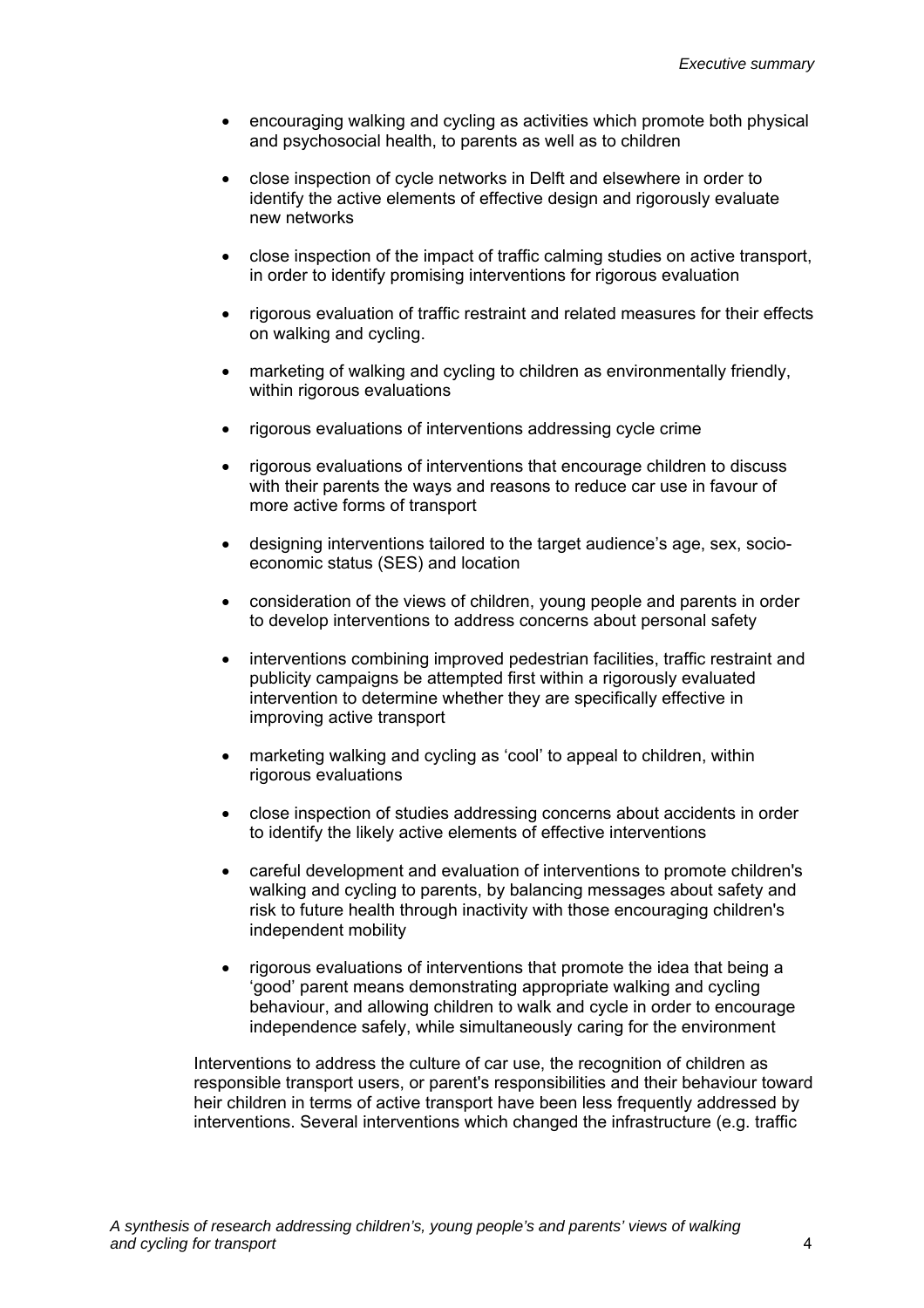<span id="page-10-0"></span>calming, cycle lanes, road-user charges) may be appropriate for children, young people and parents, but require further evaluation with these specific groups.

### **The contribution of this review to policy**

The key message from this systematic review is that interventions will not work unless public views about the value, safety, benefits and costs of walking and cycling are taken into account. This information will thus be of interest to parents and children, government policy-makers at the national and local level, schools, and research funding bodies.

Policy-makers need to understand that perceived safety is a key influence on walking and cycling, but that environmental improvements and facilities can encourage a shift away from car culture. The studies examined indicated that influential factors operated not just at an individual level but often at a family, community and environmental level. This indicates that interventions need to be tailored to fit more carefully with people's preferences and priorities, rather than start from technical or professional assumptions about what is best for people.

The in-depth review revealed that any interventions designed to increase walking and cycling need to be carefully matched to age, sex and location. Children and young people value the social aspects of physical activity. Younger children in particular want to walk and cycle, and are not as susceptible as older children to the notion of cars as 'cool'. Interventions aimed at improving environments for younger children would be likely to be most productive but must be combined with messages to parents that encourage walking and cycling as part of 'good parenting' and restrictions to make car use less attractive. The review also raises the question of whether targeting higher socio-economic groups might be a more productive strategy.

It seems that there is little evidence of effectiveness in the population-level intervention studies designed to increase walking and cycling. Since a great deal of resource is spent on interventions, the conclusions of our review inevitably raise questions about whether this money is well spent. Given the emphasis in much of the transport literature on rigorous quantitative methods, it was surprising that a number of the intervention studies did not have control groups or did not use standardised measures to assess changes in behaviour or the effectiveness of environmental or engineering changes. Assumptions are thus still being made that interventions will be valuable in increasing walking and cycling, even if they are not grounded in rigorous research methods and do not incorporate an understanding of people's priorities and choices.

Our work highlights two effective, promising and appropriate interventions: (1) the extension and improvement of cycle networks, and (2) the creation of tailored marketing messages for subsets of children, young people and parents – specifically geared to appeal to different ages, socio-economic classes, sexes and locations. The latter issue is crucial for policy-makers and planners: the review found evidence that cycling and walking schemes did not work, and this is likely to be because either inappropriate messages were given or because the intervention did not gather (and thus address) the expressed needs of the target group. Our review noted that none of the intervention studies had tried to change people's views about car culture or parenting, dealt with concerns about safety or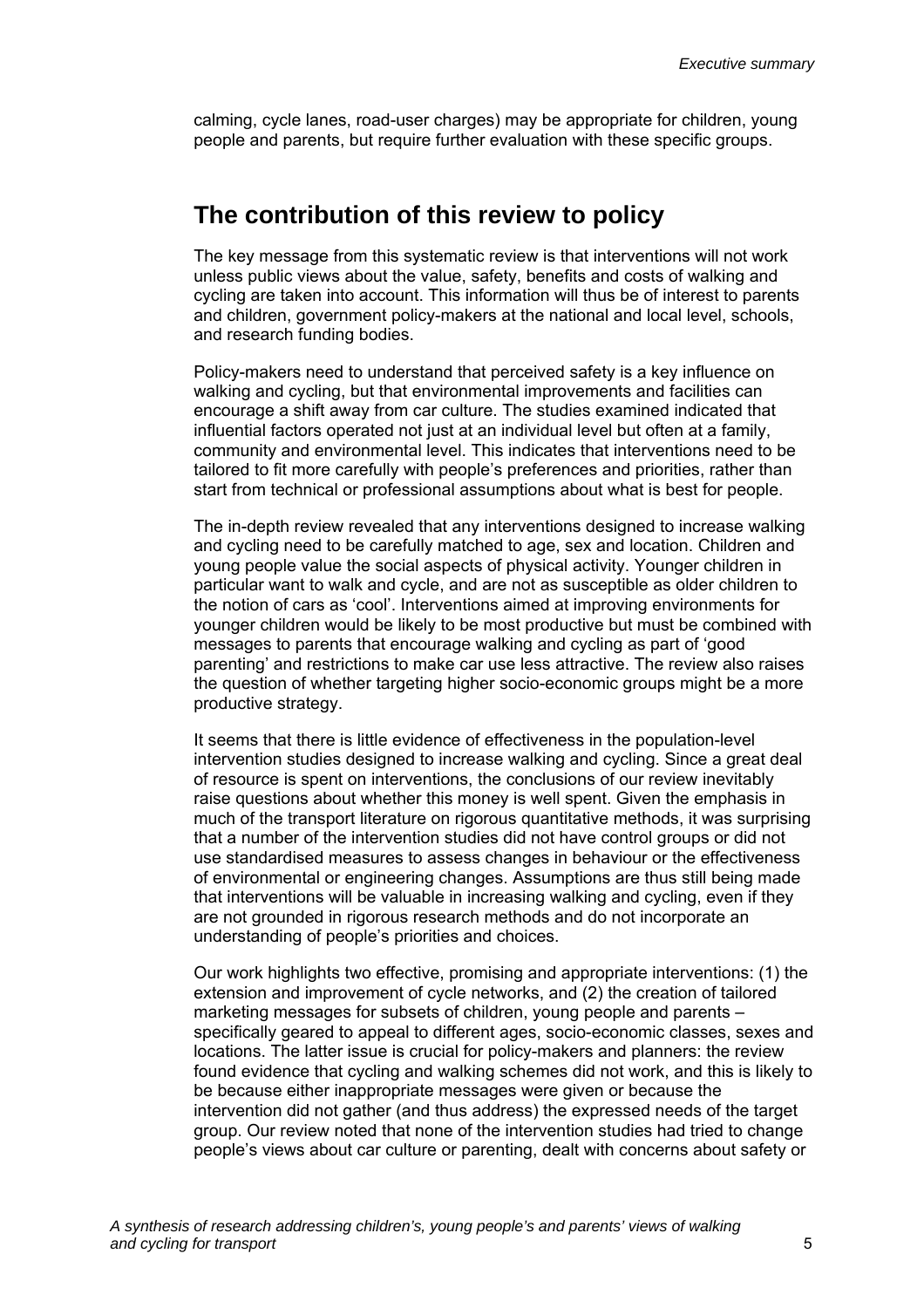used positive messages that children have expressed in the views studies about the convenience or social advantages of walking and cycling.

Finally, the review gives some clear pointers about further research that is needed: into the family's influence on walking and cycling, issues of personal safety, convenience and the social value of these means of transport for children. Sub-group analysis is essential to capture views and understand how motivations vary across different age groups and sex, locations and socio-economic class.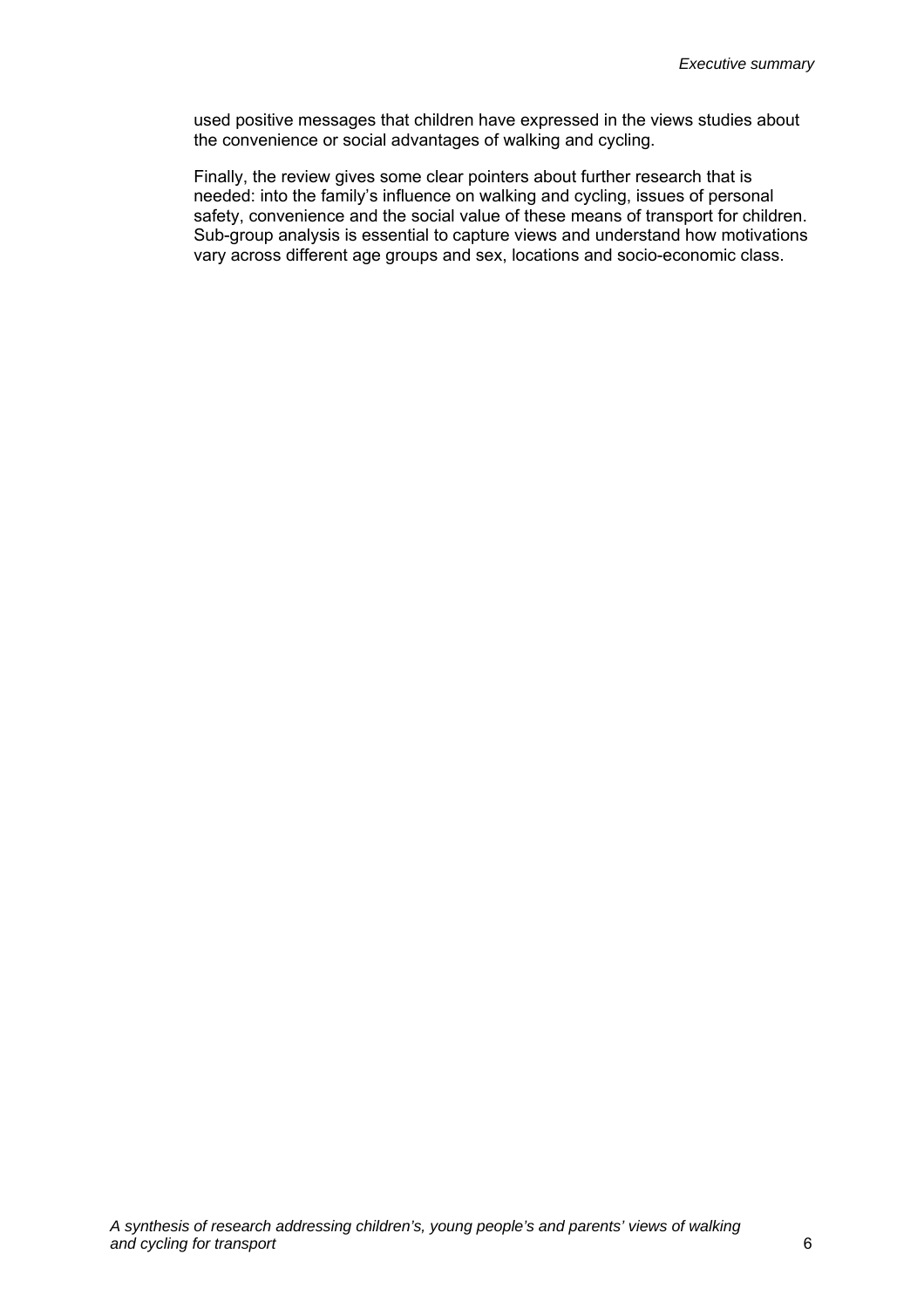# <span id="page-12-0"></span>**1. BACKGROUND**

# **1.1 Walking and cycling in the UK**

Physical activity as part of a daily routine has been in decline in the United Kingdom (UK) over the past twenty years, while rates of obesity are at an all-time high (Department of Health, 2004b). Obesity and a lack of physical activity can lead to multiple health problems, including heart disease, diabetes, stroke, cancer and osteoporosis (Department of Health, 2004b). Being more physically active is one way to lower the risk of these potential health problems (Department of Health, 2000; 2005).

Incorporating more active forms or 'modes' of transport, such as walking and cycling, into people's daily routine is one way to boost physical activity. There is considerable interest in encouraging such activity. For example, national organisations such as the civil engineering charity, Sustrans, have been advocating changes to neighbourhoods and communities in order to encourage walking and cycling for many years (Sustrans, 2005). Other national organisations echo this by encouraging walking and cycling within the context of sporting activity and urban design, as a way of developing and maintaining fitness, reducing inequalities and building communities (Sport England, 1999; 2005). While walking and cycling are the most common modes of active transport, there are other forms, such as skateboarding or rollerblading. Modes of transport and people's attitudes and potential for change are likely to vary according to their personal characteristics (age, gender, disability), socio-economic status, the journeys they make (their purpose, length and location), and facilities to support those journeys.

## **1.2 Policy context**

The UK government has shown considerable cross-sectoral interest in the benefits of more active forms of transport. The Department of Health for England (Department of Health, 2004a) presented the evidence on the relationship between physical activity and health. In this report, the Chief Medical Officer recommended a total of at least 60 minutes a day of at least moderate intensity physical activity, each day, for the promotion of general health in children and young people. At least twice a week, this should include activities to improve bone health (e.g. activities that produce high physical stresses on the bones), muscles strength and flexibility. An increase in walking and cycling could contribute to achieving this, and government plans laid out in *Choosing Activity*: *A Physical Activity Action Plan* (Department of Health, 2005) supported a variety of incentives to promote this. These range from child cycle and pedestrian training schemes to measures for delivering well-targeted and attractive facilities for walking and cycling. In 2003, the Department for Transport (DfT) and Department for Education and Skills (DfES) jointly launched *Travelling to School: An Action Plan* (Department for Education and Skills, 2004)*,* which will help schools promote safe and healthy travel to school. The successive School Transport Bill is designed to enable a number of local authorities to develop innovative school travel schemes. The aim is for all schools in England to have active travel plans by 2010. The DfT unveiled an action plan specifically aimed at persuading people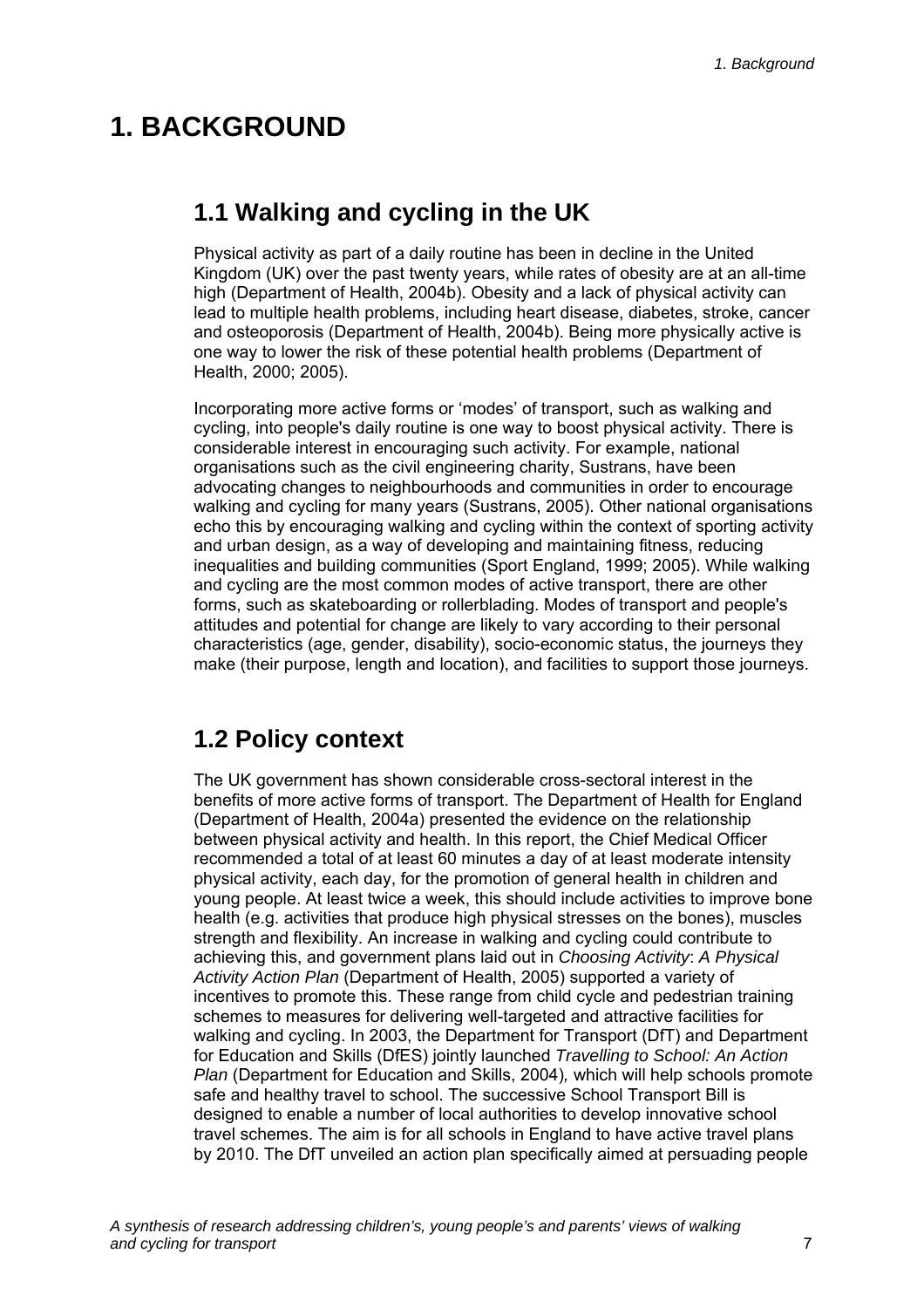<span id="page-13-0"></span>to choose to walk and cycle more often. It is investing £10 million in a sustainable travel towns (STT) initiative, which will fund town-level 'models' for the promotion of sustainable travel. These will showcase best practice for encouraging walking and cycling, primarily through providing improved infrastructure as well as major programmes of personalised travel planning. Similarly, through the Cycling Demonstration Towns project, Cycling England is funding and working with six local highway authorities to develop an exemplary physical environment for cycling, supported by a comprehensive range of 'soft' measures to encourage more people to cycle. The aim of this work is to deliver a significant change in cycling levels, in towns which start from a low or moderate cycling mode share (Department for Transport, 2004b). At the local level, Primary Care Trusts have been suggested as potential leaders for Local Strategic Partnerships (with sport, transport and leisure providers) to develop and deliver evidence-based regional physical activity plans (Department of Health, 2004b). Similar reports from the Scottish Executive and recent guidelines from the National Institute for Clinical Excellence (NICE) outline a need for cross-sectoral initiatives to encourage people, particularly children and young people, to be more active (Physical Activity Task Force, 2003; Killoran *et al.*, 2006).

Thus there is significant interest across several government departments in obtaining a substantial increase in physical activity levels. However, understanding which strategies work, as well as for whom, why they work and in what context, is necessary to inform policy decisions about increasing walking and cycling.

## **1.3 Existing systematic reviews**

Existing systematic reviews have collated evidence of the effects of encouraging car users to adopt more active forms of transport, and the influences of children and young people's physical activity more generally.

Researchers at the MRC Social and Public Health Sciences Unit in Glasgow undertook a rigorous and relevant review (Ogilvie *et al.*, 2004) which addressed the question: which population-level interventions work to promote a 'modal shift' (i.e. from passive forms of transport (e.g. cars) to active forms, such as walking and cycling)? Population-level interventions were defined as those applied to an identifiable urban population or area, measuring outcomes in a group of people. The review also examined health and adverse effects when such data were available. Overall, they found equivocal evidence of effectiveness for populationlevel interventions that promote walking and cycling as alternatives to car use. Targeted behaviour change with motivated subgroups appeared to have a positive effect. Some alternative services and financial measures showed promising results. However, Ogilvie *et al.* concluded that there was no evidence that publicity campaigns providing health information to the general public and engineering measures had an effect on encouraging a shift from cars to walking or cycling. Outcomes were most often measured in these studies on the basis of households or adults; few measured outcomes for children. The results of the review were equivocal: while some rigorously conducted primary studies showed positive effects, other less rigorous studies showed no effect or even a potentially negative effect. The review was based only on interventions studies, and did not take account of research on the different strategies for increasing physical activity.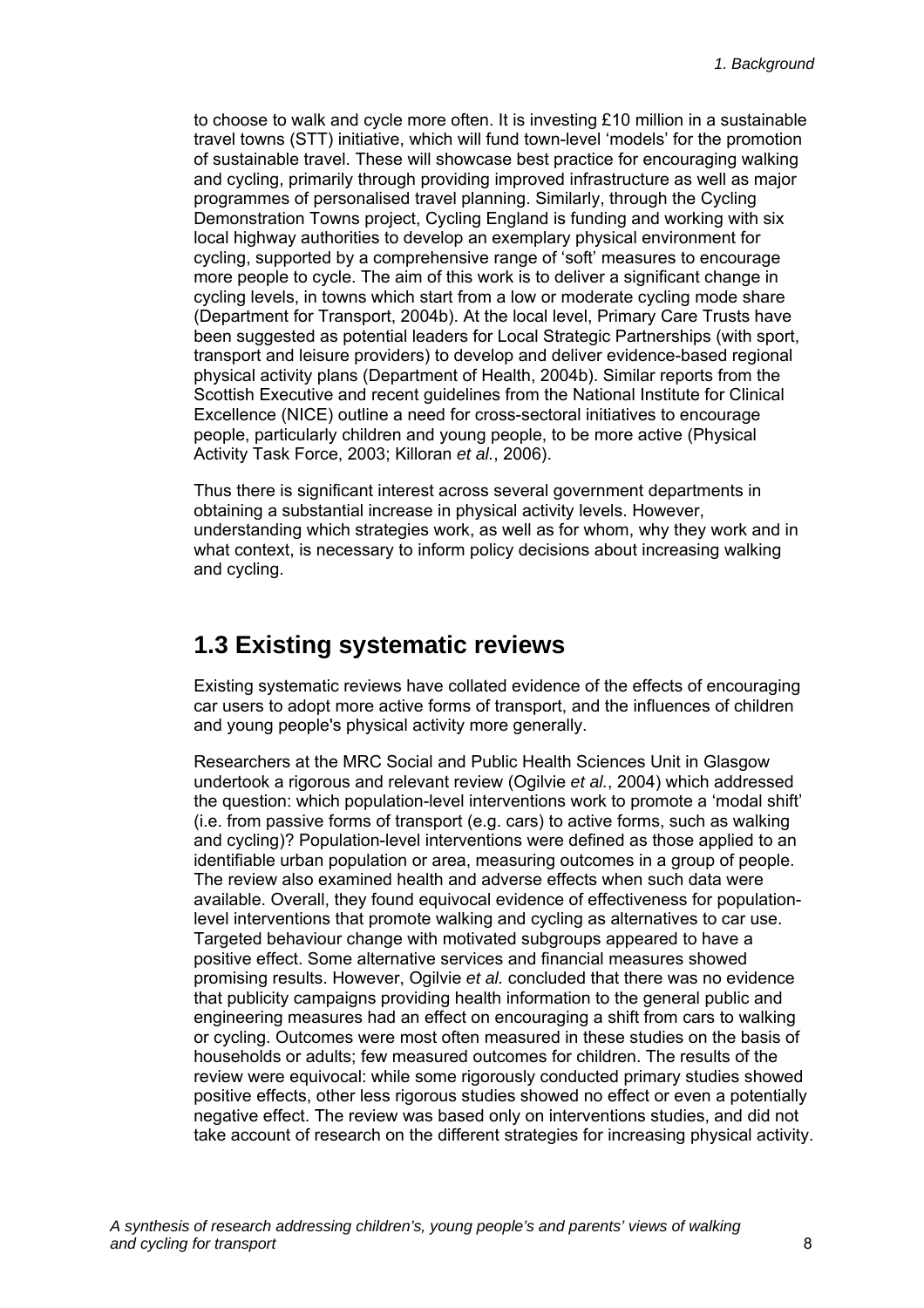<span id="page-14-0"></span>The results from this current and key piece of review literature indicate a need to understand more about why no clear evidence of effectiveness has been found.

Other systematic reviews conducted by the EPPI-Centre have resolved the challenge of limited effective, or even rigorously evaluated, interventions by comparing evidence of effectiveness with a synthesis of the views of the target population. This cross-study type synthesis has led to recommendations for developing and evaluating interventions, as well as for implementing effective interventions. Previous syntheses of views have focused on promoting children's and young people's physical activity more generally (Brunton *et al.*, 2003; Rees *et al.*, 2001).

A previous systematic review conducted by the EPPI-Centre examined the influences on and strategies to promote young people's physical activity (Rees *et al.*, 2001). Authors noted that appropriate facilities are a major influence on young people's physical activity, but no soundly evaluated interventions address this. 'Whole school' approaches involving all members of the school community can promote increased physical activity. School-based peer-led initiatives, especially those in which peers lobby for environmental changes throughout the school, can be beneficial. Young people also called for the provision of community and school facilities for safe bicycling. Further evaluation of these interventions is required, as is exploration of the parental constraints on participation in physical activity.

A systematic review examining the same topic in children found that effective interventions are those which match children's needs, engaging parents in supporting and encouraging their children's physical activity, and providing opportunities for family participation (Brunton *et al.*, 2003). A need for future intervention development exists for strategies that emphasise the aspects of participating in physical activity that children value, such as the opportunity to socialise with their friends; provide free or low-cost transportation; and provide a safer local environment in which children can actively travel and play.

An EPPI-Centre study of children's modes of transport to school described the research activity, but did not rigorously appraise the methods for an in-depth review of the findings (Gough *et al.*, 2001).

These existing systematic reviews left a gap in our knowledge about people's views of walking and cycling as forms of transport. This knowledge was required in order to recommend how interventions should be developed or adapted, considering the disappointing evidence of effective interventions for encouraging car users to adopt more active forms of transport.

## **1.4 The role of research evidence**

#### **1.4.1 Review scope**

The high quality systematic review by Ogilvie *et al.* (2004) focused on bringing together the effect sizes from outcome studies evaluating interventions aimed at encouraging people to relinquish car travel for more active forms of transport. However, looking at effectiveness alone is limited. Other study designs, especially studies of people's views, are valuable sources of data to inform public health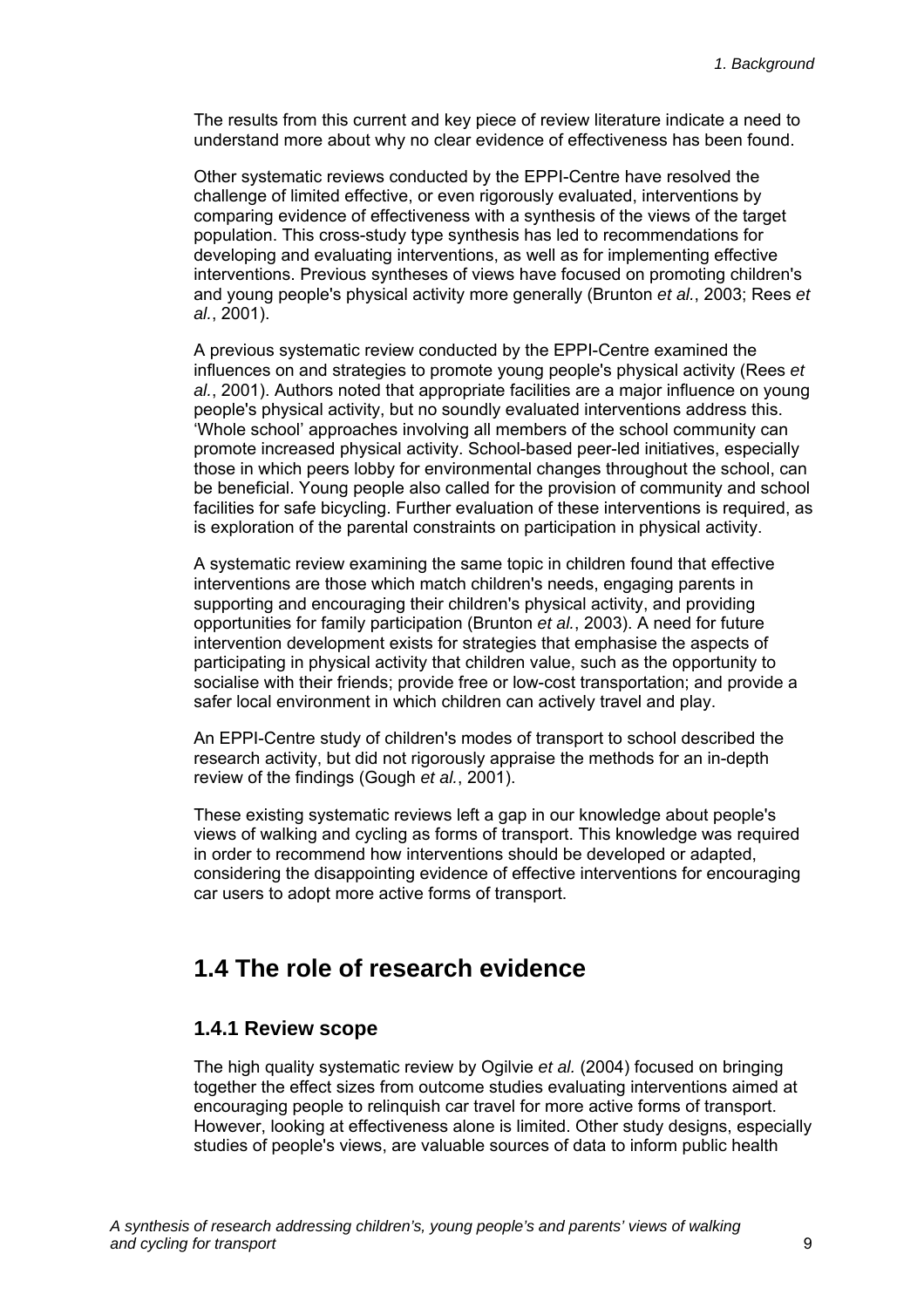<span id="page-15-0"></span>interventions. Understanding barriers to, and facilitators of, walking and cycling requires addressing different 'cultures of transport' according to dimensions such as geography (e.g. rural and urban) and inequalities (e.g. socio-economic group). It also raises the question of why people use their cars rather than more active forms of transport. The scope of the review reported here is a systematic review of views studies, synthesised with the findings of the review of effectiveness studies.

#### **1.4.2 Types of studies relevant to the review**

'Qualitative' research is often capable of opening up the so-called 'black box' of quantitative trials and epidemiological work on risk factors, to expose why interventions work or do not work. It can particularly help to identify more promising interventions for developing and testing in the future (Bonell, 2003; Strange *et al.*, 2001). Such research can help us to identify and understand the factors people consider to be important influences in their lives (Popay *et al.*, 1998). It includes studies that (i) examine people's attitudes, opinions, beliefs, feelings, understanding or experiences, rather than their health status, their stated behaviour or factual knowledge about, in this instance, walking and cycling; and (ii) privilege people's views by presenting them directly as data that is valuable and interesting in itself, rather than as a route to generating variables to be tested in a predictive or causal model. The research designs employed by views studies range from large-scale surveys to qualitative studies which use in-depth interviews or focus groups. Some studies directly present people's own descriptions and analytical observations of their lives.

## **1.5 Aims**

The objectives of the review described in this report were to assemble the evidence in order to examine the following research areas:

(a) People's views provide explanations for whether promoting walking and/or cycling as modes of transport:

- is broadly acceptable;
- reduces car use;
- increases physical activity (walking or cycling);
- changes behaviour, in a sustainable way;
- improves physical and psychosocial health;
- reduces accidents;
- strengthens communities;
- improves the environment;
- offers other benefits;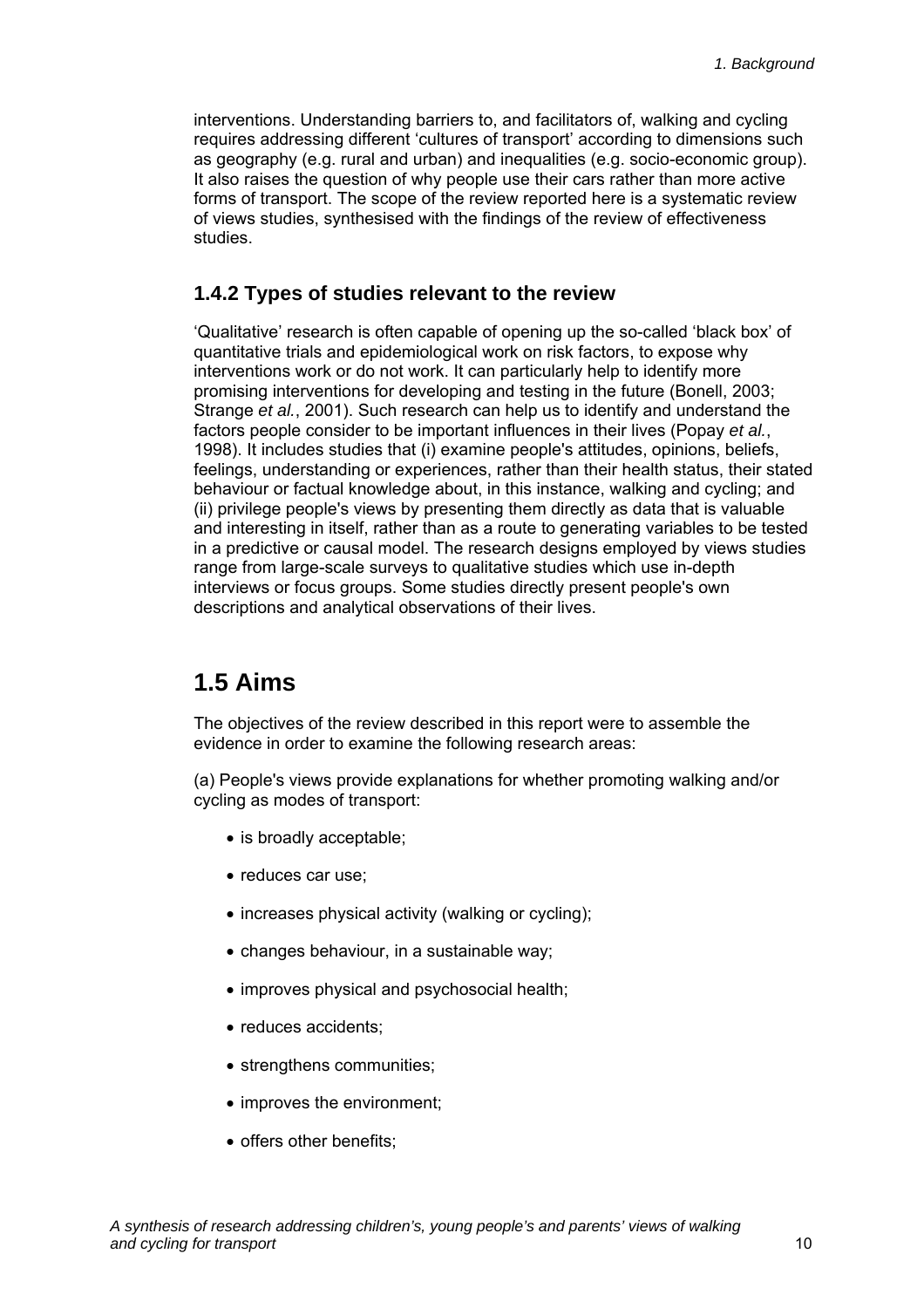- presents some problems.
- (b) The views above may be independent of, or influenced by:
	- people's age, gender, ethnicity, disability, socio-economic status or family structure or situation;
	- whether journeys are long or short; to school, to work or to leisure activities;
	- whether journeys are originally made by car or public transport;
	- whether journeys are within or between rural or urban areas;
	- geographical location around the UK;
	- costs;
	- convenience, complexity or speed of journeys;
	- perceived safety;
	- length of time and time of day:
	- neighbourhood socio-economic status;
	- availability of public transport;
	- existing facilities for cars and/or bicycles; and
	- other factors.

To ensure relevance to UK policy needs, this review is both UK-specific and timelimited (1995–2005).

We followed a two-stage process: *a mapping exercise*, followed by *an in-depth review* of a subset of studies, chosen according to policy and practice needs. The mapping exercise identifies and describes the research activity that has been undertaken in terms of its substantive (e.g. area of population perspective, country of study) and methodological characteristics (e.g. data-collection methods). The in-depth review assesses the quality of studies and synthesises their findings, then combines those results with the results from the systematic review of interventions conducted by Ogilvie *et al.* (2004) in *a cross-study type synthesis*. The review was undertaken from May 2005 to May 2006.

This report presents both a map of the relevant research, and a synthesis of a subset of studies. Chapter 1 describes the issues involved in walking and cycling as forms of active transport. Chapter 2 describes the research methods used in the review. Chapter 3 presents the results of the research map. Chapter 4 discusses the results of the in-depth review. Chapter 5 provides details on the cross study synthesis. Chapter 6 discusses the strengths and limitations of the review. Chapter 7 draws conclusions and outlines recommendations for policy, practice and future research.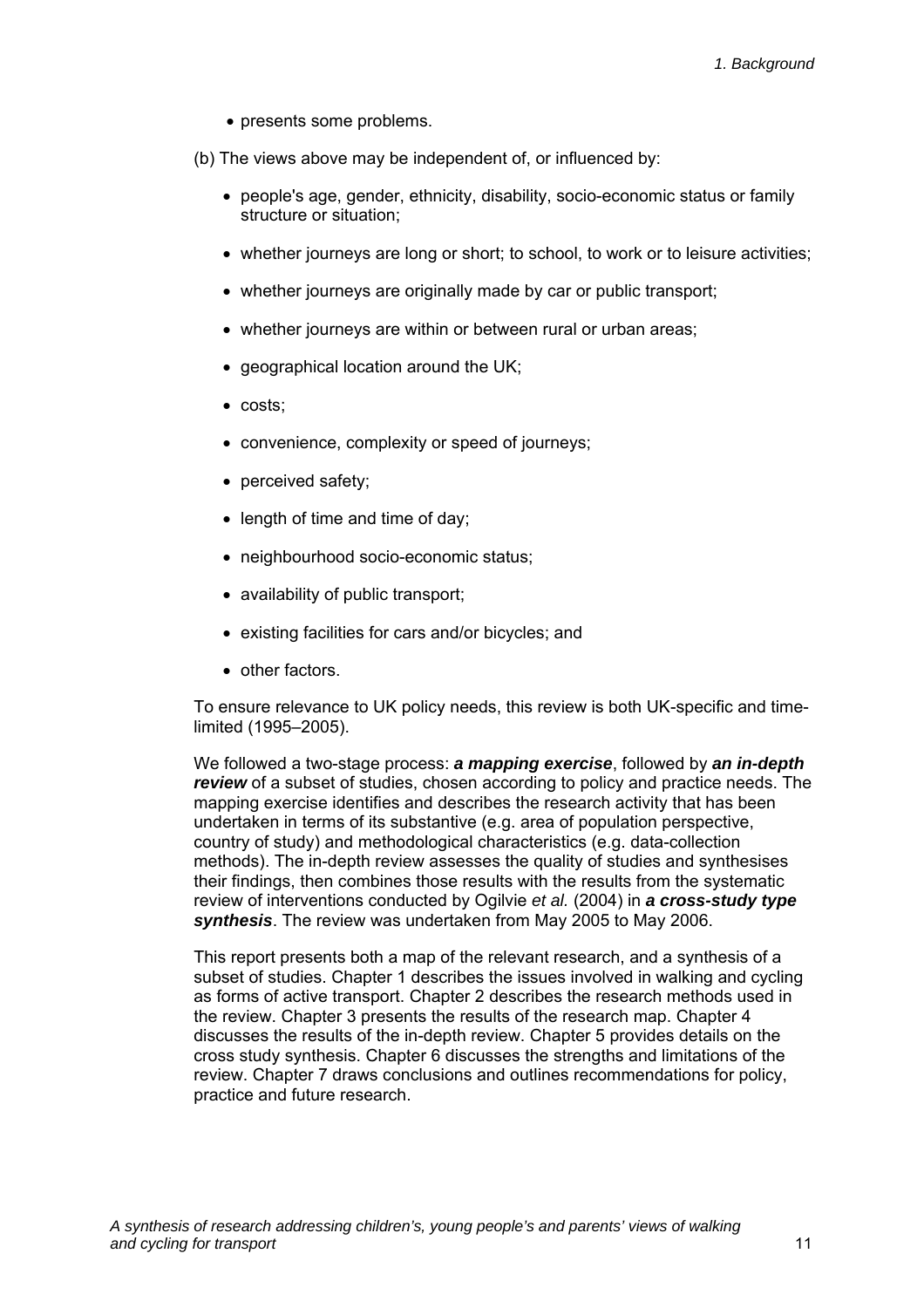# <span id="page-17-0"></span>**CHAPTER 2. METHODS**

# **2.1 User involvement**

### **2.1.1 Approach and rationale**

For systematic reviews to be relevant to policy and practice, potential users of the review must be involved in key stages of the review process (Oliver, 1997; Peersman *et al.*, 1999). In this review, user involvement was sought through an advisory group, comprising a mixture of policy specialists, practitioners and researchers, representing a number of organisations.

#### **2.1.2 Methods used**

The Advisory Group met twice, in early January and early April 2006. The Group's remit was to advise the research team on the scope of the in-depth review and to refine the research question, including the relevant populations and the particular aspect of encouraging walking and cycling which was to be explored. Group members were also asked to help identify potentially relevant research and to comment on draft documents. At the second meeting, Advisory Group members were asked to comment on findings and to help to produce relevant recommendations for policy and practice. Both meetings were chaired by one of the investigators (SO) and run in a manner to encourage everyone's participation, in order that all views could be expressed, discussed openly and recorded to guide the review process.

# **2.2 Mapping of research activity**

#### **2.2.1 Inclusion and exclusion criteria**

Inclusion and exclusion criteria for studies to be included in the map were applied to titles and abstracts. Full reports were obtained for those studies that appeared to meet the criteria or where there was insufficient information to be sure.

'Views studies' were included if they:

- were conducted in the UK;
- were published from 1995 to 2005; *and*
- accessed the views of *children, young people or parents* on any of the following: their ideas about, and experiences of, walking and cycling (or other forms of active transport) initiatives; what influences whether they walk or cycle; and their ideas about what could be done to promote walking and cycling.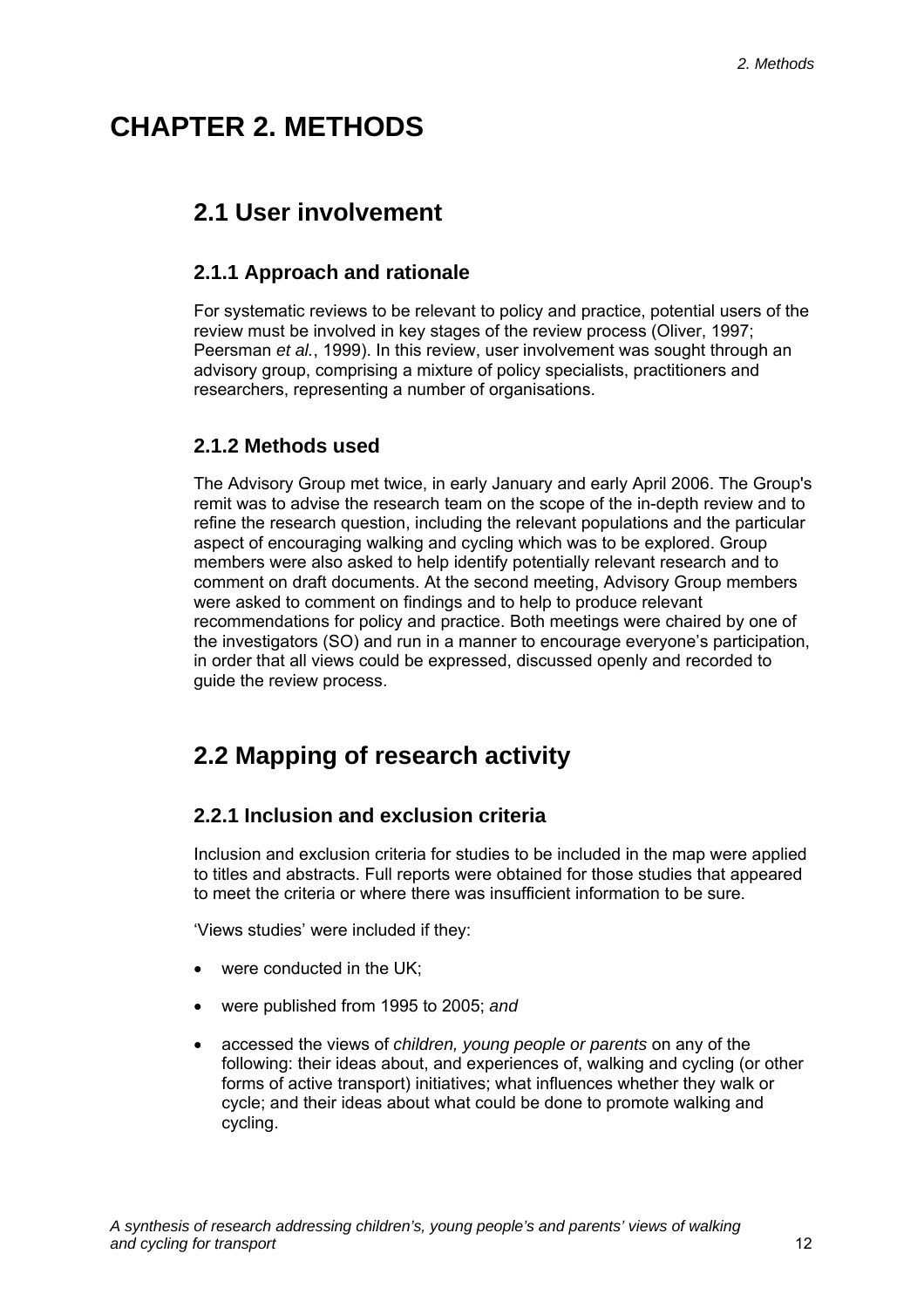It was decided only to assess UK-based studies because such studies would allow us to judge the extent to which interventions evaluated in other countries might be transferable to a UK context.

#### **2.2.2 Identification of studies**

To locate relevant research, two separate searches were undertaken: the first was to locate systematic reviews on walking and cycling; and the second was to locate primary research on people's views. The results of the first search for reviews formed the development of the search strategy for finding primary studies on people's views.

Reviews of effectiveness were sought from several sources:

- Database of Abstracts of Reviews of Effectiveness (DARE) http://www.york.ac.uk/inst/crd/crddatabases.htm#DARE
- Database of Promoting Health Effectiveness Reviews (DoPHER) http://eppi.ioe.ac.uk/EPPIWeb/home.aspx?Control=Search&SearchDB=rore& page=/hp/
- Web sites of relevant organisations, including:
	- − Department for Transport (http://www.dft.gov.uk/stellent/groups/dft\_control/documents/homepage/dft\_h ome\_page.hcsp )
	- − Scottish Executive (http://www.scotland.gov.uk/Home)
	- − Transport Research Library (http://www.ovid.com/site/catalog/DataBase/157.jsp?top=2&mid=3&bottom=7 &subsection=10)
	- − Centre for Transport Studies (http://www.cts.ucl.ac.uk)
	- − Sustrans (http://www.sustrans.org.uk)

In order to be considered a systematic review, reports had to describe both their search strategy and inclusion criteria. Full reports were retrieved for all systematic reviews as well as for those references where titles and abstracts did not provide enough information to determine if a review was systematic.

Locating primary research on the public's views required a slightly different approach. We wished to locate all the research relevant to this question, regardless of design or quality, as these limits may have compromised the value of evidence synthesis (Ogilvie *et al.*, 2005). A search specifically for qualitative research would exclude potentially useful quantitative surveys. Further, traditional methods of conducting systematic reviews of effectiveness advocate searching a wide variety of sources (Mulrow and Cook, 1998). This includes an emphasis on searching several large biomedical bibliographic databases, such as MEDLINE. But biomedical databases do not index studies of public health or the public's views well, if at all. The yield of relevant studies is less from these sources than from personal contacts, citation searches and key websites (Kavanagh *et al.*, 2002) For this reason, views research was searched for in non-biomedical sources without limits on study design, although we did search one biomedical database (PubMed). The choice of electronic sources was based on a comparison of each database's scope, depth and overlap with other databases.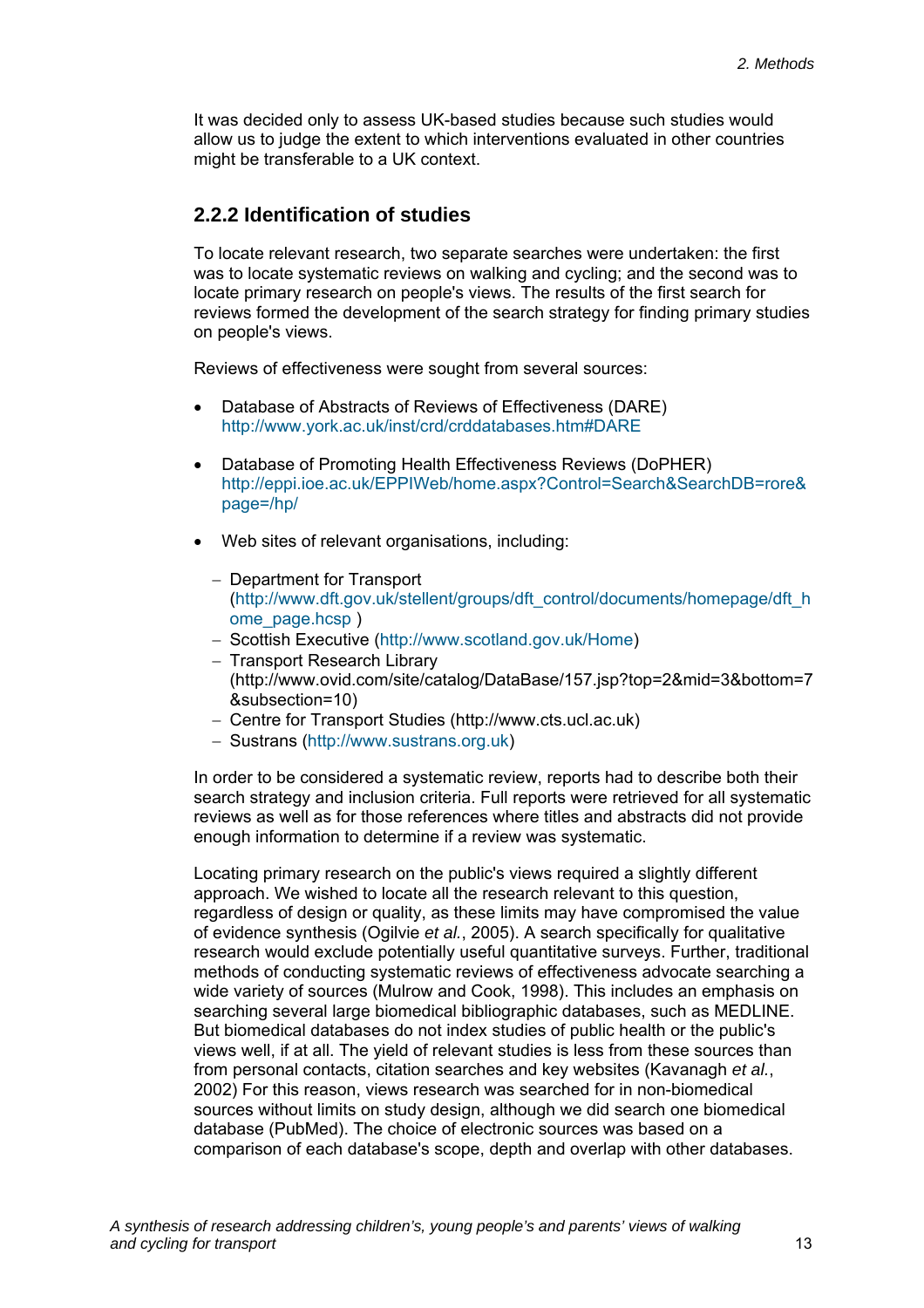Full search strategies are reported in Appendix 1. Specific search terms are available from the authors upon request.

#### **2.2.3 Classification of studies**

All relevant identified studies were coded according to a standardised classification system for public health and health promotion research (Peersman and Oliver, 1997). Codes cover study type (e.g. survey, process evaluation), the focus of the study (e.g. physical activity, health promotion), and the study population (e.g. sex, age group).

These codes were supplemented with codes which were developed specifically for the topic focus of the review. These covered the broad topic area (walking, cycling, transport mode choice in general), the type of views sought (e.g. attitudes, intentions, experiences), the type of journey under consideration (purpose, geography), the population whose views were sought (e.g. children and young people, parents, residents, commuters), and the methods used in the study.

Finally, the findings of the studies were coded according to the following research questions which were derived from background research and previously published systematic reviews.

(1) Do studies of people's views about walking and cycling, and factors influencing them at the level of the individual, community, or wider society, provide explanations for whether strategies:

- are widely acceptable;
- reduce car use:
- increase physical activity (walking or cycling);
- change behaviour, in a sustainable way;
- improve physical and psychosocial health:
- reduce accidents:
- strengthen communities:
- improve the environment; or
- result in other changes?

(2) Do studies indicate whether the views reported are independent of, or influenced by:

- travellers' age, gender, ethnicity, disability, socio-economic status or family structure/situation;
- whether journeys are long or short; to school to work or to leisure activities;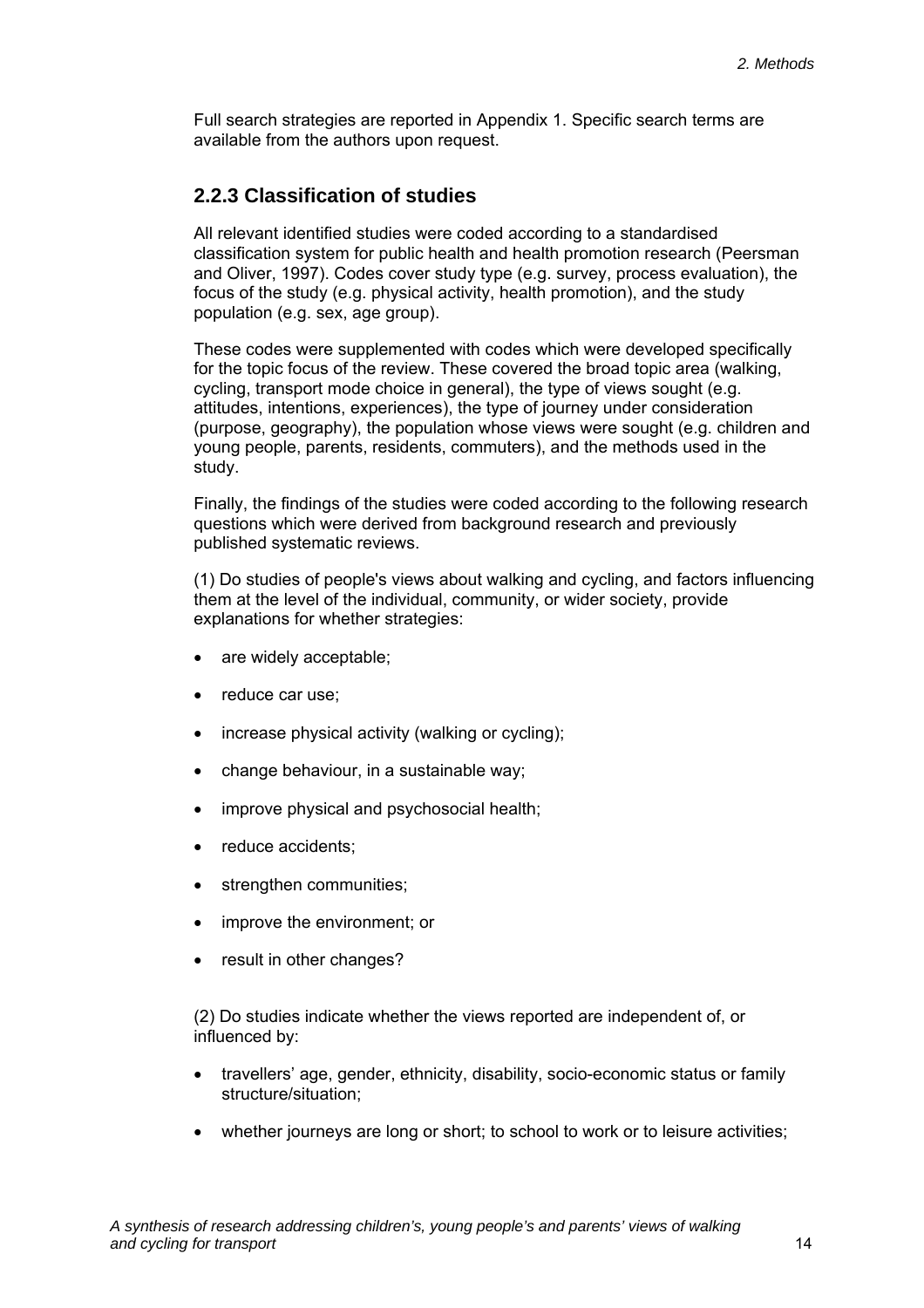- <span id="page-20-0"></span>whether journeys are originally made by car or public transport;
- whether journeys are within or between rural or urban areas;
- geographical location around the UK;
- costs;
- convenience, complexity or speed of journey;
- perceived safety;
- length of time and time of day;
- neighbourhood socio-economic status;
- availability of public transport;
- existing facilities for cars and/or bicycles; *and*
- other factors.

The final classification system was used to produce a descriptive map of all the different types of view studies found.

Pairs of reviewers applied inclusion and exclusion criteria, and keywording to a subset of views studies included in the mapping stage in order to reach agreement on ratings. Reviewers worked first independently and then compared their decisions. Once agreement was reached, reviewers continued independently to screen remaining studies for inclusion, and two reviewers keyworded all the studies included in the map.

# **2.3 From mapping to in-depth review**

#### **2.3.1 Inclusion and exclusion criteria**

In consultation with the Advisory Group, and on the basis of the results of the mapping phase of the review, it was decided that the in-depth review would focus on the views of children, young people and parents. Thus studies were included in the in-depth review if they:

- were conducted in the UK:
- were published between 1995 and 2005; *and*
- accessed the views of *children, young people or parents* on any of the following: their ideas about, and experiences of, walking and cycling (or other forms of active transport); what influences whether they walk or cycle; and their ideas about what could be done to promote walking and cycling.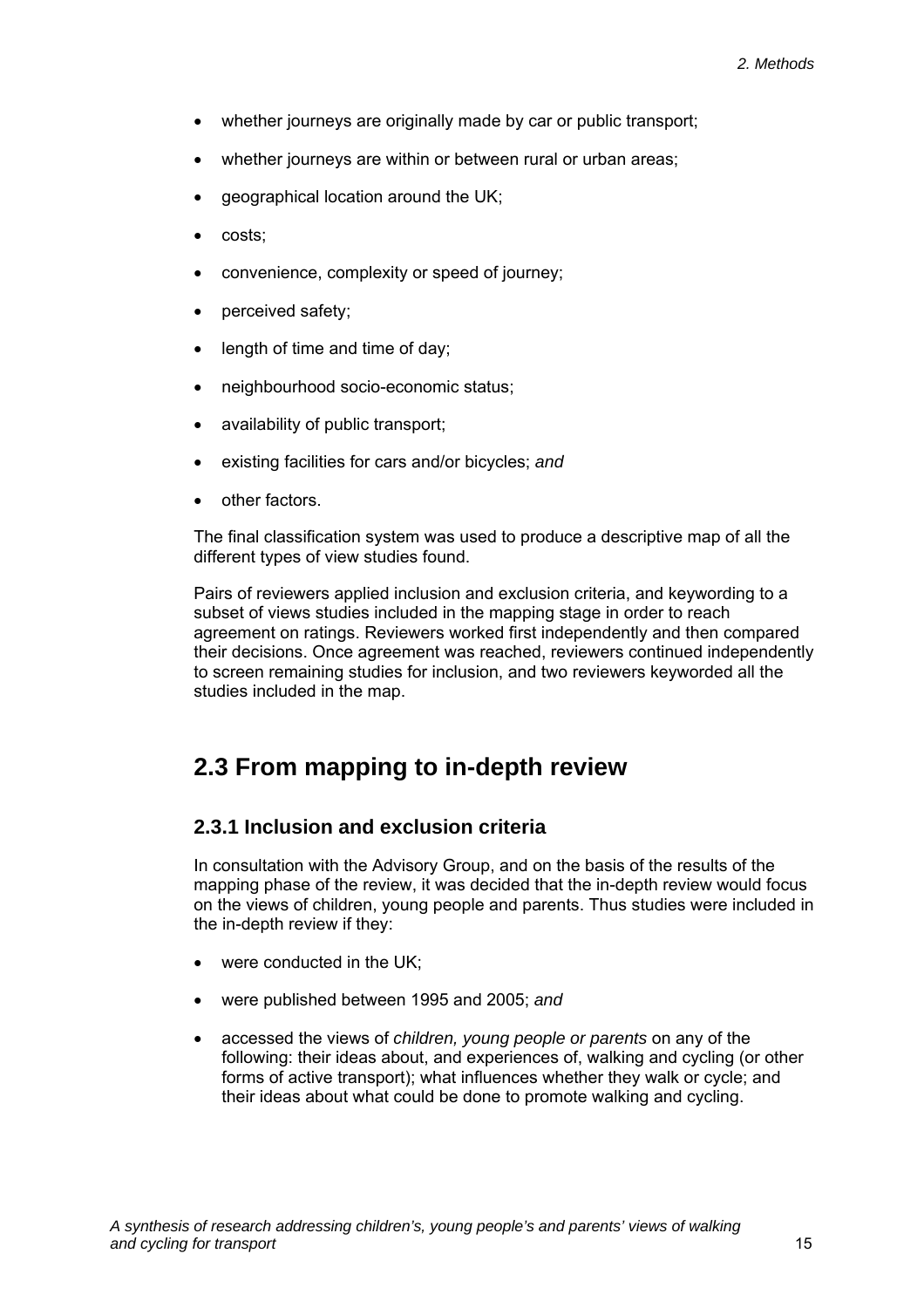#### <span id="page-21-0"></span>**2.3.2 Identification of studies**

For the second, in-depth stage of the review, studies included on the mapping stage of the review were rescreened to identify those studies which presented separate data on children, young people or parents.

Additional searching was undertaken at the in-depth stage: inspection of references, author citations and handsearching. References from a previous EPPI-Centre review on travel modes in children were scanned for potentially relevant studies (Gough *et al.*, 2001). Reference lists of all included studies were searched for potentially relevant studies. Science Citation Index and Social Science Citation Index were searched up until March 2006 for authors of included studies. Key experts were contacted once again for relevant primary studies. Two key journals identified by Advisory Group members as likely to be fruitful but not keyworded well on electronic indices – *Transport Policy* and *Transport Reviews* – were handsearched for the previous five years: from issue 1, 2000, to issue 1, 2006 inclusive. Handsearching journals is an important method to ensure that current citations not yet indexed on electronic databases are located (Harden, 2001). Time and resources determined the range of publication dates selected to hand search (Harden *et al.*, 1999). These additional sources were searched in order to ensure that all possible research was located specific to the in-depth review questions. Searching these sources at the mapping stage would have produced exponentially more references, of which few would have been relevant (that is, not answering the in-depth review questions).

# **2.4 In-depth review methods for views studies**

#### **2.4.1 Assessing the quality of studies and weight of evidence**

The criteria used for assessing methodological quality built on those used in earlier EPPI-Centre reviews. After screening all studies according to the in-depth inclusion criteria, studies for in-depth review were assessed according to ten quality criteria. These criteria were informed by those proposed for assessing the quality of 'qualitative' research (Boulton and Fitzpatrick, 1996; Cobb and Hagemaster, 1987; Mays and Pope, 1995; Medical Sociology Group, 1996) and by principles of good practice for conducting social research (Hood *et al.*, 1999).

The ten criteria cover four main quality issues. The first two relate to the quality and reporting of the study's sampling methods. Each study was assessed according to whether:

- 1. there was an adequate description of the methods used to identify people to sample from, and the sampling frame; and
- 2. there was an adequate description of the methods used to select the sample from the sampling frame.

A further four criteria related to the quality of the description of the sample used in the study. Each study was assessed according to whether:

3. the total number of participants was specified;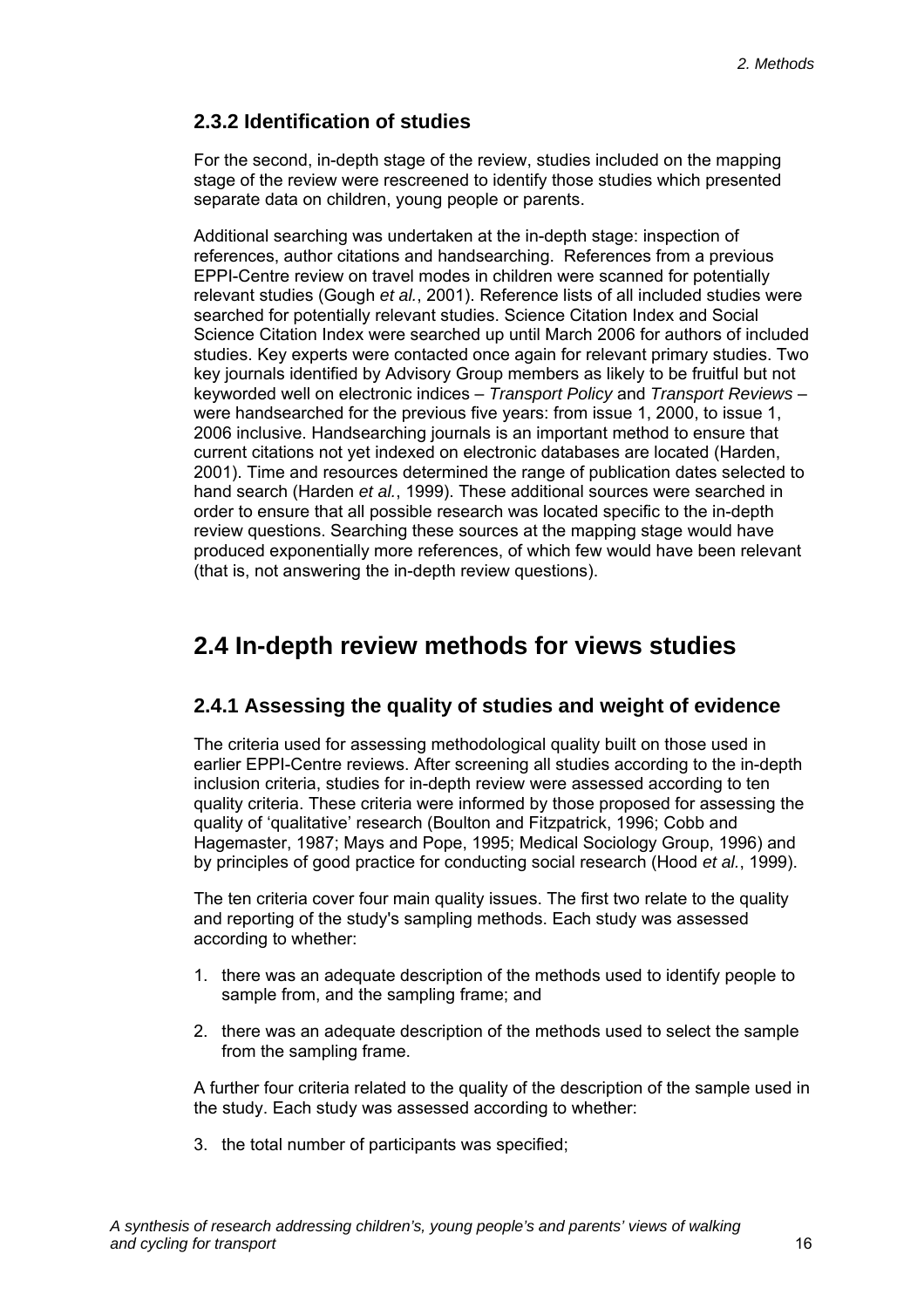- 4. the ages covered in the sample were specified;
- 5. the sex of the individuals in the sample was specified; and
- 6. the socio-economic status of the individuals in the sample was specified.

A further two criteria related to the sufficiency of *strategies* employed to establish the reliability and validity of data-collection tools, and hence the validity of the findings. Each study was assessed according to whether there had been 'some attempt', a 'good attempt', or 'no attempt' to establish the following:

- 7. the reliability of data-collection tools; and
- 8. the validity of data-collection tools.

The final two criteria related to the assessment of the appropriateness of the study methods for ensuring that findings were rooted in people's own perspectives and to the usefulness of the study for the purposes of the review. Reviewers judged studies according to whether these:

- 9. used appropriate data-collection methods for helping people to express their views; and
- 10. would contribute towards answering the review question.

These 10 criteria provided a measure of the extent to which we can be confident that a particular study's findings make a valuable contribution to the review. Each study scored 0, 0.5 or 1 point on each criterion; studies with a total of 7 points or more contributed to the findings of the in-depth review.

#### **2.4.2 Data extraction**

Two reviewers independently used a standardised tool to extract data from the included studies. In addition to the quality assessment questions described above, more detailed data from studies were extracted on the following:

- aims and rationale of the study
- design
- sampling strategy
- recruitment and consent
- description of the sample
- data collection methods
- data-analysis methods
- methods of the study and their appropriateness for eliciting the views of children, young people and parents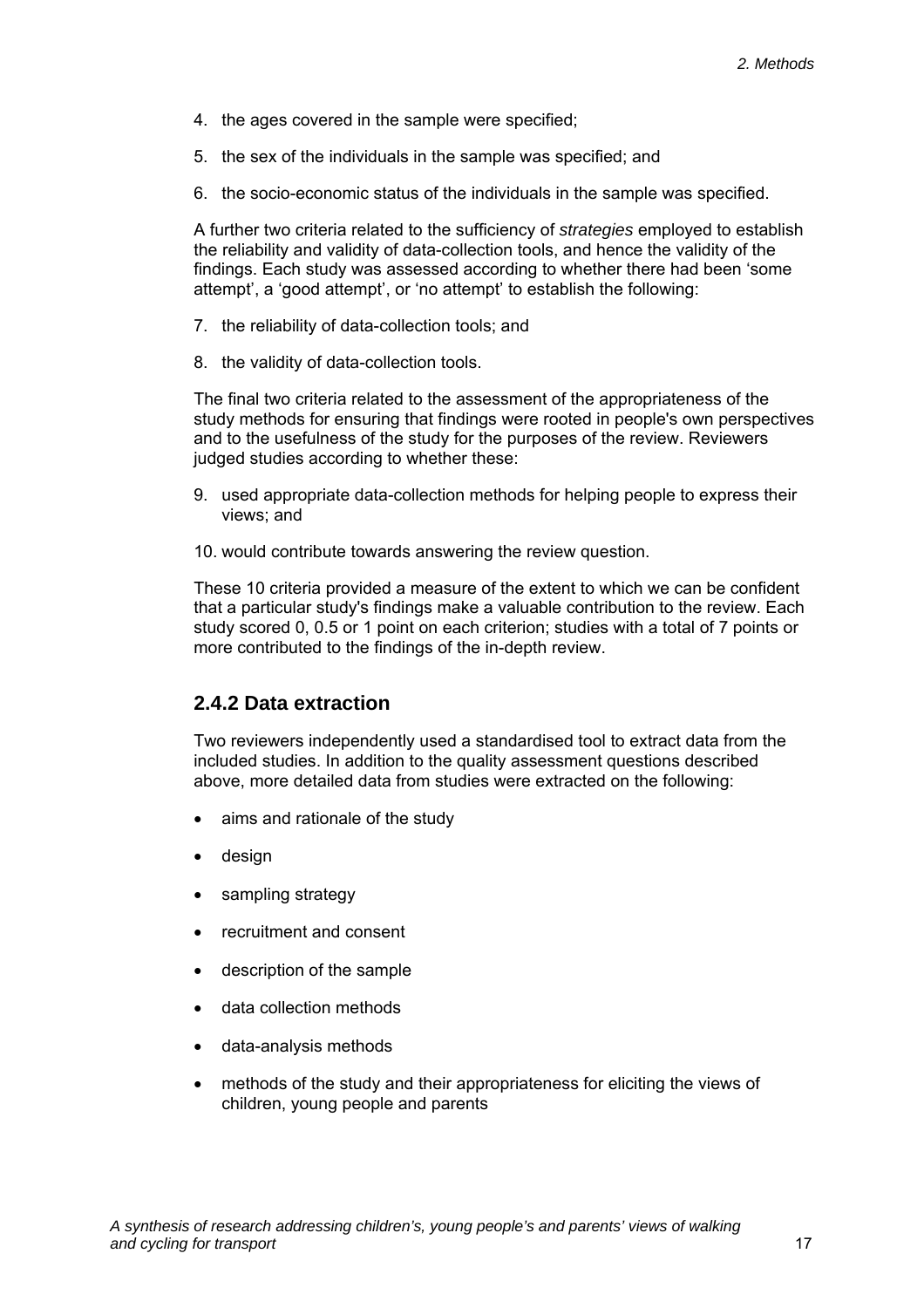#### **2.4.3 Synthesis of evidence**

Our synthesis of evidence began with the reading of background material and team discussions to identify questions to ask of the data in order to undertake a framework analysis of the views studies (Bonell, 1999; Lofland and Lofland, 1995). The background documents raised ideas about particular topics, namely those aspects of health and daily life that might be related to walking and cycling. The topics were developed as research hypotheses and all studies were coded according to which of these hypotheses they addressed. In addition, new topics were developed and incorporated as they emerged from the data.

Topics derived from the map of research activity varied along two main dimensions: *type* of influence and *level* of influence relating to factors promoting or limiting walking and cycling as modes of transport.

Topics were also characterised according to four different levels of influence identified in advance (Dahlgren and Whitehead, 1992; Oliver *et al.*, 2005): individual, family, community and the wider society/environmental level.

Barriers and facilitators with respect to walking or cycling which were identified in each study were then listed, together with the level at which they were operating. Barriers and facilitators were summed across studies to determine which occurred most frequently.

Each barrier and facilitator was examined to explore any differences according to children's versus parent's views; children's age, sex or the socio-economic status of the area; urban, suburban or rural location; and whether the view expressed was about walking or cycling. Specific views were also extracted about each barrier (e.g. what it was participants said about traffic in relation to walking and cycling). Overarching themes were derived from the analysis of these barriers and facilitators across all levels. Implications for interventions were then developed from the themes.

For example, it became clear from reading background documents that one barrier to cycling was the possible theft of bicycles. A number of studies were located which reported views about theft and these were coded using this topic. At the in-depth stage of the review, all studies with specific textual and numeric data about theft were coded as community level influences. Theft was found to be one of the most frequently cited barriers. Data specific to theft were analysed across all studies to determine whether any systematic differences emerged according to children's versus parents' views; walking versus cycling; age, sex, socio-economic status, or location. This analysis of theft as an influence was examined together with other barriers and facilitators to walking and cycling across levels to determine overarching themes (one of which was a fear and dislike of local environments, of which the issue of theft was a part).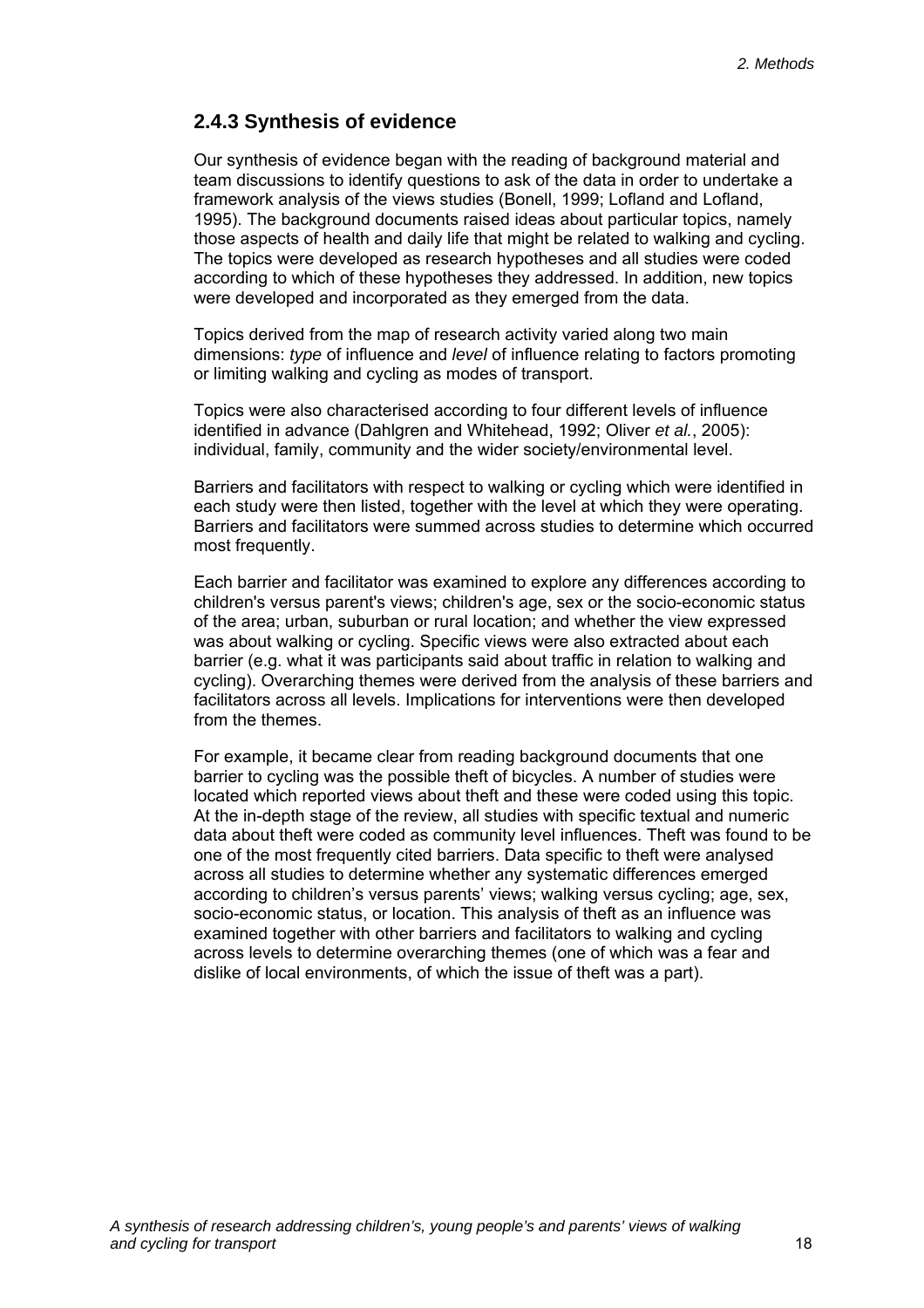## <span id="page-24-0"></span>**2.5 In-depth review methods for cross-study synthesis**

#### **2.5.1 Description of method**

The findings of our views synthesis and of the synthesis of outcome evaluations in the review by Ogilvie *et al.* (2004) were then compared. Data from outcome evaluations attached to included process evaluations was not integrated into this synthesis due to time constraints. Five questions guided this cross-study synthesis:

- In what ways are the influences on walking and cycling identified in the views synthesis similar to, or different from, those addressed in outcome evaluations?
- Do those interventions which address influences identified in the views synthesis show larger effect sizes than those which are not so matched?
- To what extent do people's views on walking and cycling diverge from their walking and cycling behaviour, and how does this impact on intervention effectiveness?
- Are some interventions more effective than others, and if so, do the more effective interventions incorporate the findings of the views studies?
- Which recommendations for intervention development derived from the views studies have yet to be addressed by interventions evaluated in the outcome studies?

The findings from the views synthesis and outcome evaluations were put into a four-column matrix. An example of this matrix is illustrated below in Table 2.1.

| Theme 1: Culture of car use |                                                                                                                           |                                                                             |                                                                                   |  |  |  |
|-----------------------------|---------------------------------------------------------------------------------------------------------------------------|-----------------------------------------------------------------------------|-----------------------------------------------------------------------------------|--|--|--|
| <b>View</b>                 | <b>Implications for</b><br>interventions                                                                                  | <b>Rigorously</b><br>evaluated<br>interventions in<br>Ogilvie et al. (2004) | <b>Interventions</b><br>needing further<br>evaluation in Ogilvie<br>et al. (2004) |  |  |  |
| <b>Preference for cars</b>  | Influence groups<br>inclined to prefer cars description of<br>(e.g. older children,<br>those from car<br>owning families) | Study A: Brief<br>intervention and<br>effect                                | Study B: Brief<br>description of<br>intervention and<br>effect                    |  |  |  |

#### **Table 2.1:** Example of synthesis matrix

The influences on walking and cycling identified from the views synthesis were listed in the first column of the matrix. Implications for interventions derived from these studies were listed in the second column. They were compared with interventions evaluated by the outcome studies in Ogilvie *et al.*'s systematic review. Rigorously evaluated interventions (i.e. those using a control/comparison group), which addressed the implications derived from the views studies, were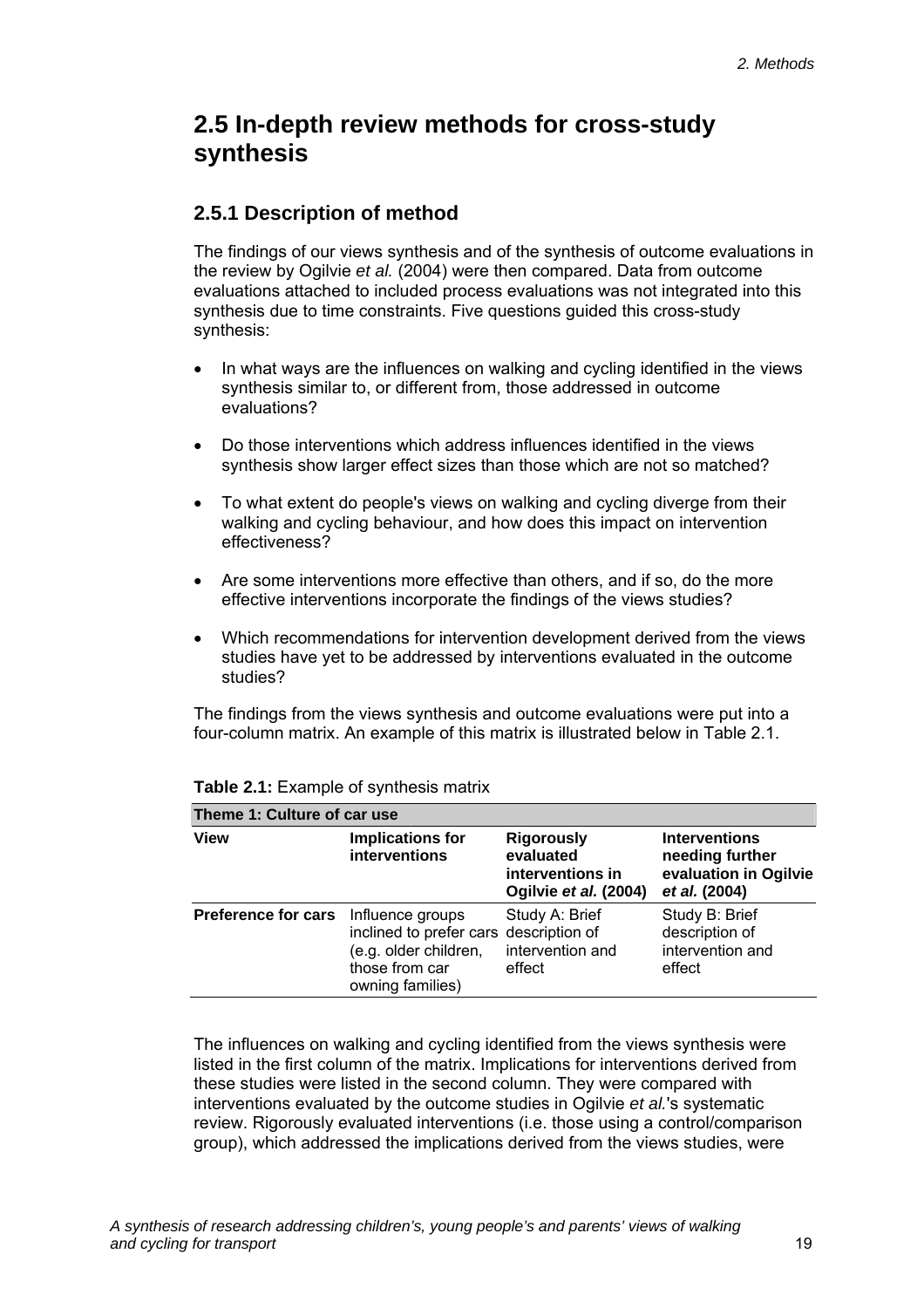<span id="page-25-0"></span>described in the third column. Where no matches with rigorously evaluated interventions were found, matching interventions were sought from a pool of other outcome evaluations of a lower methodological quality (that is, with no control/comparison group) and placed in the fourth column. The matrix is shown in Appendix 8. Combining the findings from the systematic review of interventions with the findings from this systematic review of the public's views allowed us to understand whether and (if so) why the interventions under study were potentially appropriate for children, young people and parents.

# **2.6 Quality-assurance process**

In all stages of the synthesis, pairs of reviewers worked independently to code and analyse the data, and develop themes and implications for interventions. They then met to compare their analyses in order to come to a consensus.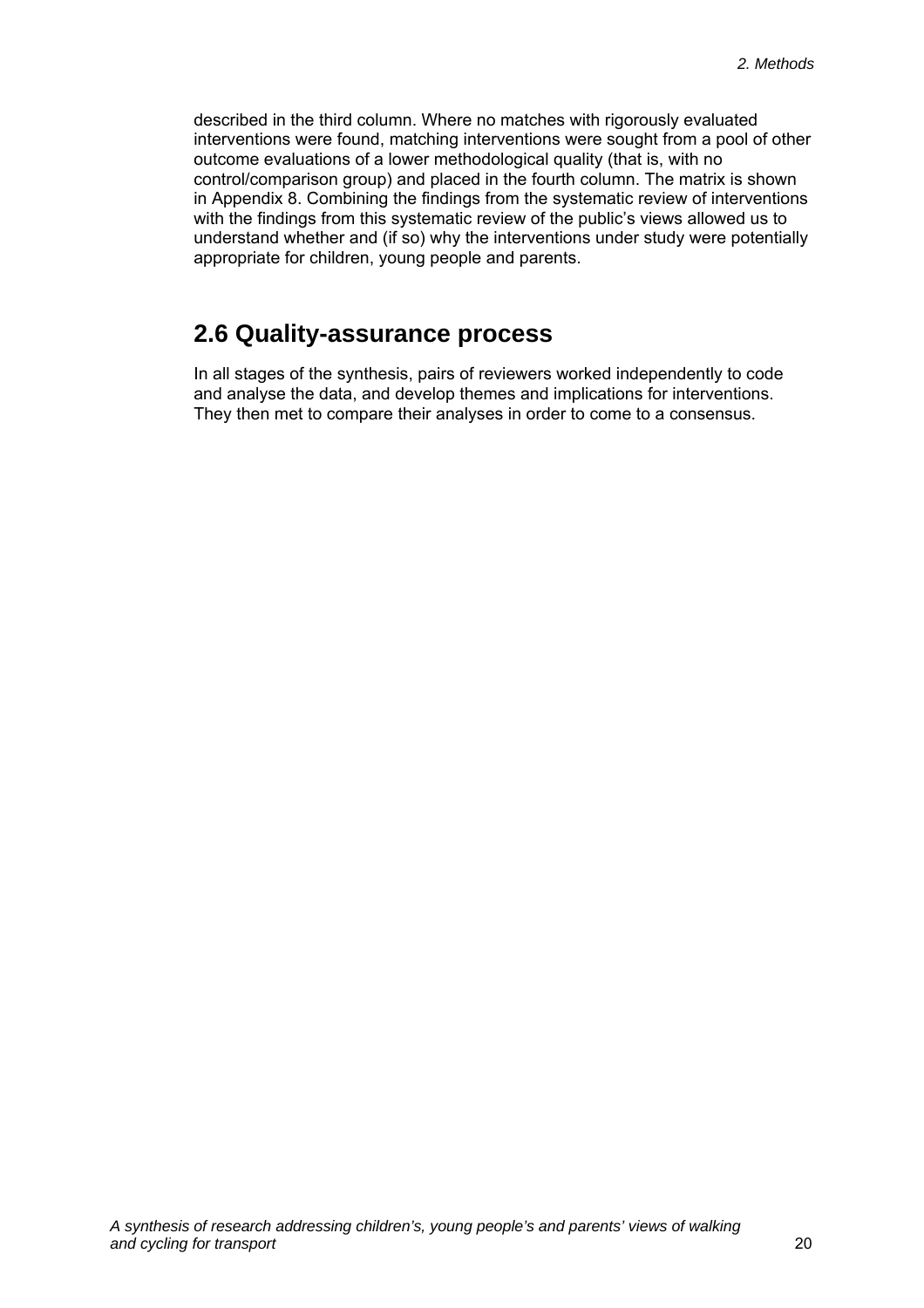# <span id="page-26-0"></span>**3. RESULTS: MAP**

## **3.1 Identification of studies**

Our searches identified a total of 6,674 records. Figure 3.1 describes how these records were sifted to identify those studies relevant to the research questions. After removing 190 duplicate references, 6,484 records were screened on the basis of title and abstract (where abstracts were available). Most of these (N=6,316, 97%) did not meet the inclusion criteria and so were excluded from the map.

The remaining 377 records were then sought, except for 11 records later identified as non-UK dissertations and 12 records (either conference proceedings or private consultancy reports) which were prohibitively expensive.

Of the 354 records remaining, 17 (5%) could not be retrieved in time for inclusion in this report and 22 (6%) could not be located at all. This left a total of 315 retrieved reports (89%), which were screened for inclusion again on the basis of the full report. A further 209 were excluded.

The highest proportion of records were excluded because the main focus of the record was not walking or cycling in the context of active transport (N=5,250, 83.1%). For example, some records described the health benefits of physical activity with walking as only one of a variety of possible activities. A further 877 records (13.9%) were not research about the public's views (e.g. they were editorials or research about health behaviour). Only 181 records (2.9%) were excluded because they were non-UK. Finally, eight records (0.1%) were excluded because they were published in or earlier than 1994.

The remaining 106 reports which described 97 studies were included in the research map. Slightly lower numbers of studies were found because some studies were published in more than one report. Studies were examined for topic focus, journey context, population and main findings. The results are described below. In most of the following analyses, figures add up to more than 100% since more than one concept may apply in any one study.

## **3.2 Systematic reviews**

In addition to the review by Ogilvie *et al*. which prompted this work, we found six other systematic reviews tangentially related to our topic.

Killoran *et al.* (2006) examined all review-level evidence for the effectiveness of interventions to promote safe walking and cycling. Several systematic reviews of both observational studies and interventions were identified. None of the reviews of observational studies focused specifically on UK studies, and none of the reviews of interventions measured walking, cycling or modal shift as a specific outcome. The results suggest that characteristics of the urban environment may influence levels of walking and cycling, and that there is substantial evidence for the effectiveness of safety interventions.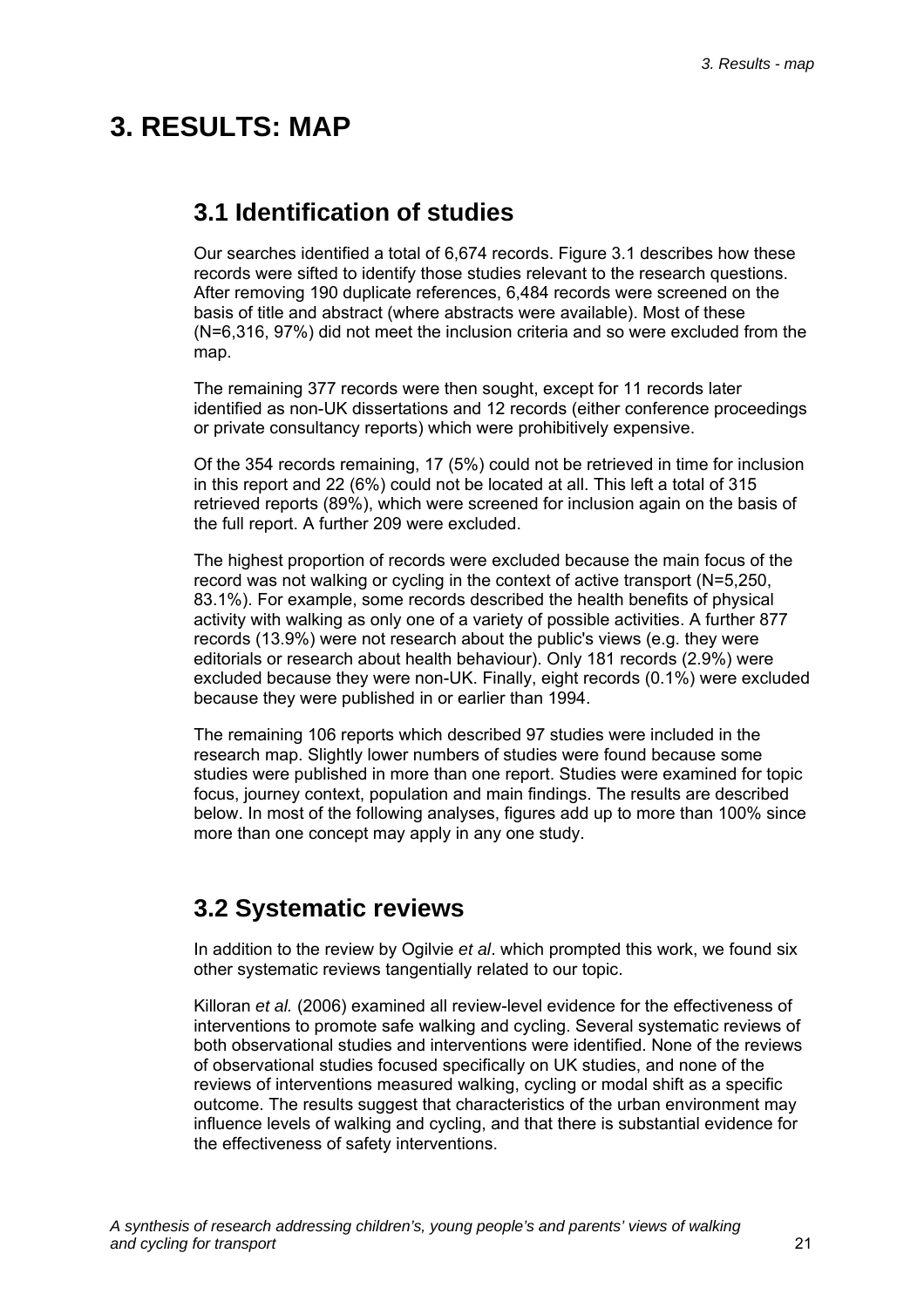<span id="page-27-0"></span>An appraisal of reviews undertaken by Morrison and colleagues (2003) examined the effectiveness of ways to improve population health through transport intervention, but did not locate any studies which examined walking and cycling in children, young people and parents. Health promotion campaigns related to safety measures, traffic calming, and specific legislations against drunk driving were found to be effective. A lack of rigorous evidence on the effectiveness of engineering measures and environmental alterations restricted the authors' ability to draw conclusions about these measures.

A systematic review of the health effects of new roads concluded that such interventions decreased injuries on main roads or around towns, and reduced disturbances and community severance in towns, but increased them elsewhere (Egan *et al.*, 2004). Authors recommended that future research needed to measure the effects on physical activity.

Previous EPPI-Centre systematic reviews examining the barriers and facilitators to physical activity in children and young people have noted that, among other influences, they valued the social aspects of physical activity, and had clear ideas about the practical and material resources that are needed in order to be physically active (Brunton *et al.*, 2003; Rees *et al.*, 2001). Children also described the importance of family life and parental support in order to be physical active (Brunton *et al.*, 2003).

### **3.3 Studies of people's views**

#### **3.3.1 Publication date**

Fifty-three studies were published in the past five years (2000-2005), compared with 44 in the six previous years (1995-2000). Figure 3.2 illustrates the range of publication dates.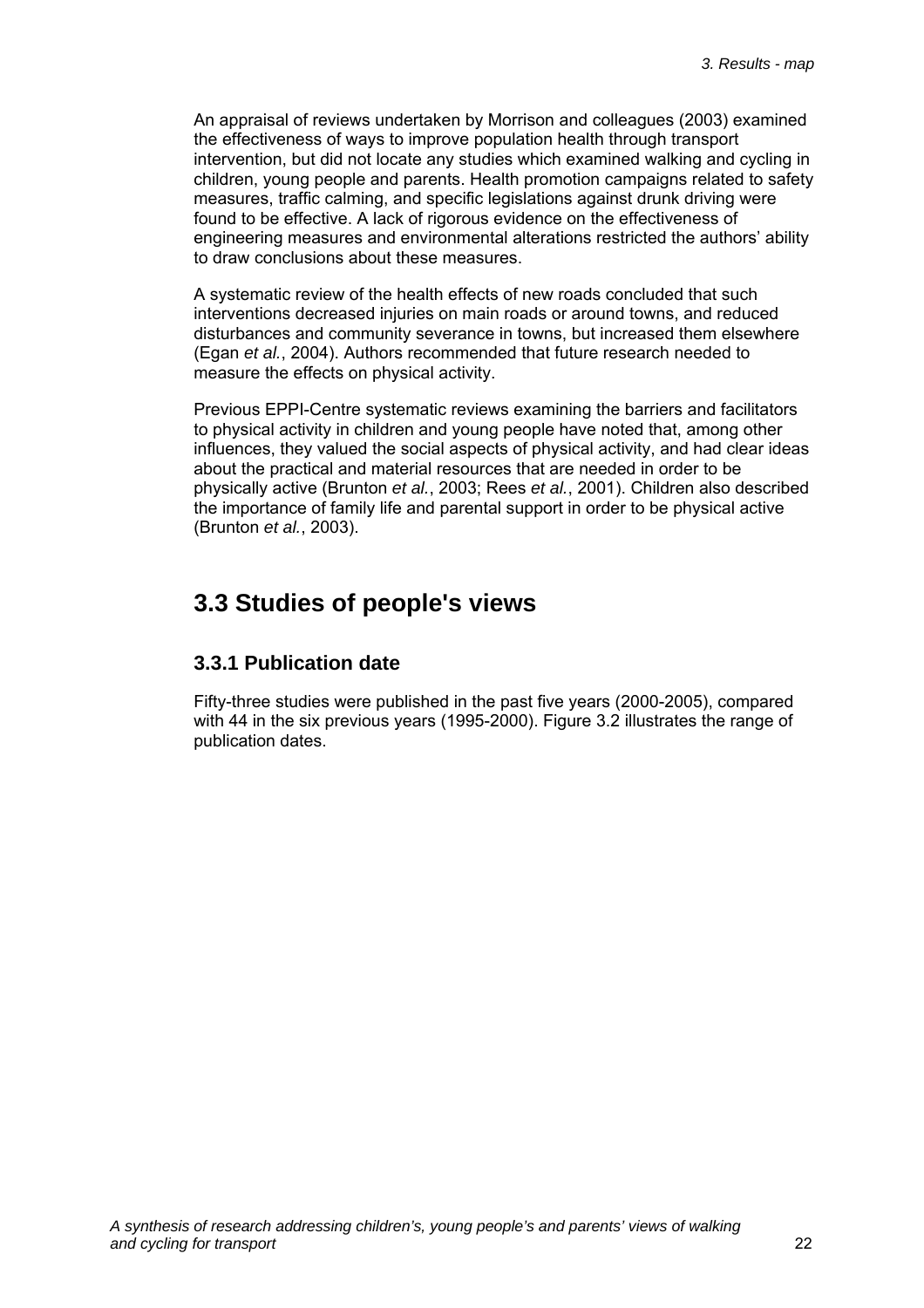

*A synthesis of research addressing children's, young people's and parents' views of walking and cycling for transport* 23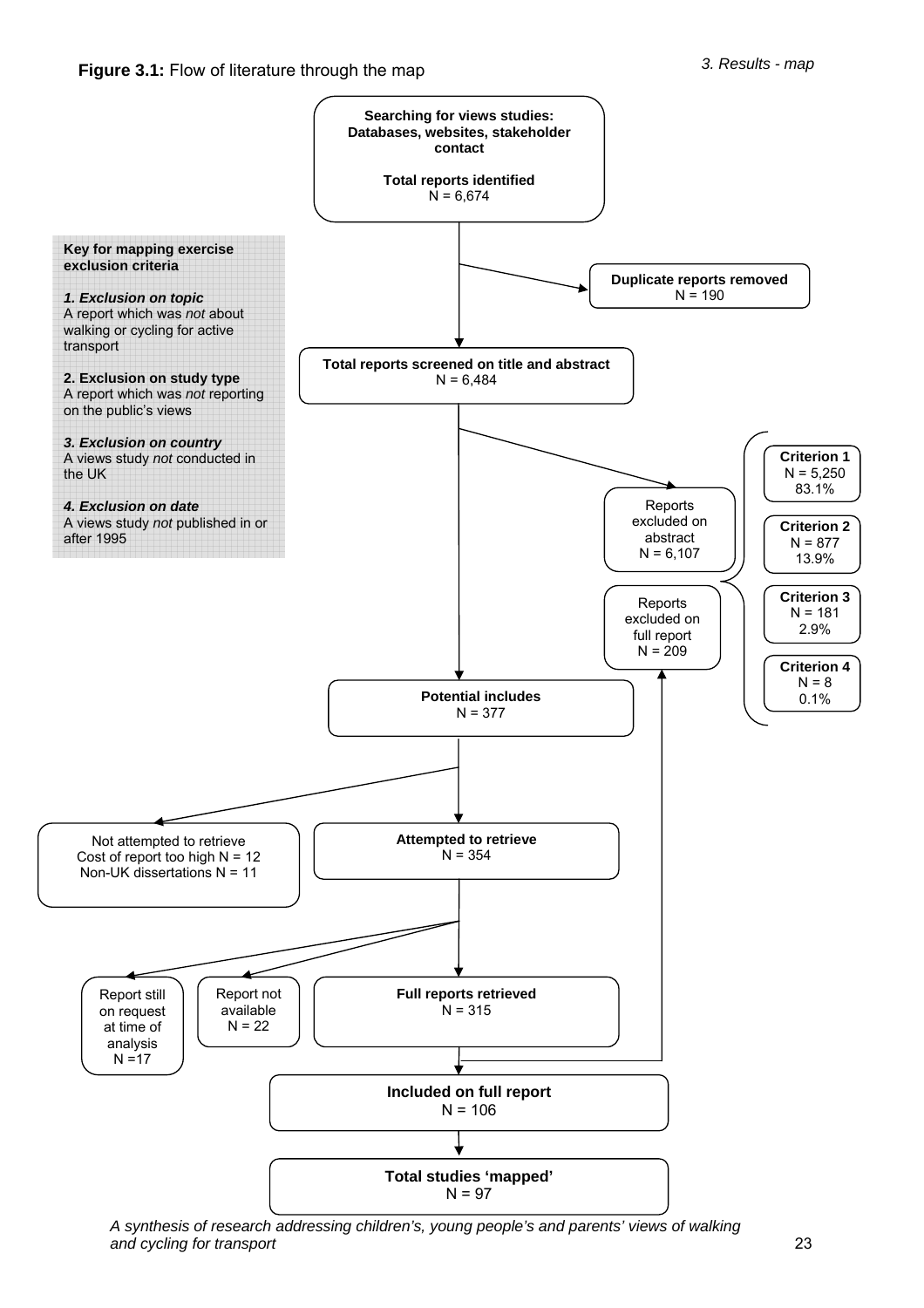



#### **3.3.2 Topic focus**

As Figure 3.3 shows, studies most often concerned the public's views on cycling (N=47). Somewhat fewer were about walking (N=32). Most studies examined people's views about their choice of transport mode, of which walking and/or cycling was a part (N=36). Thirteen studies concerned other issues, in addition to walking and cycling, such as traffic calming, road safety, and lifestyle issues.

**Figure 3.3:** Topic focus of the views studies (N = 97, not mutually exclusive)



#### **3.3.3 Type of view**

Research participants expressed their views in different ways. We categorised seven types of views: attitudes and opinions (e.g. people's beliefs, likes or dislikes about a situation or experience); stated behaviour (i.e. what people say they do);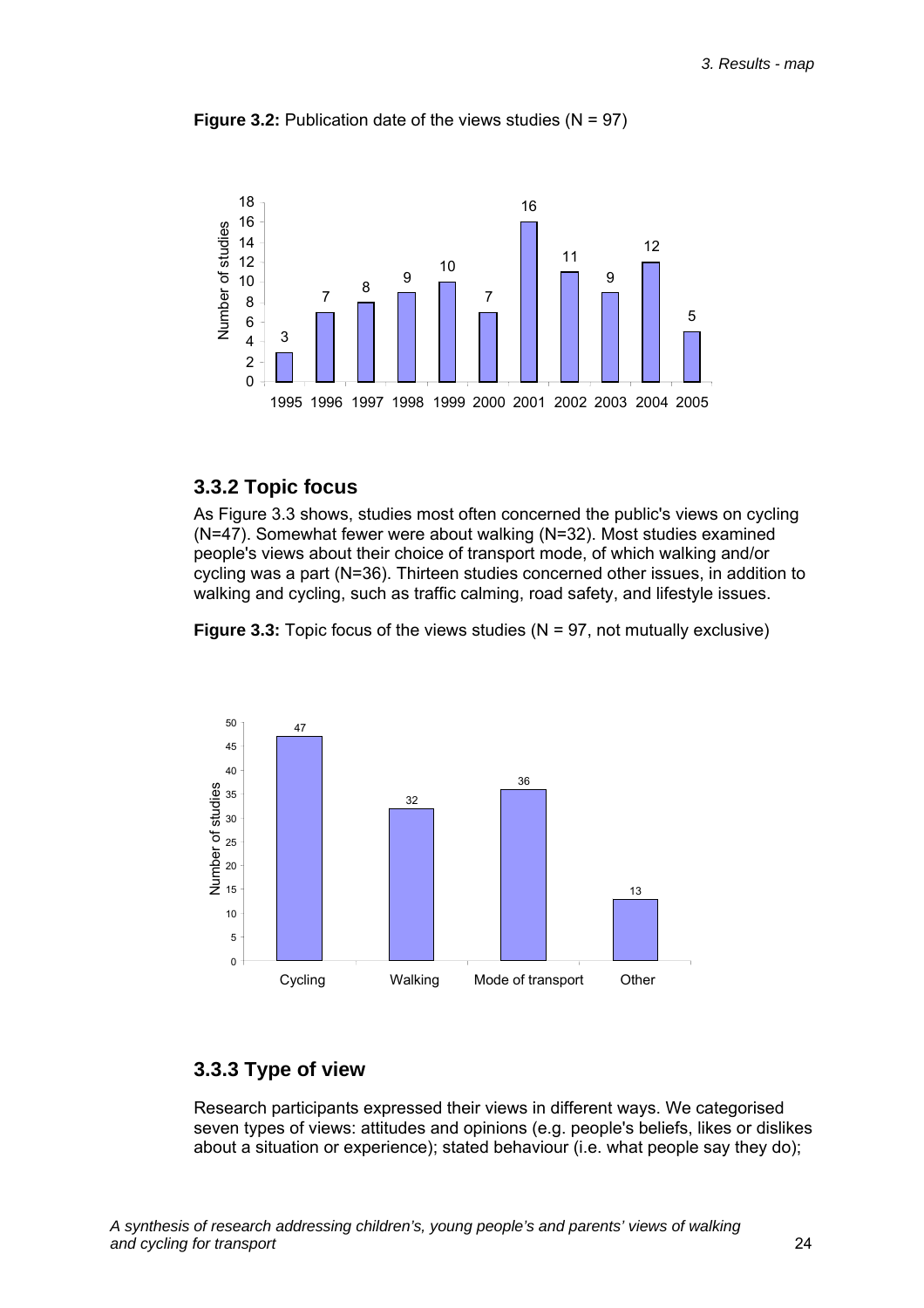perceptions (e.g. people's descriptions of a situation or experience); intentions (e.g. what people say they plan on doing in the future, or may do); experiences (specific episodes that people say happen to them); knowledge (i.e. what people say they know about a situation, what information they have), and expectations of their travel experience. Figure 3.4 displays the frequency with which each type of view was studied.





Studies of people's views most often addressed attitudes and opinions (N=90, 93%), followed by stated behaviour (N=82) and perceptions (N=79). They described people's intentions less often (N=49). Experiences and knowledge were covered in much smaller numbers (N=17 and N=8, respectively). One study examined people's expectations of different modes of travel.

#### **3.3.4 Journey purpose**

Only 68 of the 97 studies noted the purpose of people's journeys, and these are summarised in Figure 3.5.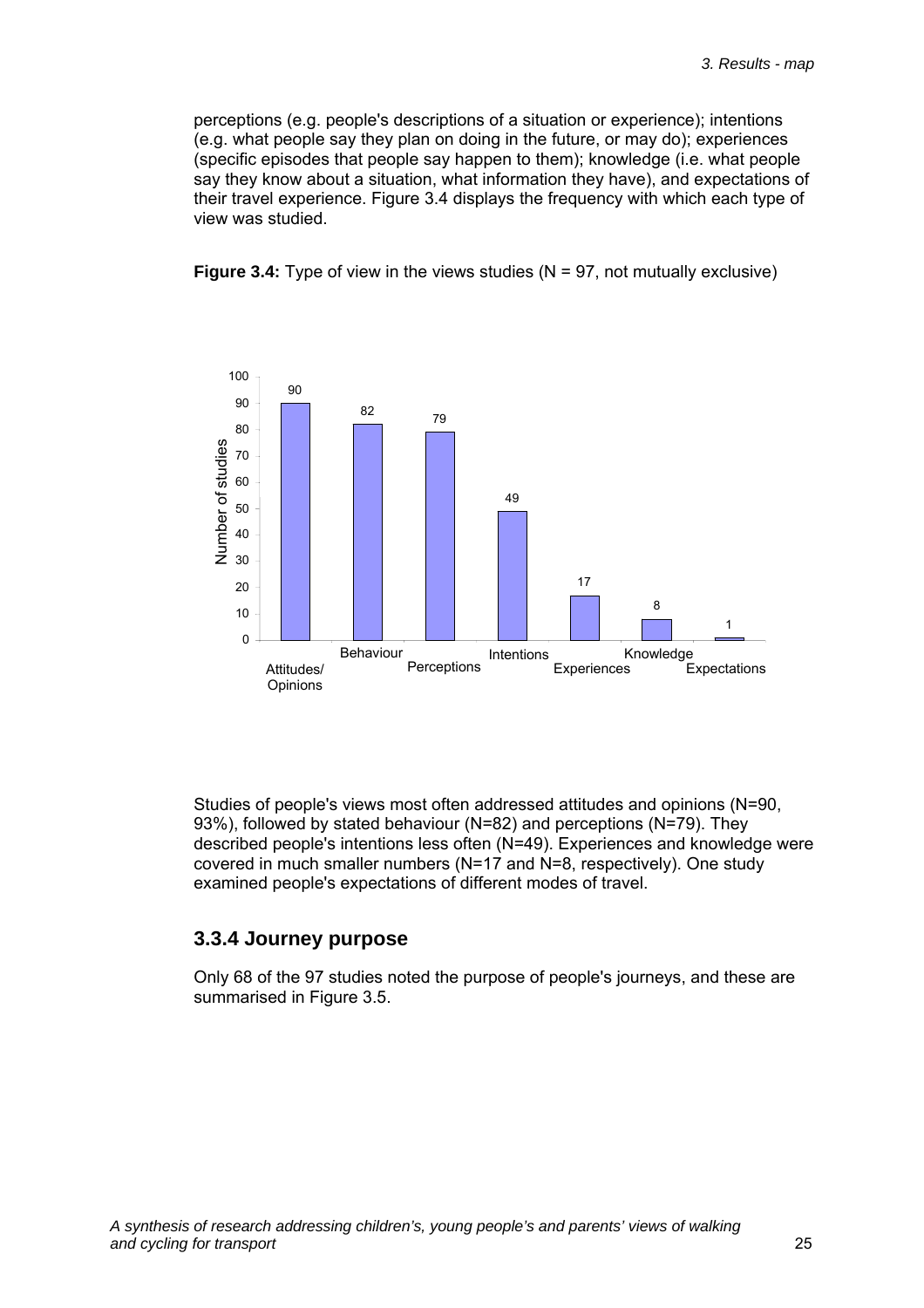

**Figure 3.5:** Journey purpose in the views studies (N = 97, not mutually exclusive)

More studies (N=32) examined travelling to work than other purposes for journeying. The school run was described in 28 studies. Nearly as many (N=23) took place in the context of carrying out everyday tasks, such as shopping. Fewer studies (N=18) concerned journeys to leisure activity. Another 18 studies described other journeys such as business trips or visiting friends. Although claiming to examine specific types of journey, a further 18 studies did not clearly describe the journey purpose and were coded as 'not specified'. The remaining 29 did not study journey purpose.

#### **3.3.5 Modal shift**

In all, 57 of the 97 included studies examined modal shift from 'passive' forms of transport (e.g. cars) to 'active' forms (e.g. walking and cycling). Of these (shown in Figure 3.6), improvements to walking and cycling were most often studied (N=34).



**Figure 3.6:** Journey shift in the views studies (N = 97, not mutually exclusive)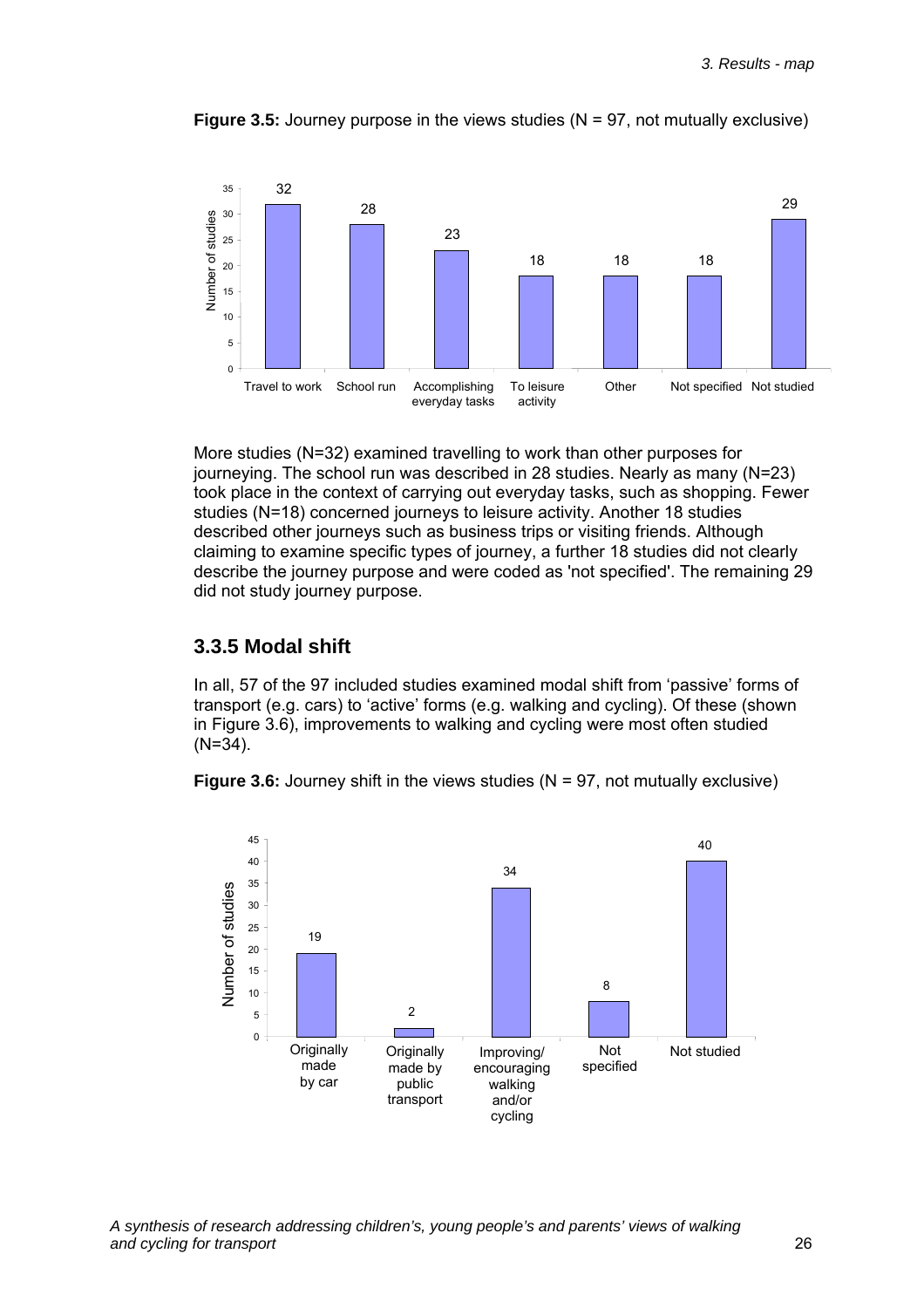Only 19 studies looked at journeys made originally by car. Two studies elicited views of people making journeys originally by public transport. Another eight views studies did not say what type of shift was under study.

#### **3.3.6 Journey geography**

The background research indicated that there may be differences between trips made in urban and rural locations, and studies were coded according to these characteristics. This split is shown in Figure 3.7.

**Figure 3.7:** Journey geography in the views studies (N = 97, not mutually exclusive)



Eleven of the 97 studies did not study journey geography. Of the 86 studies which did, 65 studied walking and cycling in urban situations. Only 17 studied corresponding rural journeys. A further 35 studies addressed journeys between urban and rural locations. Eighteen studies did not clarify whether they studied urban or rural journeys.

#### **3.3.7 Location of research**

Only seven studies sampled the public's views UK-wide. Nine studies sampled across Scotland, while two studies looked at views across England, four studied people's views in Wales, and three studied views in Northern Ireland. The remainder of the studies focused on regions within these countries (see Figure 3.8). South East England (excluding London), the Midlands and North West England were most frequently studied (N=27, N=22 and N=21, respectively).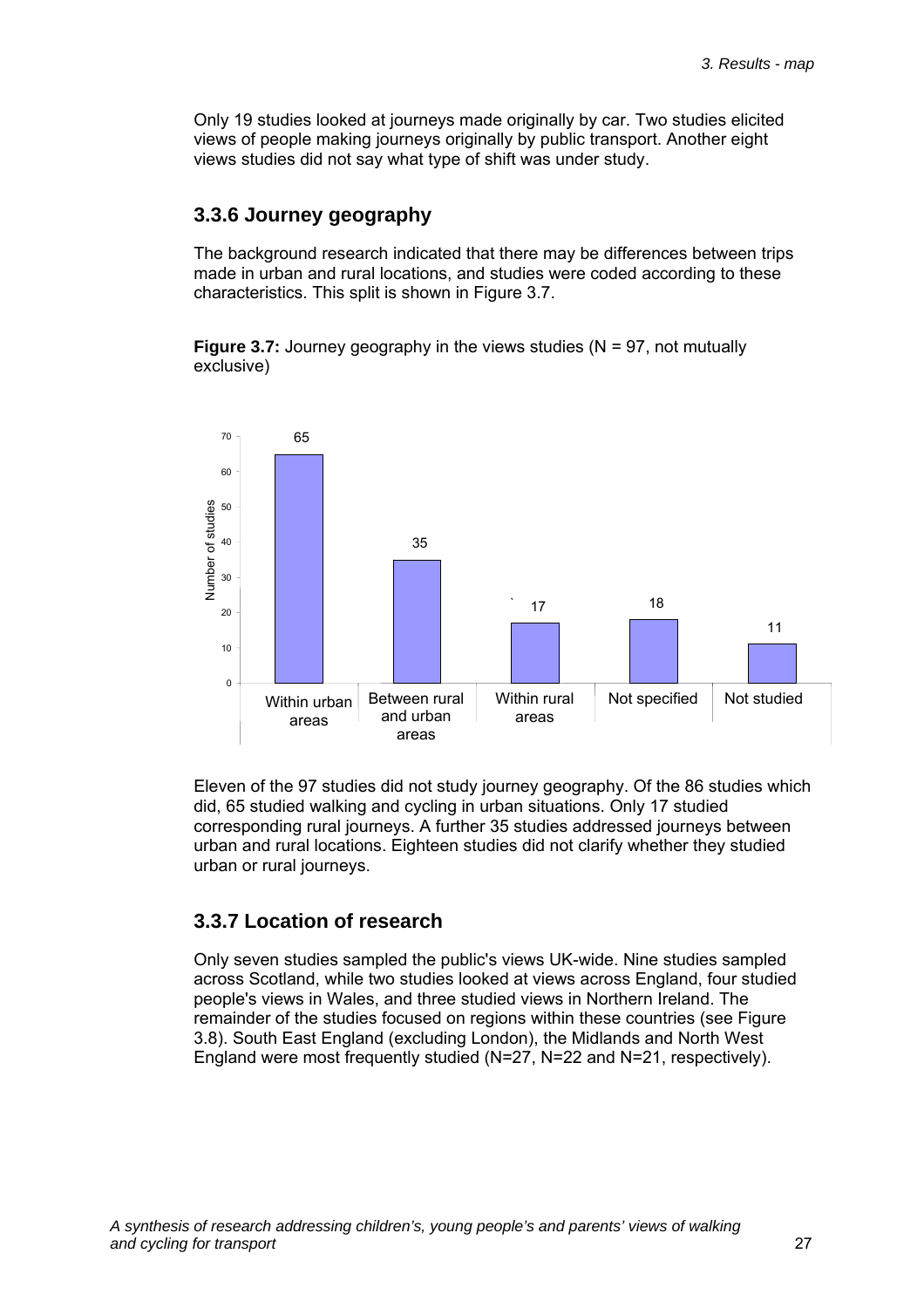

**Figure 3.8:** Geographical location in the views studies (N = 97, not mutually exclusive)

#### **3.3.8 Population**

There was considerable variation in whose views were elicited by the different studies, shown in Figure 3.9.

**Figure 3.9:** Study population of the views studies (N = 97, not mutually exclusive)

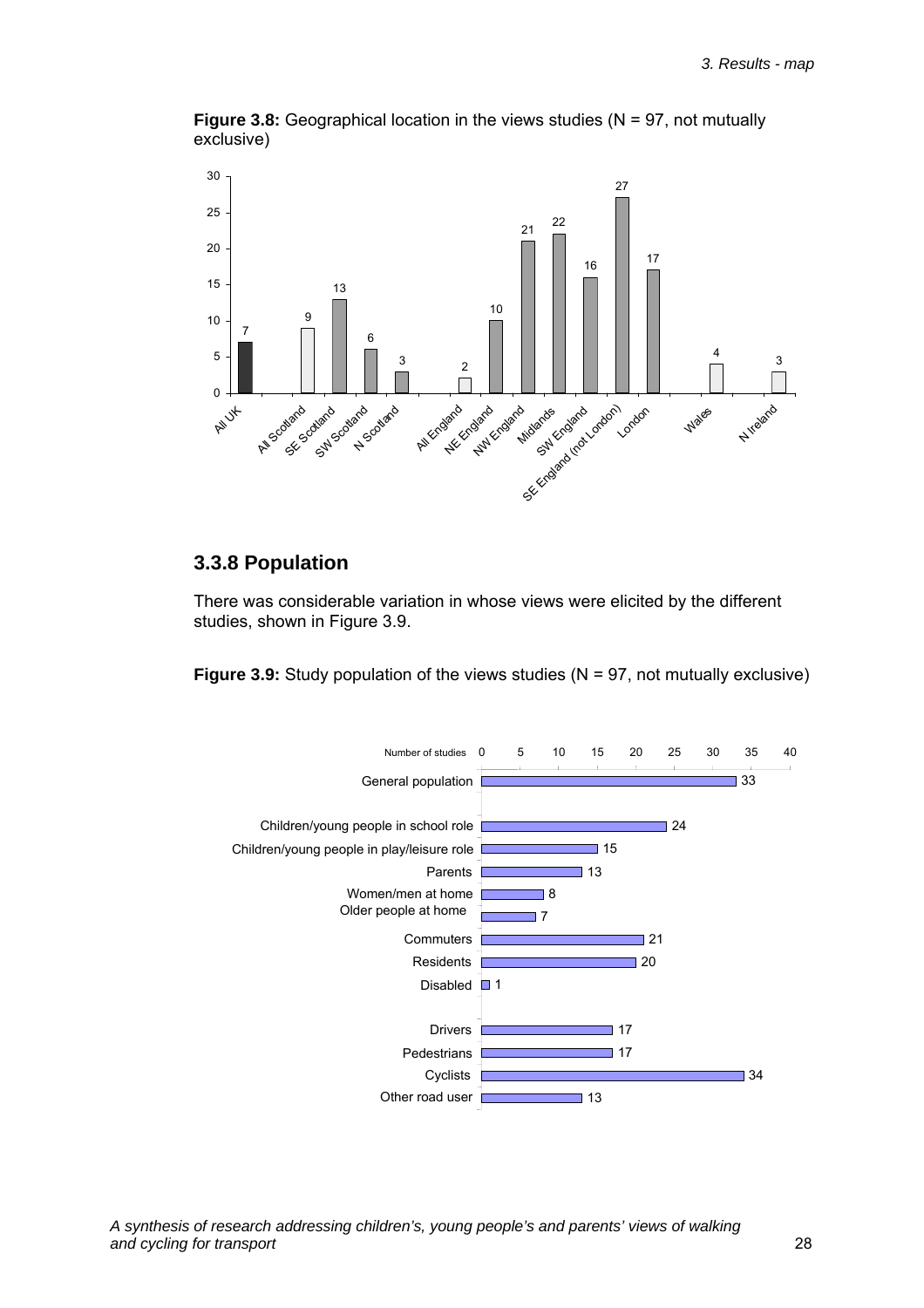Approximately one-third of the studies accessed the views of the general population (N=33). Families (parents, children and/or young people) were most often the focus of research (34 studies). A total of 24 studies were interested in children or young people in a school role; 15 studies looked at this age group in a leisure role; and parents' views were studied in 13 reports. Commuters' views were described in 21 studies, and 20 studies examined the views of 'local residents'. Fewer studies had a focus on groups at risk of social exclusion. Only eight studies were conducted with women or men at home. A further seven studies dealt with older people, and one with the disabled.

Some studies identified particular types of road user. Cyclists were most often studied (N=34). Pedestrians and drivers were the next most frequently studied road users (17 studies about each). Thirteen studies gathered the views of other road users, such as public transport passengers, car passengers or motorcyclists.

#### **3.3.9 Data-collection methods**

**Figure 3.10:** Data-collection methods of the views studies (N = 97, not mutually exclusive)



Most studies used questionnaire survey methods with 'closed' questions (N=69) (**Figure 3.10**). Considerably fewer questionnaire surveys used open-ended questions (N=21). Five studies used travel diaries, most likely to record types of journeys, and were coded as 'other'. One study also used drawing as a way of eliciting people's views. Where interviews were used, these were most often individual (N=38), rather than group (N=24) interviews. Two studies did not specify their methods of data collection.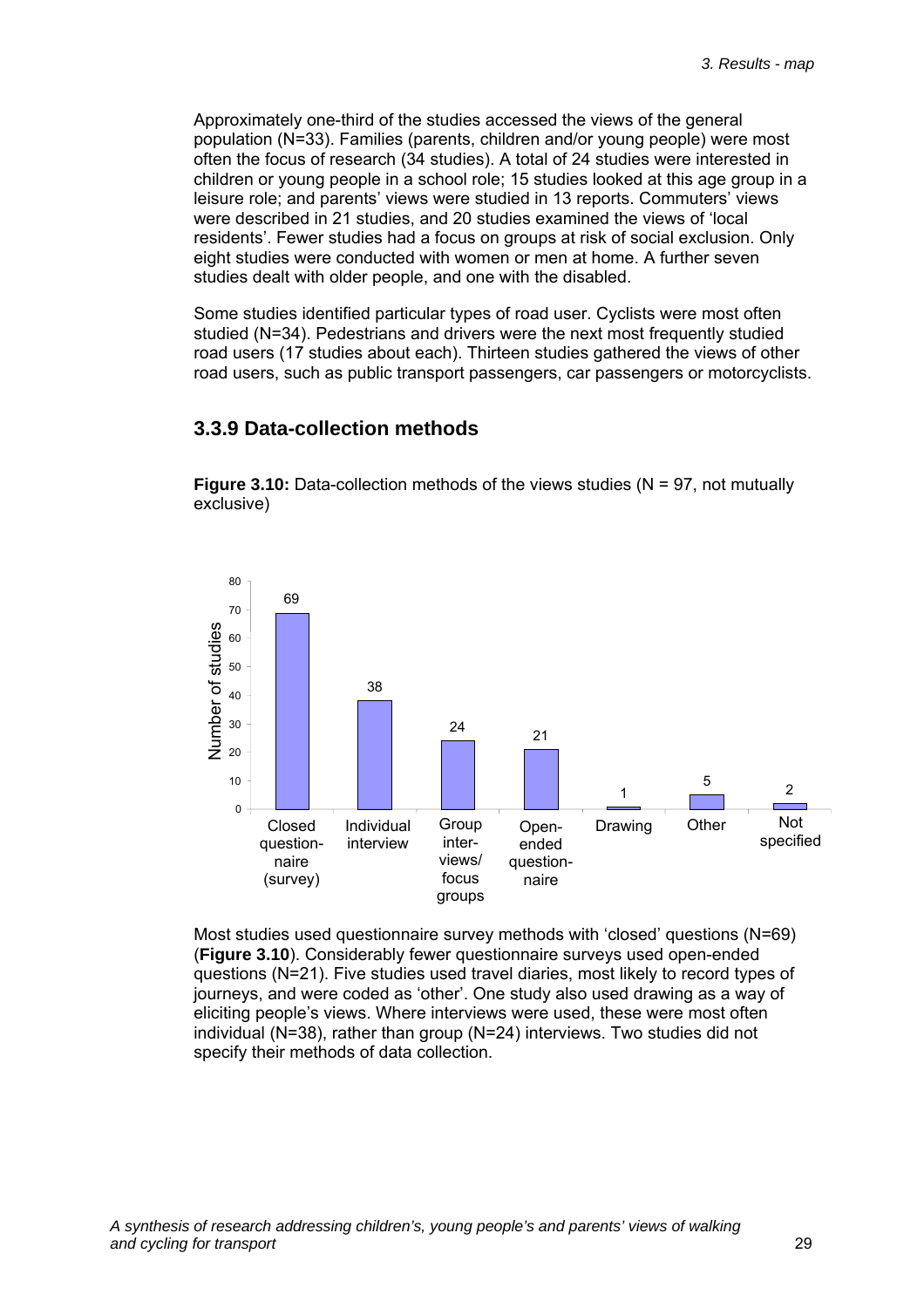#### **3.3.10 General findings**

We identified 23 hypotheses about the expected focus of people's views about walking and cycling (see section 2.2.3). Each study was examined for concepts relevant to these hypotheses. Figure 3.11 shows the number of studies that addressed these concepts.

**Figure 3.11:** Views studies addressing concepts integral to the review hypotheses ( $N = 97$ , not mutually exclusive)



Perceived safety was mentioned in most studies (79 of the 97) as an influence on walking and cycling. Existing facilities (that is, for bicycles, cars or for pedestrians) were mentioned in 67 studies, followed closely by acceptability of walking or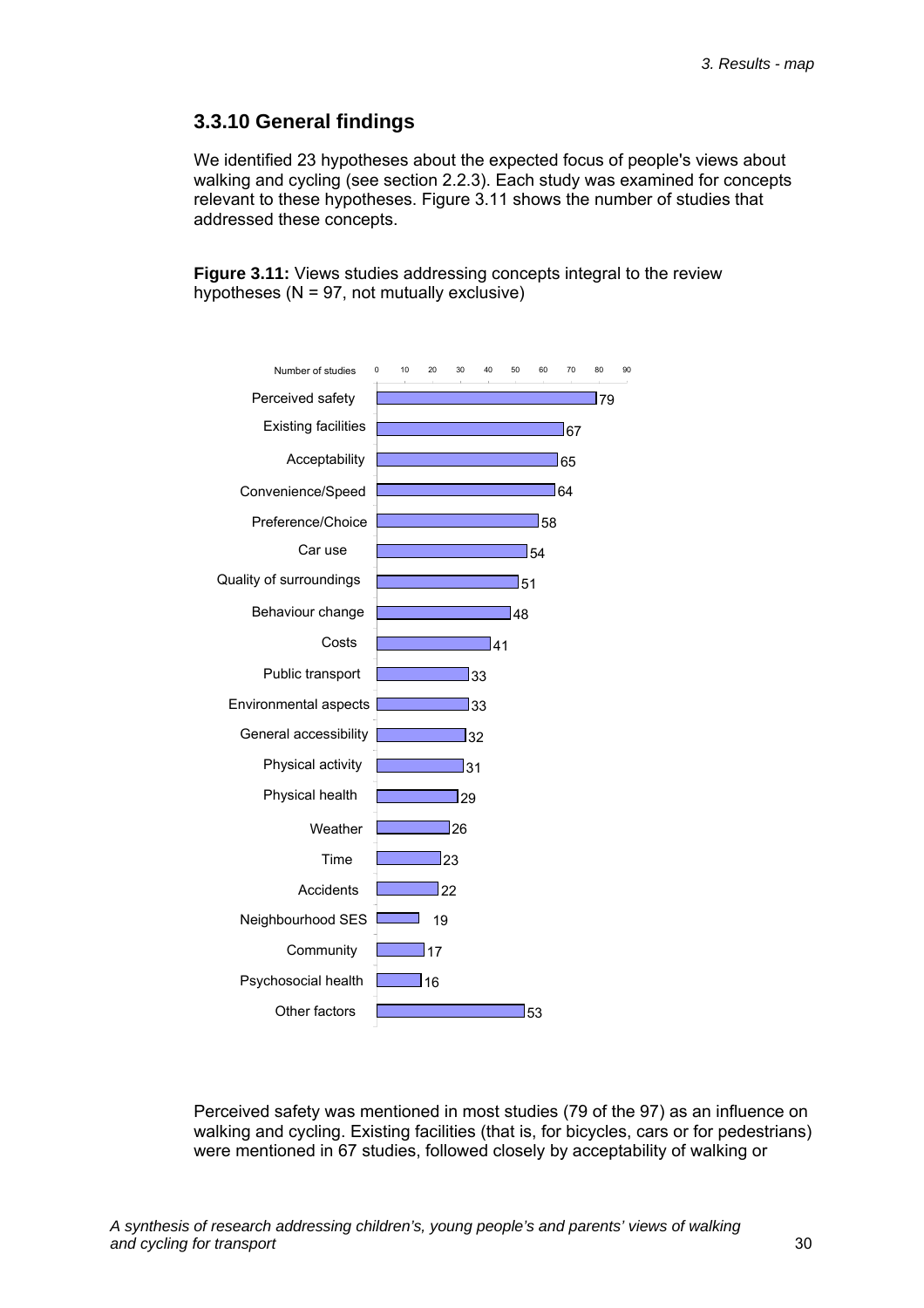cycling  $(N=65)$  and the convenience, complexity or speed of the journey  $(N=64)$ . Fewer studies elicited views on preference or choice relating to the mode of travel (N=58), car use (N=54), or the quality of people's surroundings (N=51). Fewer than half the studies provided findings about the impact of cost on mode of travel (N=41).

### **3.3.11 Other findings**

Some studies reported views about other issues (Figure 3.12). The most common 'other' issue addressed was traffic (N=13); several studies dealt with enjoyment or fun, comfort, theft and vandalism, and hills (N=5 each). We grouped these other issues according to whether they examined individual, family, community or societal and environmental factors.

Using the same grouping for all the views (Table 3.1), it is clear that most of the research in this area focuses on the individual factors (N=94 studies). Examples are car use and physical health, and enjoyment or fun, comfort, effort, independence/autonomy, and personal responsibility for the environment.

Only three family factors were identified: adult behaviour towards children, walking and cycling as a way to be with family, and cycling with children.

Sixteen different community factors were described: these included views such as peer pressure, encouragement from schools, the impact of walking and cycling on the ability to attract partners, and the difficulty in maintaining social relationships.

Almost as many studies highlighted societal or environmental factors which influenced walking and cycling (N=88). These included factors such as existing facilities for bicycles, cars or pedestrians, and the influence of traffic. Findings about the benefits of walking and cycling routes near people's homes in terms of property prices and increased revenue through tourism also featured.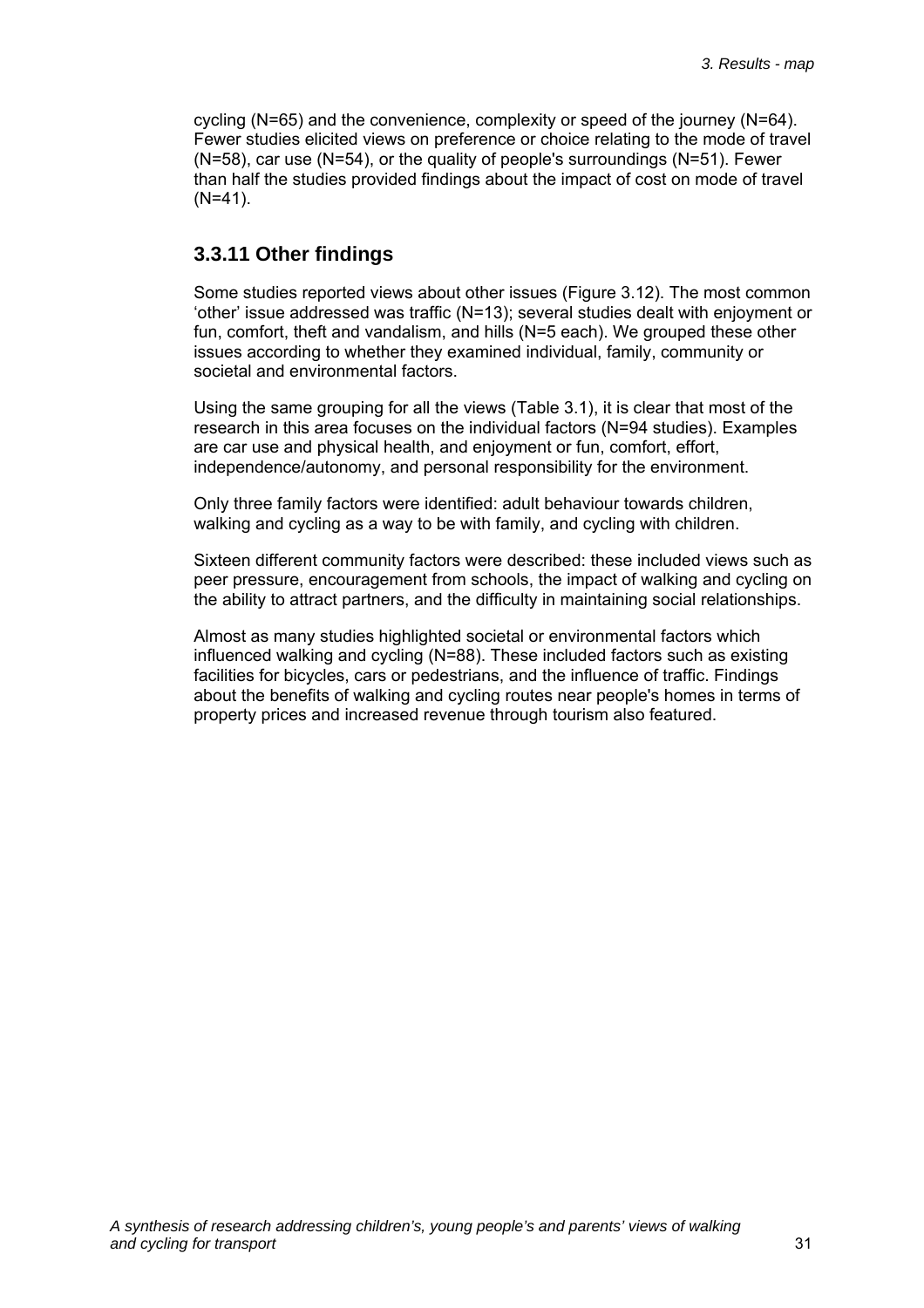

**Figure 3.12:** Other issues reported in studies (N = 53, not mutually exclusive)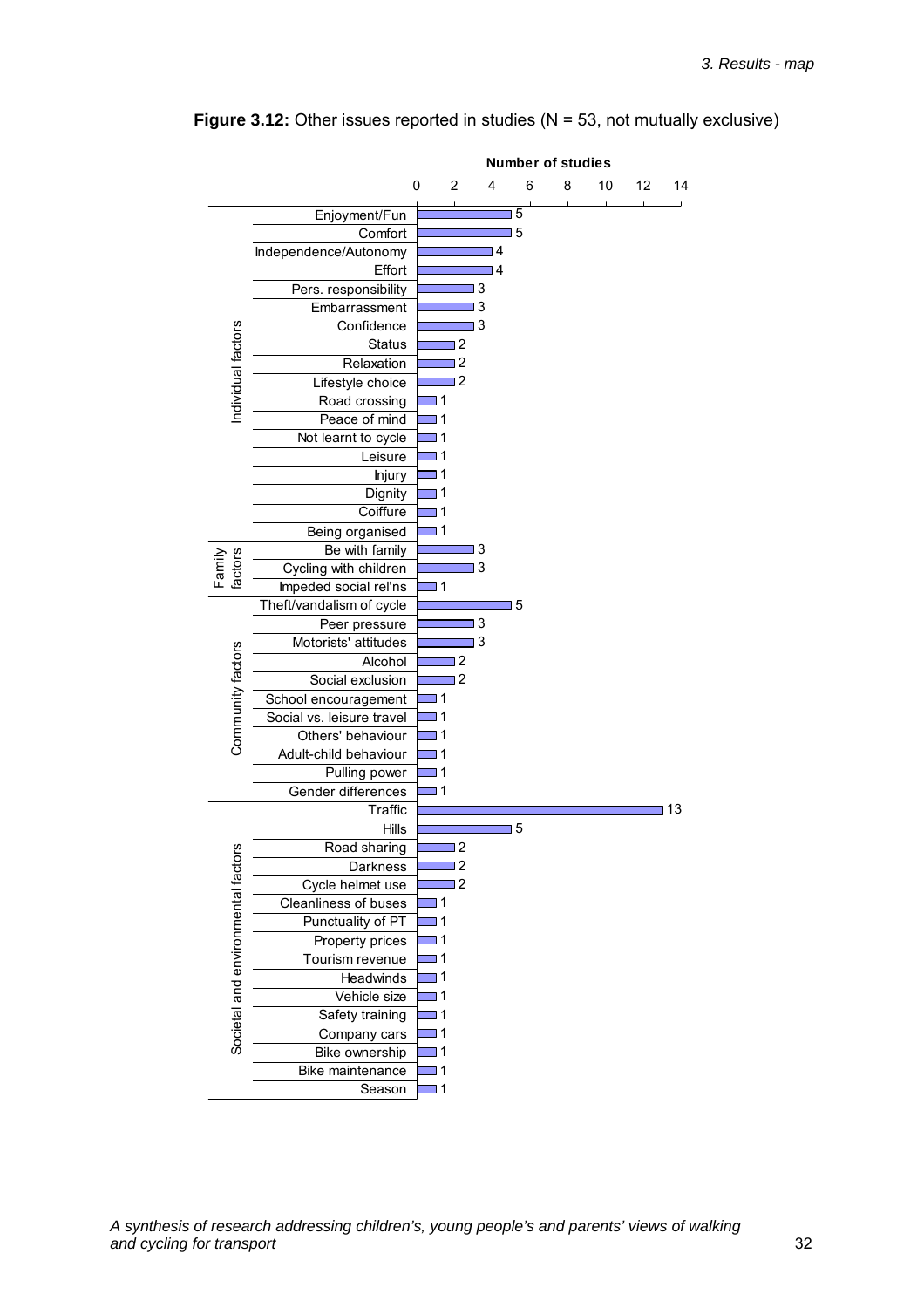| <b>Level of influence</b> | <b>Views</b>                                            |                                                   |
|---------------------------|---------------------------------------------------------|---------------------------------------------------|
| Individual                | Acceptability                                           | Lifestyle choice                                  |
| Number of views: 28       | Preference or choice of mode                            | Relaxation                                        |
|                           | of travel                                               | Status (financial or social)                      |
| Number of studies: 94     | Car use                                                 | Leisure                                           |
|                           | Behaviour change                                        | Dignity                                           |
|                           | Physical activity                                       | Peace of mind                                     |
|                           | Physical health                                         | Being organised                                   |
|                           | Psychosocial health<br>Alcohol                          | Injury                                            |
|                           | Enjoyment or fun                                        | Never learned to cycle<br>Road crossing behaviour |
|                           | Comfort                                                 | Coiffure                                          |
|                           | Effort                                                  | Cycle helmet use                                  |
|                           | Independence or autonomy                                | Bicycle ownership                                 |
|                           | Confidence issues                                       | Bicycle management or                             |
|                           | Embarrassment                                           | maintenance                                       |
| Family                    | Adult behaviour toward                                  |                                                   |
|                           | children                                                |                                                   |
| Number of views: 3        | Way to be with family                                   |                                                   |
| Number of studies: 4      | Cycling with children                                   |                                                   |
| Community                 | Perceived safety                                        | Social exclusion                                  |
| Number of views: 17       | Quality of people's                                     | School encouragement                              |
|                           | surroundings                                            | Social versus leisure travel                      |
| Number of studies: 85     | Length of time or time of day of Perceptions of others' |                                                   |
|                           | journey                                                 | behaviour                                         |
|                           | Accidents                                               | Pulling power                                     |
|                           | Neighbourhood socio-                                    | Gender differences                                |
|                           | economic status (SES)<br>Community factors              | Peer pressure                                     |
|                           | Theft/vandalism                                         |                                                   |
|                           | Impeded social relationships                            |                                                   |
|                           | Motorists' attitudes                                    |                                                   |
|                           | Responsibility for environment                          |                                                   |
|                           | and others                                              |                                                   |
| Societal and              | Existing facilities for bicycles,                       | Costs                                             |
| environmental             | pedestrians, cars                                       | Traffic                                           |
| Number of views: 20       | Convenience, complexity or                              | Weather                                           |
|                           | speed of journey                                        | Hills                                             |
| Number of studies: 88     | Availability of public transport                        | Road sharing                                      |
|                           | Environmental aspects                                   | <b>Cleanliness of buses</b>                       |
|                           | General accessibility                                   | Property prices                                   |
|                           | Darkness                                                | Headwinds                                         |
|                           | Punctuality of public transport                         | Safety training                                   |
|                           | Increased revenue through<br>tourism                    | Season                                            |
|                           | Vehicle size                                            |                                                   |
|                           | Company cars                                            |                                                   |
|                           |                                                         |                                                   |

**Table 3.1:** Views (N=67, number of studies=97) considered at four different levels of influence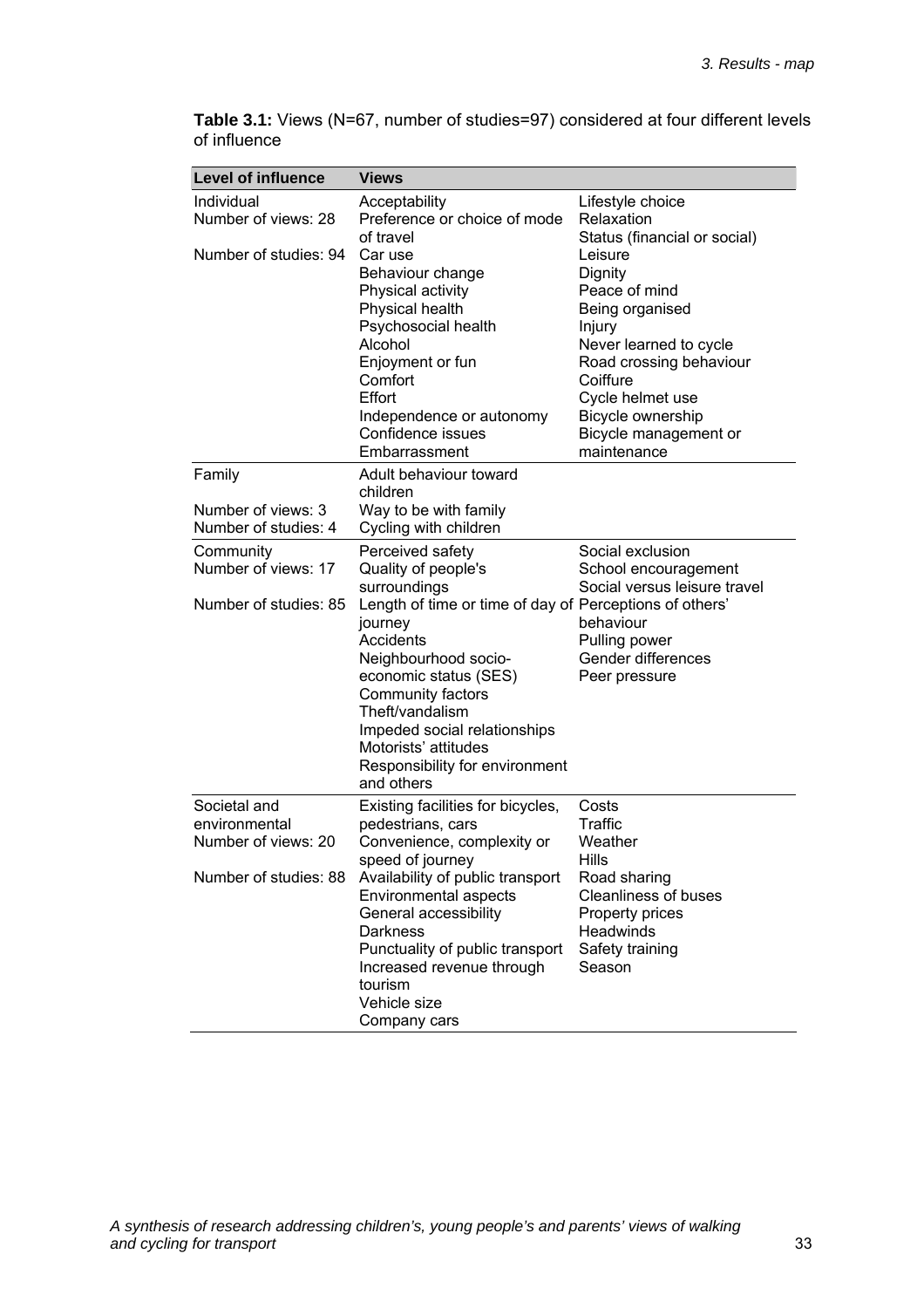## **3.4 Advisory group consultation**

The final decisions about which studies to include in the in-depth review were made in consultation with the Advisory Group on the basis of the findings in the research map. The list of topics brought to the Advisory Group which might be relevant to policy and practice included socio-economic status, individual behavioural change, environmental and structural factors.

At a meeting in January 2006, which brought together key stakeholders from community organisations, government health and transport departments and transport researchers, a consensus emerged that what was needed was an examination of what works for children, young people and parents. A large proportion of the located studies focused on these populations, as was shown in Figure 3.9. The Group felt that this was a politically strategic population to research in that it was the most topical or promising policy issue to address. It was clear at the time of the meeting that there were not many intervention studies relevant to children and young people with which the findings of the views studies could be synthesised. Group members suggested that the research team should examine several different areas, including socio-economic status, individual behaviour change, environmental and structural factors, and (where views were available) the mismatch between attitudes and behaviour. As a result of this input, several in-depth review questions were developed which guided the second stage of the review.

#### **Broad question**

Do children's, young people's and parents' views illuminate the findings about the effectiveness of interventions to promote children's, young people's and families' walking and cycling?

#### **Sub-questions**

What are the views of children, young people and parents about *individual level* influences on their walking and cycling behaviour?

What do children, young people and parents say about the influences of the *family* on their walking and cycling behaviour?

What do children, young people and parents say about the influences of the *community* on their walking and cycling behaviour?

What do children, young people and parents say about the *wider social or environmental* influences on their walking and cycling behaviour?

Do socially excluded groups present different views about walking and cycling?

Do the views of children, young people and parents about walking and cycling explain their actual behaviour, or is there a mismatch between what they say and what they do? Can the data explain why this is the case?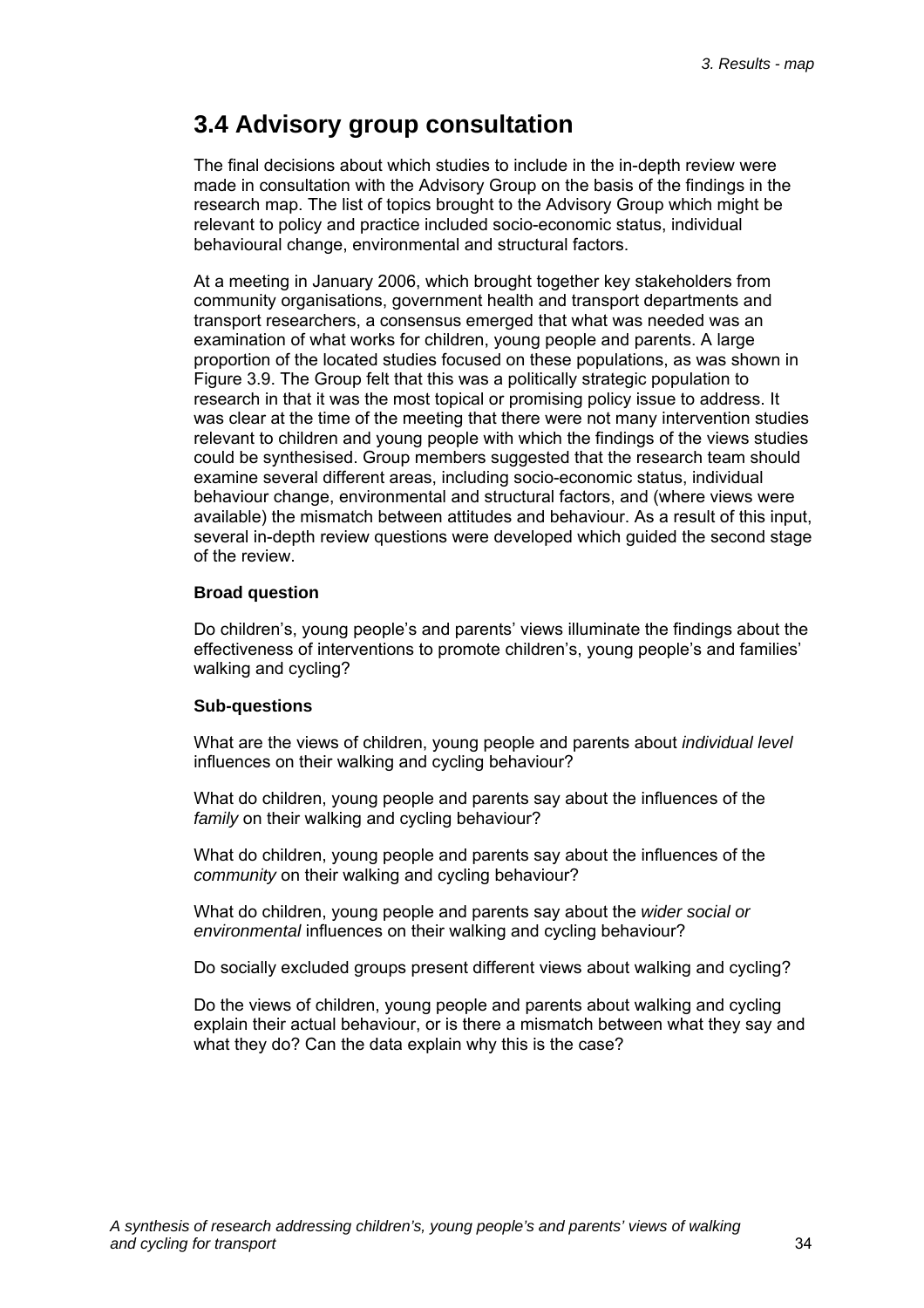# **4. RESULTS: IN-DEPTH REVIEW**

# **4.1 Overview of views studies**

The focus of the in-depth review is the perspectives, attitudes and experiences of children, young people and parents about walking and cycling as a means of transport.

A total of 21 relevant studies had already been identified in the first research map; a further 13 studies within this scope were found by searching and screening additional sources. There were therefore 34 studies for in-depth examination.

### **4.1.1 Methodological quality of studies**

Studies used a variety of methods to collect the views of children, young people and parents. These included interviews, focus groups, and self-completion questionnaires with fixed and open response options. All 34 studies were assessed according to ten quality assessment criteria. The results are shown in Figure 4.1.



**Figure 4.1:** Proportion of studies reporting each quality criterion

Although three-quarters of the studies were judged to be useful for answering the review question, there were many shortcomings in how they did this.

Information was lacking about whom they had recruited and how. Although threequarters of the studies described their sampling frame and the number of people included, sampling methods were poorly described in half the studies. Most studies reported the age (85.3%) and sex (66.2%) of their participants, but over three-quarters of the studies failed to describe the socio-economic status of individual participants.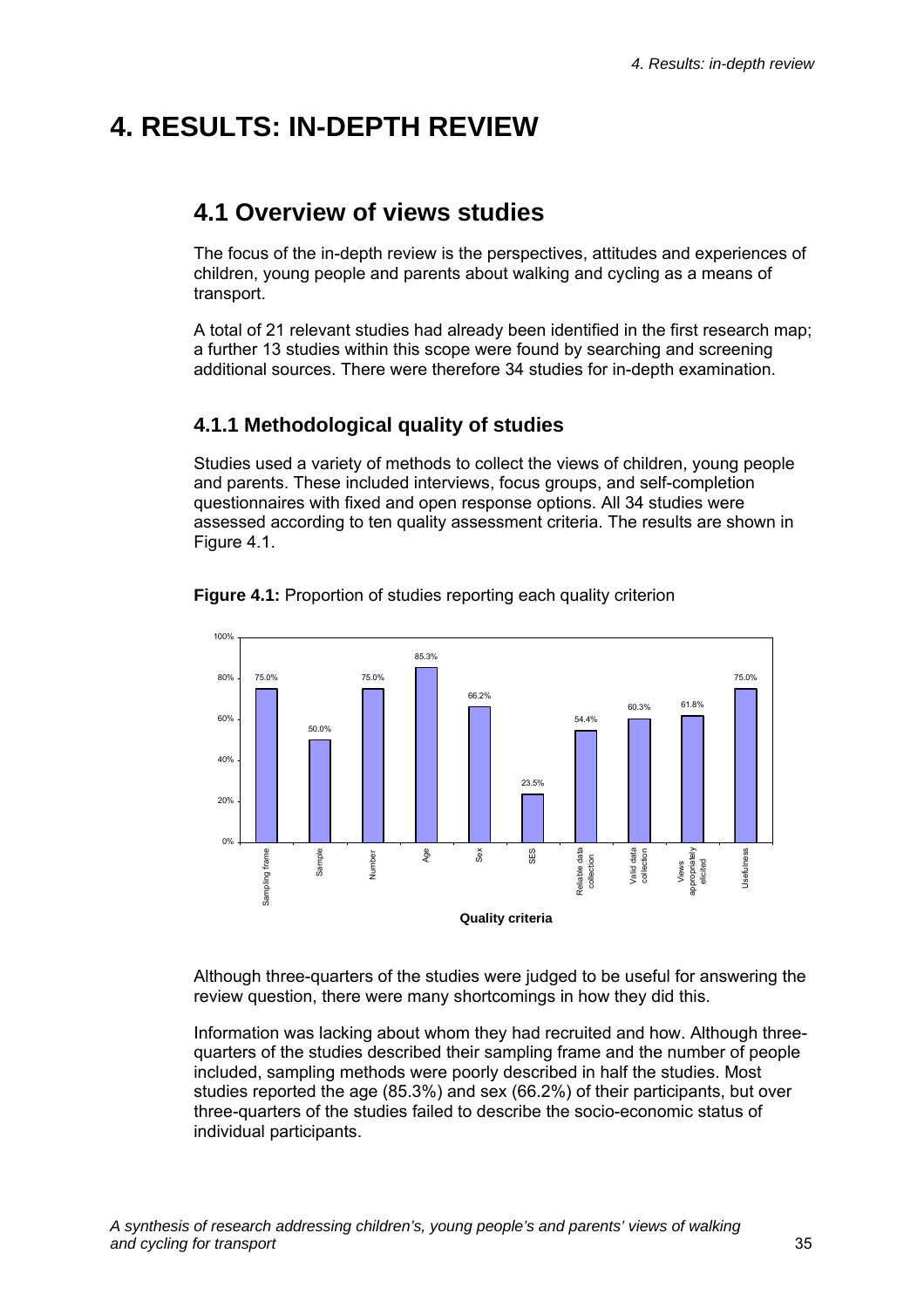Information was also lacking about data collection and analysis. Only just over half the studies reported any steps to ensure the reliability of their data-collection tools (such as tape-recording interviews), and only two-thirds of the studies reported the validity of data-collection tools (such as pre-testing questions with a sample of the target population). Less than two-thirds of the studies reported methods for appropriately eliciting participants' views.

The 18 studies below an overall quality rating of 7.0 were omitted from the analysis and recommendation stages of the review. This decision was guided by the lack of consensus about whether some quality criteria are more important than others when judging the rigour of qualitative research; we therefore gave the individual criteria equal weight. The cut-off point of 7.0 was suggested as the most natural based on the distribution of the ratings (see Appendix 2). Given that the studies below this point may nonetheless provide useful insights into future research, the aims, populations and quality assessment of the 18 lower quality studies were recorded (Appendix 3). The 18 studies related more often to cycling than walking.

The 16 higher quality studies included an adequate description of the sample, except for the socio-economic status of participants which was reported in very few studies. Description of the sample was also not always exhaustive: for example, some studies did not provide precise details of numbers of participants, or explicitly state the sex of participants. All described their sampling strategy to some extent. Most made an effort to describe some assurance of the reliability and validity of data-collection methods, although this was generally poorly reported. Methodological characteristics of the 16 included higher quality studies are shown in Appendix 4.

### **4.1.2 Characteristics of higher quality studies**

Most of the studies (N=11) were published between 2000 and 2005. Six studied walking in particular, and one cycling. The remaining nine studies elicited views on transport in general, from which issues relevant to walking and cycling emerged. Studies examined differing topic areas, ranging from general surveys concerned with transport behaviour to highly specific studies of risk or accessibility in particular populations. Three studies were process evaluations of UK-based interventions designed to increase walking and/or cycling.

In total, studies included at least 8,776 respondents living in England and Scotland. Some studies did not give exact numbers: four reported data-collection methods, such as focus groups, discussion groups, chat rooms and workshops, which had an undisclosed number of participants. The most commonly used means of data collection was by questionnaire, employed in 12 of the studies. Other methods used were discussion and focus groups (N=9 studies), analyses of children's writing, drawing and artwork (N=4), interviews (N=5), and workshops (n=1). Most studies were carried out using data collected in schools.

Between them studies included children, young people and parents from rural, suburban and urban areas. The individual socio-economic status (SES) of participants was only specifically described in four studies. Seven studies described the SES of the areas from which participants were selected; five studies did not provide any information on SES. Children and young people ranged in age from four to 18 years. Samples of participants varied from small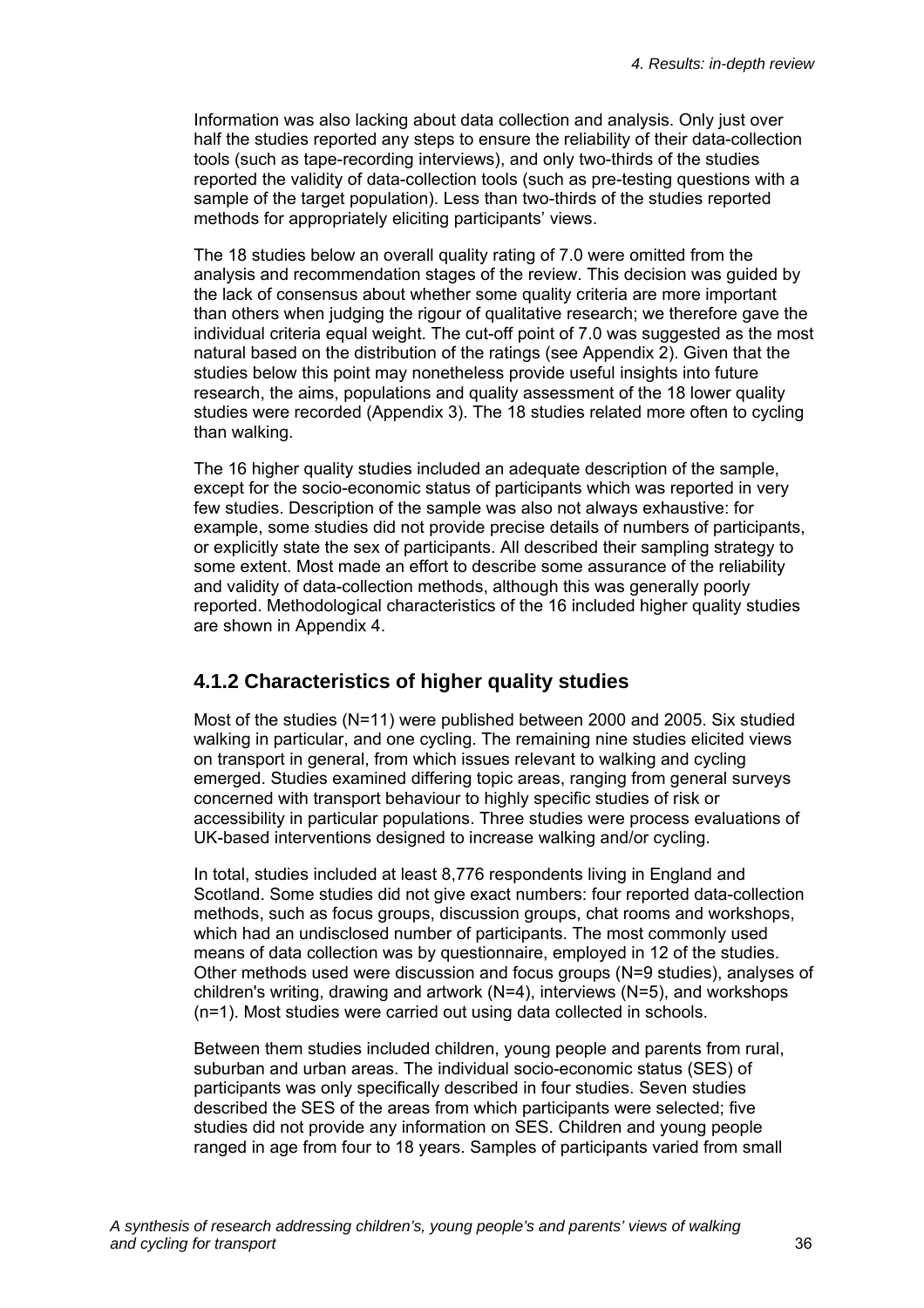age ranges (e.g. 5- to 6-year-olds) to wide age ranges (e.g. 4- to 18-year-olds). Parents' views were elicited in five studies. Children's views were described more frequently and in greater depth than parents' views. Of the eight studies which elicited the views of younger children (under the age of 12), three did so exclusively, while the remainder also asked older children. Five studies concentrated exclusively on the age range 10–18 years.

Characteristics of the included higher quality studies are provided in Appendix 5.

### **4.1.3 Recurrent barriers and/or facilitators across studies**

The distributions of positive and negative influences, and consequences for each level of influence are summarised in Tables 4.1 to 4.4.

| <b>Barriers and problems</b>     | <b>Number</b><br>Οt<br><b>studies</b> | <b>Facilitators and benefits</b>  | <b>Number</b><br>Οf<br><b>studies</b> |
|----------------------------------|---------------------------------------|-----------------------------------|---------------------------------------|
| Dangerous traffic                | 12                                    | Needed facilities                 | 12                                    |
| Weather                          | 10                                    | Environmental aspects             | 10                                    |
| Convenience                      | 9                                     | Convenience of<br>walking/cycling | 8                                     |
| <b>Existing facilities</b>       | 8                                     | Traffic jams                      | 8                                     |
| <b>Distance</b>                  | 7                                     | Costs                             | 7                                     |
| Length of time / speed           | 5                                     | Length of time / speed            | 5                                     |
| Cost                             | 4                                     | Weather                           | 3                                     |
| Timing / time of day             | 4                                     | Road sharing                      | 2                                     |
| <b>Hills</b>                     | 3                                     | Availability of public transport  | 1                                     |
| Complexity of journey            | 2                                     | Complexity of journey             | 1                                     |
| Time of year                     | 2                                     |                                   |                                       |
| Comfort                          | $\overline{2}$                        |                                   |                                       |
| Availability of public transport | 1                                     |                                   |                                       |
| Neighbourhood SES                | 1                                     |                                   |                                       |
| Accessibility                    | 1                                     |                                   |                                       |

#### **Table 4.1:** Wider society / Environment level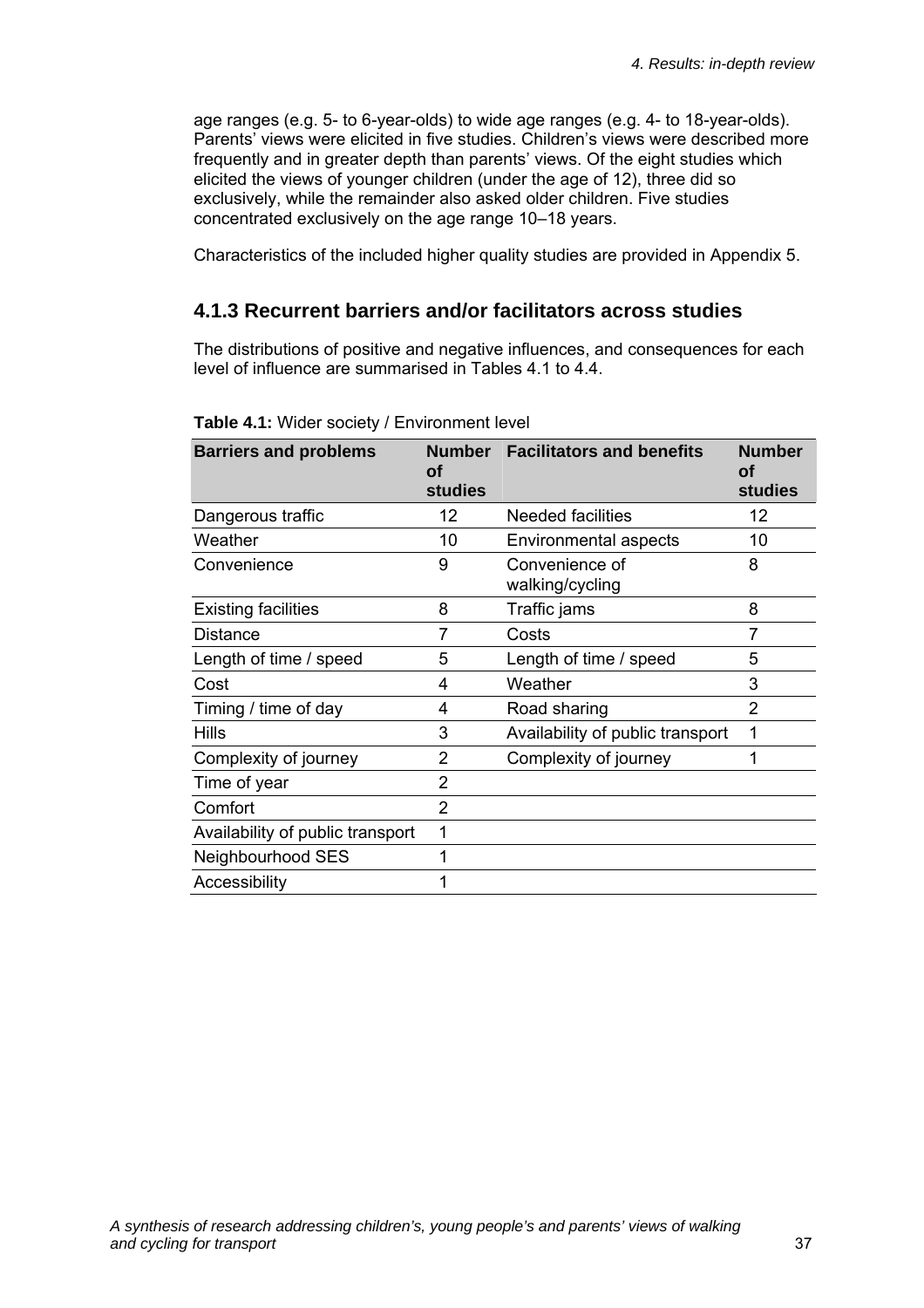| <b>Barriers and problems</b>          | <b>Number</b><br>οf<br><b>studies</b> | <b>Facilitators and benefits</b>           | <b>Number</b><br>Οf<br><b>studies</b> |
|---------------------------------------|---------------------------------------|--------------------------------------------|---------------------------------------|
| Fear related to safety /<br>accidents | 10                                    | Opportunity for sociability                | 10                                    |
| Lack of sociability                   | 8                                     | Improved safety / reduced<br>accidents     | $\overline{7}$                        |
| <b>Cultural factors</b>               | 7                                     | Accompanied travel                         | 5                                     |
| Crime                                 | 7                                     | School / local authority<br>influence      | 4                                     |
| Time pressure                         | 6                                     | Time pressure                              | 3                                     |
| Quality of surroundings               | 6                                     | Training                                   | 3                                     |
| Gender differences                    | 5                                     | Quality of surroundings                    | 3                                     |
| Peer pressure                         | 5                                     | Gender differences                         | $\overline{2}$                        |
| Travelling alone                      | 4                                     | Peer pressure / status                     | 2                                     |
| School influence                      | 3                                     | Time of day of journey                     | 1                                     |
| Time of day of journey                | 1                                     | Crime                                      | 1                                     |
| Neighbourhood SES                     | 1                                     | Information provision                      | 1                                     |
| Responsibility                        | 1                                     | Journey type                               | 1                                     |
| <b>Status</b>                         |                                       | <b>Cultural factors</b>                    |                                       |
| Training                              | 1                                     | Responsibility for environment<br>/ others | 1                                     |
| Journey type                          | 1                                     | Social exclusion                           | 1                                     |
| Information                           | 1                                     |                                            |                                       |

### **Table 4.2:** Community level

### **Table 4.3:** Family level

| <b>Barriers and problems</b>                   | <b>Number</b><br>Οf<br>studies | <b>Facilitators and benefits</b> | Number<br>οf<br>studies |
|------------------------------------------------|--------------------------------|----------------------------------|-------------------------|
| Needing parental permission                    | 9                              | Having parental permission       | 5                       |
| Car use for protection                         | 4                              | Parental approval                | 2                       |
| Parental responsibility                        | 3                              | Encouragement / enthusiasm       |                         |
| Parental disapproval                           | 2                              | Car use                          |                         |
| Parental perception of<br>children's abilities | 2                              | Way to be with family            |                         |
| Car use for convenience                        |                                | Parental role model              |                         |
| Gender differences                             | 1                              | Schemes                          |                         |
| Parental expectations of<br>children           | 1                              | Parental responsibility          |                         |
| Reliance on extended family                    | 1                              | Behaviour change                 |                         |
|                                                |                                | Delegated authority              |                         |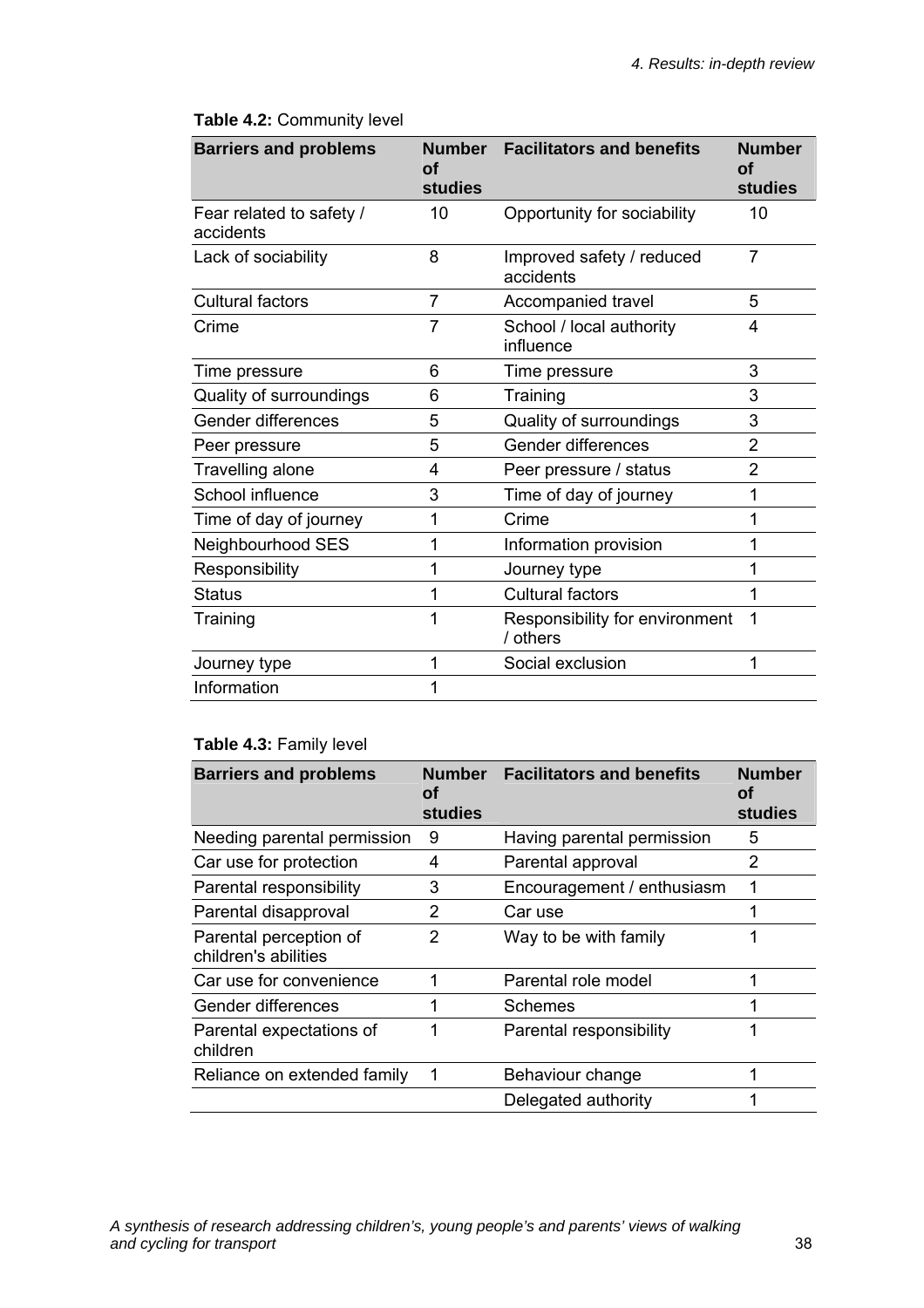### **Table 4.4:** Individual level

| <b>Barriers and problems</b>                    | Number<br>Οt<br><b>studies</b> | <b>Facilitators and benefits</b>                | <b>Number</b><br>οf<br><b>studies</b> |
|-------------------------------------------------|--------------------------------|-------------------------------------------------|---------------------------------------|
| Preferences and choices                         | 11                             | Prefer to walk or cycle                         | 12                                    |
| Limited independence                            | 7                              | Improved physical health /<br>physical activity | 9                                     |
| Impact on physical health /<br>effort / fatigue | 6                              | Psychosocial health                             | 6                                     |
| Psychosocial health                             | 5                              | Enjoyment / fun                                 | 6                                     |
| Car use                                         | 4                              | Car use                                         | 5                                     |
| Acceptability                                   | 3                              | Independence / autonomy                         | 4                                     |
| Comfort                                         | 3                              | Gender differences                              | 4                                     |
| Road behaviour                                  | 2                              | Road behaviour                                  | 3                                     |
| Age                                             | 2                              | Journey type                                    | 2                                     |
| Enjoyment / fun                                 | 2                              | Acceptability                                   | 1                                     |
| Embarrassment                                   | $\overline{2}$                 | Bicycle ownership                               | 1                                     |
| Journey type                                    | 2                              | Behaviour change                                |                                       |
| Lifestyle choice                                | 1                              | Relaxation                                      |                                       |
| Cycle helmet use                                | 1                              | Confidence                                      | 1                                     |
| <b>Status</b>                                   |                                |                                                 |                                       |
| Bicycle maintenance                             |                                |                                                 |                                       |

A number of different positive and negative influences on walking and cycling were described. Within each level of influence, a wider variety of barriers were identified and were often cited in more studies than were facilitators. We analysed the top barriers and facilitators for each level.

#### *Wider society/environment-level barriers to walking and cycling*

Barriers to walking and cycling at the level of wider society and the environment included dangerous traffic (N=12 studies), weather (N=10), convenience (N=9) and existing facilities (N=8).

### *(i) Dangerous traffic (N = 12)*

A total of ten high-quality studies discussed traffic as a barrier to walking, while three studies talked about traffic as a barrier to cycling. Across these studies, views were expressed by people similar in terms of their ages, sex, and socioeconomic status (SES). One study rated inner-city traffic as worse than traffic in rural areas (Jones *et al.*, 2000), although no other studies commented on this difference. Children and parents indicated that traffic restricted their walking and cycling (Martin *et al.*, 2004; Tyrrell, 2000), in some cases despite their desire to do so (Martin *et al.*, 2004). Traffic was described as busy and too fast (Bostock, 2001; Davis, 2001; Gray *et al.*, 1998), with a lack of gaps (Jones *et al.*, 2000) and resulting in difficulties in crossing (Davis, 2001; Jones *et al.*, 2000) and delays (Martin *et al.*, 2004). Safety issues connected with fast and busy traffic were concerns for children, young people and parents (Davis, 2001; Hine, 1996; Jones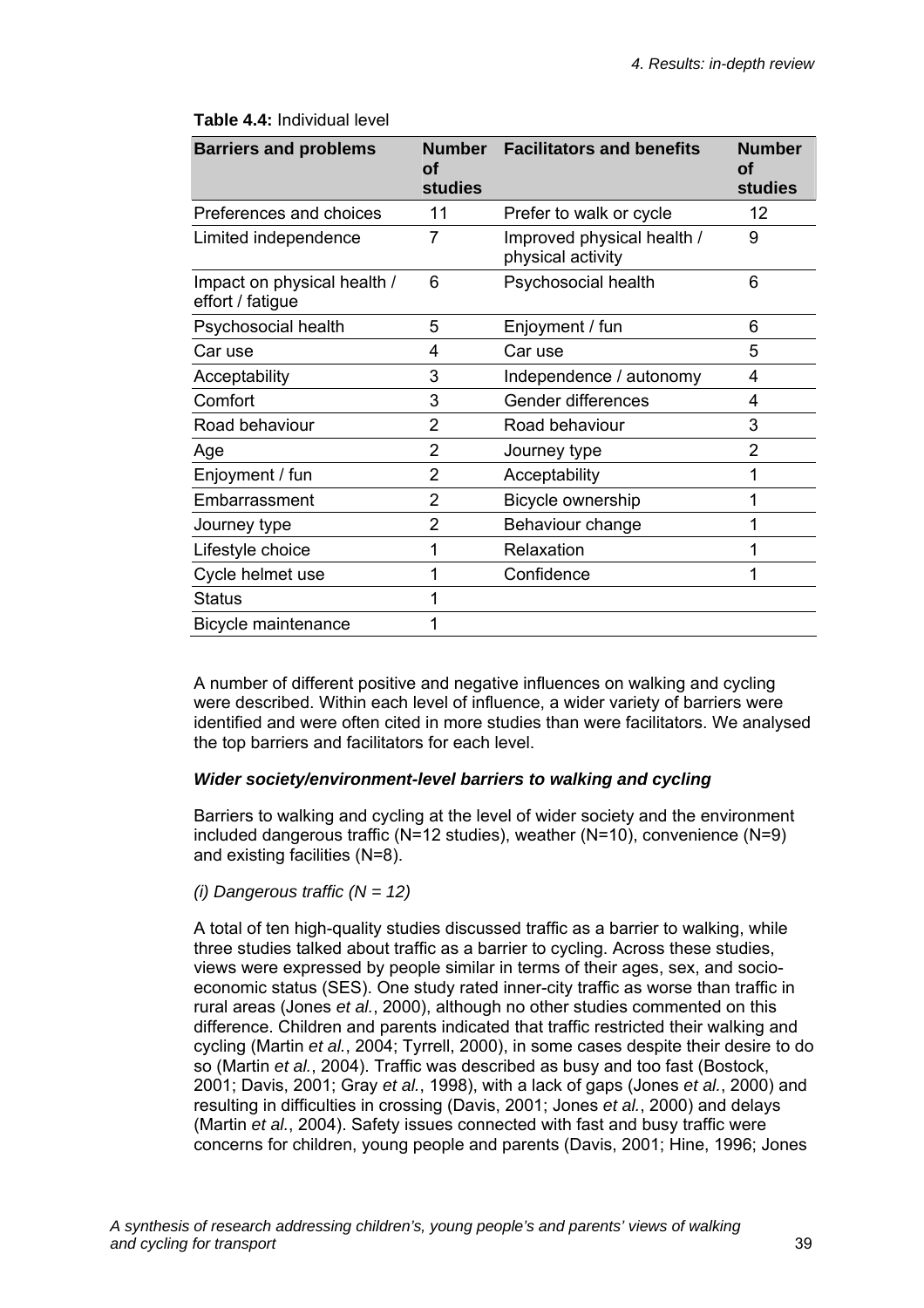*et al.*, 2000; System Three, 1999). In one study, these concerns were shown to be more prevalent among non-cyclists than cyclists (Gray *et al.*, 1998). Driver behaviour was noted as being dangerous, with examples of cars around schools driving on the pavement and pulling up on corners (Cahill, 1996), and a general lack of respect towards other road users (Davis, 2001; Gray *et al.*, 1998; Jones *et al.*, 2000).

#### *(ii) Weather (N = 10)*

Weather was cited as a barrier in relation to walking (eight studies) and cycling (two studies). It was mentioned by children of all ages and both sexes, from a wide range of socio-economic backgrounds, and in urban, suburban and rural locations. The proportion of participants bothered by weather varied, from 7% to 60% (Bickerstaff and Shaw, 2000; System Three, 1999). Children and parents stated that poor weather caused them to use their cars instead (Bickerstaff and Shaw, 2000; Davison *et al.*, 2003; Lupton and Bayley, 2002), that it added to the stress of walking (Bostock, 2001), and that they did not like getting cold and wet (Davison *et al.*, 2003; Martin *et al.*, 2004).

*(iii) Convenience (N = 9)* 

Convenience was determined to be an influence at the wider society level because it is inextricable from the fast pace of life and long distances travelled in the course of daily lives.

Participants noted convenience as a barrier to both walking (eight studies) and cycling (one study). These views did not appear to be influenced by the SES of the area respondents lived in, or by their urban, suburban or rural location. In all the studies but one, the convenience of car use was emphasised. Participants described car use as easier (Bickerstaff and Shaw, 2000; Martin *et al.*, 2004), fitting in with other tasks (Bickerstaff and Shaw, 2000; Lupton and Bayley, 2002), and a necessity in rural locations (Davison *et al.*, 2003). Cars were perceived generally to be quick, easy and part of an adult way of life (Davis, 2001; Davison *et al.*, 2003; Martin *et al.*, 2004; Tyrrell, 2000). In contrast, respondents in one study noted the lack of convenience of crossing facilities as a barrier to walking (Hine, 1996).

#### *(iv) Existing facilities (N = 8)*

Children, young people and parents from all ages, SES levels and locations described the lack of facilities as a barrier to walking in five studies and cycling in three studies. The lack of structural facilities – such as appropriately spaced, secure, and ample bicycle stands (Davison *et al.*, 2003; Gray *et al.*, 1998) and 'lollipop' crossing attendants – were viewed as important (Davison *et al.*, 2003), as was a more material need indicated by the lack of a way to carry books and shopping easily (Bostock, 2001; Davison *et al.*, 2003; Gray *et al.*, 1998). Keeping the pavement in good repair was also cited (Davison *et al.*, 2003). Children and parents noted a lack of crossings and lights convenient to children's journey paths, and a need for more safe and well-lit cycle paths and footpaths (Hine, 1996; McKee, 2004).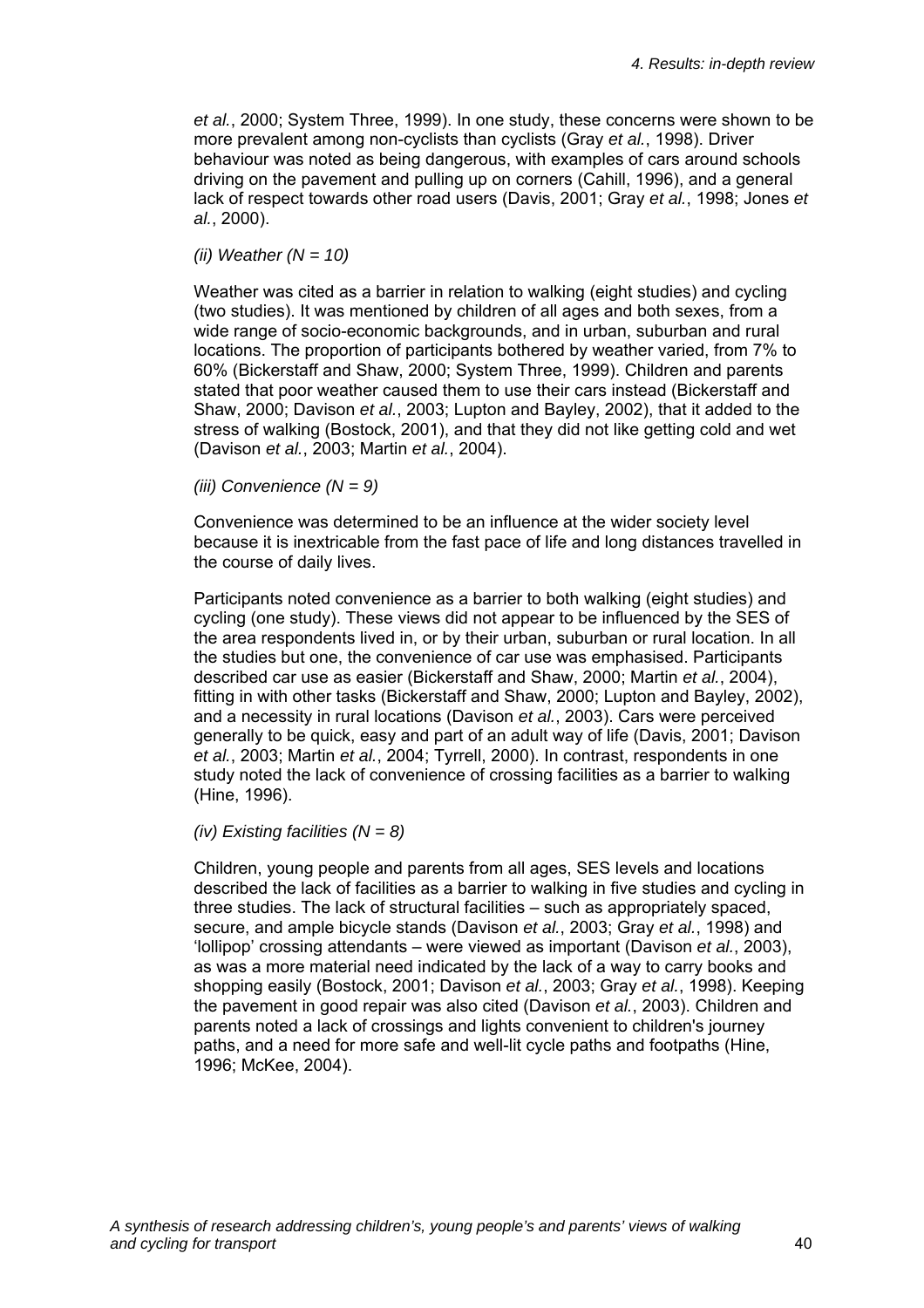#### *Wider society/environment-level facilitators to walking and cycling*

In terms of wider society level facilitators, studies most frequently mentioned the need for facilities (N=12), environmental aspects (N=10), convenience of walking/cycling (N=8), and traffic jams (N=8).

#### *(i) Needed facilities (N = 12)*

Children, young people and parents described facilities that might or did help them to walk or cycle more. These facilities were mentioned in nine studies relating to walking and six studies relating to cycling. Children's views were represented in five studies, and parents' views in three. (The remainder were researchers' views without direct quotes from either children or parents.) A range of ages and both sexes were represented. Participants' views from areas with a variety of SES levels and locations were included. Specific facilitators were described. These included safer places to cross and crossing facilities (Hine, 1996; Jones *et al.*, 2000; Lupton and Bayley, 2002; McKee, 2004; Sharples and Fletcher, 2000), and clean walking paths/pedestrian areas (Jones *et al.*, 2000; Martin *et al.*, 2004; McKee, 2004; System Three, 1999). Several studies cited slower car speeds / speed bumps (Bickerstaff and Shaw, 2000; Cahill, 1996; Jones *et al.*, 2000), cycle lanes, especially on main roads (Gray *et al.*, 1998; Jones *et al.*, 2000; Martin *et al.*, 2004), and locked/secure cycle sheds, cycle stands, and cycle parking (Gray *et al.*, 1998; System Three, 1999; Tyrrell, 2000). 'Safer Routes to School' schemes (Bickerstaff and Shaw, 2000; System Three, 1999) and more 'lollipop' crossing attendants (Lupton and Bayley, 2002; McKee, 2004) were the next most frequently cited facilitators to walking or cycling. Several studies noted other positive influences on walking and cycling, such as poor parking facilities for cars (Davison *et al.*, 2003), carrying capacity on bicycles (Davison *et al.*, 2003), cycle permits (Gray *et al.*, 1998), stopping school bus services (Sharples and Fletcher, 2000), organised escorts for children (System Three, 1999), using routes outside of school hours, a shop to hire bicycles, and cycle proficiency training (Tyrrell, 2000).

#### *(ii) Environmental aspects (N = 10)*

The importance of environmental aspects as facilitators of walking and cycling was noted by children, young people and parents in ten studies: four studies reported views in relation to walking and three in relation to cycling, with the remainder of the views referring to transport in general. While views from both sexes were equally represented, they were derived from samples with higher SES levels, and in more rural and suburban locations. Younger children, in particular, cited the environmental benefits of walking and cycling. The advantages or walking and cycling as ways of reducing car use and thus pollution were often cited by participants, and the idea of being out in fresh air, away from fumes while walking was also noted (McKee, 2004).

### *(iii) Convenience of walking/cycling (N = 8)*

Walking and cycling were described as the most convenient modes of travel in four and three studies, respectively. While some children noted that walking is more convenient (Martin *et al.*, 2004; System Three, 1999), others thought cycling was more convenient (Gray *et al.*, 1998; Jones, 1998; Tyrrell, 2000). Although this appears to be contradictory, the children who cited walking as more convenient appear to have been sampled from more urban and suburban locations, and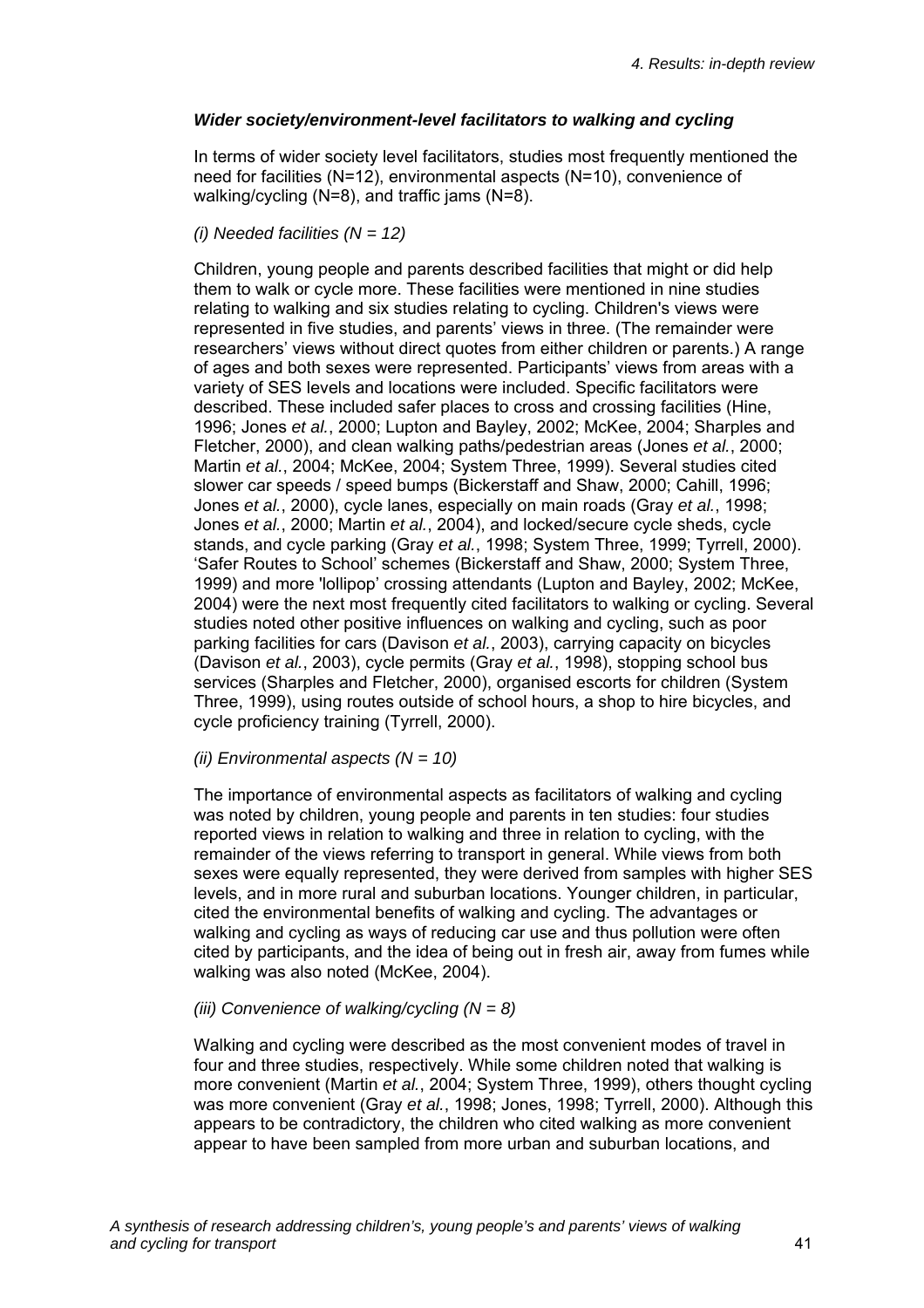those describing cycling as convenient came from more rural and suburban locations. Only one study of lower-income participants noted the convenience of walking and cycling as an issue (Gray *et al.*, 1998). In general, children and young people perceived walking and cycling as more convenient than parents did (Gray *et al.*, 1998; Hine, 1996; Martin *et al.*, 2004; System Three, 1999; Tyrrell, 2000). Studies reporting parents' views about convenience were confined to the walking bus scheme implemented in their area (Bickerstaff and Shaw, 2000).

#### *(iv)Traffic (N = 8)*

Traffic-related facilitators of walking were described in four studies and of cycling in two studies. Views were consistent across ages, sex, SES and locations. Participants in two studies noted that slower traffic would encourage walking or cycling (Gray *et al.*, 1998; McKee, 2004). Children in two studies described disliking being in a car during heavy traffic, which might also facilitate walking or cycling (Davison *et al.*, 2003; Martin *et al.*, 2004). Parents in one study thought that a walking bus scheme would both reduce the amount of traffic during the 'school run', thereby encouraging further walking, and also teach children about road safety (Bickerstaff and Shaw, 2000). Participants in one study noted that traffic could be controlled by speed bumps (Cahill, 1996), while in another they suggested controlling traffic by keeping it away from the school entrance (McKee, 2004). Children also said that stationary traffic allowed them to cross more easily (Hine, 1996). In another study children described travelling out of rush hour, presumably to benefit from lighter traffic (Tyrrell, 2000), although this is not an option for travelling to school.

#### *Community-level barriers to walking and cycling*

Barriers at the community level included fears relating to safety/accidents (N=10 studies), lack of socialising (N=8), cultural factors (N=7 studies) and crime (N=7).

#### *(i) Fear related to safety/accidents (N = 10)*

The issue of perceived safety was highlighted as a barrier to walking and cycling in ten studies. The majority of studies focused on safety in relation to either traffic (Black *et al.*, 2001; Bostock, 2001; Cahill, 1996; Davis, 2001; Gray *et al.*, 1998; Martin *et al.*, 2004; System Three, 1999; Tyrrell, 2000) or strangers (Black *et al.*, 2001; Davis, 2001; Gray *et al.*, 1998; Jones, 1998; Jones *et al.*, 2000; Martin *et al.*, 2004), including muggers and gangs of older children (Lupton and Bayley, 2002). While participants came from a range of socio-economic areas, concerns about safety were more frequently expressed in studies which included urban areas. Jones *et al.* (2000) noted that children in their urban sample were more concerned about safety than those in their suburban and rural samples. Differences by age and sex were also apparent. Younger children of both sexes appeared to be more concerned with traffic danger (Davis, 2001), while older girls were more concerned with stranger danger (Davis, 2001; Jones, 1998). Asian girls were less likely to report stranger danger than non-Asian girls; however, most travelled in the company of their families (Jones, 1998). Children's safety was the primary concern voiced by parents at this level and this appeared to act as a barrier to young people and children's walking and cycling (Bickerstaff and Shaw, 2000; Black *et al.*, 2001; Bostock, 2001; Cahill, 1996; Jones, 1998; Jones *et al.*, 2000)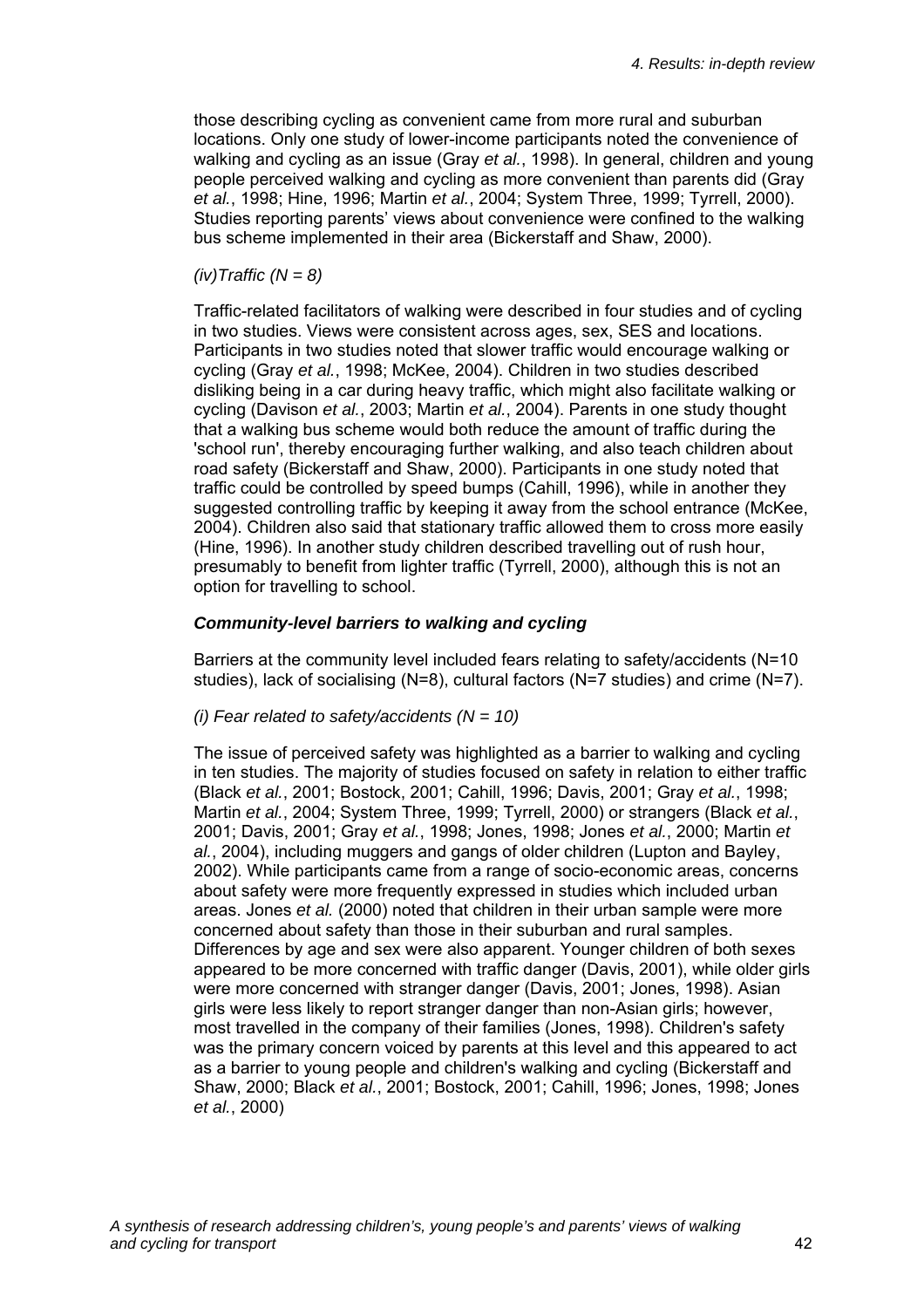#### *(ii) Lack of sociability (N=8)*

The desire for sociability could be a barrier to walking and cycling where the two were not perceived to be compatible. This view emerged in eight studies, across all age groups and all socio-economic strata. In four studies, children and parents thought that walking schemes, or the fact that their friends did not walk, could limit the amount they could be sociable with others (Bickerstaff and Shaw, 2000; Davison *et al.*, 2003; Gray *et al.*, 1998; McKee, 2004). In one study, the lack of opportunity to be sociable was seen as a reason not to cycle (Gray *et al.*, 1998). In another study, children described cycling alone as 'boring' (Davis, 2001). As a barrier, the need for sociability was noted in fewer rural than urban and suburban locations.

#### *(iii) Cultural factors (N = 7)*

Seven studies listed cultural factors as barriers to walking. This was the case for studies of higher socio-economic samples. Differences by sex and age were noted: in one study, older girls (i.e. 13- to 14-year-olds) noted that unwanted stereotyping limited their active transport (Davis, 2001); while, in another study, older children tended to view car use as more 'normal' than younger children (Davison *et al.*, 2003). Specific cultural factors that were most often described included the perception of walking or cycling as not 'cool' (Bickerstaff and Shaw, 2000; Davison *et al.*, 2003; Tyrrell, 2000), and the use of the car as a status symbol (Bickerstaff and Shaw, 2000; Tyrrell, 2000). Participants raised issues about perceived expectations of what makes a good parent (Bickerstaff and Shaw, 2000), and the conflict between the cultural expectation to walk more and the dangers of doing so (Tyrrell, 2000). The societal norm that children are used to everything being instant was also discussed, with the resulting perception that all modes of travel other than the car take too long (Martin *et al.*, 2004).

#### *(iv) Crime (N = 7)*

The issue of theft and vandalism as a barrier to walking or cycling was raised in seven studies. Most of these, understandably, focused on cycling: many children reported concerns about bicycle security (Davis, 2001; Davison *et al.*, 2003; Gray *et al.*, 1998; Jones *et al.*, 2000; Lupton and Bayley, 2002; Tyrrell, 2000). No views from parents on this issue were elicited. While all age ranges and levels of SES reported concern about theft, Lupton and Bayley (2002) found that more suburban children were concerned about bicycle theft, and more children in socially deprived areas (presumably urban) were concerned with street crime. In one study, it was noted that boys are more concerned with bicycle security than girls (Davison *et al.*, 2003), although it is possible that this is due to a greater proportion of boys cycling, compared with girls. Two studies described concerns about bicycle vandalism (Davison *et al.*, 2003; Gray *et al.*, 1998) and one noted concerns about mugging and harassment (Jones *et al.*, 2000).

#### *Community-level facilitators to walking and cycling*

Community level facilitators described the opportunity for sociability (N=10 studies), improved safety / reduced accidents (N=7 studies), and accompanied travel (N=5).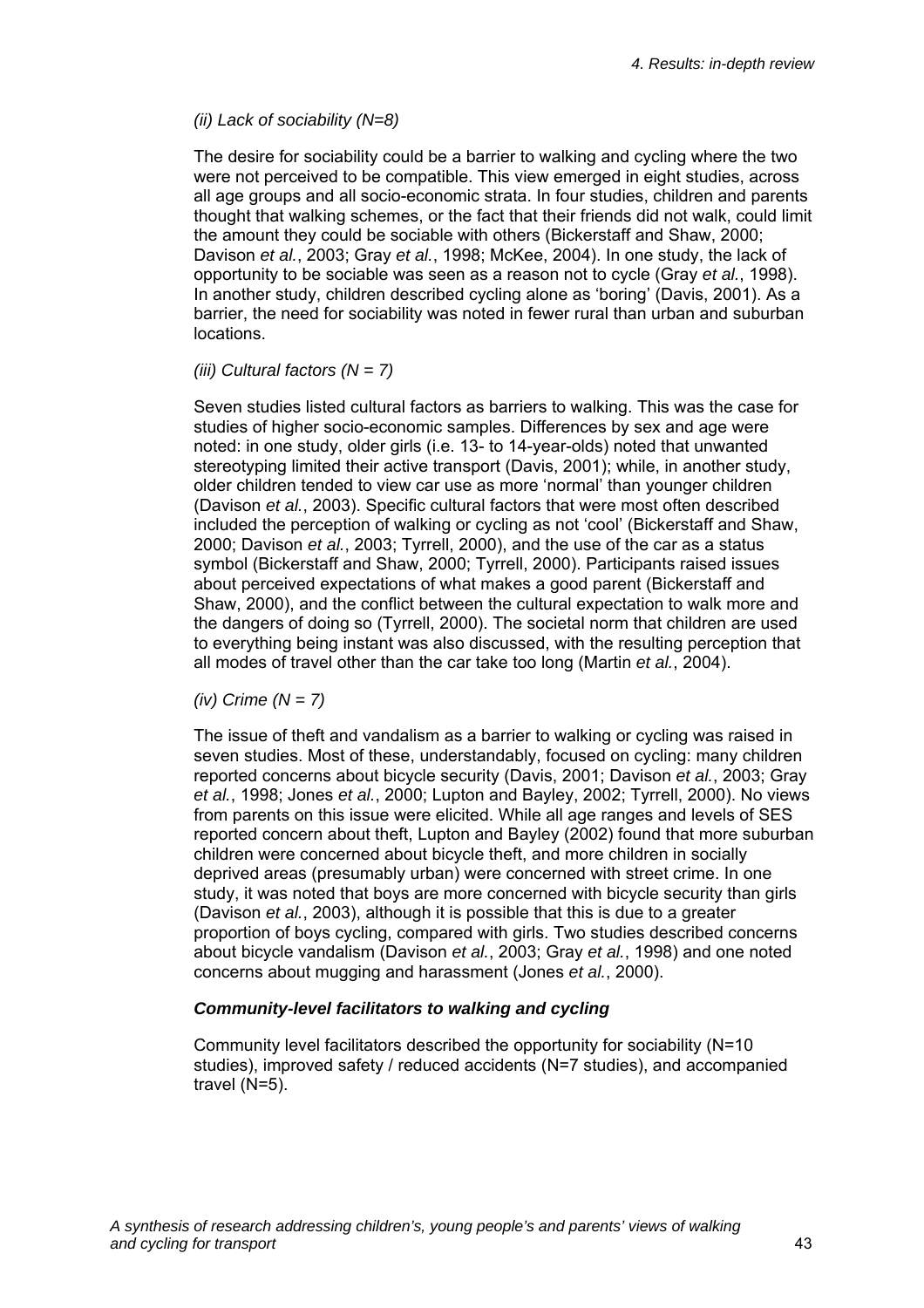#### *(i) Opportunity for sociability (N = 10)*

Children and parents in several studies tended to see cycling, or walking in particular, as a good opportunity to socialise (Bickerstaff and Shaw, 2000; Davison *et al.*, 2003; Gray *et al.*, 1998; Jones *et al.*, 2000; Martin *et al.*, 2004; McKee, 2004; Sharples and Fletcher, 2000; System Three, 1999; Tyrrell, 2000). Children from all ages, socio-economic strata and locations described this view. Views differed by sex in one study: boys tended to cite boredom as a reason to walk with friends, while girls indicated that they walked with friends in order to socialise (Jones *et al.*, 2000). Children and parents both enjoyed the social aspects of a walking bus scheme in one study (Bickerstaff and Shaw, 2000), while, in another, car travel was seen as antisocial (Martin *et al.*, 2004). Participants also thought that if more children began walking or cycling, a possible 'snowball effect' might occur, whereby increased or novel active transport behaviour among children would precipitate higher levels of walking and cycling throughout the group (Gray *et al.*, 1998).

#### *(ii) Improved safety / reduced accidents (N = 7)*

Studies described various examples of ways that children and young people could feel safer when walking or cycling. While views from all ages were elicited, one study noted that girls in particular described feeling safer if accompanied when walking in urban areas (Jones *et al.*, 2000). No views about what would make walking and cycling safer were found where participants came from lower SES areas. In general, participants noted that, if they felt more personally safe, they would walk or cycle (McKee, 2004), or would support any method that would allow their children to get to school safely (Tyrrell, 2000). Some strategies promoted walking and cycling; parents felt that a walking bus scheme implemented in their area (in which two parents 'pick up' and accompany a group of children to school) improved children's safety and reduced bullying (Bickerstaff and Shaw, 2000). Bicycle paths were thought by children to improve safety (Tyrrell, 2000), as were speed bumps (Cahill, 1996) and accompanied walking (Jones *et al.*, 2000). Car travel was seen to be unsafe as it had the potential for accidents in one study (Martin *et al.*, 2004). Cycling was noted as a fast method of escape from potentially dangerous situations (Lupton and Bayley, 2002).

#### *(iii) Accompanied travel (N=5)*

Children and parents in five studies noted that accompanied travel was a facilitator of walking, although this tended to be in relation to girls rather than boys, and urban girls in particular (Jones *et al.*, 2000). Parents emphasised that they would be more inclined to allow children to walk if they were accompanied (Cahill, 1996; Tyrrell, 2000). If children were accompanied by an adult they were more likely to cross roads (Hine, 1996). One researcher noted children's descriptions of the dynamics of being perceived as independent, being allowed to go with friends, requiring accompaniment, and being a loner, in relation to walking (Davison *et al.*, 2003).

#### *Family-level barriers to walking and cycling*

Considerably less data is found at the family level. Three barriers emerged: needing parental permission (N=9 studies), car use (N=4) and parental responsibility (N=3).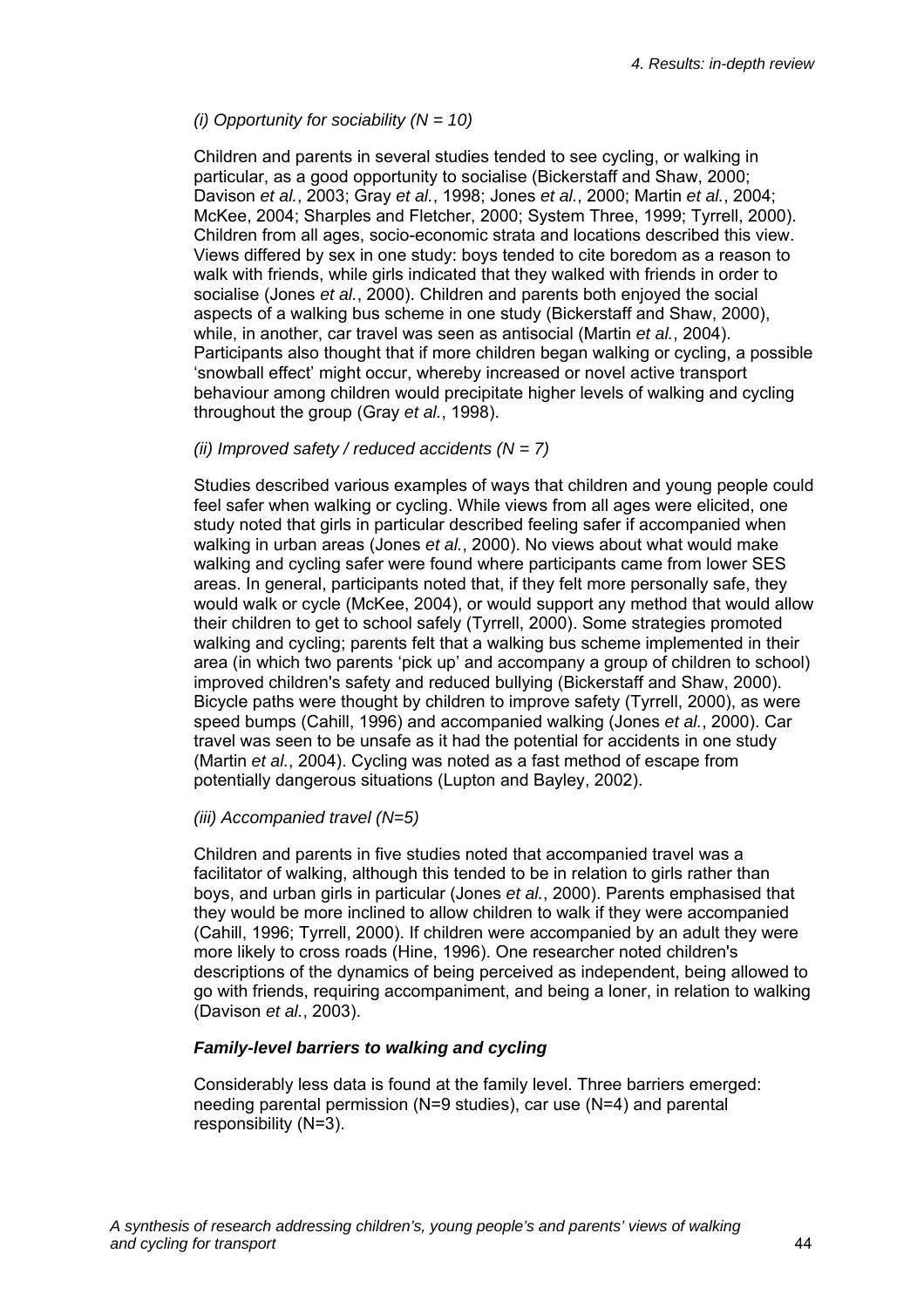#### *(i) Needing parental permission (N=9)*

Four studies noted parental permission as a barrier specifically to walking (Hine, 1996; Lupton and Bayley, 2002; McKee, 2004; Sharples and Fletcher, 2000), although parents were noted to deny permission to cycle as well (Davis, 2001; Davison *et al.*, 2003; Jones *et al.*, 2000; Tyrrell, 2000). In general, girls described lack of permission as more of a barrier (Davis, 2001; Jones, 1998), although both sexes stated they would walk if their parents allowed it (Lupton and Bayley, 2002; McKee, 2004). No difference was noted in views on parental permission according to the children's ages, SES or where they lived. Children reported that they were restricted in how far from home they were allowed to walk or cycle (Davis, 2001; Jones, 1998; Lupton and Bayley, 2002).

*(ii) Car use (N = 4)* 

Four studies described the use of a car to transport children (Jones *et al.*, 2000; Lupton and Bayley, 2002; McKee, 2004; Sharples and Fletcher, 2000). Parents used their cars for protection, for girls (Jones, 1998; Lupton and Bayley, 2002), and Asian girls in particular (Jones, 1998). While views from children of varied SES and all locations were reported, one study noted that secondary school children were more often reported as being driven (Sharples and Fletcher, 2000). Reasons parents cited for using cars to transport children included safety (Jones, 1998) and traffic (Lupton and Bayley, 2002).

*(iii) Parental responsibility (N = 3)* 

In three studies, parental responsibility was highlighted as a barrier to children's walking and cycling. The views were consistent across ages, sex and SES, although more views were reported from studies conducted in suburban and urban locations. Views were expressed by parents about the perceived expectation that they should take their children to school themselves, and that they might be considered 'bad parents' if they did not (Bickerstaff and Shaw, 2000). Parents also described the challenges of having to manage children's behaviour (Bickerstaff and Shaw, 2000; Bostock, 2001) while getting other tasks done (Bostock, 2001). One study noted the challenges of recognising the need to allow children greater independence while still maintaining their safety (Cahill, 1996).

#### *Family-level facilitators to walking and cycling*

Few family level facilitators were found: having parental permission (N=5 studies), and parental approval (N=2) were noted.

#### *(i) Having parental permission (N = 5)*

Once facilities were made available or improved, or safety was perceived to have improved, parents either granted children permission to walk and cycle, or said they intended to do so (Bickerstaff and Shaw, 2000; Cahill, 1996; Lupton and Bayley, 2002). Further, parents seemed to allow, or were perceived by children to allow, children to walk in summer more than at other times of the year (Lupton and Bayley, 2002; McKee, 2004). These views were consistent across children's ages, sex, and their SES and location.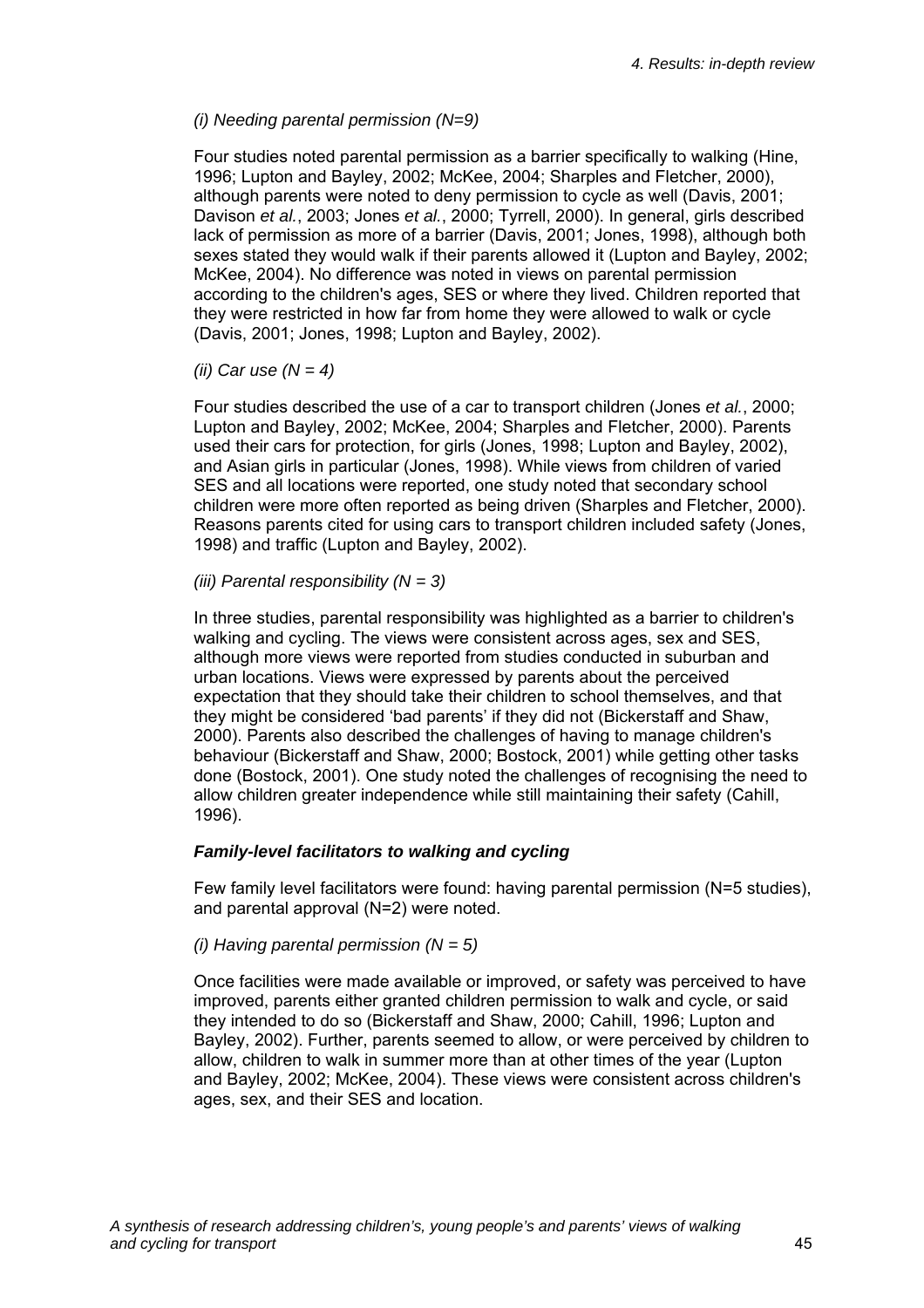#### *(ii) Parental approval (N = 2)*

Two studies described views relating to parental approval as facilitators of walking. One study noted that parental approval of the walking bus would make it more likely that it would be used (Bickerstaff and Shaw, 2000). Sharples and Fletcher (2000) found that parental approval of walking as a safe activity made children think they would be allowed to walk. Children also noted that parents were in favour of walking as it was good exercise (Bickerstaff and Shaw, 2000).

#### *Individual-level barriers to walking and cycling*

At the individual level, several barriers to walking and cycling were noted: preferences and choices (N=11 studies), independence (N=7), and the impact on physical health / effort / fatigue (N=6).

#### *(i) Preferences and choices (N=11)*

The most frequently cited views about barriers to walking and cycling at this level are in relation to children and young people preferring to go by car (Black *et al.*, 2001; Bostock, 2001; Cahill, 1996; Davis, 2001; Davison *et al.*, 2003; Martin *et al.*, 2004; McKee, 2004; Tyrrell, 2000). This view varies considerably among different groups. More young people want to drive (Cahill, 1996; Martin *et al.*, 2004; Tyrrell, 2000); boys, in particular (Cahill, 1996; Davis, 2001). Although older children generally prefer to go by car rather than by more active forms of transport, boys are less interested in simply *travelling* by car than girls (Martin *et al.*, 2004) – in one study, 25% more boys than girls in Year 5 expressed a desire to *own* a car, although this gap reduced by Year 7 (Cahill, 1996). In one study, children from families who did not own a car were four times more likely to say they did not want a car (Cahill, 1996). In another study, children in rural areas preferred travelling by bus (Martin *et al.*, 2004). Children noted in one study that they chose to rearrange their journeys to avoid times of heavy traffic (Hine, 1996). In two studies, parents and young people noted that they had no choice about walking – they were obliged to walk to places they needed to get to, but would prefer to travel by car (Bostock, 2001; Tyrrell, 2000).

#### *(ii) Limited independence (N = 7)*

The issue of limited independence as a barrier to walking and cycling came up in seven studies. Views were consistent across socio-economic areas and locations. However, some differences by age and sex were found. Girls in one study noted they were driven to more places, while boys were allowed to walk (Lupton and Bayley, 2002). In general, studies with older children tended to report limited independence, and one study noted that older children did not like taking part in the walking bus because they were not free to explore (Bickerstaff and Shaw, 2000). Desire for independence also took the shape of increasing demand for driving licences, which could be construed as a barrier to walking and cycling (Martin *et al.*, 2004; Tyrrell, 2000).

#### *(iii) Impact on physical health / effort / fatigue (N = 6)*

Physical health, activity and fitness were all described by children of both sexes, and from a variety of socio-economic areas and locations as a barrier to walking and cycling. Studies of younger children tended to describe physical health as a barrier to walking and cycling. The view that walking is tiring was found in three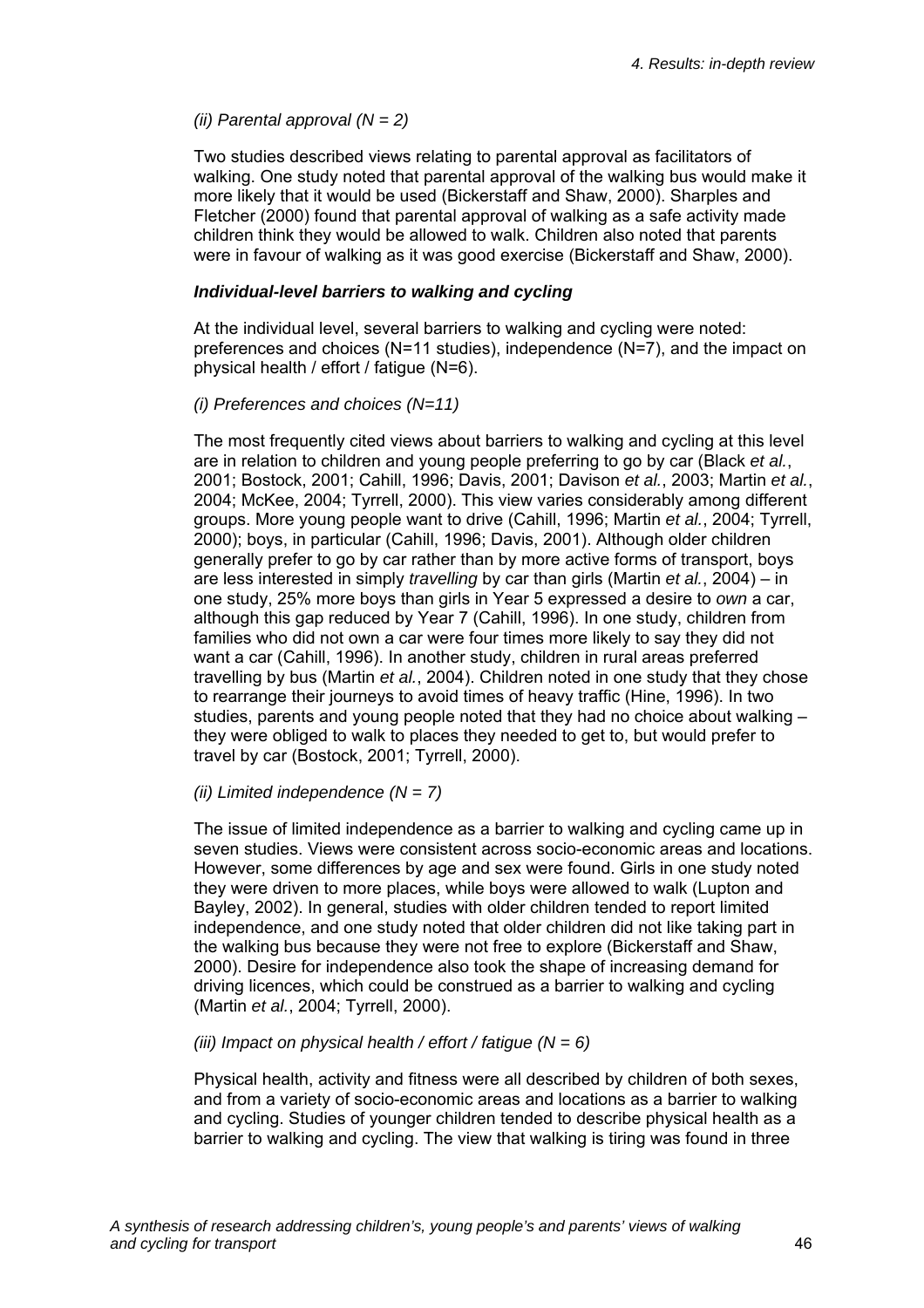studies (Davison *et al.*, 2003; Martin *et al.*, 2004; Tyrrell, 2000). Participants in one study thought cycling was tiring (Tyrrell, 2000). As a barrier, a small proportion of parents described missing the chance to exercise themselves if the children took part in the walking bus scheme (Bickerstaff and Shaw, 2000). Prior to implementation, participants in this study also thought the walking bus might make children more tired, although post-implementation parents thought that the scheme reduced fatigue. Bostock (2001) noted that walking causes fatigue in children and parents, particularly those in deprived areas with no transport choices.

#### *Individual-level facilitators to walking and cycling*

The following individual level facilitators of walking and cycling were identified: preference to walk or cycle (N=12 studies), improved physical health / physical activity (N=9), psychosocial health (N=6), and fun (N=6).

#### *(i) Prefer to walk or cycle (N=12)*

Children across studies stated that they desired or preferred walking (Bickerstaff and Shaw, 2000; Davison *et al.*, 2003; Jones *et al.*, 2000; Lupton and Bayley, 2002; McKee, 2004; System Three, 1999; Tyrrell, 2000) and cycling (Davison *et al.*, 2003; Jones *et al.*, 2000; Martin *et al.*, 2004; McKee, 2004; Tyrrell, 2000) over other forms of transport. In three studies, children said they wanted to cycle but did not or could not (Davis, 2001; Martin *et al.*, 2004; Tyrrell, 2000). However, the picture of who prefers to walk or cycle is complex. In one study, younger children in the sample (11- to 12 year-olds) preferred to walk (Martin *et al.*, 2004), while, in two other studies, older children in the samples (up to 17 and 13-14 years old respectively) preferred walking over cycling (Davison *et al.*, 2003; Jones *et al.*, 2000). However, younger children from another study (5- to 6-year-olds) chose cycling as the preferred mode of transport (Tyrrell, 2000). These age discrepancies are linked to the age ranges in individual studies, combined with the urban, suburban or rural contexts of different studies. More boys than girls preferred cycling in three studies (Davison *et al.*, 2003; Jones *et al.*, 2000; Martin *et al.*, 2004); girls were more interested in walking than boys in two studies (Jones *et al.*, 2000; Martin *et al.*, 2004), and less interested in car ownership at all ages (Cahill, 1996). Children from more urban and suburban areas tend to want to cycle (Davis, 2001; Jones *et al.*, 2000), although one study noted that urban children preferred walking over taking the bus, which was preferred by rural children (Martin *et al.*, 2004). Parents in one study preferred the walking bus as a mode of transport for their children (Bickerstaff and Shaw, 2000). Children also described the desire to travel by other methods, such as scooters, skateboards and roller skates (Lupton and Bayley, 2002).

#### *(ii) Improved physical health / physical activity (N = 9)*

More positive views about physical activity and health were expressed in nine studies. In several studies, both children and parents recognised the health benefits of walking and cycling (Bickerstaff and Shaw, 2000; Davison *et al.*, 2003; Gray *et al.*, 1998; Jones, 1998; Martin *et al.*, 2004; McKee, 2004; System Three, 1999; Tyrrell, 2000). In relation to car use, it was recognised by children that adults who used their cars were being 'lazy' (Davis, 2001; Martin *et al.*, 2004), and that children who walk are healthier than those using cars (Davison *et al.*, 2003; Martin *et al.*, 2004; McKee, 2004).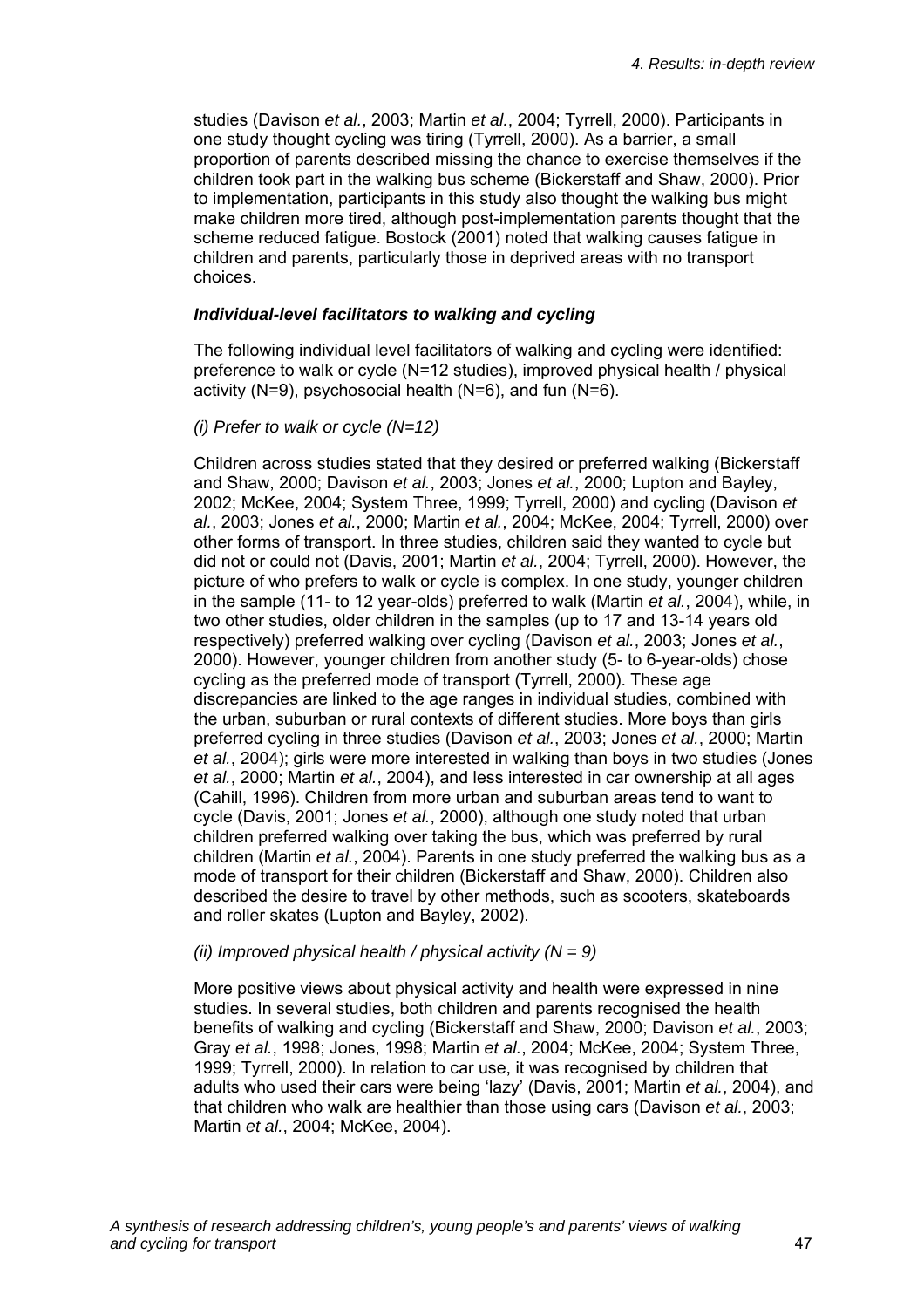#### *(iii) Psychosocial health (N = 6)*

A total of six studies, mostly focusing on samples with younger children, noted the benefits of walking and cycling in improving psychosocial health. No difference in views was noted in relation to sex, socio-economic status or location. In particular, views were expressed that mental alertness improves with walking (Bickerstaff and Shaw, 2000; Davison *et al.*, 2003; McKee, 2004); that, if children are more relaxed (e.g. after school), they walk (Hine, 1996; Lupton and Bayley, 2002); and that children's sleep patterns, quality of work, relaxation, self-concept, energy, and personal accomplishment improve due to walking (Bickerstaff and Shaw, 2000).

#### *(iv) Enjoyment/fun (N = 6)*

Finally, fun and enjoyment were expressed as facilitators of walking and cycling in six studies. This view was particularly expressed by younger aged children, who thought that travel by car was 'boring' and that cycling was 'fun' (Davison *et al.*, 2003). All the studies noted the view that walking and cycling was enjoyable. Parents also expressed a belief that children's enjoyment of exercise would increase as a result of using the walking bus scheme (Bickerstaff and Shaw, 2000). Children equated happiness and healthiness (McKee, 2004).

### **4.2 Major themes arising from barriers and facilitators**

Five explanations of transport choices were derived from the themes identified through framework analysis.

The first explanation combined two themes that emerged from views expressed by children and families. The overriding culture of car use, and fear and dislike of local environments seem to inhibit children's walking and cycling. Within the *culture of car use*, the preference for cars, the perception of cars being more convenient than walking and cycling, the status of car ownership and the perception of cars as 'cool' work against the likelihood of more active forms of travel. Both children and parents expressed *fear and dislike of local environments* through concerns about children's safety, traffic concerns, the need for appropriate facilities and concerns about theft and other crimes.

The third explanation was derived from a theme emerging particularly from views expressed about *children as responsible transport users* in their own right. This was demonstrated by children's definite views of walking and cycling as preferred and convenient; their views about the impact of cars and walking and cycling on the environment; and their views on the benefits of walking and cycling in terms of safe accompanied travel, sociability and health and fitness.

A fourth explanation was derived from a theme emerging particularly from views about *parental responsibility and behaviour*. This was demonstrated by views (most often from children) about their parents' car use, the ways in which they limited children's independence, and from parents about their perception of expectations about being a 'good parent' in relation to getting their children to school safely.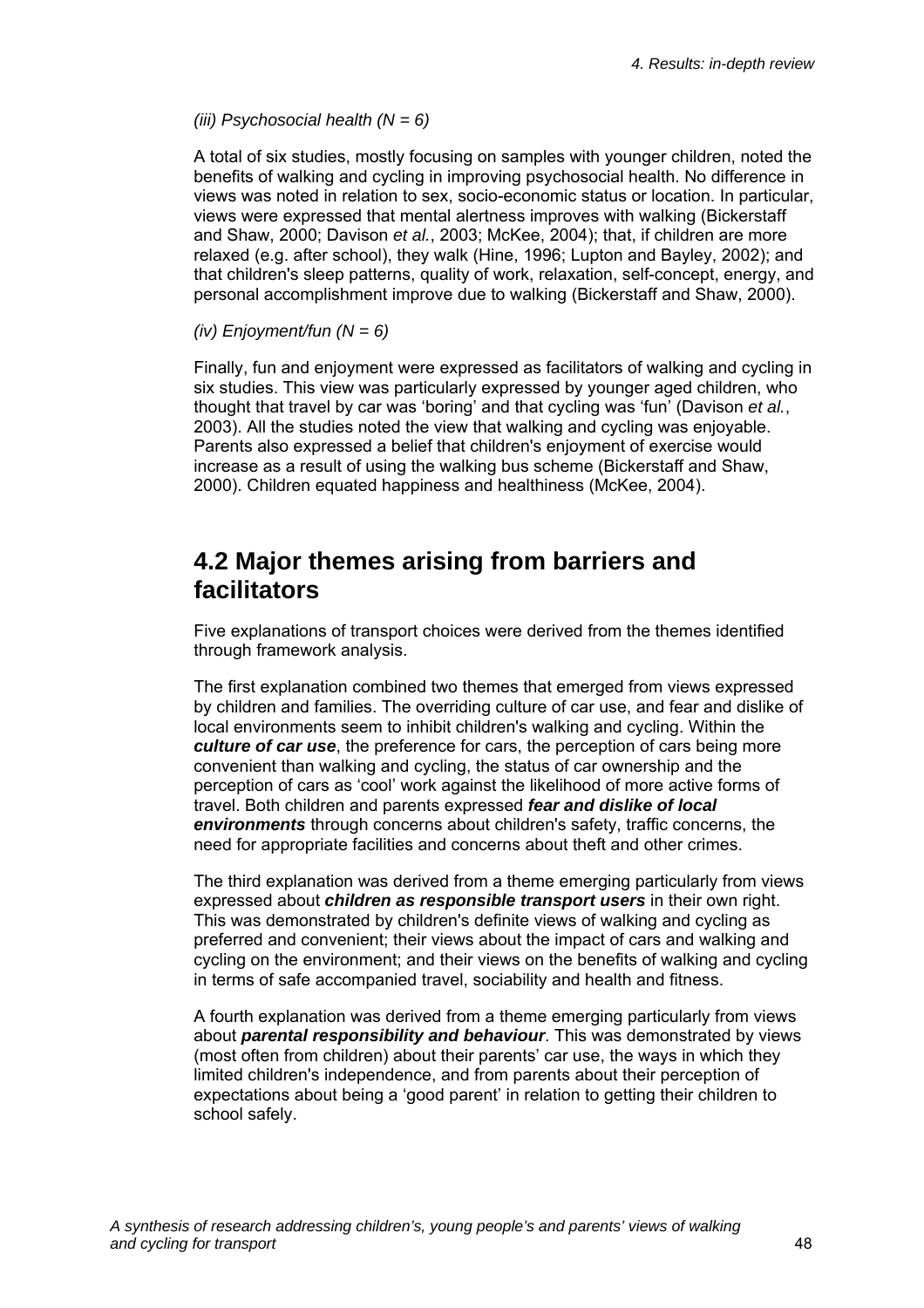Notably, the fifth explanation was derived from the observation that views differed across studies, depending on the children's age, sex and location. These differences suggest that any interventions designed to increase walking and cycling may have to be tailored to children of different ages, sex, and rural, suburban or urban location. For that reason, this fifth explanation is incorporated into each of the preceding themes in order to target appropriately the implications for interventions.

# **4.3 Implications for interventions**

Table 4.5 summarises key implications for the development and testing of interventions designed to promote walking and cycling derived from the analysis of 'views' research. In many cases, children's, young people's and parents' views differed according to factors such as their age, sex, and location (urban or rural). Interventions should take account of these differences. Where appropriate, we have attempted to identify those groups for whom particular interventions would be appropriate, based on the views they voiced as being particularly important.

| Theme 1: Culture of car use                                          |                                                                                                                                                                                                                                                                                                                                                                                                                                                                                                                                                                                                                                                                                                                                        |
|----------------------------------------------------------------------|----------------------------------------------------------------------------------------------------------------------------------------------------------------------------------------------------------------------------------------------------------------------------------------------------------------------------------------------------------------------------------------------------------------------------------------------------------------------------------------------------------------------------------------------------------------------------------------------------------------------------------------------------------------------------------------------------------------------------------------|
| Preference for cars                                                  | • Address children's preference for travelling by<br>car.<br>• Influence groups inclined to prefer cars (e.g.<br>older children, those from car owning families).<br>• Encourage interventions which will maintain<br>preferences for walking and cycling among<br>younger children.<br>• Tailor interventions for urban and suburban<br>areas. In rural areas, factors such as<br>convenience may be a more important barrier<br>to walking and cycling than preference.                                                                                                                                                                                                                                                              |
| Perception of cars as more<br>convenient than walking and<br>cycling | • Aim to change attitudes by demonstrating that<br>walking and cycling are as convenient as<br>driving for short journeys.<br>• Target messages about the convenience of<br>active transport towards children and parents.<br>• Promote walking as convenient, especially in<br>urban areas, cycling in rural areas.<br>• Target safety concerns about walking and<br>cycling in comparison with driving.<br>• Make travelling by car less convenient with<br>greater parking restrictions, and speed limits.<br>• Make 'park and walk' more convenient, with<br>free parking permits issued through schools<br>and available for use in car parks at school<br>opening and closing times, several minutes'<br>walk away from schools. |
| Status of car ownership                                              | • Design interventions to influence wider social<br>attitudes toward a shift away from car use.                                                                                                                                                                                                                                                                                                                                                                                                                                                                                                                                                                                                                                        |

#### **Table 4.5**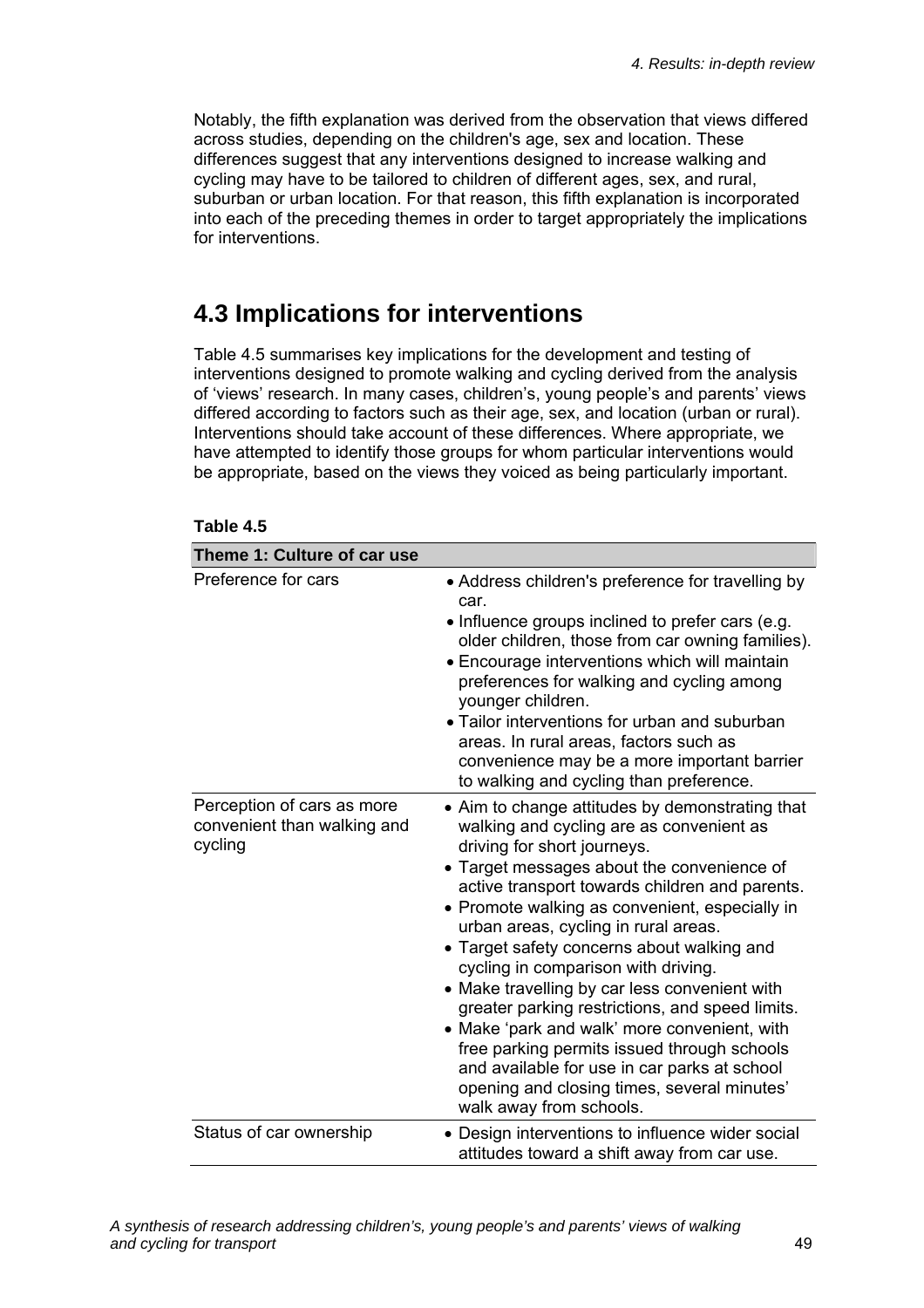|                                                 | • Target educational interventions to change<br>these attitudes especially in younger children.                                                                                                                                                                                                                                                                                                                                                                                                                                                                           |  |  |
|-------------------------------------------------|---------------------------------------------------------------------------------------------------------------------------------------------------------------------------------------------------------------------------------------------------------------------------------------------------------------------------------------------------------------------------------------------------------------------------------------------------------------------------------------------------------------------------------------------------------------------------|--|--|
| Perceptions of cars as 'cool'                   | • Promote walking and cycling to children and<br>young people as 'cool'.                                                                                                                                                                                                                                                                                                                                                                                                                                                                                                  |  |  |
| Theme 2. Fear and dislike of local environments |                                                                                                                                                                                                                                                                                                                                                                                                                                                                                                                                                                           |  |  |
| from personal attack                            | Concerns about children's safety . Where possible, promote perceptions of local<br>environments as safe.<br>• Implement interventions which increase<br>personal safety from attack (abduction,<br>mugging, harassment), such as personal<br>alarms.<br>• Target messages about safety from attack to<br>older girls and urban locations.<br>• Promote interventions to reduce bullying /<br>fighting among children.<br>• Introduce accompanied walking / walking<br>schemes to promote safety.<br>• Encourage shared walking / cycling paths to<br>increase visibility. |  |  |
| Concerns about safety from<br>accidents         | • Implement effective interventions to reduce<br>accident risk for pedestrians, cyclists: for<br>example, 20 mph zones, cycle lanes,<br>accompanied walking schemes, parking<br>restrictions near schools.<br>• Target messages about safety from accidents<br>toward younger children.<br>• Aim to balance messages about safety and<br>danger. If safety issues are over-emphasised<br>in promoting walking and cycling,<br>disproportionate perceptions of walking and<br>cycling as dangerous activities will be<br>reinforced.                                       |  |  |
| Concerns about traffic                          | • Reduce or restrict traffic, enforce road rules<br>with drivers (especially near schools), restrict<br>access/ speed around school opening and<br>closing times.<br>• Reduce traffic speeds (20 mph zones)<br>• Ensure that crossing points are safe,<br>accessible, respected by drivers.<br>• Ensure that traffic is spaced sufficiently to<br>permit road crossing.                                                                                                                                                                                                   |  |  |
| Need for appropriate facilities                 | • Install bicycle stands / sheds.<br>• Improve conditions of pavements, paths,<br>roads.<br>• Locate crossings at convenient points for<br>children's journeys.<br>• Introduce more 'lollipop' crossing attendants /<br>crossing patrols.<br>• Create more frequent crossing places and<br>enforce laws requiring cars to give way to                                                                                                                                                                                                                                     |  |  |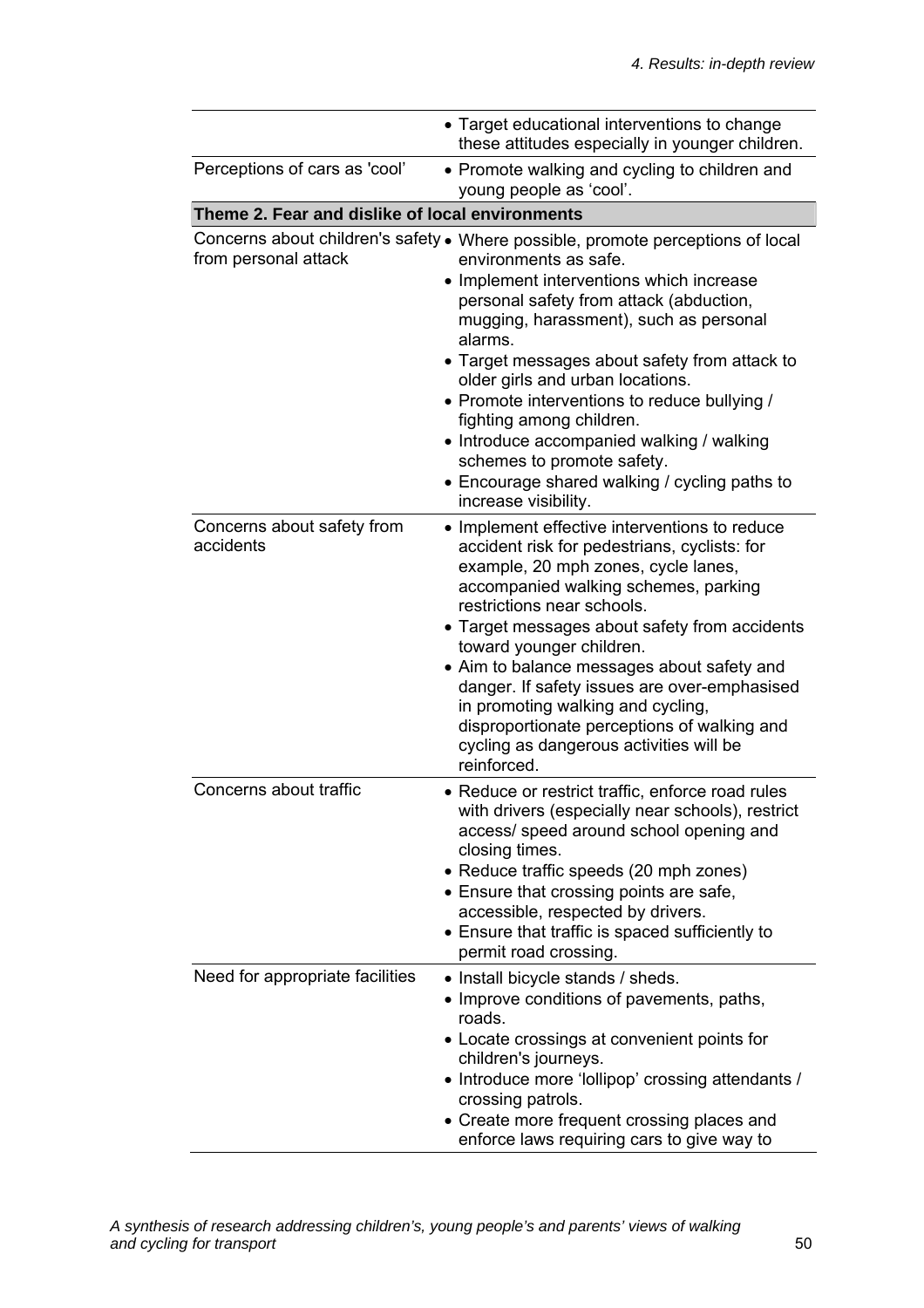|                                                                               | pedestrians.<br>• Construct raised (kerb high) crossing places to<br>make it easier for pedestrians, buggies,<br>wheeled shopping bags to cross.                                                                                  |  |
|-------------------------------------------------------------------------------|-----------------------------------------------------------------------------------------------------------------------------------------------------------------------------------------------------------------------------------|--|
| Concerns about theft                                                          | • Create secure cycle parking, especially at<br>schools.<br>• Promote bicycle security measures,<br>particularly at boys.                                                                                                         |  |
| Theme 3: Children as responsible transport users                              |                                                                                                                                                                                                                                   |  |
| Children's views of walking and<br>cycling as preferred and<br>convenient     | • Design interventions to build on children's<br>views of walking and cycling as preferred and<br>convenient.                                                                                                                     |  |
|                                                                               | • Ensure that interventions adapted from those<br>involving adults are appropriate for children<br>and young people.                                                                                                              |  |
|                                                                               | • Measure intervention impact on children as<br>well as parents.                                                                                                                                                                  |  |
| Children's views about<br>environmental impact                                | • Target interventions emphasising<br>environmental messages, especially at<br>children.                                                                                                                                          |  |
|                                                                               | • Create syllabuses for environmental<br>education, including positive messages about<br>walking and cycling, as well as the negative<br>effects of car use.                                                                      |  |
|                                                                               | • Target children in suburban and rural<br>locations, and possibly from higher SES<br>groups.                                                                                                                                     |  |
| Children's views of benefits of<br>walking and cycling: sociability           | • Promote walking and cycling (particularly<br>walking) to children and young people as<br>sociable ('cool') activities, giving the<br>opportunity for contact with friends and family.                                           |  |
|                                                                               | • Target this message toward girls, particularly<br>in urban and suburban locations.                                                                                                                                              |  |
| Children's views of benefits of<br>walking and cycling: health and<br>fitness | • Encourage walking and cycling activities<br>promoting both physical and psychosocial<br>health, to parents as well as to children.                                                                                              |  |
| Theme 4: Parental responsibility and behaviour                                |                                                                                                                                                                                                                                   |  |
| Children's views about parents'<br>car use                                    | • Encourage children to think critically and ask<br>about car use in their own families, and<br>advocate walking and cycling.<br>• Encourage parents to consider their own role<br>in modelling transport behaviour for children. |  |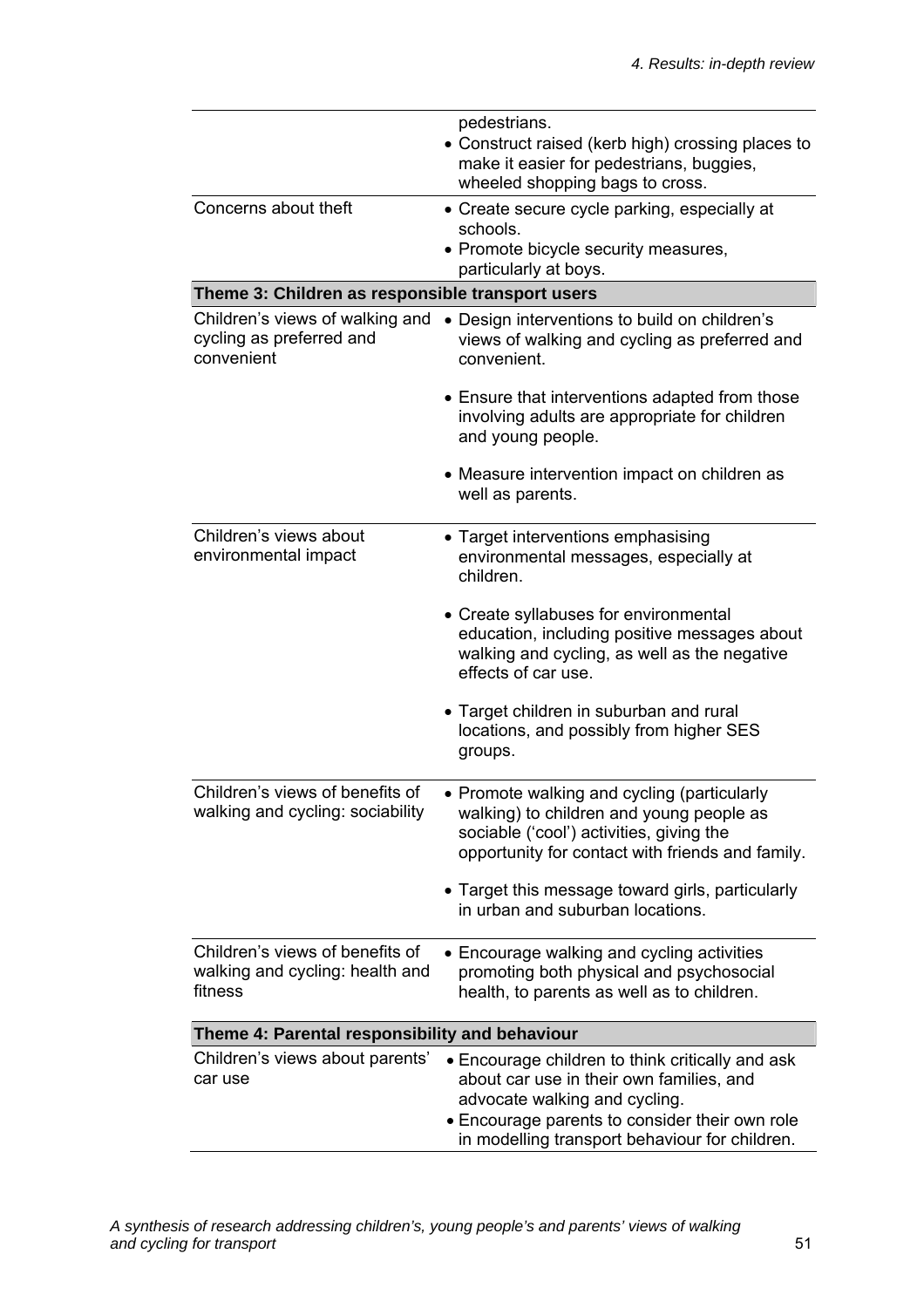| Limitations on children's<br>independence | • Promote walking and cycling to parents as<br>means of increasing children's independence,<br>particularly parents of girls and families of<br>Asian ethnicity.<br>• Balance messages about walking and cycling<br>so as to address parents' concerns about<br>safety, traffic, etc., and to encourage them to<br>foster children's independent mobility.  |
|-------------------------------------------|-------------------------------------------------------------------------------------------------------------------------------------------------------------------------------------------------------------------------------------------------------------------------------------------------------------------------------------------------------------|
| Expectations about parenting              | • Provide parents with information on behaviour<br>management and role modelling when walking<br>with younger children.<br>• Promote the idea that allowing children to walk<br>and cycle is a way of being a 'good' parent.<br>• Promote walking and cycling as a way to<br>encourage safe independence which<br>simultaneously cares for the environment. |

### **4.4 Summary of recent systematic reviews on interventions to shift travel mode**

The systematic review by Ogilvie *et al.* (2004) examined the effectiveness of high quality population-wide strategies designed to impact on modal shift between cars and active modes of transport. Some of these studies measured walking and/or cycling. Of the interventions described in this review, some may have been relevant to children, young people and parents, and measured walking and/or cycling as part of the outcome. The review included evidence from any type of study design, while giving more weight to evidence from more rigorous study designs. It was decided to examine only those studies from the review which employed a control group, as this would limit the amount of bias influencing the studies' results. To ensure that no promising lower-quality interventions were missed, the first author of the Ogilvie *et al.* (2004) review was contacted to obtain a summary of lower quality studies excluded from the 2004 publication. These studies were included in the cross-study synthesis, albeit as studies needing further evaluation.

Examination of all the above interventions from the review by Ogilvie *et al.* (2004) revealed 15 reports of studies which may have been targeted towards children, young people and parents, or contained outcomes which could have been measured on this group. These studies are listed in Appendix 6. Interventions which could have potentially been aimed at this population included targeted behaviour change programmes, publicity campaigns and agents of change, engineering measures, financial incentives, and providing alternate services.

Three studies – in Perth (Australia), and Frome and Gloucester (England) – evaluated marketing strategies targeted to motivated subgroups. The TravelSmart programme included tailored leaflets, timetables, maps, free bus tickets, cycle discounts, cycle training, walking tours, branded gifts, and some infrastructure changes (Perth, Frome, Gloucester). Two areas in Adelaide, Australia, evaluated the use of tailored feedback on personal travel diaries, information on maps and timetables, and a new school curriculum (Adelaide). One study described the use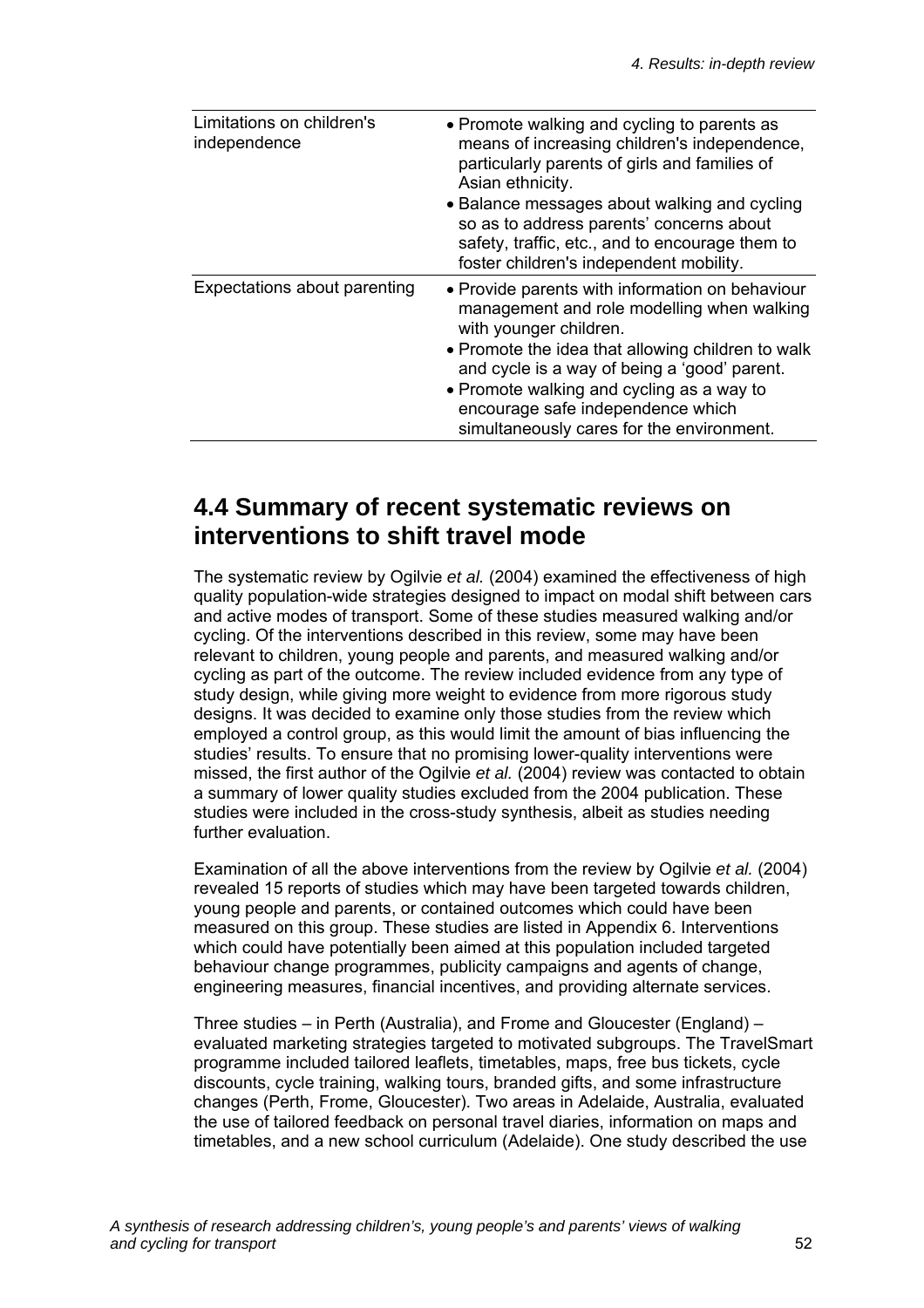of a publicity campaign providing information to the general public on sustainable transport, including leaflets, advertising, displays in schools and shopping centres (Maidstone). One study described the use of an 'agent of change' intervention which employed the use of a school travel co-ordinator to advocate and plan for road safety improvement, building advocacy, travel plan funding application, walking buses, crossing facilities and parking restrictions (Camden and Islington) Engineering measures were evaluated in several ways.

Many studies evaluated the provision of cycle networks or lanes – Delft, (Netherlands), Detmold and Rosenheim (Germany), Stockton (England, bypass) – and studies under 'networks of routes' in Ogilvie *at al.* (2005); traffic speed reduction, calming or restraint measures (in England: 20 mph zones, bypass), and studies under 'traffic restraint' (Ogilvie *et al.*, 2005); road bypasses and other changes to the physical environment, such as dropped kerbs, pedestrian facilities, crossings (England – bypass). One study in Trondheim (Norway) introduced road user charges around the city centre. Another study examined the effect of providing alternate services by studying the construction of a new train station (Voorhout, Netherlands). Full publication details for these studies are provided in Appendix 7.

Ogilvie *et al*. (2005) concluded that there was some evidence that marketing behaviour-change programmes could affect behaviour in motivated sub-groups, and that a shift from car use to walking and cycling could occur at the population level. Individual studies, which examined subsidies and a new rail station, also showed a positive trend toward effectiveness. Ogilvie *et al*. noted that the balance of evidence about agents of change and publicity campaigns, engineering measures and charging road users has not shown them to be effective at the population level.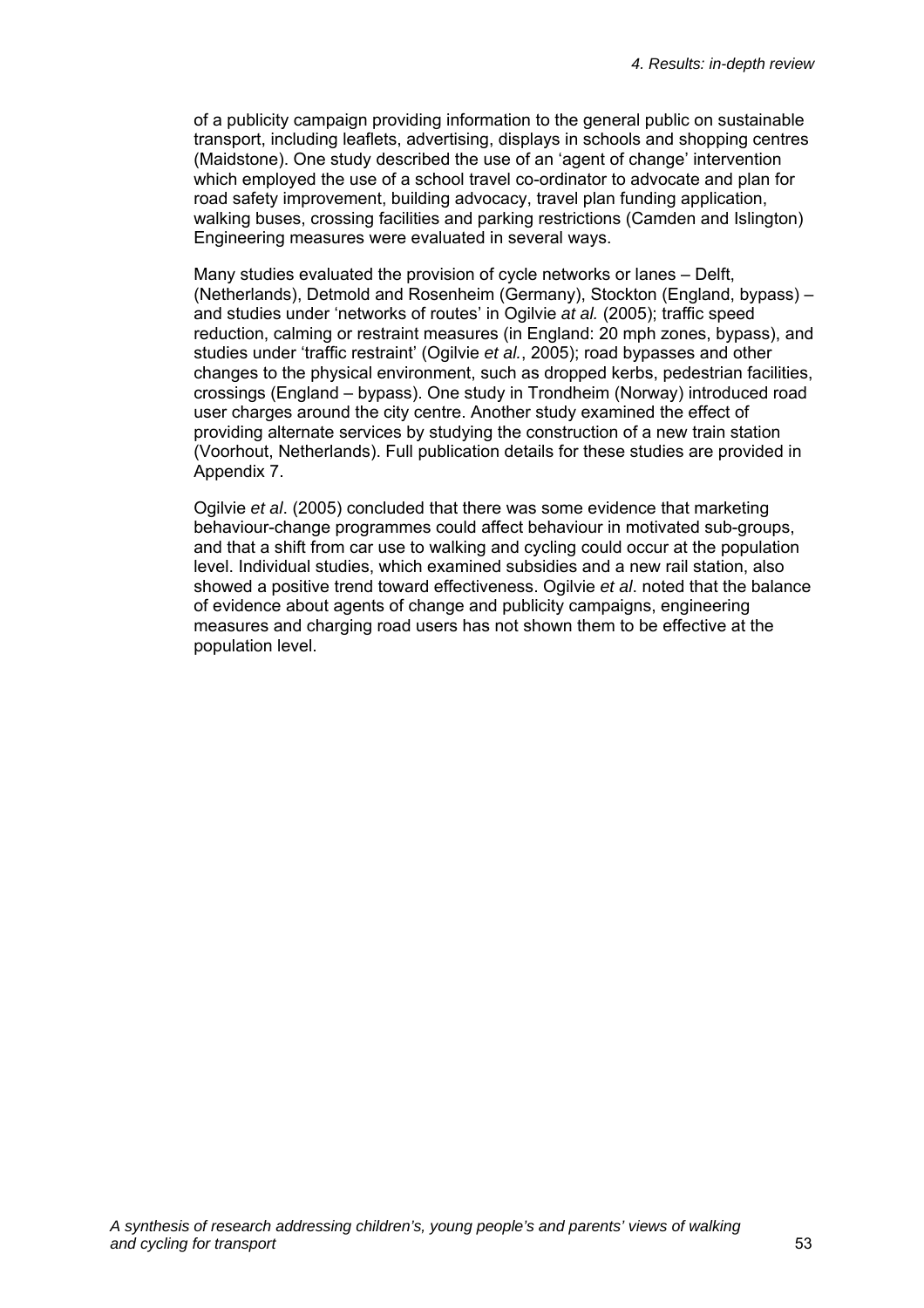# **5. CROSS-STUDY SYNTHESIS**

Having reviewed systematically the views of children, young people and parents about walking and cycling as a means of transport, we compared these views with evidence derived for the review by Ogilvie and colleagues (2004) of the effects of interventions promoting walking and cycling as a means of transport.

Implications for interventions highlighted by our views synthesis were entered into a matrix alongside the included and excluded evaluations of interventions from the review of intervention effectiveness by Ogilvie *et al.* (2004). This table is provided in Appendix 8. We then examined the matrix to determine whether interventions matched, contradicted or simply failed to address children's, young people's or parents' views.

## **Theme 1: Culture of car use**

Few of the evaluated interventions addressed the theme of the culture of car use. No studies addressed the barrier of children's, young people's or parents' preference for cars. The Perth, Frome and Gloucester interventions showed a positive effect on walking and cycling, which may have been because they marketed measures which changed children's, young people's and parents' perceptions that cars are more convenient and combined this with infrastructure changes. No intervention evaluations from the systematic review reported a particular focus on changing perceptions of the status or 'coolness' of car ownership.

## **Theme 2: Fear and dislike of local environments**

Some evaluated interventions addressed children's, young people's and parents' fear and dislike of local environments, albeit minimally. A few schools in one controlled study in Camden and Islington evaluated walking buses for some schools, which appeared to address children's views that accompanied walking was a facilitator to more active travel. However, this study showed no significant increase in walking and cycling.

Two types of interventions could have addressed concerns about safety from accidents and traffic: those trying to change actual accident rates and those changing perceptions of safety. Interventions trying to change actual accident rates by engineering work (i.e. by making changes to the physical environment) produced ambiguous results. Two English studies (England bypasses and England 20 mph zones) reported non-significant reductions, and a third (Stockton) reported a non-significant increase in accidents. Only one study directly measured perceptions about safety. The study of school travel plans in Camden and Islington assessed parental fears of traffic danger, abduction danger or bullying after one year. Rates were no lower in the intervention group than in the control group. However, adjustment for baseline and other covariates suggests there may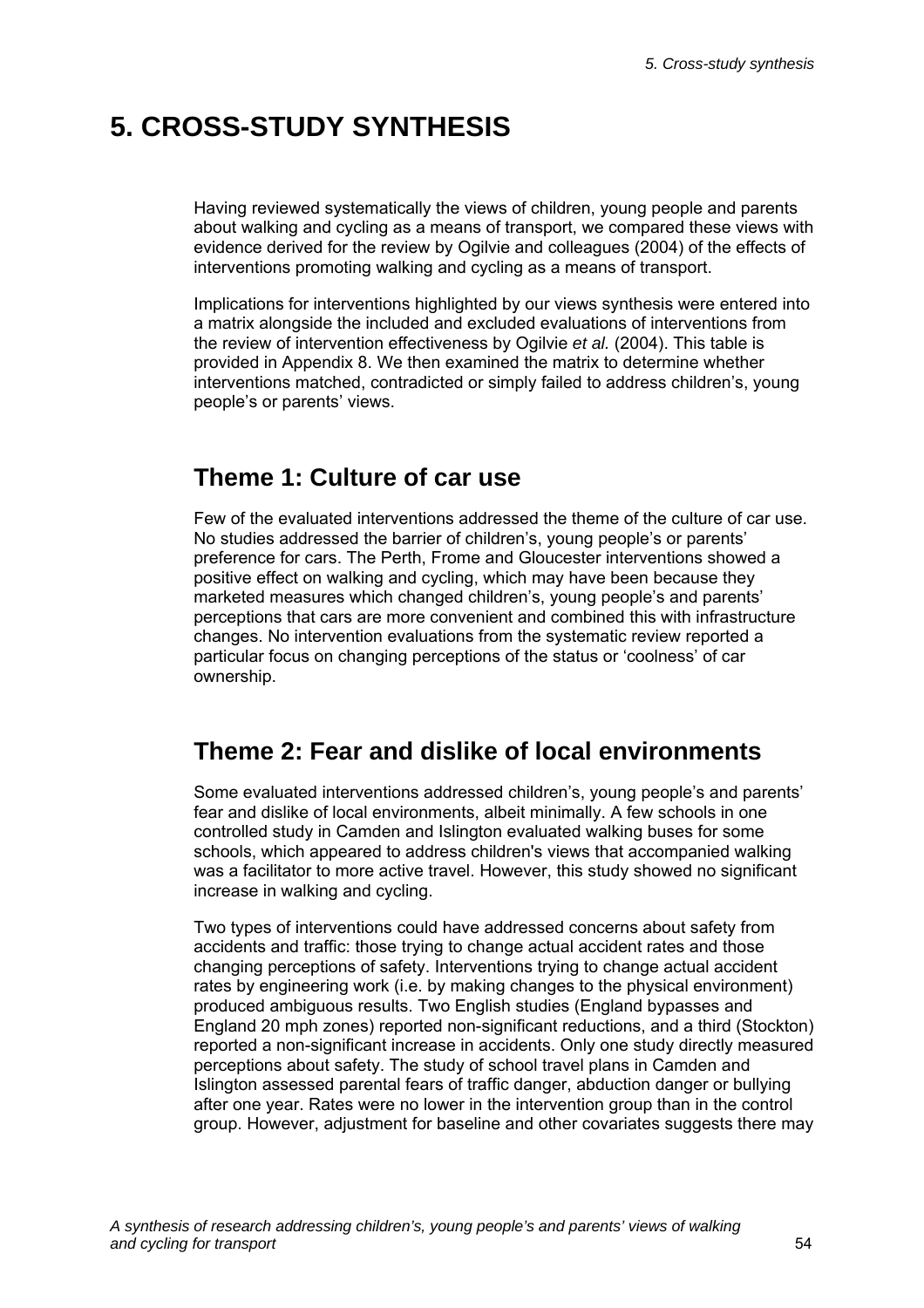have been a non-significant reduction in these fears. None of these interventions resulted in a significant increase in walking or cycling.

The need for appropriate facilities for walking and cycling was addressed in a controlled evaluation in Delft, in the Netherlands, in which an improved and extended cycle network was installed. A positive, though non-significant, shift toward cycling was observed. In the controlled Camden and Islington study, a few schools implemented crossing patrols, parking restrictions, speed limits, and new pedestrian crossings with no increase in walking and cycling noted. Schemes evaluated in uncontrolled studies in England, and Detmold and Rosenheim in Germany, included changes to facilities such as cycle parking, cycle routes, new and raised crossing points, and traffic restraint strategies.

Finally, concerns about crime do not appear to have been addressed by any of the evaluated interventions.

### **Theme 3: Children as responsible transport users**

Children's views of walking and cycling as preferred and convenient did not appear to be specifically addressed by any evaluated interventions.

One study addressed the views of children identified through our review concerning the environmental impact of different modes of travel. An uncontrolled study in Maidstone evaluated a publicity campaign emphasising the environmental benefits of walking and cycling implemented in schools, as well as wider community settings; however, within the schools, this message was not tailored specifically for children.

The benefits of walking and cycling, including giving children and young people opportunities to socialise, do not appear to have been addressed by any evaluated interventions.

Finally, children's views of the health and physical activity benefits of walking and cycling were addressed in the controlled studies in Perth, Frome and Gloucester, and in an uncontrolled study in Adelaide. These included marketing campaigns, incorporating some tailored health messages. In the controlled studies, a positive increase in walking and cycling was observed.

## **Theme 4: Parental responsibility and behaviour**

This theme included aspects of children's views about parents' car use, limitations on children's independence, and expectations about parenting in relation to walking and cycling. Only one intervention in the systematic review addressed this theme. In a school-based intervention implemented in Adelaide, Australia, children were asked to 'relay the method and philosophy of choosing more active transport to the remainder of their household'. This could address the contradiction children see between messages to walk and cycle, and their parents' car use. However, the intervention was not evaluated with a control group.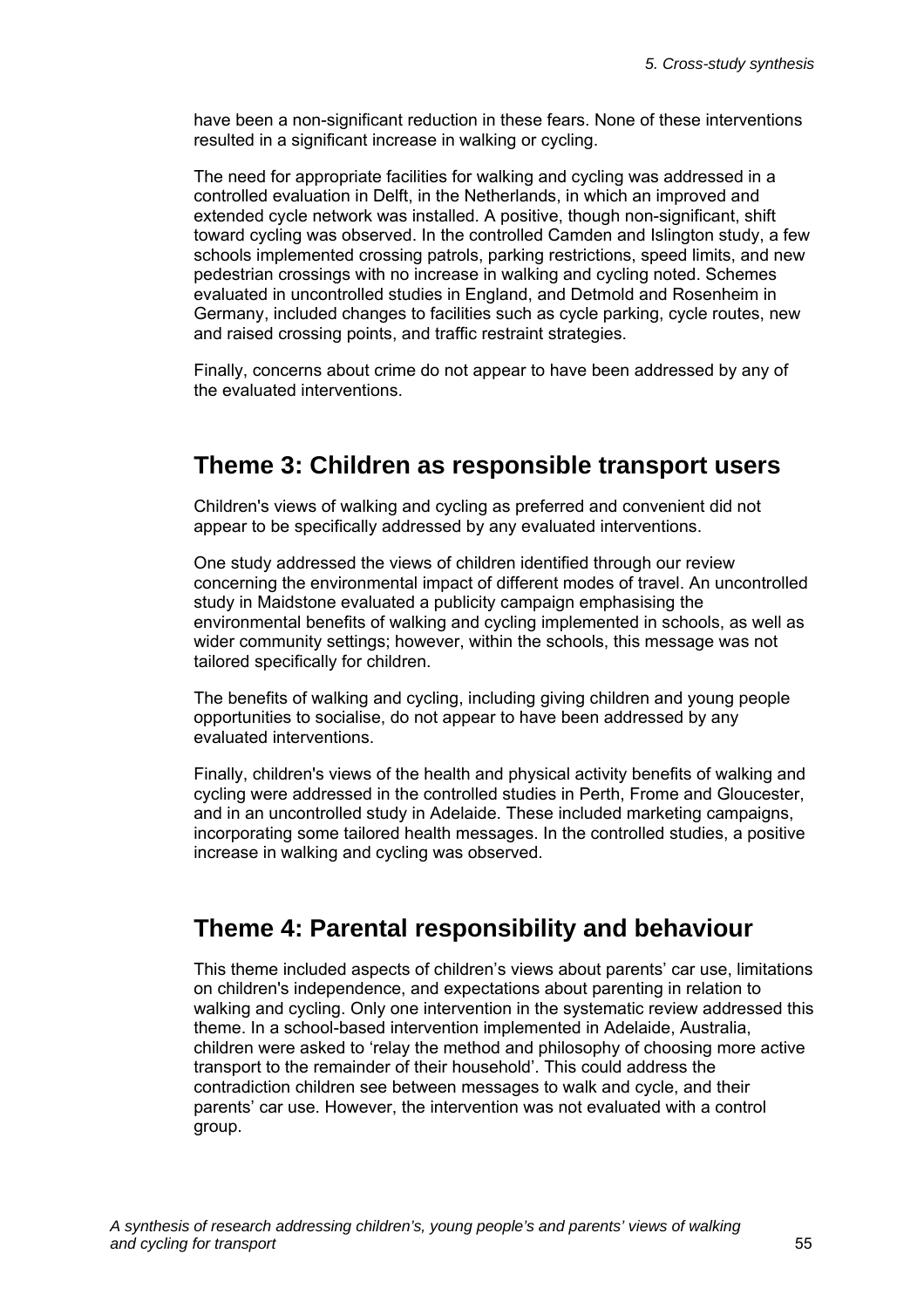## **Theme 5: Differences in views across ages, sex, SES and locations**

This theme cuts across all the other themes. None of the evaluated interventions appeared to target particular social groups of children, young people or parents. Sometimes it was difficult to tell, due to the lack of information provided in either the systematic review or the primary studies.

# **Effective, appropriate and promising interventions**

The cross-study synthesis helps to answer questions about how effective and appropriate interventions are best developed, implemented and evaluated.

#### *1. In what ways are the influences on walking and cycling identified within the views synthesis similar to, or different from, those addressed in outcome evaluations?*

The views studies suggest that two interventions shown to be effective in other studies would be acceptable and appropriate: tailored marketing measures that emphasise convenience and health messages; and the improvement and extension of cycle networks. The TravelSmart programme implemented and evaluated in Perth (Australia), and Frome and Gloucester (England) was all evaluated in controlled studies. Providing tailored leaflets, timetables, maps and free bus tickets, the programme emphasised the convenience and health benefits of non-car travel. Changes to cycling infrastructure were also implemented in some studies. All three examples of this programme found a positive shift toward walking and cycling. In Delft (the Netherlands), cycle networks were improved and extended through the construction of large bicycle underpasses and bridges, new or resurfaced segregated paths, and allowing cyclists two-way rights on one-way roads. A positive trend of unclear significance toward cycling was noted. This intervention fits well with the views expressed by children and young people in the research we looked at about needing facilities such as cycle paths.

Several other uncontrolled studies exhibited some degree of match with children's, young people's and parents' views concerning safety, traffic and existing facilities. These show mixed results, however; the interventions in these studies need to be evaluated more rigorously before conclusions about effectiveness can be made.

#### *2. Do those interventions which address influences identified by the views synthesis show bigger effect sizes in their evaluations?*

All the intervention studies included in the review by Ogilvie *et al.* (2004) had the potential to address the views of children, young people and parents, but evidence of the effects of intervention was only considered reliable if drawn from controlled studies. Four of the six controlled studies showed positive effects; one study found no change; and one showed a decrease in walking and cycling. The largest effect sizes were in the controlled studies offering tailored marketing with infrastructure changes and cycle networks. However, there was not enough detail in either the review or the primary studies to determine whether those studies with bigger effect sizes addressed views more directly.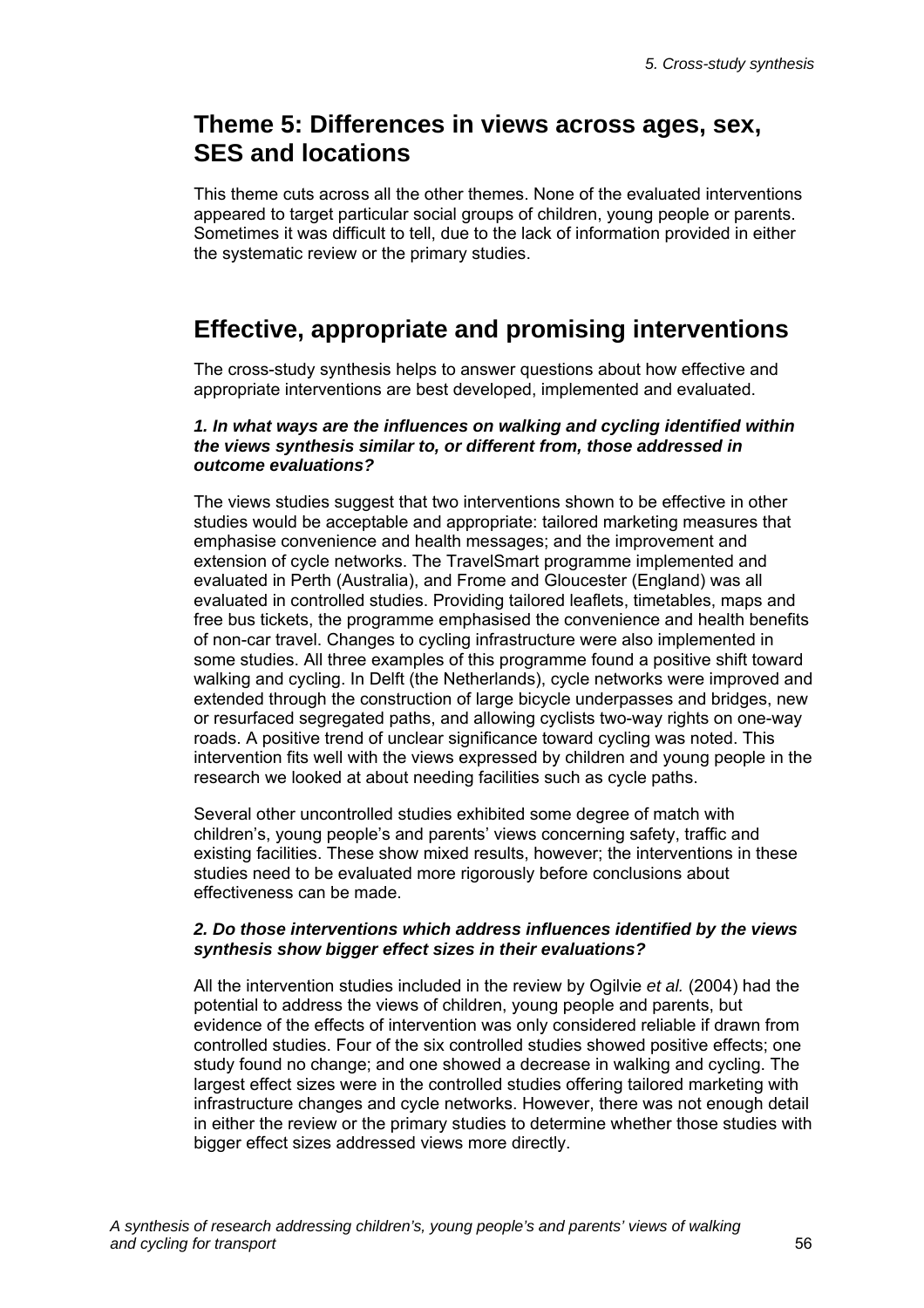#### *3. To what extent do people's views on walking and cycling diverge from their willingness to walk and cycle, and how does this impact on intervention effectiveness?*

People's views on walking and cycling appear to diverge from their willingness to walk and cycle in a number of studies. Interventions that addressed barriers or facilitators identified in the views studies were disappointing: two controlled studies evaluated interventions that showed either no effect or a possible negative effect.

One multi-faceted intervention implemented in Camden and Islington introduced a variety of strategies organised by a school travel co-ordinator, including walking buses, safety measures, traffic reduction and calming schemes, crossing patrols and new crossings, parking restrictions and speed limits; yet no change in walking or cycling was found. Strategies may not have been provided in a way that directly addresses people's views. For example, although the intervention involved publicising the strategies as 'safe' or 'convenient', it might have been more successful if walking buses had been promoted specifically for younger children and by emphasising the health benefits of walking.

Similarly, a publicity campaign in Maidstone emphasised the issue of sustainable transport in a bid to improve walking and cycling. Decreases in both walking and cycling trips were found (statistically significant only for cycling). Again, this potentially negative effect could have occurred because of the way in which the intervention was provided. A more positive effect may have resulted with the targeting of younger children, who are more receptive to the idea of the environmental benefits of walking and cycling, or if messages about sustainability were balanced with messages about safety for parents.

#### *4. Do differences in the interventions highlighted by the findings of the views studies explain any heterogeneity of effectiveness between studies?*

Some barriers and facilitators identified in the views studies were addressed by interventions that have been poorly evaluated. One such study in Adelaide, Australia, provided tailored feedback on personal travel diaries and information on maps and timetables. This could have addressed children's, young people's and parents' views about convenience. Studies evaluating interventions to construct, improve and extend cycle networks in Germany, England, and several other European countries appear to match views about the need to provide facilities. Similarly, several potentially innovative studies from England, Norway and elsewhere in Europe evaluate the provision of traffic-related facilities, including speed reduction, traffic bypasses and facilities for pedestrians and cyclists, and traffic restraint measures. These may address views expressed by children, young people and parents concerning traffic and their desire for better facilities to walk and cycle. Finally, one study evaluated the provision of a new train station in the Netherlands, which may also be addressing people's views about the need for convenient facilities. Interventions described in these studies are ready for more rigorous evaluation.

The lack of rigour in these studies, combined with the lack of detail concerning interventions, makes it difficult to draw conclusions about differences in effectiveness between studies.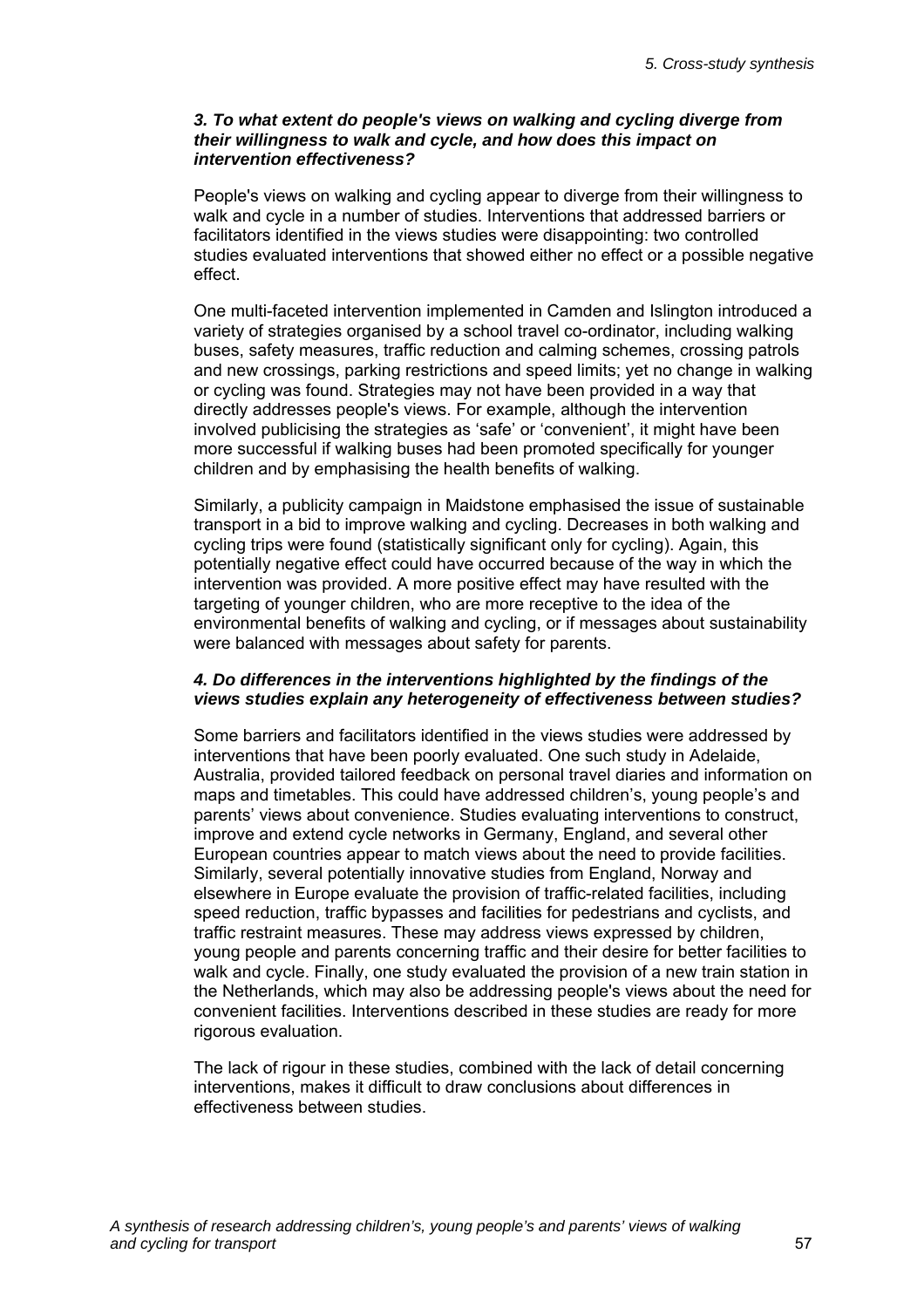#### *5. Which recommendations for intervention development derived from the views and experiences of the public have yet to be addressed by interventions evaluated by outcome studies?*

Several gaps existed between the views of children, young people and parents; these were uncovered in the research we looked at and the evaluated interventions included in the review by Ogilvie *et al.* (2004). None of the intervention studies addressed people's preference for cars, or tried to change overall perceptions of cars as status symbols, as more convenient or 'cool'. Further, few studies addressed concerns about children's safety from personal attack or children's views about the convenience of walking and cycling; and none promoted the benefits of being able to socialise with their friends. There were also no evaluated interventions that addressed parents' views about the need to put limitations on children's independence, their views about safety, or their perceptions about society's expectations of what it is to be a 'good' parent in relation to their children's walking and cycling choices.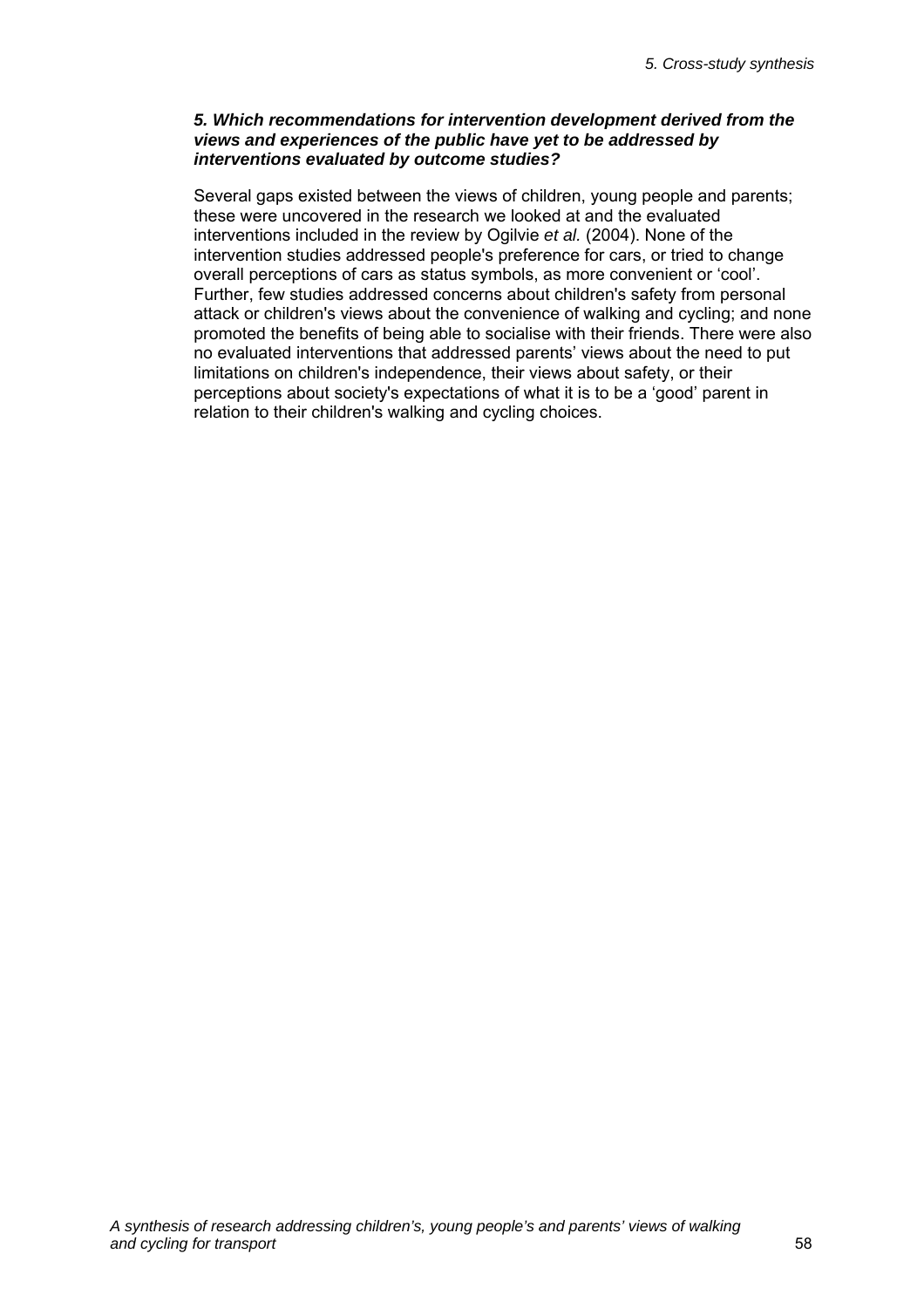# **CHAPTER 6. DISCUSSION**

# **6.1 Substantive findings**

### **6.1.1 Children's, young people's and parents' views**

The synthesis of views studies revealed several barriers and facilitators at the levels of the individual, family, community and wider society. These barriers and facilitators correspond to those noted in previous research (Foster *et al.*, 2005; Killoran *et al.*, 2006), but we found that the factors interrelate a great deal more than is described in this research. For example, the review by Killoran *et al.* (2005) identified the public's concerns about traffic as a safety issue. Our review was able to add to this by showing that, while traffic is a safety concern, it is more of a concern to younger children. Young women and their parents are more concerned about personal safety in terms of abduction and rape. This impacts on whether young people walk or are driven or accompanied by adults. The interrelated nature of these findings points to a need for broad social policy interventions that cut across government departments, including those dealing with crime, health, education, transport and wider land-use patterns.

Currently, society and the structural environment favour the car and mitigate against children's and young people's independence: fast traffic and the lack of crossing facilities for walkers are a real threat to safety, and there are few facilities for cycling. As a result, there are fewer children and families on the streets, either as pedestrians or as cyclists. This is most likely a strategy on the part of parents to prevent accidents and maintain children's personal safety. Perhaps these parents feel obliged to protect children from danger rather than nurture their independence. Their perception may differ if community was valued above the convenience of cars. Children and young people have lost an independence and maturity that was enjoyed by earlier generations (Adams, 1993; Hillman, 1999).

In *Choosing Activity: A Physical Activity Action Plan* (2005), the Department of Health advocated fostering a 'culture shift' to support people in more active lifestyles. Our review found that a broad 'culture of transport' does exist. Key differences by age, sex and location (rural, suburban or urban) merit further research.

Most research on active transport has prioritised cycling and travel to work. The majority of studies on the public's views have used closed question surveys to elicit information, often in combination with some other form of data collection, such as focus groups or interviews. People's views about walking and cycling, tend to be about safety, existing facilities, the acceptability of walking and cycling and convenience. We found very little research on the influence of the family in relation to walking and cycling.

The cross-study synthesis of children's, young people's and parents' views about walking and cycling combined with the review of interventions by Ogilvie *et al.* (2004) suggested some appropriate interventions which may work and several which are promising but require further evaluation. A focus of our review was the health aspects of walking and cycling as means of transport. Studies measuring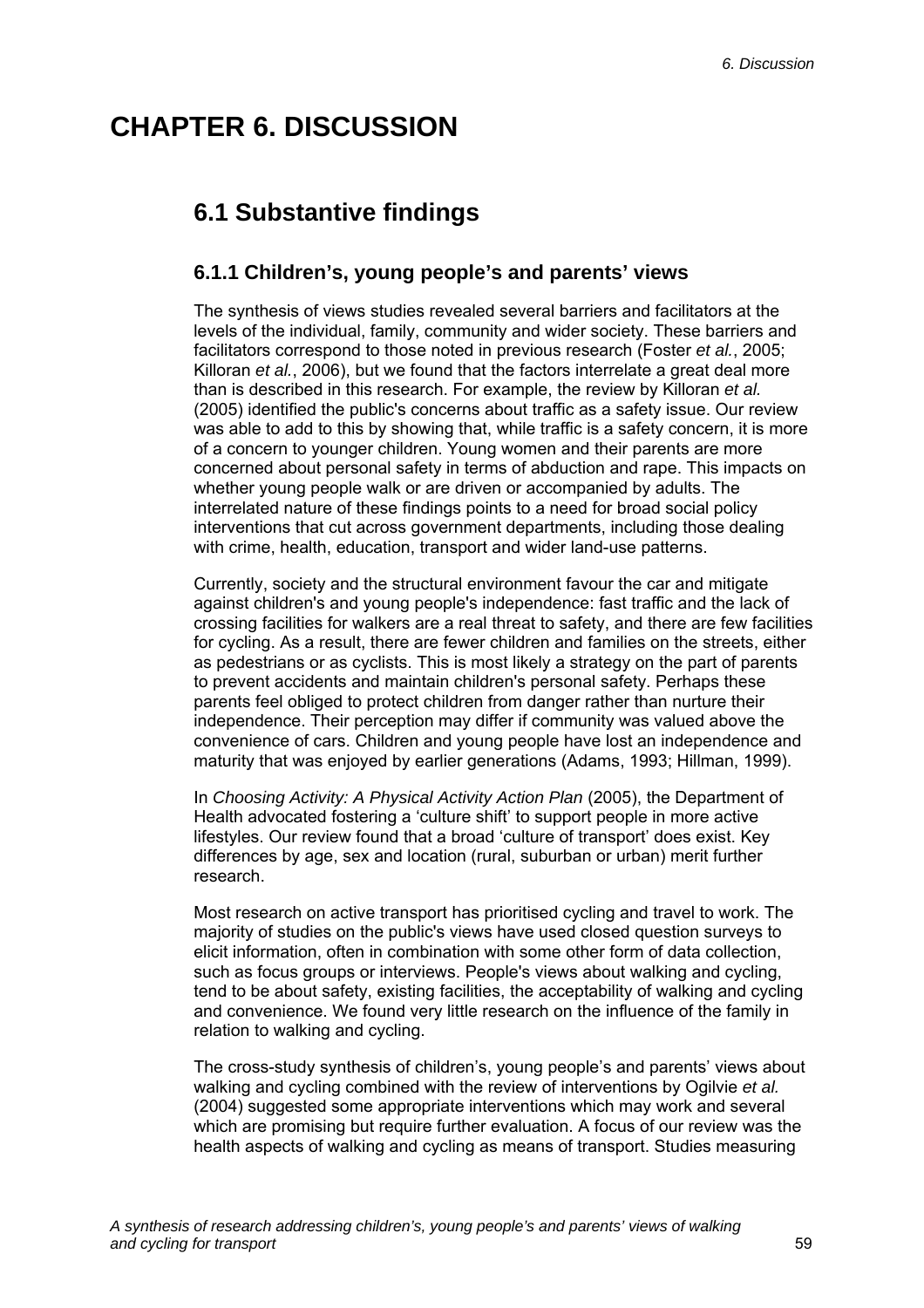physical activity alone would thus have been relevant – the review by Ogilvie *et al.* only included interventions studies that showed both a modal shift and measured walking and/or cycling outcomes. Thus, there may be some intervention studies measuring just walking and cycling that we have not considered. The results of the views studies indicate that many opportunities exist to develop new appropriate interventions.

### **6.1.2 Views and effects of interventions**

#### *Effective and appropriate interventions*

Among the studies included in the review by Ogilvie *et al.* (2004), population-level interventions were considered to be effective if this was shown in a controlled trial and also appropriate if they addressed the views of children, young people and parents.

Interventions which combined tailored marketing campaigns promoting walking and cycling as more convenient with some infrastructure changes appeared to be appropriate, as did the improvement or extension of cycle networks. These approaches matched children's, young people's and parents' views about the convenience of walking and cycling, and the need for more dedicated facilities.

Children noted and appeared to appreciate the health benefits of walking and cycling. Interventions which included messages about the health benefits of active transport resulted in increased walking and cycling, thus indicating that this type of marketing could be both effective and appropriate among children.

The largest improvements resulting from interventions were found in motivated subgroups. For example, the marketing campaigns in Frome, Gloucester and Perth were deliberately targeted toward groups most likely to change. In the Delft study, which was the most successful of the cycle path interventions, much of the increase in cycling was found in those who were cyclists before the intervention. This is also a population more geared toward a culture of cycling. Questions remain about whether such interventions would be as effective for new cyclists, socially disadvantaged groups, or a less cycle-friendly culture, such as that in Britain. It is important to identify interventions which encourage groups who are not already favourably disposed to increase their use of active transport.

While people did express relatively clear views about what facilities and infrastructures would be needed to encourage active transport, it is impossible to say on the basis of existing research which facilities would be most likely to increase active transport.

#### *Appropriate interventions that appear ineffective*

Some of the controlled interventions (Maidstone, Camden and Islington, Perth) included infrastructure and publicity campaigns or marketing components addressing the views of children, young people or parents, but with mixed success. These apparently conflicting results may be due to differences in the 'dose' of intervention provided, or to differences in the balance of intervention components: for example, it is possible that marketing information about active travel was more heavily emphasised than marketing the infrastructure components. Differences in effects may also have been a result of differences in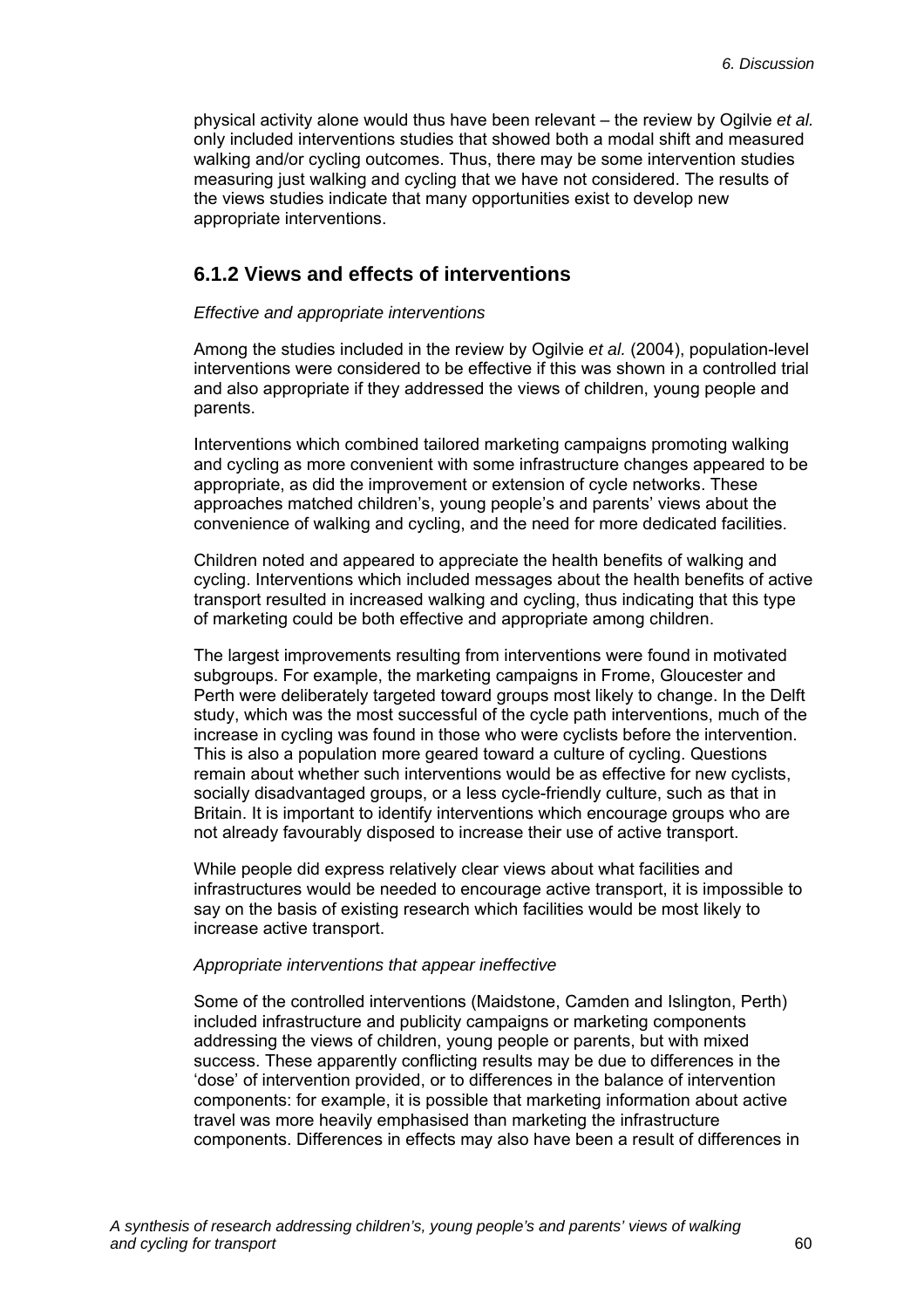marketing targeted toward children, young people and parents. This approach appears promising but needs to be examined in more detail.

#### *Appropriate interventions that need further evaluation*

Views about the need for better facilities for walking and cycling may have been addressed by several population-level interventions that have not yet been rigorously evaluated. These include infrastructure changes which may encourage walking and cycling while discouraging car use, such as traffic speed reduction/calming measures, cycle lanes, road user charges and even the construction of a new train station. Aspects of these interventions need to be considered in more detail. For example, where structural change consisted of the provision of new cycle routes, the provision of large-scale, integrated networks of routes (such as in Delft) is more likely to be effective than constructing single paths (as in Stockton). A broader approach to structural change, which attempted to improve the overall experience of transport for both pedestrians and cyclists, was implemented in one study (bypasses in England). This found no evidence of a modal shift but the study did not use a control group. The effect might have occurred because the principal component of the intervention was the construction of new roads, making car use potentially more attractive.

A combination of effective strategies could increase walking and cycling. Further, most of the uncontrolled studies evaluating infrastructure changes do not describe 'marketing' of the intervention or information schemes for users, which could have a positive impact on walking and cycling.

#### *Views that do not appear to have been addressed by interventions*

As noted earlier, very few of the intervention studies included in the review by Ogilvie *et al.* (2004) dealt with the theme of changing the culture of car use. No studies addressed concerns about children's safety from personal attack, or their views about the convenience of walking and cycling and the benefits of being able to socialise with their friends. Views about family level influences also do not feature in the interventions included in the review. Given that Ogilvie *et al.* were focusing on population-level interventions aimed at people of all ages, these gaps are perhaps understandable. They are important areas for future research.

### **6.2 Strengths and limitations of the review**

A strength of our review is its focus on what matters to the public, using studies of their views and examining what they say about the kinds of interventions that have been tried to promote walking and cycling. For example, safety has been described as an important issue in active transport (Killoran *et al.*, 2006). Our review has been able to add to this by describing what in particular matters to children, young people and parents about safety (e.g. traffic for younger children, personal safety for older children and parents) and then setting this within the context of people's everyday lives. Next, our review draws on detailed themes in these views in order to comment on interventions evaluated for their effects as a basis for evidence-informed policy.

There are benefits and challenges in applying a research question about children and young people's travel to a completed systematic review that did not look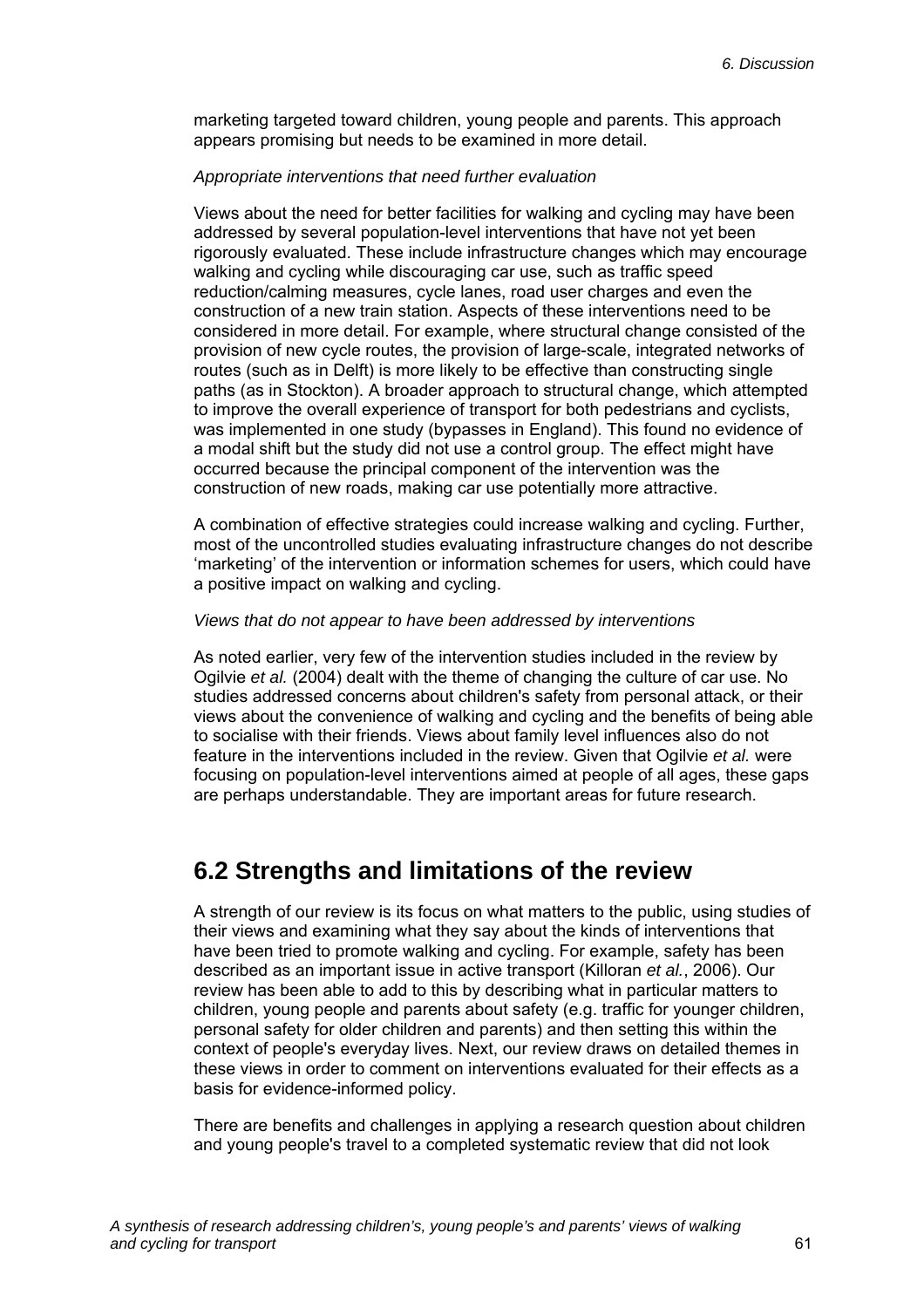specifically at this age group. To the best of our knowledge, ours is the first attempt to integrate systematically the results of an already-existing systematic review of interventions with a systematic review of a specific subset of the public's views on the same topic. As such, it offers a method to combine efficiently the results of different kinds of research to enhance the relevance of both to policy and research.

It was deemed appropriate to use conventional methods of not looking closely at the effectiveness review's results until after the views analysis of children, young people and parents was complete, in order to reduce bias. However, this meant that the review found more gaps about appropriate interventions and was therefore less able to draw firm conclusions about population-level interventions appropriate to children, young people and parents. This creates a need for future research examining the effectiveness of individual-level interventions, specifically targeted toward this age group.

This was a first attempt to synthesise results from a systematic review of interventions not conducted by the EPPI-Centre. Relying on review authors' descriptions of the primary studies, and on primary study authors' descriptions of their interventions, meant that information could be incomplete. While this is a normal event in conducting systematic reviews, it is possible that the additional complexity involved in gathering data may have provided the potential for data misinterpretation.

The review of interventions by Ogilvie *et al*. (2004) concentrated on populationwide strategies. While our synthesis of the public's views has thrown light on whether population-wide interventions are appropriate for children, young people and parents, more may be learnt from other evaluations of interventions which have not been included in this analysis; in particular, those targeted to individual schools and groups of children, young people and parents. It is a common finding that analysis by subgroups rarely occurs in the primary studies included in health promotion and public health reviews (Jackson and Waters, 2005). Related to this, it proved difficult to get detail from review-level evidence about either specific populations under study or complete descriptions of interventions. However, this is not surprising, given the challenges of limited word space in publications and the quality of reporting of interventions in primary studies.

Making a decision to review only higher quality studies resulted in the loss of 18 studies. The lower quality studies differed from the higher quality studies in that most of them examined children's, young people's and parents' views in relation to cycling. There is thus a particular need for more rigorous research concerning the views of children, young people and parents about cycling.

Our review sought to test specific *a priori* hypotheses about the likely influences on walking and cycling based on previous research, but also allowed other influences to emerge from the data. This approach worked well, since twice as many new barriers or facilitators were identified from examination of the views studies.

We undertook three innovations to our review methods: searching for views studies, using the research question rather than using study design filters; increased use of manual searching of websites; and explicit use of levels of influence at the beginning of the analysis stage, rather than at the end. Each of these had mixed consequences.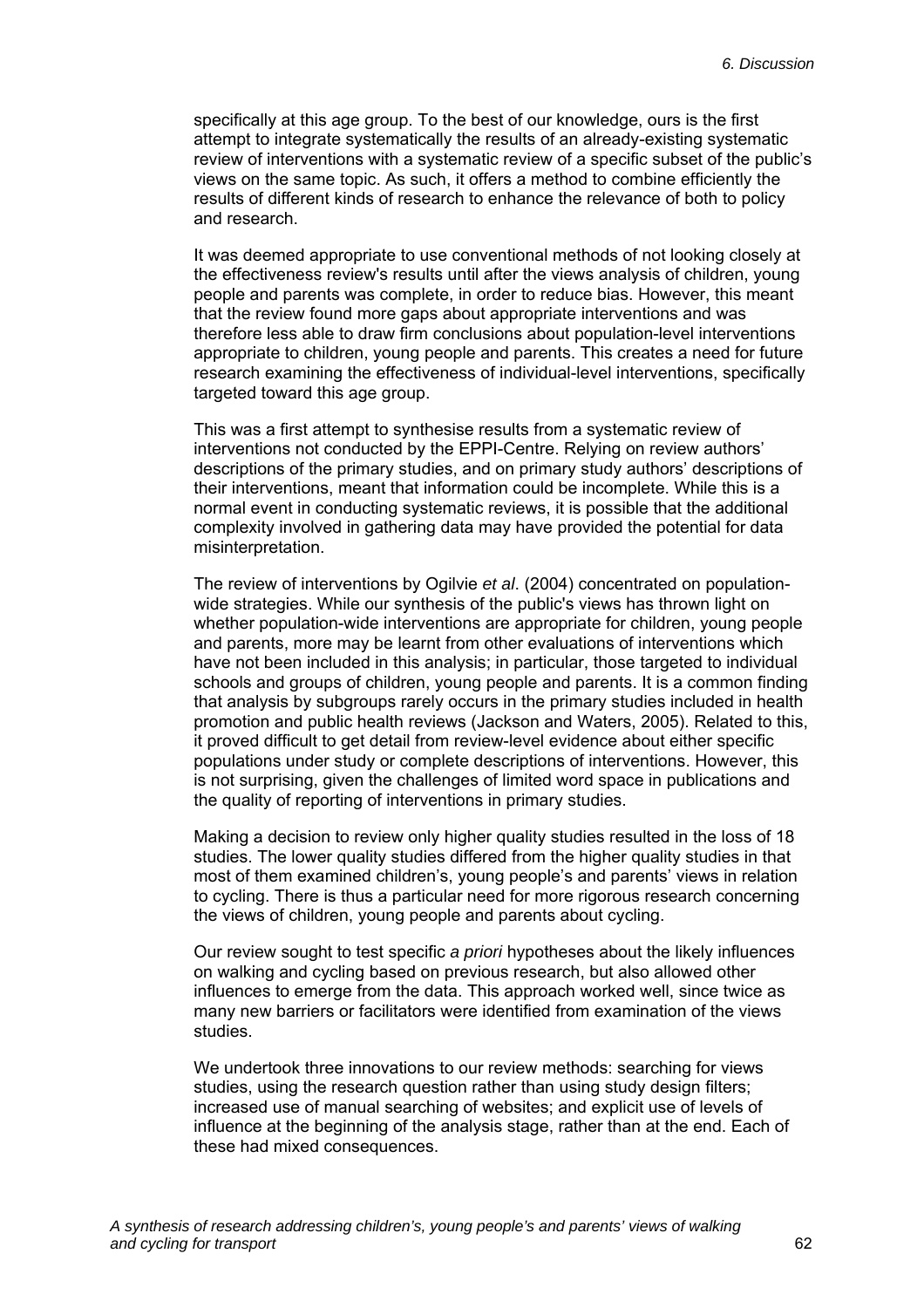As in previous EPPI-Centre reviews, we used the research question to develop concepts for locating research on the public's views. Others, including Popay (2005), have recommended using search filters that locate studies of qualitative design in order to comprehensively access this literature. However, a comparison of both types of search terms showed that using strictly qualitative design terms would have missed at least one primary study located for this review (Black *et al.*, 2001), which used more quantitative methods. This result indicates that using the research question to drive the search for relevant studies, rather than thinking of research as strictly 'qualitative' or 'quantitative', returns more relevant research on the public's views. This remains a methodological area to be tested in future research.

Ogilvie *et al.* (2005) discussed the limitations of using study design to determine the inclusion of studies to form a review of social interventions. Analysis of available evidence from included and excluded studies in their review of walking and cycling interventions suggested that examination of only higher quality studies (such as randomised controlled trials (RCTs)) would have missed additional promising interventions requiring more rigorous evaluation in future. Our review of the public's views synthesised only those results from studies meeting a higher number of 'markers' of quality. However, the lower quality studies were also examined and briefly described. The majority were about cycling and their results were similar to those found in the higher quality studies. When time and resources do not allow full examination of dozens, sometimes hundreds, of studies, determining a cut-off point for data extraction is a necessary step in systematic reviews of social interventions. However, less detailed information can still be provided to alert interested readers to potentially valuable interventions in need of more rigorous evaluation.

Ogilvie *et al.* (2004) encouraged the use of key resources recommended by experts when searching for transport-related studies. Our experience of this recommendation was that searching websites of key government and transport research recommended by the Advisory Group elicited many relevant publications, while handsearching key journals recommended by the same experts was much less fruitful (and more time-consuming).

As a final innovation, we chose to make explicit use of levels of influence (i.e. individual, family, community and the wider society/environment) at the beginning of the analysis stage, rather than at the end to determine if this facilitated the process. During the initial stages of the analysis, influences to walking and cycling fell fairly neatly into the levels. However, it became difficult to use once influences required synthesis into themes, because influences interacted across levels. For example, car use was an influential issue at all four levels: individuals identified their preference for cars, families described using cars for safety; traffic was seen as a community level barrier; and the convenience of car use was described as a wider society influence. This complexity necessitated going beyond levels in order to determine the overall themes emerging from the views. Future systematic review analyses could explore the use of these levels of influence further by focusing the review question onto a more specific topic or level, although this might miss the ways in which issues interrelate. Levels of influence could also be used explicitly at the thematic development stage, as a way of showing how any barrier or facilitator influences individuals, families, communities and wider society. Finally, a clearer comparison could be made in the cross-study synthesis between the levels of influence at which people's views are operating and the levels of influence at which interventions are targeted.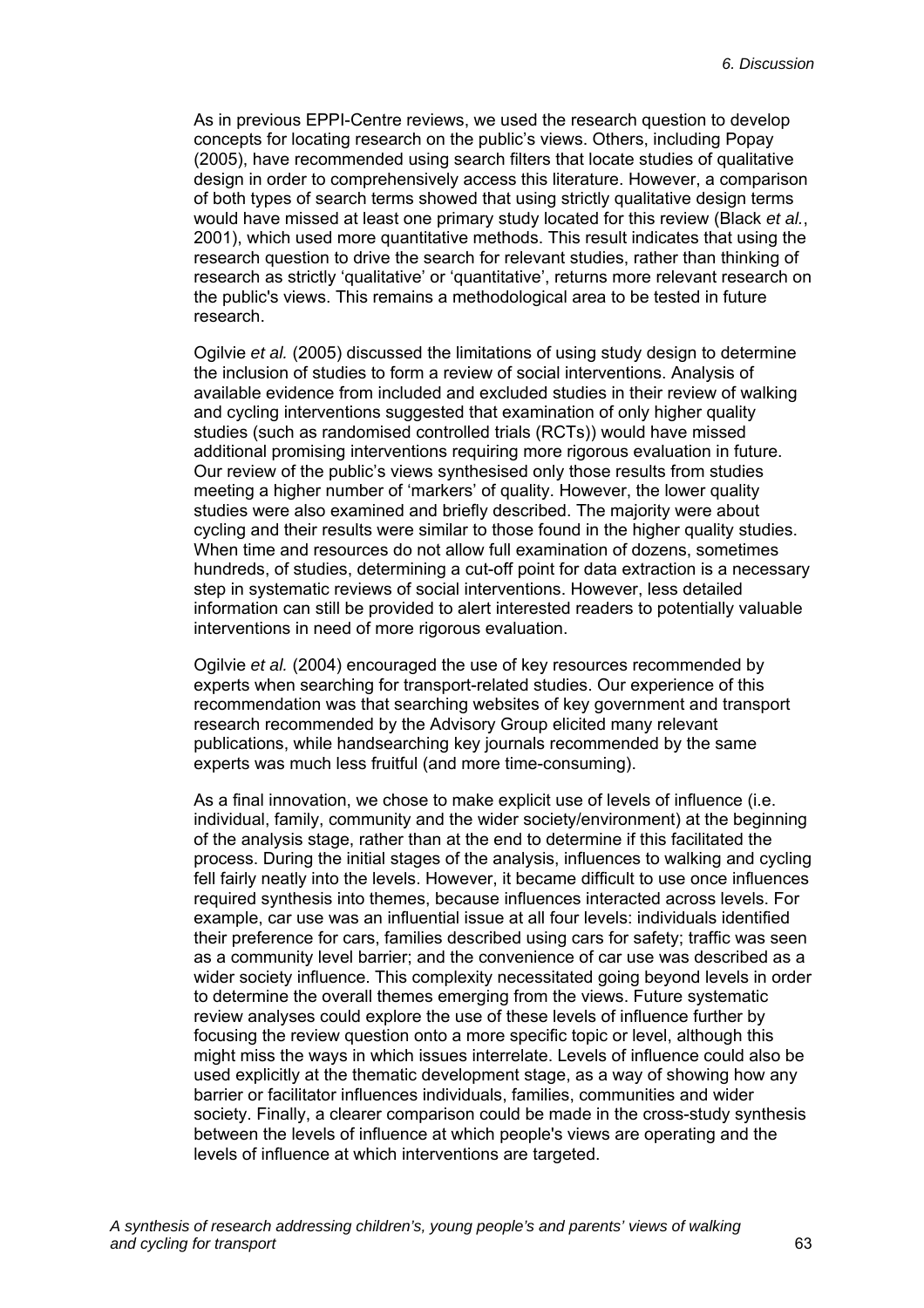# **6.3 Methods of primary studies**

### **6.3.1 Views studies**

The reliability of the evidence considered in this review necessarily depends on the quality of the primary studies reviewed. There were some problems with the way in which primary studies were reported.

Views studies rarely described the socio-economic status (SES) of the study participants, although in many cases some indicators of SES were provided of the area under study. This made it difficult to draw out differences in views between affluent and less affluent areas.

Differences according to the age of the participants, their sex, and their location occurred across studies. However, individual studies varied enormously in their comparison groups. For example, age ranges within studies could vary from one year (Hine, 1996; Jones *et al.*, 2000; McKee, 2004) to 13 years (Davison *et al.*, 2003). Studies did not look at differences among participants by their location. Only two studies focused on differences between children, young people or parents from different locations within the same study (Jones *et al.*, 2000; Tyrrell, 2000). In other cases, important comparisons do not appear to have been made. For example, Bickerstaff and Shaw (1999) discussed views expressed by children and parents about their preference for children to walk but did not note that there was a difference between the two groups. Clearer comparisons of these factors among groups within individual studies are warranted.

The extent to which the public's views have been elicited consistently across studies is questionable. Researchers often research topics which they or the study funders set; the topics are not chosen by the participants. Only seven of the sixteen studies involved participants, even partially, in designing or conducting the study. In addition, the restriction of some studies to Likert scales and preset questions that were not informed by participants reduces the likelihood that children's young people's or parents' views are heard. Some topics reviewed appear to be somewhat one-dimensional in nature. It is not clear whether this is because they have been deemed to be truly important by the public or because they are convenient, practical or conceptually clear to study.

Very few views studies described the theory behind their methods of synthesis: only two studies (Bostock, 2001; McKee, 2004) clearly reported the theory or rationale behind their methods of synthesis. A further four views studies partially described their methods of synthesis or alluded to a rationale for the methods used (Bickerstaff & Shaw, 2000; Jones, 1998; Jones *et al*., 2000; Lupton & Bayley, 2002). Ogilvie *et al*. did not describe whether outcome evaluations included in their review used theory in the development of interventions, either because it was not reported by primary study authors or was not extracted by review authors. This lack of clear description of the use of theory makes it difficult to compare the use of theory across different study types.

### **6.3.2 Intervention studies**

Intervention studies can also have their shortcomings. Many of those reviewed by Ogilvie *et al.* (2004) lacked a control group, making their findings subject to bias.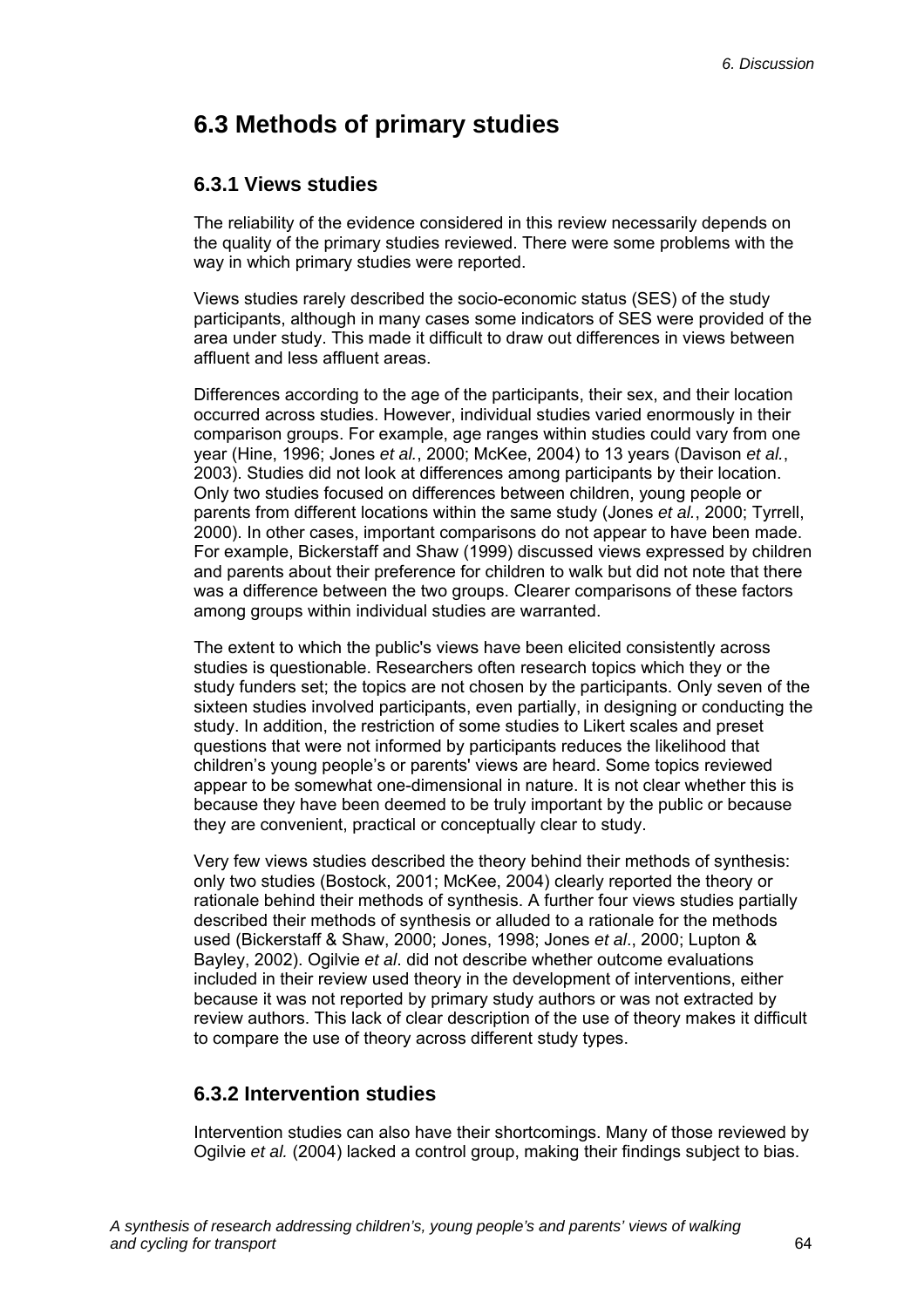This reduced the ability of many studies to draw reliable conclusions about the effectiveness of interventions.

The intervention studies were not consistent in the outcomes they measured. For example, there is a need to measure the effects on children as well as on parents, since the views of these two groups about appropriateness appear to differ with respect to walking and cycling. Some multifaceted interventions were not always recognised as such when effectiveness was being discussed. For example, in the Frome, Gloucester and Perth studies, strategies to change behaviour and publicity campaigns providing non-targeted information about interventions took place alongside infrastructural changes, but outcomes were reported as if they were attributed solely to publicity aspects of the intervention. It remains unclear whether and how infrastructure changes contributed to overall effects. Understanding which intervention components impact on outcomes, and whether all components contribute to a change in outcome, would allow clearer choices to be made concerning future intervention development.

The intervention studies included in the review by Ogilvie *et al.* (2004) showed that either people's knowledge and attitudes do not change as a result of alterations in their local environments, or changes in knowledge do not lead to different behaviour. For example, the control and intervention groups in the Maidstone study showed no differences in perception of alternative transport options after a publicity campaign on sustainable transport. The study of bypass construction and other infrastructure changes in England showed marked alterations in people's perceptions as a result of the intervention, but walking and cycling rates fell. Consistent measuring is needed of both mediating variables (such as knowledge and attitudes), and behavioural outcomes (such as walking and cycling).

### **6.4 Culture of walking and cycling**

Where do these views of children, young people and parents fit into the 'culture of walking and cycling'? It is difficult to understand what the culture of walking and cycling is in the UK. Advocacy groups in the UK and local councils refer to 'cultures of cycling' or 'cultures of walking' (Cambridge Cycling Campaign, 1999; City of York Council, 2004; Leicester City Council, 2006; Suffolk County Council, 2006), but very little academic discussion of this topic could be found. Considerable literature in Europe, Australia and America was also located. Both non-UK academics and UK-based local councils and advocacy groups discuss a culture of walking or cycling, but usually within an urban environment and targeted primarily toward commuters and workplaces (Killingsworth *et al.*, 2003). In Leicester, where the need for safe routes to school is acknowledged as a priority to promote a culture of walking and cycling, no specific initiatives targeted towards children, young people or parents could be found listed on the council's website (Leicester City Council, 2006). In addition, discussions about the cultures of walking and cycling do not appear to address differences found between the views of children, young people and parents about walking and cycling, specifically in rural areas. We propose that a culture of walking and cycling does exist among children, young people and parents, and that it may vary according to children's, parents', and young people's sex, age, location and possibly socioeconomic status.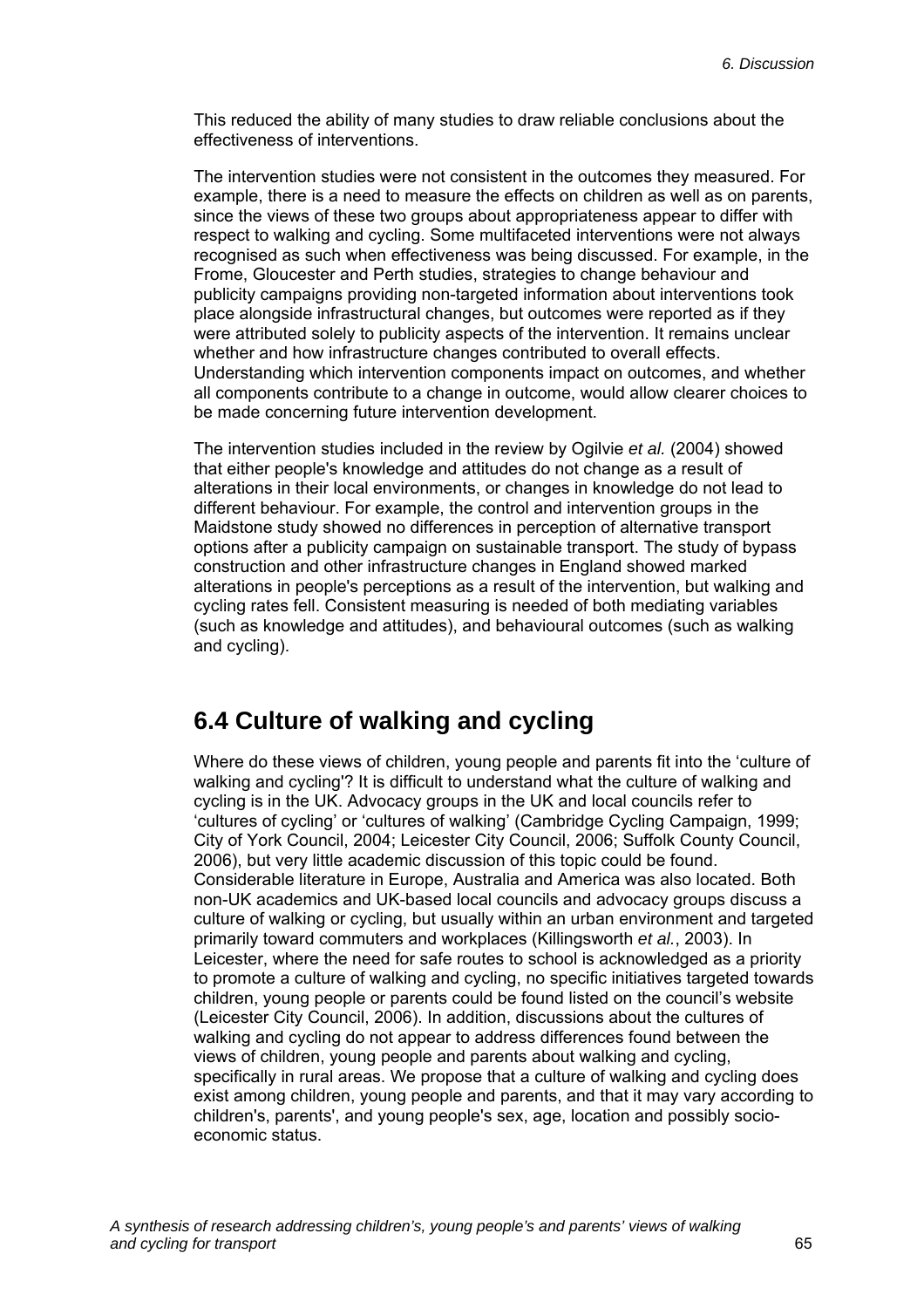The views elicited in these studies also indicate a conflict among parents about their role in relation to their children's transport – namely, a struggle between nurturing and protecting. Criticisms of UK policy and resultant changes to the built environment and community infrastructures emphasising safety over community values have noted this effect on parents (Adams, 1993). The views expressed by parents indicate a desire to be seen to be as a 'good parent' and to protect their children, while recognising that their choices for their children do limit their children's independence when there is a perception of danger. Current policy must help parents to achieve a better understanding of the risks involved in not allowing their children to walk or cycle to school. This means being careful not to add to parental conflict, by balancing messages about safety and risk to future health from inactivity, with those valuing walking and cycling as primary forms of transport. The breadth and complexity of the factors influencing walking and cycling indicates a need to examine these factors in more detail. Safety provides a good example. It has been the subject of much research on transport (Killoran *et al.*, 2006) but is not a one-dimensional topic. Safety is not intrinsic to one mode of transport, but should take into account its relationship to other factors. For example, studies of parental concerns about safety were cited as a reason to drive children from place to place, and particularly to school (Black *et al.*, 2001; Cahill, 1996; Jones, 1998). Parents may have been assuming that either (a) driving as such involves less risk of traffic accidents than walking or cycling or (b) being with their children throughout the journey to school enables them to minimise the risk of traffic accidents, abduction or attack. Focusing too narrowly on the first issue would miss the implication that many of the concerns parents express about safety might be addressed by accompanying their children to school on foot or by bicycle – or having another trusted adult accompany them – and do not necessarily imply that the car must be used. This example also suggests that parents' concerns about safety may reflect social pressures to be a 'good parent' by adopting cultural norms defined as 'safe', as much as an assessment of objectively present risk factors.

It is unclear whether parents' (and children's) concerns about safety would be alleviated by objectively measured improvements in safety. The most recent statistics (1994-1998 and 2004) on child deaths and serious injuries indicate that rates for both child pedestrians and cyclists fell by 44% and 49% respectively (Department for Transport, 2004a), but perceptions of safety do not appear to have improved in this period. Views about traffic as a danger did not improve in studies published between 1996 and 2004. Further, the total number of children killed or injured as car passengers, rather than as pedestrians in Britain was similar over this period (11,885 in 1994-1998 versus 12,234 in 2004; Department for Transport, 2004a). While a child is at slightly less risk of accidents as a car passenger than as a pedestrian, this difference in objective risk is inadequate to explain why perceptions of safety are so often cited as a barrier to active transport. The subjective sense that the car offers protection from a hostile environment may be equally important.

As with safety, other factors influencing transport choice involve a complex interplay between subjective and environmental factors, and the meaning attached to different forms of transport. Where walking and cycling are perceived as inconvenient, this could reflect time pressures and land-use patterns which make these modes of travel less practical. Alternately there may also be a perception that walking and cycling are activities linked with lower social status (Bickerstaff and Shaw, 2000).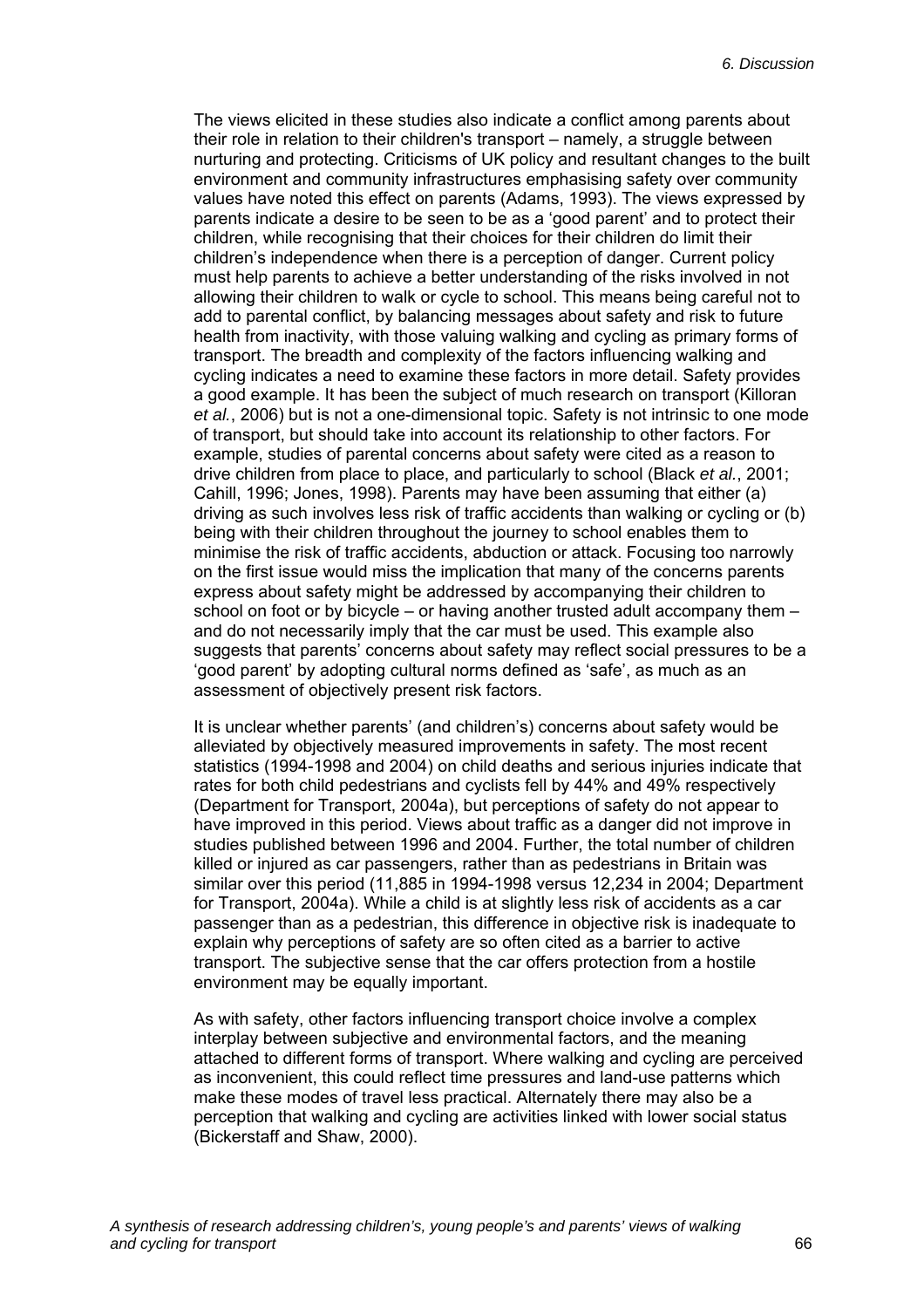Further, factors influencing transport choice, such as convenience and sociability, can be both barriers and facilitators, depending on whose view was being sought. For example, children and young women identified walking as a good way to be sociable with friends; young men thought cycling restricted being sociable. Understanding that these differences exist between children and young people and between walking and cycling as forms of transport is important. It will provide insight into why some interventions to promote walking and cycling are or are not effective, and may indicate how to target strategies more effectively.

### **6.5 The context of previous 'views' research**

Previous EPPI-Centre systematic reviews examining the barriers and facilitators to physical activity in children and young people noted similar findings to ours: specifically, that children and young people value the social aspects of physical activity, and have clear ideas about the practical and material resources that are needed in order to be physically active (Brunton *et al.*, 2003; Rees *et al.*, 2001). Children also describe the importance of family life and parental support in order to be physically active (Brunton *et al.*, 2003; Rees *et al.*, 2001). Examination of these findings in relation to this review adds strength to the finding that a culture of walking and cycling exists in this group, and merits further research.

### **6.6 Policy context**

Cross-government policies are aiming to encourage walking and cycling through changes to existing facilities; an emphasis on health messages increasingly delivered through social marketing and environmental aspects, such as sustainable town and city planning. The underlying philosophy is that if pleasant, safer environments existed, people would be more inclined to walk and cycle. The themes derived from the views studies examined in this review echo this. However, it is not clear whether the message is getting through to those groups who would most benefit from it. For example, children, young people and parents say they want more facilities to enable them to walk and cycle, and national policy reflects a commitment to provide these. However, there is little evidence of effectiveness in the various population-level intervention studies designed to increase walking and cycling. There may be a number of reasons for this. National standards may not be consistently met by local government initiatives. Implementation of national policy by local government may not reflect public needs closely enough, and/or may not be carried out at a high enough intensity or for long enough to have a significant effect. Finally, data-collection methods may not have been sensitive enough to detect the public's true motivations.

Current cross-government policy fails to address the themes derived from children young people and parents about the culture of car use; children as responsible transport users in their own right; and the differences in the needs of children and young people dependent on age, sex and the location in which they live. The Sustainable Communities movement is trying to encourage population-level changes with more emphasis placed on creating public spaces that prioritise pedestrian and cycle travel (Department for Communities and Local Government,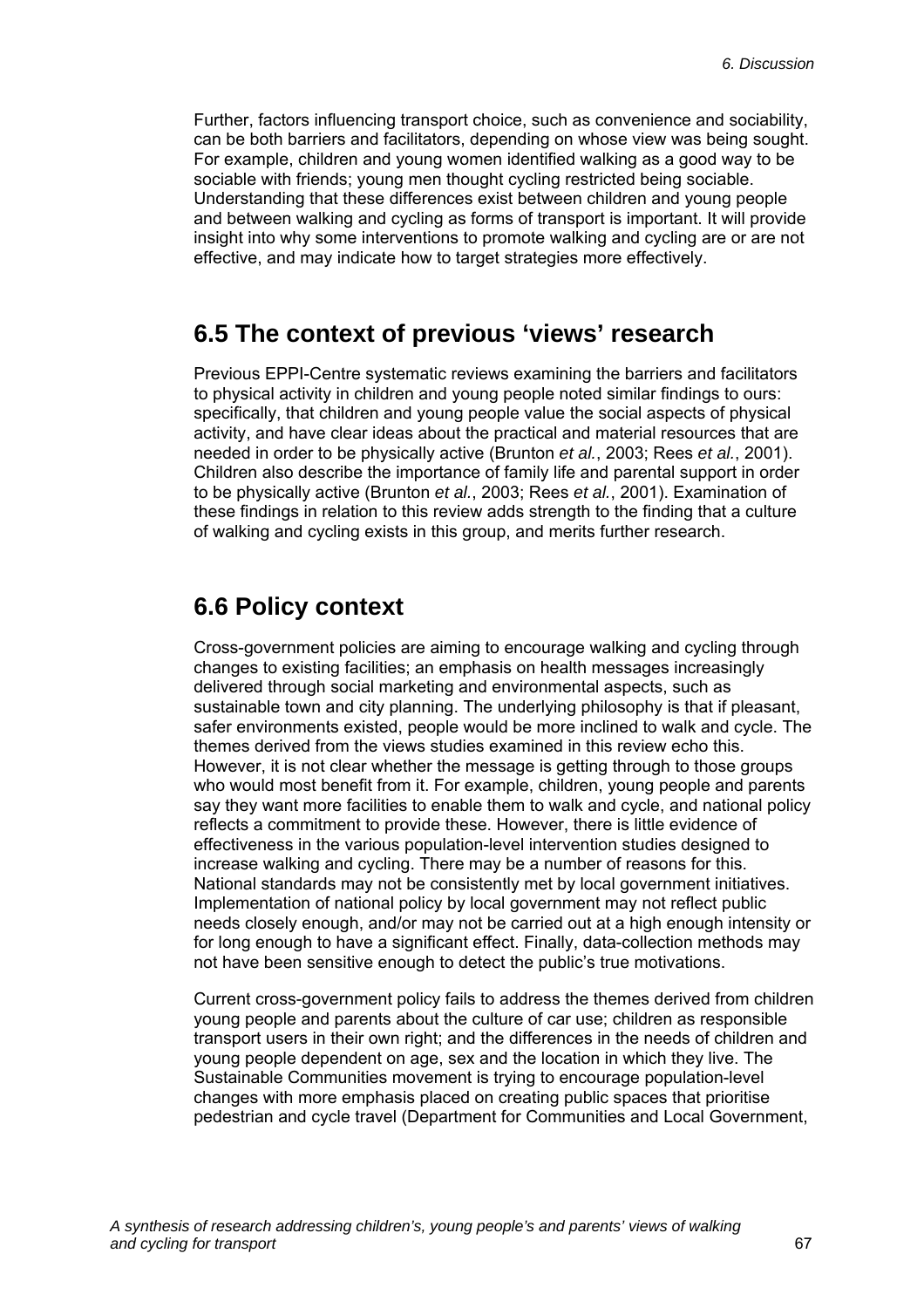2005), but rigorous evaluation needs to be attached to these initiatives to ensure that claims about effectiveness (or a lack of effectiveness) are evidence-based.

The findings from this systematic review indicate clear and complex factors which influence children's, young people's walking and cycling. These factors influence each other and operate at the level of the individual, family, community and wider society. They are thus relevant to many policy-makers, practitioners and researchers who are interested in wider social policies relating to the environment, health and inequalities.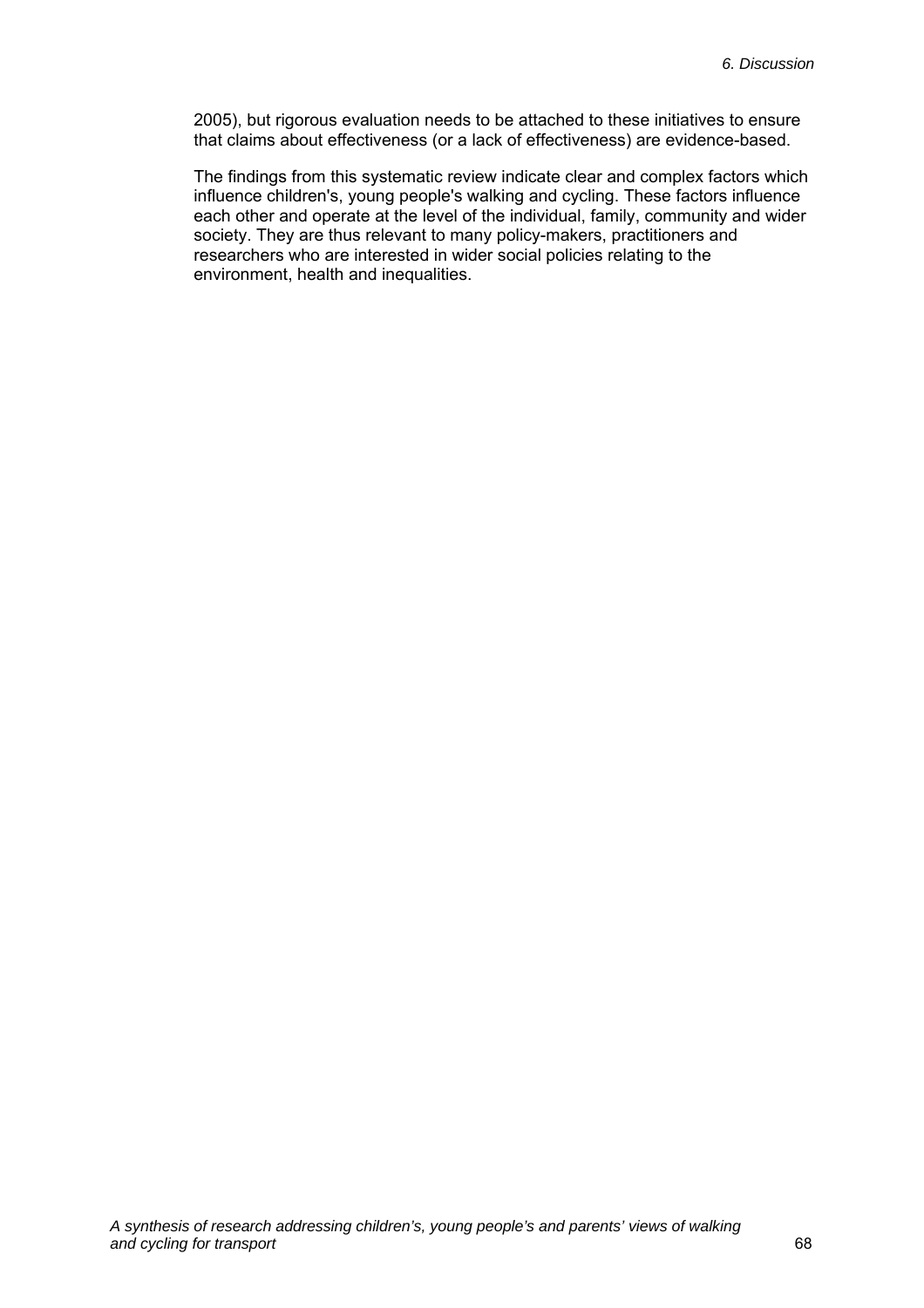# **CHAPTER 7. CONCLUSIONS AND RECOMMENDATIONS**

In this review, we looked at a range of qualitative research concerned with factors influencing walking and cycling among children, young people and parents. There were four themes which stood our clearly in this research: a strong culture of car use, fear and dislike of local environments, children as responsible transport users, and parental responsibility for children. The key implications for interventions that follow from these themes are (a) to reduce the convenience of car travel, and (b) simultaneously to increase the safety of pedestrians and cyclists in residential areas, and around schools and leisure facilities in order to (c) strengthen community interactions and (d) nurture children's and young people's independence in a safer environment.

The 'culture of walking and cycling' that exists in the UK among children, young people and their parents differs by age, sex, and location. This merits further examination to understand who is most likely to benefit from what intervention.

Our review of research complemented the only existing systematic review of intervention effectiveness in the area of walking and cycling. This review included intervention studies targeted at communities and all ages. While the review by Ogilvie *et al*. (2004) provides an excellent overall picture of what interventions may benefit the general population, combining it with findings from qualitative research in a cross-study synthesis leaves gaps in understanding about what would be most effective for children, young people and parents. We need more good quality research on interventions for particular social groups. Nonetheless, it is possible to derive a number of recommendations from the work described in this report. They are grouped into recommendations for developing future effective and appropriate interventions, systematic reviews, and views studies.

#### **Recommendations for developing effective and appropriate interventions**

#### *Interventions shown to be effective and appropriate*

Changing perceptions of cars as more convenient or as the only convenient mode of transport has been addressed effectively by targeted marketing measures in the UK and Australia. The synthesised views literature offers pointers for further developing this approach. **We recommend thoughtful adoption and adaptation of effective social marketing interventions.** 

Children appreciated the health benefits of walking and cycling, and interventions which included messages about the benefits of walking and cycling showed an increase in this activity. **We recommend the adoption of social marketing interventions which emphasise the health benefits of walking and cycling to children.**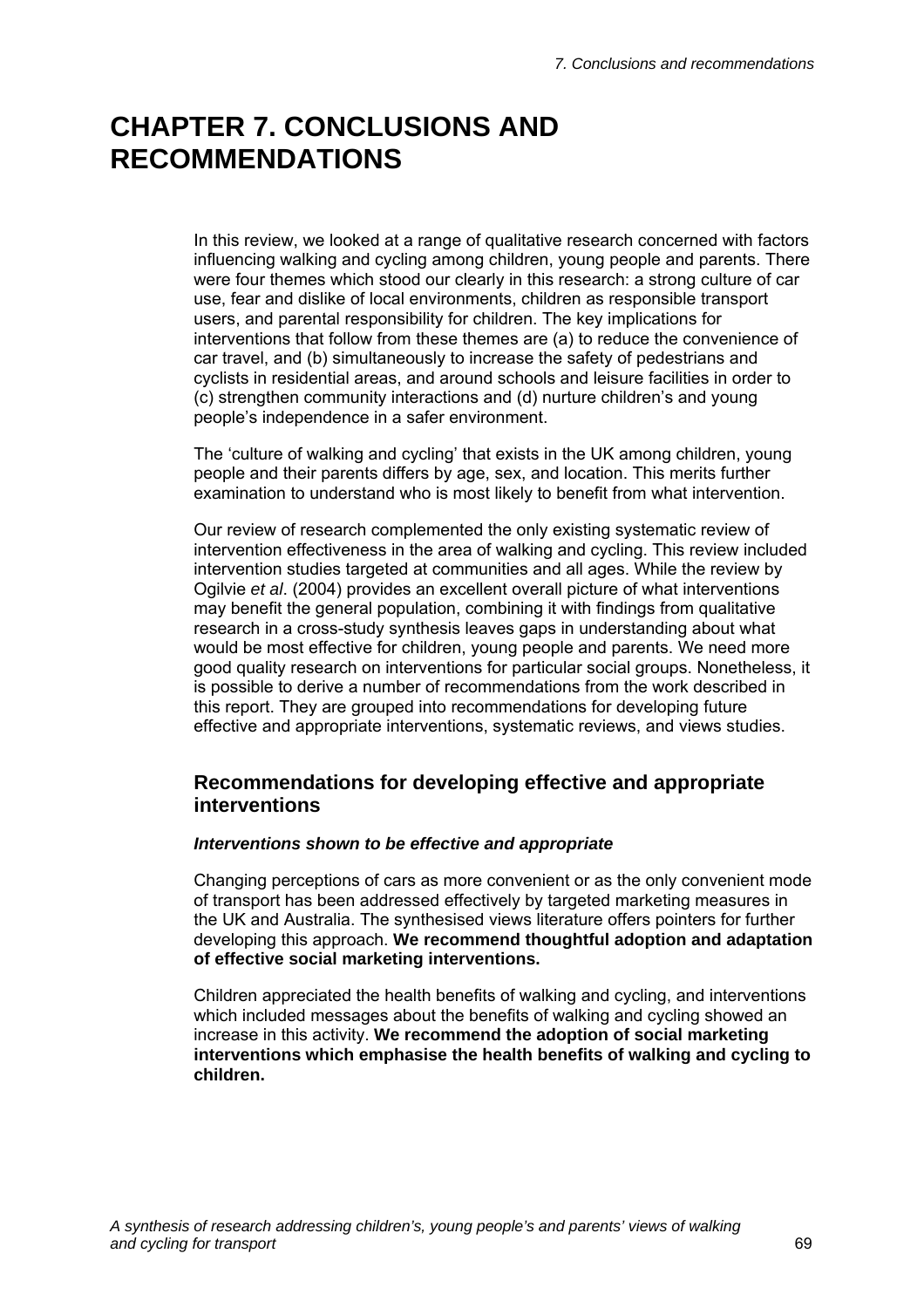#### *Promising interventions shown to be appropriate but requiring further evaluation*

Many interventions addressing concerns about traffic have been evaluated, usually poorly. The one well evaluated intervention showed no effect on walking and cycling. **We recommend close inspection of the impact of traffic calming studies on active transport, in order to identify promising interventions for rigorous evaluation.** 

The Delft new cycle network increased cycling. Other less rigorously evaluated cycling networks appeared ineffective. Understanding 'what worked' with these initiatives could reveal if similar strategies could be implemented in UK settings. **We recommend close inspection of cycle networks in Delft and elsewhere in order to identify the active elements of effective design and rigorously evaluate new networks.** 

Interventions to make cars less convenient have not been rigorously evaluated for their effects. **We recommend that traffic restraint and related measures be rigorously evaluated for their effects on walking and cycling.** 

Children appreciated the links between car use and damage to the environment. The only relevant intervention was not targeted at children. **We recommend marketing walking and cycling to children as environmentally friendly, within rigorous evaluations.** 

We found no well-evaluated interventions addressing concerns about cycle crime. **We recommend rigorous evaluations of interventions addressing cycle crime.** 

Children appreciated the health benefits of walking and cycling, and one rigorously evaluated intervention had positive effects. **We recommend encouraging walking and cycling as activities promoting both physical and psychosocial health, to parents as well as to children.**

Children and young people were aware of both the impact of car use and the example set by their parents with respect to car use. **We recommend rigorous evaluations of interventions that encourage children to discuss with their parents the ways and reasons to reduce car use in favour of more active forms of transport.** 

#### *Interventions requiring further development and evaluation to determine whether they are effective*

Analysis across studies highlighted differences in children's, young people's and parents' views based on ages, sex, SES and locations. **We recommend designing interventions tailored to the target audience's age, sex, SES and location.** 

Evaluations of interventions from the review by Ogilvie *et al.* (2004), which address concerns about accidents, have had mixed results. This may reflect variations in design between the interventions, or discrepancies between details of the interventions and the views of the target populations. **We recommend**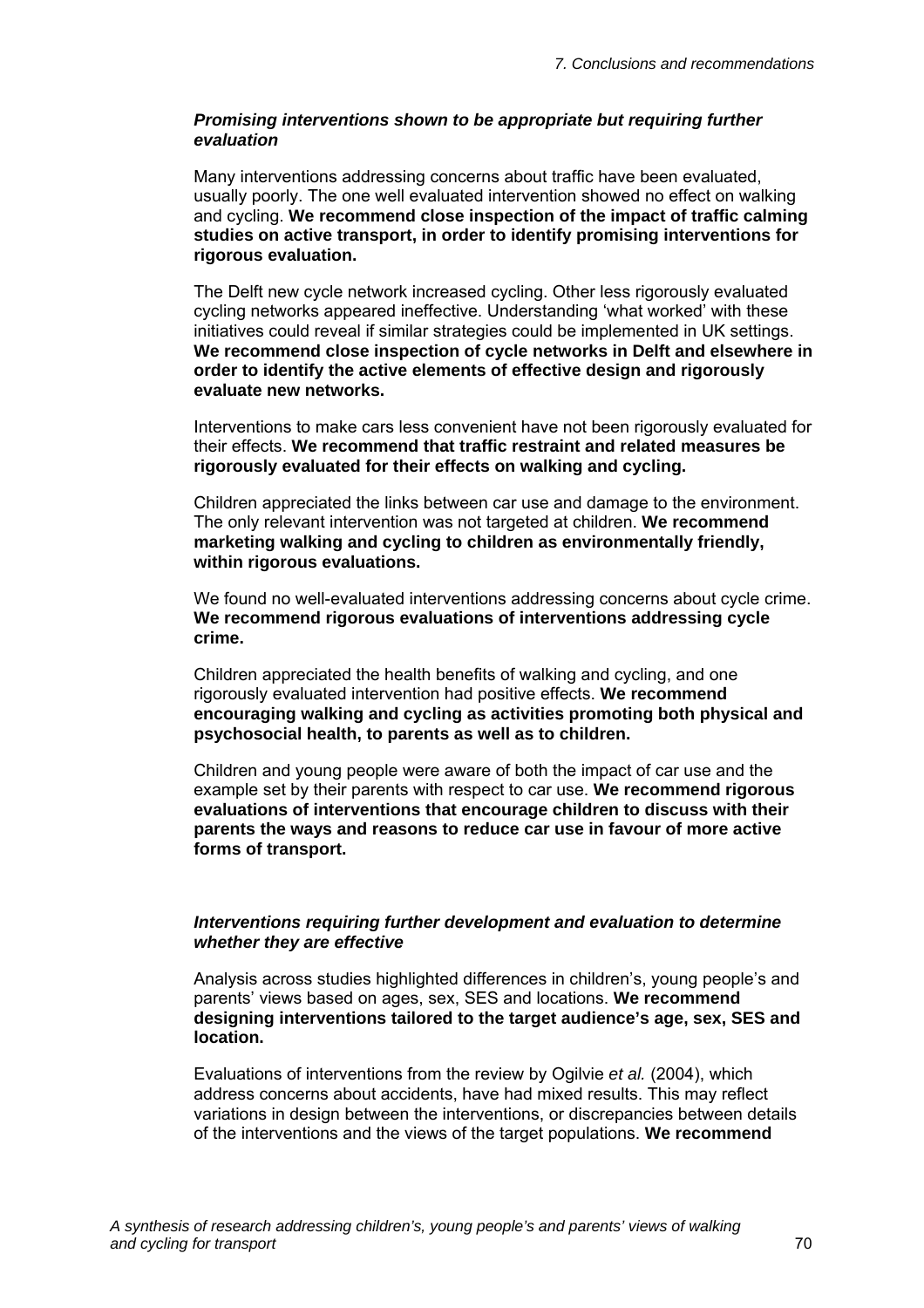#### **close inspection of studies addressing concerns about accidents in order to identify the likely active elements of effective interventions.**

Concerns about children's safety from personal attack have been addressed by only one rigorous study of an intervention (a walking bus scheme). Disappointingly, there was no increase in walking and cycling. Personal safely was not addressed by any interventions suitable for older children or young people, such as: accurate messages about safety, personal alarms, anti-bullying interventions, and designing and modifying shared walking and cycling paths to allow increased visibility. **We recommend that the views of children, young people and parents be taken into account when developing interventions to address concerns about personal safety**.

Improved facilities for pedestrians combined with traffic restraint and a publicity campaign in Maidstone did not lead to more walking; however, this was not targeted specifically towards children and young people. **We recommend that similar interventions be attempted first within a rigorously evaluated intervention targeted toward children, young people and parents to determine whether they are specifically effective in improving active transport.** 

Children appreciated the convenience, independence and sociability of walking and cycling, yet no interventions were found which addressed these issues. **We recommend marketing walking and cycling as 'cool' to appeal to children, within rigorous evaluations.** 

No evaluated interventions addressed measures to relieve the restrictions parents place on children's independent travel. **We recommend careful development and evaluation of interventions to promote children's walking and cycling to parents, by balancing messages about safety and risk to future health through inactivity, with those encouraging children's independent mobility.** 

Parents' perceptions of expectations about their abilities and behaviour influenced their children's experiences of walking and cycling. **We recommend rigorous evaluations of interventions that promote the idea that being a 'good' parent means demonstrating appropriate walking and cycling behaviour, and allowing children to walk and cycle in order to encourage independence safely, while simultaneously caring for the environment.** 

#### **Recommendations for future views studies**

The findings of this review suggest that different factors influence walking and cycling, according to sex, age, and location. Children, young people and parents are not homogenous groups. These differences need exploration through separate studies and differential analyses. **We recommend that 'cultures of walking and cycling' need to be examined in more detailed research.** 

Analysis of the studies in this review highlighted that very few described public consultation in research design, data-collection methods and analyses. **We recommend that researchers working with children, young people and parents ensure that their views are elicited by the use of careful, participantinfluenced design, data collection and analysis.**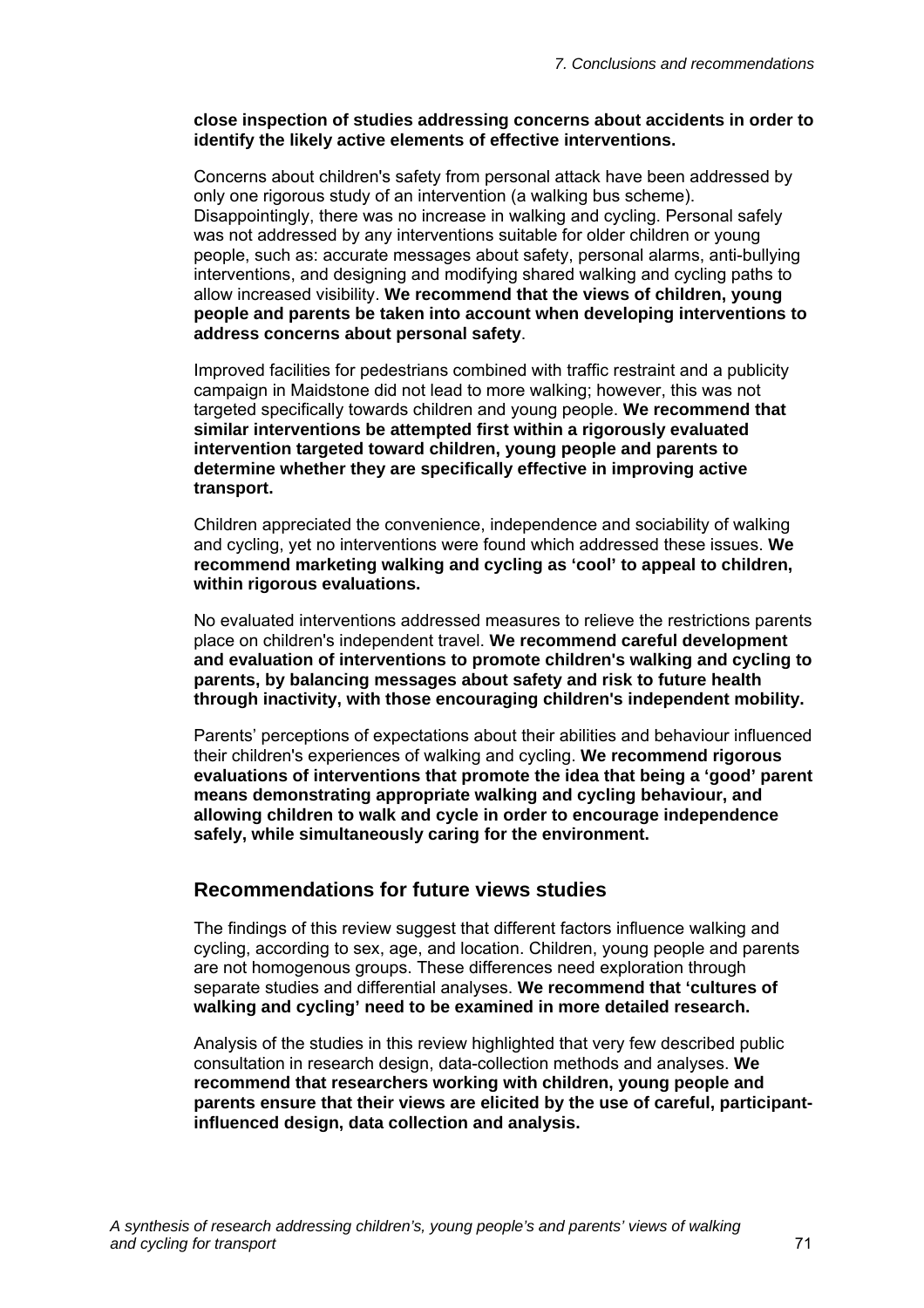The views studies were limited in their descriptions of exactly who took part in a study, how many took part, and specifics about proportions of males, females, their socio-economic status and where they live. **We recommend that authors provide clear details about the characteristics of those whom they studied.** 

Full descriptions of methods of selection, data collection and analysis were missing in the majority of studies. **We recommend that authors provide complete details of the methods of participant selection, data collection and analysis, and that journals permit them to do so.** 

We found that views studies did not always differentiate their findings by age, sex, location or socio-economic status. **We recommend that researchers consistently conduct and report detailed analyses by age, sex, location and socio-economic status**.

#### **Recommendations for future systematic reviews**

Strong preferences for cars, and perceptions of cars as status symbols and 'cool' were not explicitly addressed by any of the evaluated interventions reviewed by Ogilvie *et al.*(2004). There may be opportunities to counter these preferences by portraying walking and cycling in a more positive light. Relevant information may be found in a wider body of literature not restricted to population-level interventions. **We recommend conducting a systematic review that aims to seek and appraise the effects of interventions addressing individuals rather than only populations.** 

Inspection of studies obtained for this review indicates that at least one would not have been obtained using a design-driven search filter. **We recommend developing strategies to search for views studies which are driven by the review question, rather than by search terms that filter by qualitative study design.** 

Searching the websites of key organisations yields many potentially relevant research reports, compared with handsearching key journals. Future research should test out the time and yield of both sources. **We recommend the consistent use of websites in searching for studies, and future testing of the time and yield of website searching versus hand searching of journals.** 

We found early in the analysis of the research map that barriers to, and facilitators of, health could be grouped into four levels (individual, family, community, and the wider society/environmental aspects). **We recommend the continued use of levels of influence at the thematic development stage of analysis, matching these levels against similarly categorised levels of intervention.**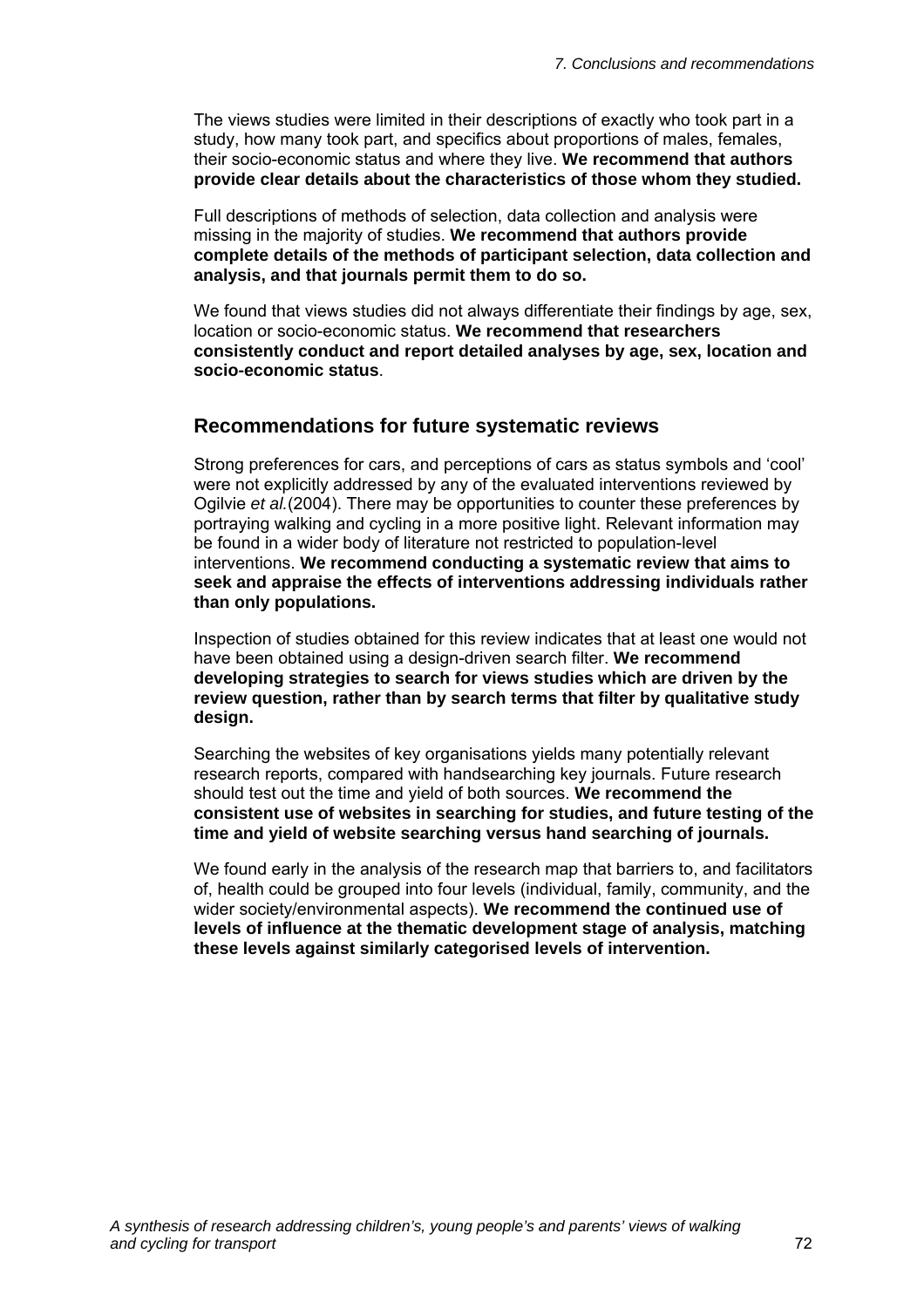# **8. REFERENCES**

Adams J (1993) Promoting safety through fear. In: Hillman M (ed) *Children, Transport and the Quality of Life*. London: Policy Studies Institute, pages 87-91.

Arentze T, Borgers A (2001) Assessing urban context-induced change in individual activity travel patterns: case study of new railway station. *Transportation Research Record* **1752**: 47- 52.

Ashton-Graham C, John G, James B, Brõg W, Grey-Smith H (2002) Increasing cycling through 'soft' measures (TravelSmart) - Perth, Western Australia. In: McClintock H (ed) *Planning for Cycling: Principles, practice and solutions for urban planners*. Cambridge: Woodhead.

Babtie Group (2001) *Urban Street Activity in 20 mph Zones: Final Report.* London: Department for Transport, Local Government and the Regions.

Barrell J, Robson C (1995) The Bypass Demonstration Project: an overview. *Traffic Engineering and Control* **36**: 398-403.

Bickerstaff K, Shaw S (2000) *An Evaluation of the Walking Bus at Pirehill First School.*  Staffordshire: The Centre for Alternative and Sustainable Transport (CAST), Staffordshire University.

Black C, Collins A, Snell M (2001) Encouraging walking: the case of journey-to-school trips in compact urban areas. *Urban studies* **38**: 1121-1142.

Bonell C (1999) *Evidence as a Resource of Control and Resistance in 'Advanced Liberal' Health Systems: The Case of HIV Prevention in the UK. PhD: University of London.* 

Bonell C (2003) Sexual health interventions should be subject to experimental evaluation. In: Stephenson J, Imrie J, Bonell C (eds) *Effective Sexual Health Interventions: Issues in Experimental Evaluation*. Oxford, New York: Oxford University Press, pages 3-16.

Bostock L (2001) Pathways of disadvantage? Walking as a mode of transport among lowincome mothers. *Health and Social Care in the Community* **9**: 11-18.

Boulton MR, Fitzpatrick R (1996) Qualitative research in health care II: issues in experimental evaluation. *Journal of Evaluation in Clinical Practice* **2**: 171-179.

Brög W, Erl E (1987) *Abschließender Bericht zum Modellvorhaben "Fahrradfreundliche Stadt". Teil A: Begleituntersuchung und übergreifende Aspekte 1560.* Berlin: Umweltbundesamt.

Brunton G, Harden A, Rees R, Kavanagh J, Oliver S, Oakley A (2003) *Children and Physical Activity: A Systematic Review of Barriers and Facilitators.* London: EPPI-Centre, Social Science Research Unit, Institute of Education, University of London.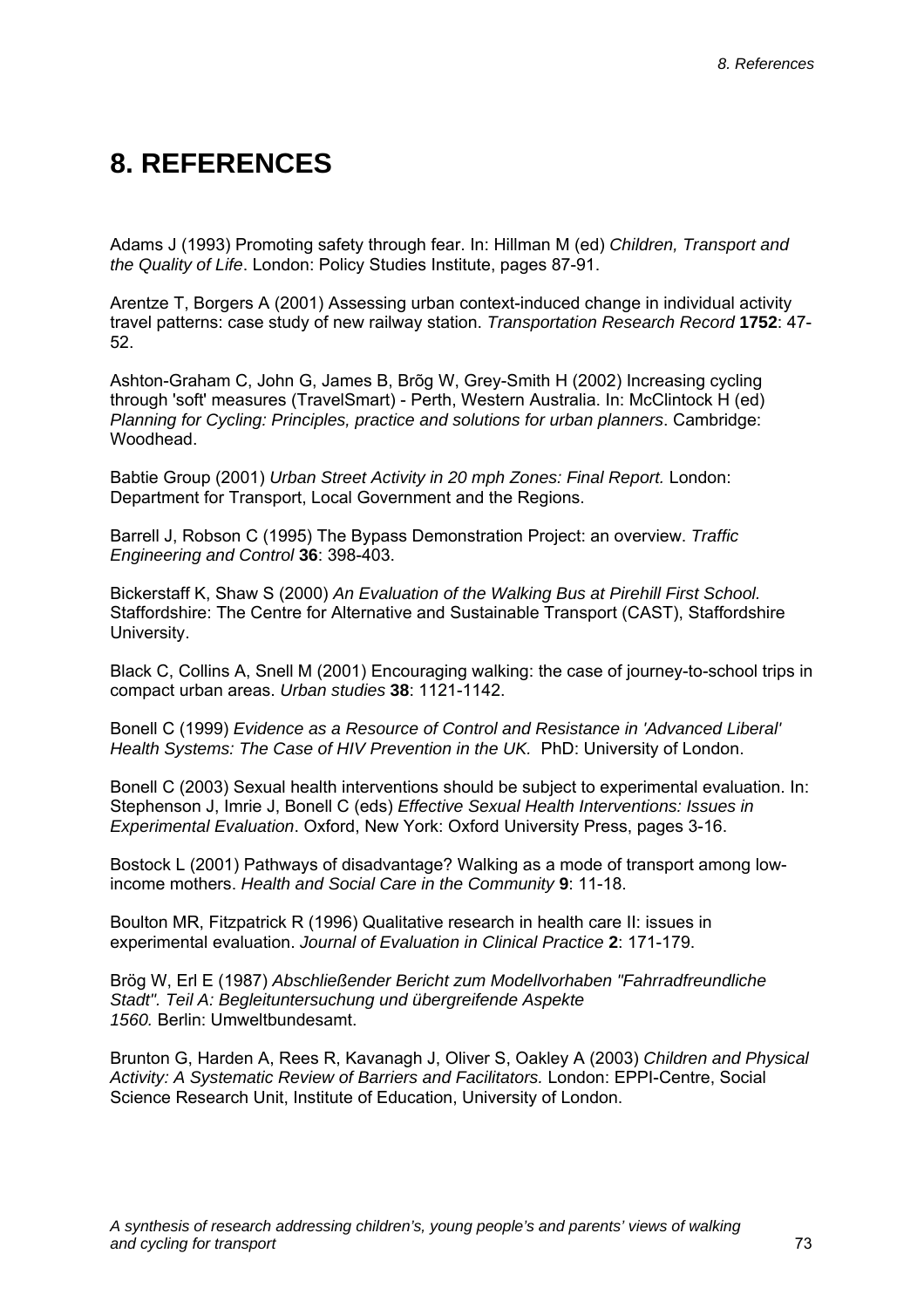Cahill M, Ruben T, Winn S (1996) *Children and Transport: Travel Patterns, Attitudes and Leisure Activities of Children in the Brighton Area.* University of Brighton, Health and Social Policy Research Centre.

Cambridge Cycling Campaign (1999) *About the Campaign.* Cambridge: Cambridge Cycling Campaign. Available from: http://www.camcycle.org.uk/ [Accessed 11 May 2006]

City of York Council (2004) *City of York Council Cycling Strategy.* York: City of York Council. Available from: http://www.york.gov.uk/roads/excellence/cycleintroduction.html [Accessed 11 May 2006]

Cobb AK, Hagemaster JN (1987) Ten criteria for evaluating qualitative research proposals. *Journal of Nursing Education* **26**: 138-143.

Dahlgren G & Whitehead M (1992) *Policies and Strategies to Promote Social Equity in Health.* Stockholm: Institute of Future Studies.

Davis A (2001) Getting around: listening to childrens' views. *Proceedings of the Institution of Civil Engineers* **145**: 191-194.

Davison P, Davison P, Reed N, Halden D, Dillon J (2003) *Children's Attitudes to Sustainable Transport.* Edinburgh: Scottish Executive Central Research Unit.

Dean D (1993) *The Stockton Cycle Route After Study.* Crowthorne: Transport Research Laboratory.

Department for Communities and Local Government (2005) *What is a Sustainable Community?* London: Department for Communities and Local Government. Available from: http://www.communities.gov.uk/index.asp?id=1139866 [Accessed 17 May 2006.]

Department for Education and Skills (2004) *Travelling to School: An Action Plan*. Nottingham: Department for Education and Skills.

Department for Transport (2004a) *Road Casualties Great Britain: 2004 Annual Report.*  London: The Stationery Office.

Department for Transport (2004b) *The Future of Transport: A Network for 2030.* London: The Stationery Office.

Department of Health (2000) *Coronary Heart Disease National Service Framework.* London: Department of Health.

Department of Health (2004a) *At Least Five a Week: Evidence on the Impact of Physical Activity and its Relationship to Health.* London: Department of Health.

Department of Health (2004b) *Choosing Health: Making Healthier Choices Easier.* London: The Stationery Office.

Department of Health (2005) *Choosing Activity: A Physical Activity Action Plan.* London: Department of Health.

Egan M, Hamilton V, Ogilvie D, Petticrew M (2004) Promoting Walking and Cycling as an Alternative to Using Cars: What works? A Systematic Review. Strasbourg: European Transport Conference.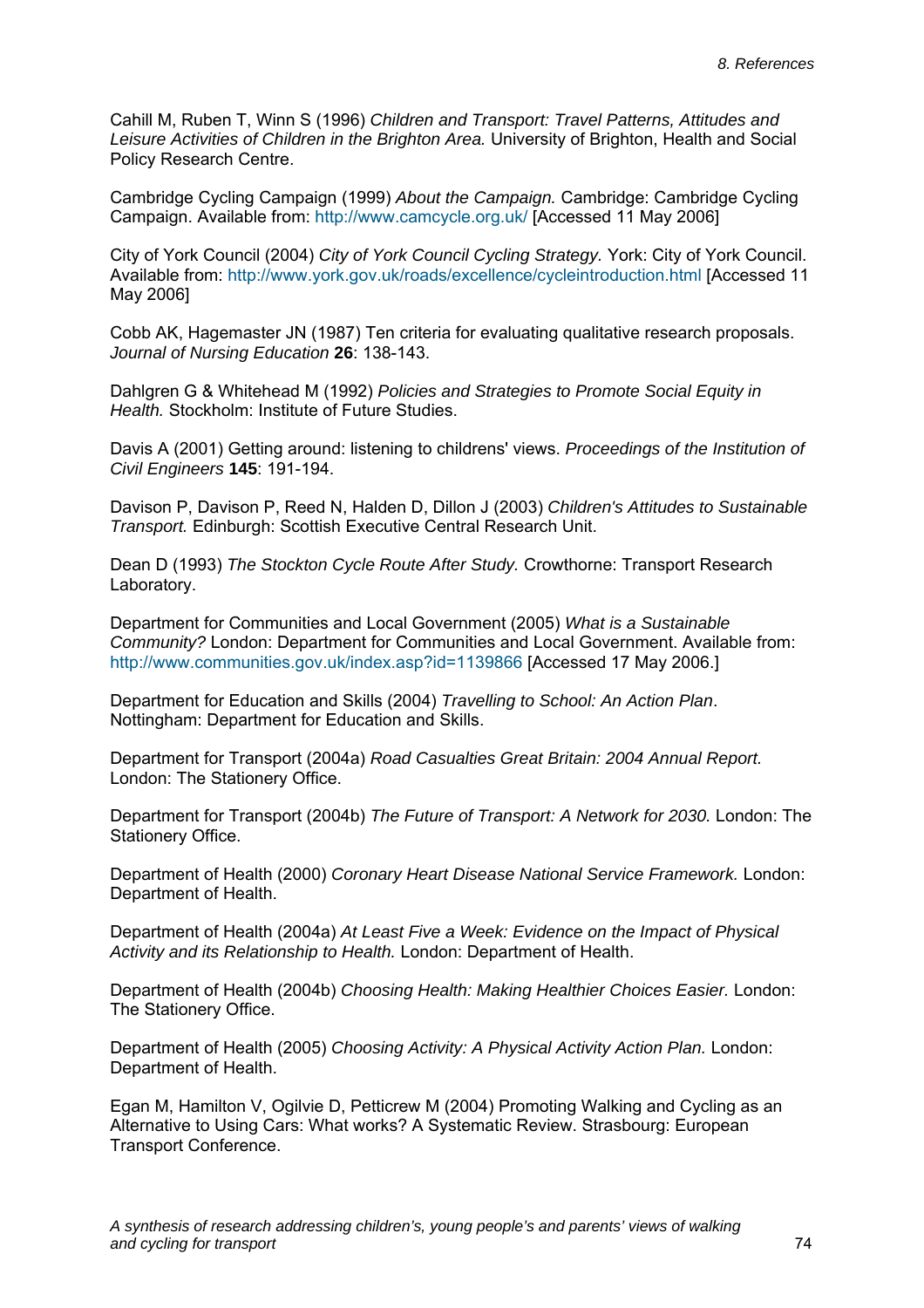Foster C, Hillsdon M, Cavill N, Allender S, Cowburn G (2005) *Understanding Participation in Sport: A Systematic Review*. London: Sport England.

Gough D, Oliver S, Brunton G, Selai C, Schaumberg H (2001) *The Effect of Travel Modes on Children's Mental Health, Cognitive and Social Development: A Systematic Review.* London: EPPI-Centre, Social Science Research Unit, Institute of Education, University of London.

Gray SM, Pedler A, Gardner G (1998) *Assesment of Cycle Challenge Initiatives: Cycling to School.* Wokingham, Berkshire: Transport Research Laboratory.

Harden A (2001) Finding research evidence: systematic searching. In: Oliver S and Peersman G (eds) *Using Research for Effective Health Promotion*. Buckingham: Open University Press.

Harden A, Peersman G, Oliver S, Oakley A (1999) Identifying relevant primary research on electronic databases to inform decision-making in health promotion: the case of sexual health promotion. *Health Education Journal* **58:** 290-301.

Hillman M (1999) The Impact of Transport Policy on Children's Development. Canterbury Safe Routes to Schools Project Seminar. Canterbury: Christ Church University College.

Hine J (1996) Pedestrian travel experiences: assessing the impact of traffic on behaviour and perceptions of safety using an in-depth interview technique. *Journal of Transport Geography*.

Hodgson F, May T, Tight M, Conner M (1998) Evaluation of the MIST travel awareness campaign: 2. The before-and-after study. *Traffic Engineering and Control* **39**: 103-112.

Hood S, Mayall B, Oliver S (eds) (1999) *Critical Issues in Social Research: Power and Prejudice*. Buckingham: Open University Press.

Jackson N, Waters E (2005) Criteria for the systematic review of health promotion and public health interventions. *Health Promotion International* **20**: 367-374.

Jones L (1998) Inequality in access to local environments: the experiences of Asian and non-Asian girls. *Health Education Journal* **57**: 313-328.

Jones L, Davis A, Eyers T (2000) Young people, transport and risk: comparing access and independent mobility in urban, suburban and rural environments. *Health Education Journal* **59**: 315-328.

Kavanagh J, Brunton G, Harden A, Rees R, Oliver S, Oakley A (2002) A Method for Maximising Comprehensiveness in Systematic Searches, and the Utility of this Approach for the Cochrane Health Promotion and Public Health Field. Stavanger, Norway: The Xth Cochrane Colloquium.

Killingsworth R, de Nazelle A, Bell R (2003) *A New Role for Public Health in Transportation: Creating and Supporting Community Models for Active Transportation.* North Carolina: Active Living by Design, University of North Carolina.

Killoran A, Doyle N, Waller S, Wohlgemuth C, Crombie H (2006) *Transport Interventions Promoting Safe Cycling and Walking: Evidence Briefing*. London: National Institute for Health and Clinical Excellence.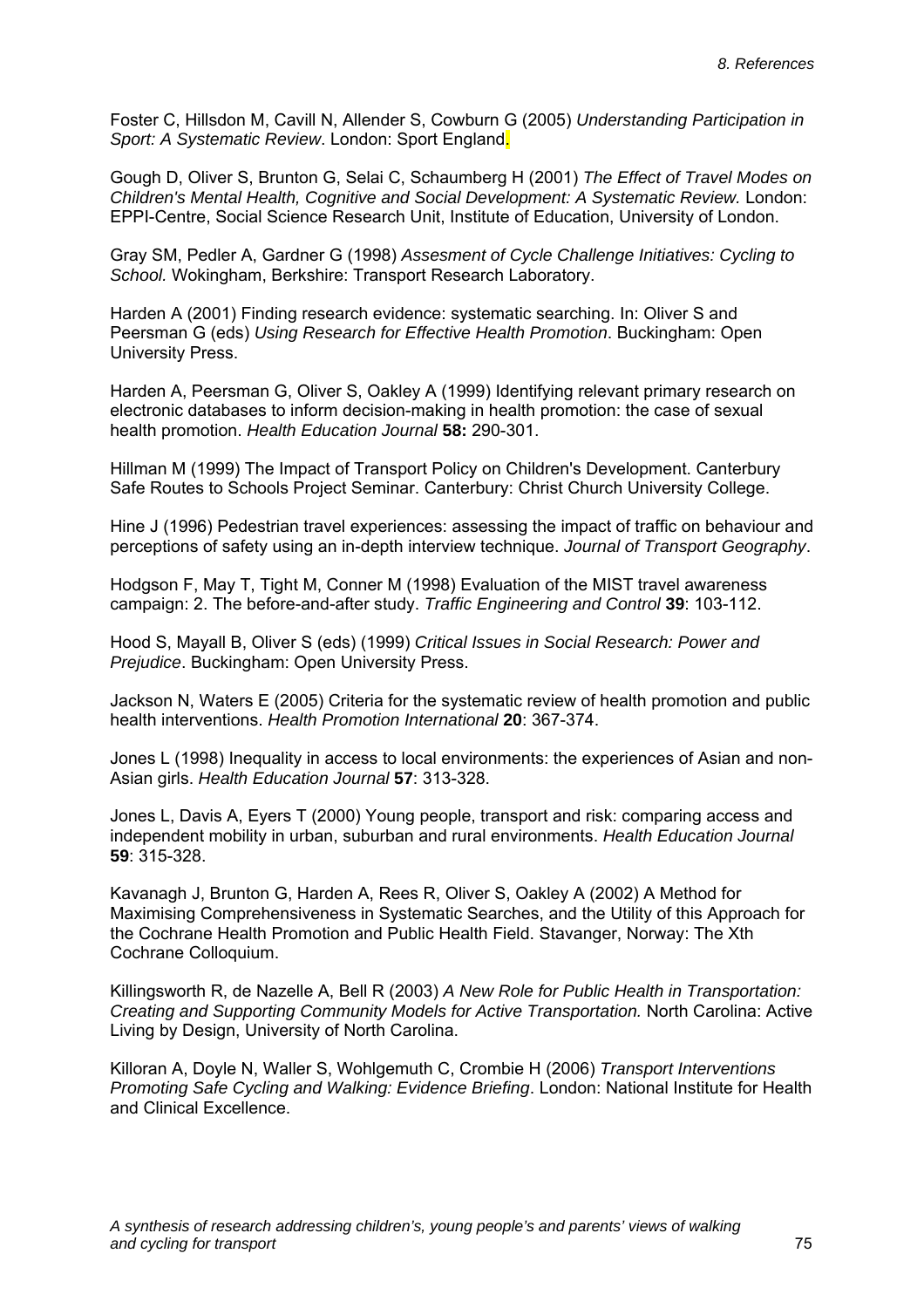Leicester City Council (2006) *Walking and Cycling.* Leicester: Leicester City Council. Available from: http://www.environmentcity.org.uk/article.asp?ParentID=29&ArticleID=154 [Accessed 11 May 2006]

Lofland J and Lofland LH (1995) *Analyzing Social Settings: A Guide to Qualitative Observation and Analysis*. California: Wadsworth Publishing Company.

Lupton K, Bayley M (2002) Children: how they interact with the street environment. *Traffic Engineering and Control* **43**: 224-228.

Martin A, Moreland V, Harper H, Huggins P (2004) *An Investigation into the Social Exclusion of Young People In Relation to Transport Provision.* Wokingham, Berkshire: Transport Research Laboratory.

Mays N, Pope C (1995) Rigour and qualitative research. *British Medical Journal* **311**: 109- 112.

McKee R (2004) *Can Children be Encouraged to Walk as Part of their Journey to School?*  MPhil: University of Strathclyde.

Medical Sociology Group (1996) Criteria for the evaluation. *Medical Sociology News* **22**: 69- 71.

Meland S (1995) Generalised and advanced urban debiting innovations: the GAUDI project. 3: The Trondheim toll ring. *Traffic Engineering and Control* **36**: 150-155.

Morrison D, Petticrew M, Thomson H (2003) What are the most effective ways of improving population health through transport interventions? Evidence from systematic reviews. *Journal of Epidemiology and Community Health* **57**: 327-333.

Mulrow C, Cook D (1998) *Systematic Reviews: Synthesis of Best Evidence in Health Care Decisions.* Philadelphia PA: American College of Physicians.

Ogilvie D, Egan M, Hamilton V, Petticrew M (2004) Promoting walking and cycling as an alternative to using cars: systematic review. *British Medical Journal* **329**: 763.

Ogilvie D, Egan M, Hamilton V, Petticrew M (2005) Systematic reviews of health effects of social interventions: 2. Best available evidence: how low should you go? *Journal of Epidemiology and Community Health* **59**: 886-892.

Oliver S (1997) Exploring lay perspectives on questions of effectiveness. In: Maynard A, Chalmers I (eds) *Non-Random Reflections on Health Services Research*. London: BMJ Publishing Group, pages 272-291.

Oliver S, Harden A, Rees R, Shepherd J, Brunton G, Garcia J, Oakley A (2005) An emerging framework for integrating different types of evidence in systematic reviews for public policy. *Evaluation* **11**:428–446.

Peersman G, Harden A, Oliver S (1999) *Effectiveness Reviews in Health Education.* London: EPPI-Centre, Social Science Research Unit, Institute of Education, University of London.

Peersman G, Oliver S (1997) *EPPI-Centre Keywording Strategy. Data Collection for the BiblioMap Database.* London: EPPI-Centre, Social Science Research Unit, Institute of Education, University of London.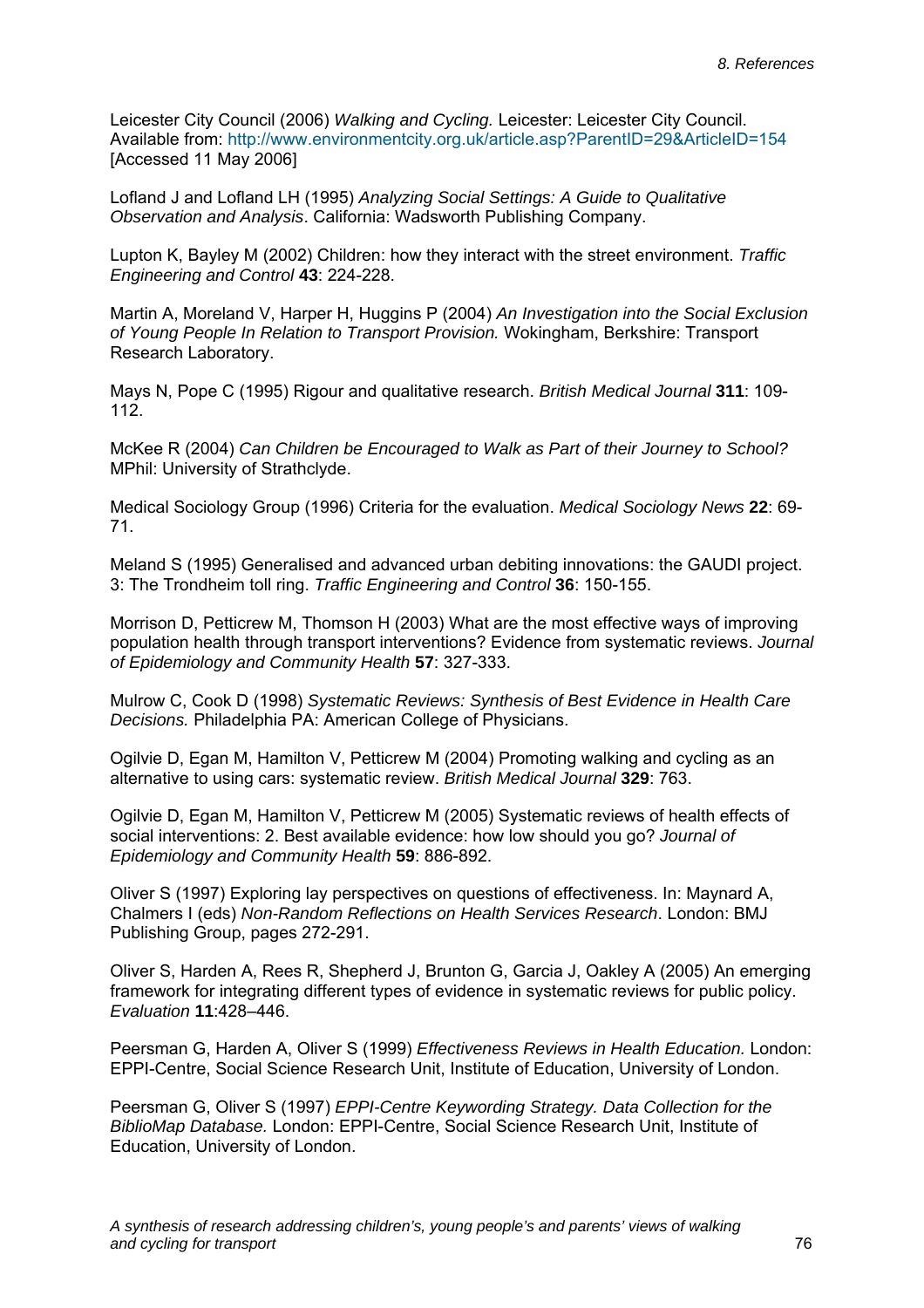Physical Activity Task Force (2003) *Let's Make Scotland More Active: A strategy for Physical Activity*. Edinburgh: Scottish Executive.

Popay J (2005) *Methodological Issues Arising from the Inclusion of Qualitative Evidence in Systematic Reviews.* Cochrane Qualitative Research Methods Group. Available from: http://mysite.wanadoo-members.co.uk/Cochrane\_Qual\_Method/qmmodule5.htm [Accessed 18 May 2006]

Popay J, Rogers A, Williams G (1998) Rationale and standards for the systematic review of qualitative literature in health services research. *Qualitative Health Research* **8**: 341-351.

Rees R, Harden A, Shepherd J, Brunton G, Oliver S, Oakley A (2001) *Young People and Physical Activity: A Systematic Review of Research on Barriers and Facilitators.* London: EPPI-Centre, Social Science Research Unit, Institute of Education, University of London.

Rose G, Ampt L (2001) Travel blending: an Australian travel awareness initiative. *Transportation Research Part D: Transport and Environment* **6**: 95-110.

Rowland D, DiGiuseppi C, Gross M, Afolabi E, Roberts I (2003) Randomised controlled trial of site specific advice on school travel patterns. *Archives of Disease in Childhood* **88**: 8-11.

Sharples JM, Fletcher J (2000) *Pedestrian Perceptions of Road Crossing Facilities.*  Edinburgh: Scottish Executive Central Research Unit.

Sport England (1999) *The Value of Sport*. London: Sport England.

Sport England (2005) *Active Design: The Role of Master Planning.* Milton Keynes: Sport England.

Strange V, Forrest S, Oakley A (2001) A listening trial: 'qualitative' methods within experimental research. In: Oliver S, Peersman G (eds) *Using Research for Effective Health Promotion*. Buckingham: Open University Press, pages 138-153.

Suffolk County Council (2006) *Suffolk County Council Travel Plan.* Available from: CTC [Accessed 11 May 2006]

Sustrans (2002a) *TravelSmart Frome Pilot Project.* Bristol: Sustrans.

Sustrans (2002b) *TravelSmart Gloucester Pilot Project.* Bristol: Sustrans.

Sustrans (2005) *Active Travel Web Page.* Available from: Sustrans [Accessed 18 January 2006]

System Three (1999) *Research on Walking.* Edinburgh: Scottish Office Central Research Unit.

Thomas J, Kavanagh J, Tucker H, Burchett H, Tripney J, Oakley A (in process) *Accidental Injury, Risk-Taking Behaviour and the Social Circumstances in which Young People Live: A Systematic Review.* London: EPPI-Centre, Social Science Research Unit, Institute of Education, University of London.

Tyrrell H (2000) *Going My Way: What Children and Young People Say About Transport.*  Edinburgh: Save the Children Scotland.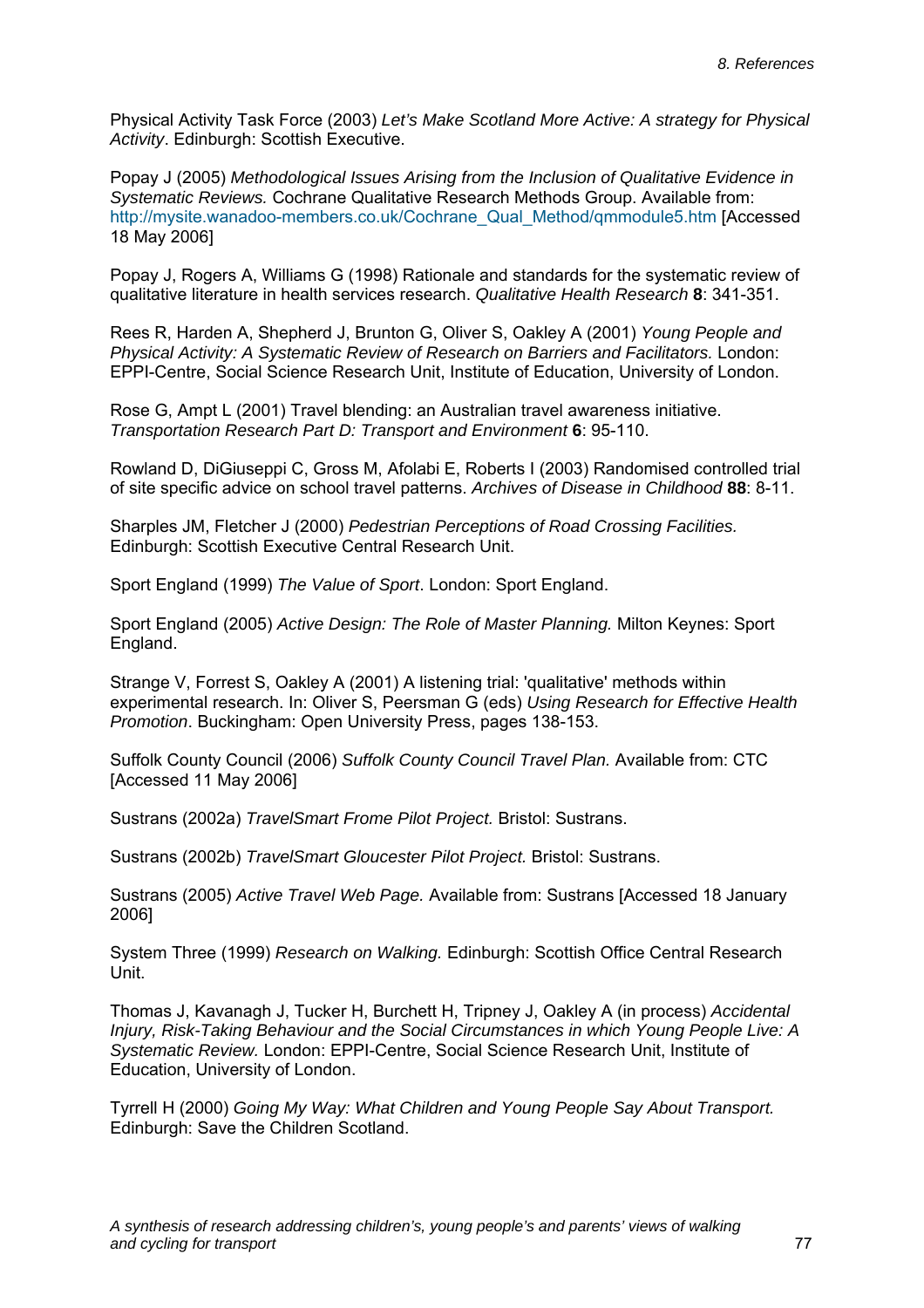Wilmink A, Hartman J (1987) *Evaluation of the Delft Bicycle Network Plan: Final Summary Report.* The Hague: Ministry of Transport and Public Works.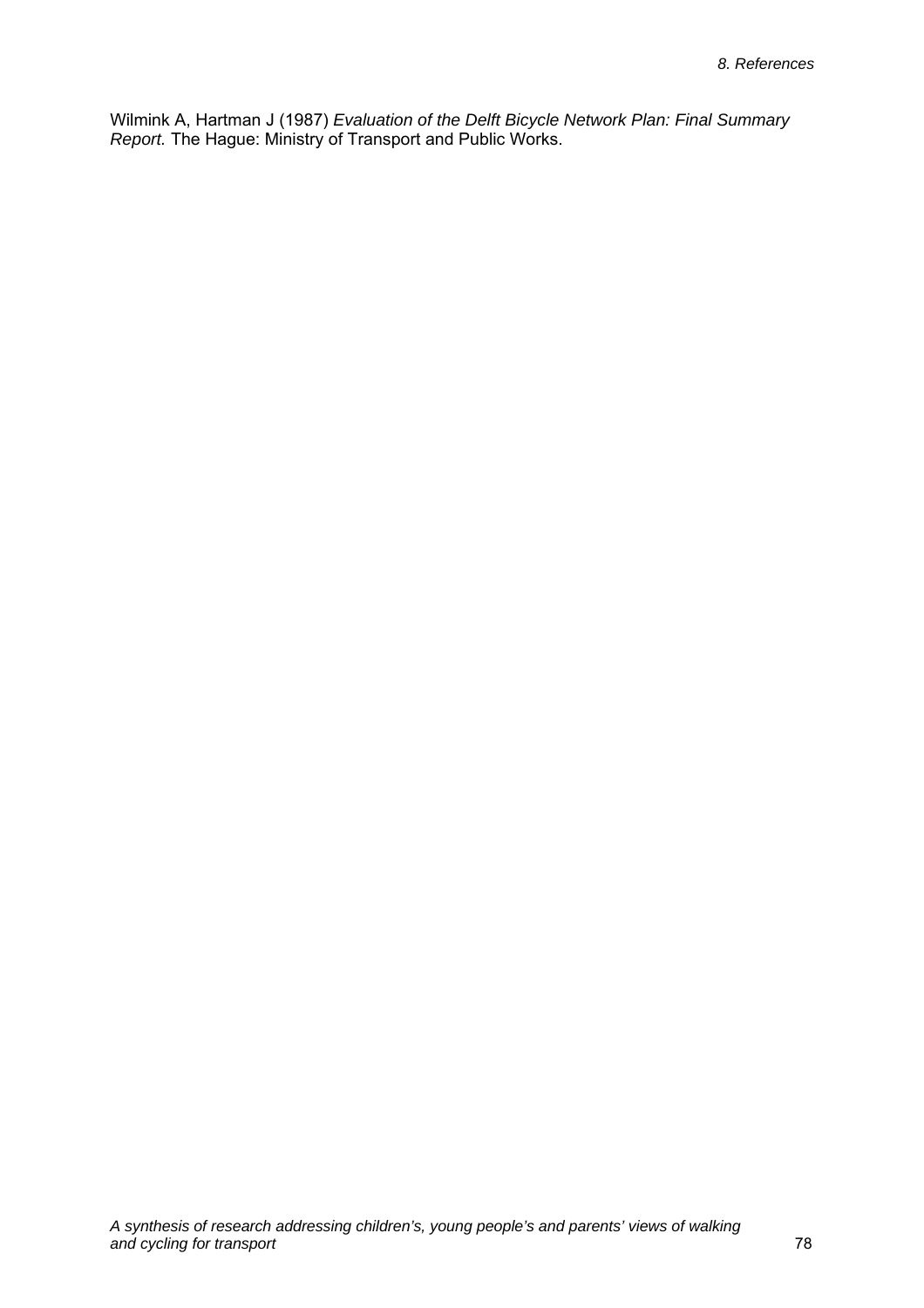## **Appendix 1: Search sources**

#### **1. Social sciences databases**

- CSA (SA, ASSIA)
- IBSS

#### **2. Medical database**

• PubMed

#### **3. Transport specific databases**

- Geobase
- HMIC (Health Management Information Consortium)
- HELMIS (Health information management service database)
- Transport http://www.ovid.com/site/catalog/DataBase/157.jsp?top=2&mid=3&bottom=7&s ubsection=10

#### **4. Dissertations**

• Dissertation Abstracts

#### **5. Grey literature**

• British Library

#### **6. Specialist or UK-based websites containing registers**

- Google Scholar http://scholar.google.com
- Nottingham School of the Built Environment http://www.nottingham.ac.uk/sbe/
- Scottish Executive http://www.scotland.gov.uk/
- Sustrans http://www.sustrans.org.uk
- UK Transport Research Laboratory http://www.trl.co.uk
- Centre for Transport Studies at UCL http://www.cts.ucl.ac.uk/
- Centre for Transport Studies at Imperial College http://www.cts.cv.ic.ac.uk/
- links to UK academic research centres http://www.sd-research.org.uk/sdrguide/category.php?catid=15
- Centre for Transport Policy, Robert Gordon University www.abs.ac.uk/cftp
- Napier University www.tri.napier.ac.uk (Stradling' s work)
- Staffordshire University, CAST (The Centre for Alternative and Sustainable Transport Institute for Environment and Sustainability Research) www.staffs.ac.uk/schools/sciences/geography/cast
- University of Leeds, Institute for Transport Studies www.its.leeds.ac.uk/
- University of the West of England, Unit for Transport and Society (UTS) www.transport.uwe.ac.uk/research/projects/projects.htm
- University of Westminster, Transport Studies Group www.wmin.ac.uk/transport
- University of York, Stockholm Environment Institute (SEI) www.york.ac.uk/inst/sei/IS/overview.html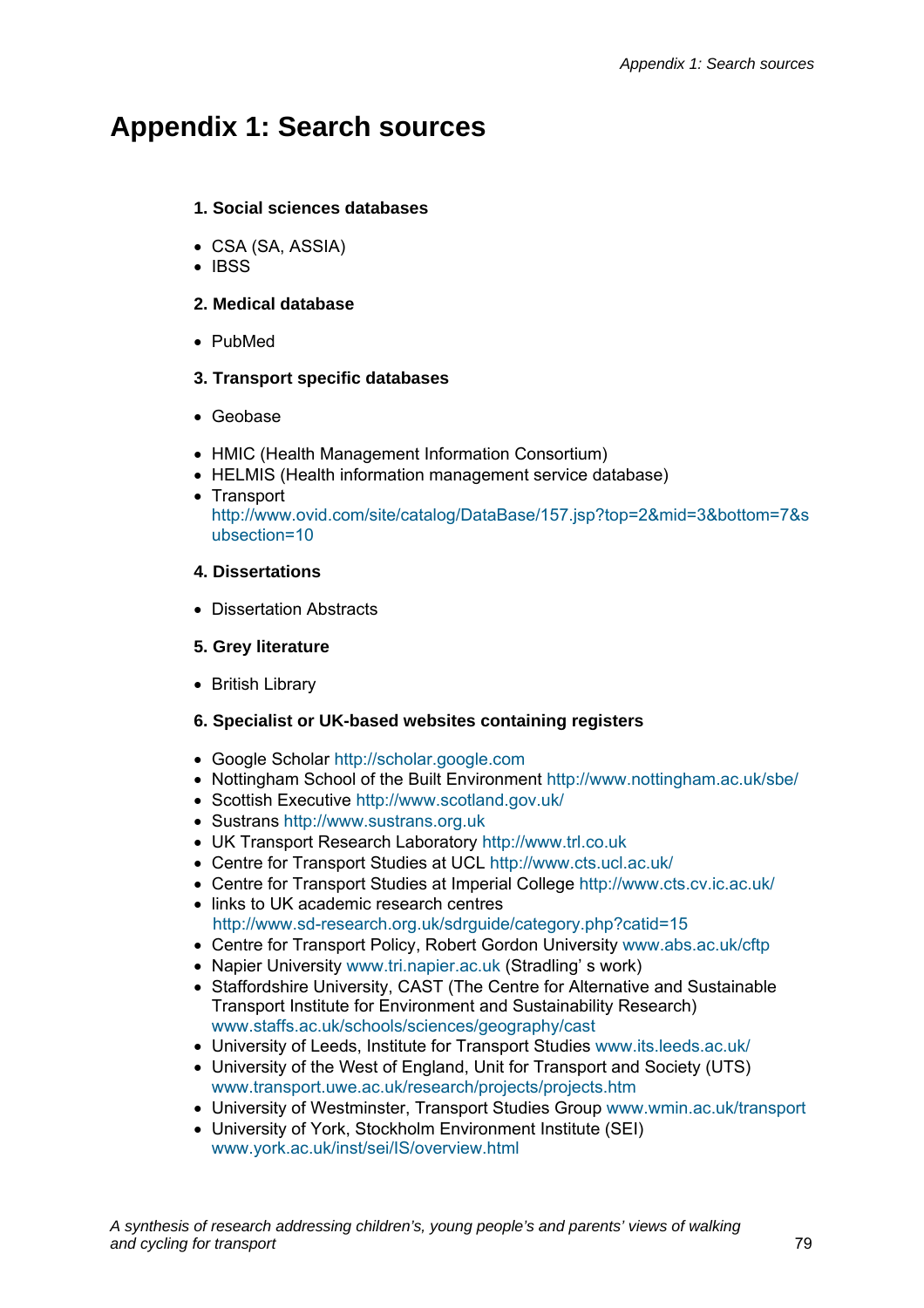- Welsh Higher Education Academy, Centre for Education in the Built Environment http://www.cebe.heacademy.ac.uk/
- Commission for Integrated Transport http://cfit.gov.uk/research/ebp/key
- University of Ulster, School of the Built Environment, Transport Planning and Policy Group http://engj.ulst.ac.uk/SCOBE/TRAC/tppgintro.htm
- Transport and Society Network http://geocities.com/transport\_and\_society
- Transport and Society Research web resource http://geocities.com/transport\_research
- Institution of Civil Engineers http://ice.org.uk
- JISCmail Universities Transport Study Group http://jiscmail.ac.uk/lists/utsg.html
- Transport for London, http://www.tfl.gov.uk/tfl/
- Dept for Transport, Mobility and Inclusion Unit http://mobility-unit.dft.gov.uk
- MVA Group (commercial research consultancy) http://www.mva-group.com
- School of Civil Engineering and Geosciences, University of Newcastle upon Tyne http://www.ncl.ac.uk/torg
- Reclaim The Streets http://www.reclaimthestreets.net
- TransportWeb Information Service for the Transport Industry http://www.transportweb.com
- University of Southampton Transportation Research Group http://www.trg.soton.ac.uk
- Office of the Deputy Prime Minister Urban Policy http://www.urban.odpm.gov.uk
- Open University Energy and Environment Research Unit http://wwwtec.open.ac.uk/eeru

#### **7. Conference proceedings**

- European Transport Conference http://www.aetransport.co.uk/lc\_cms/page\_view.asp?id=673
- Velo-City conference http://www.ecf.com/138\_1

#### **8. Contacting key experts**

Personal contact was made with key researchers and other systematic reviewers in the field of walking and cycling. Requests for further relevant studies were made to the authors of studies of people's views, and to members of the Advisory Group.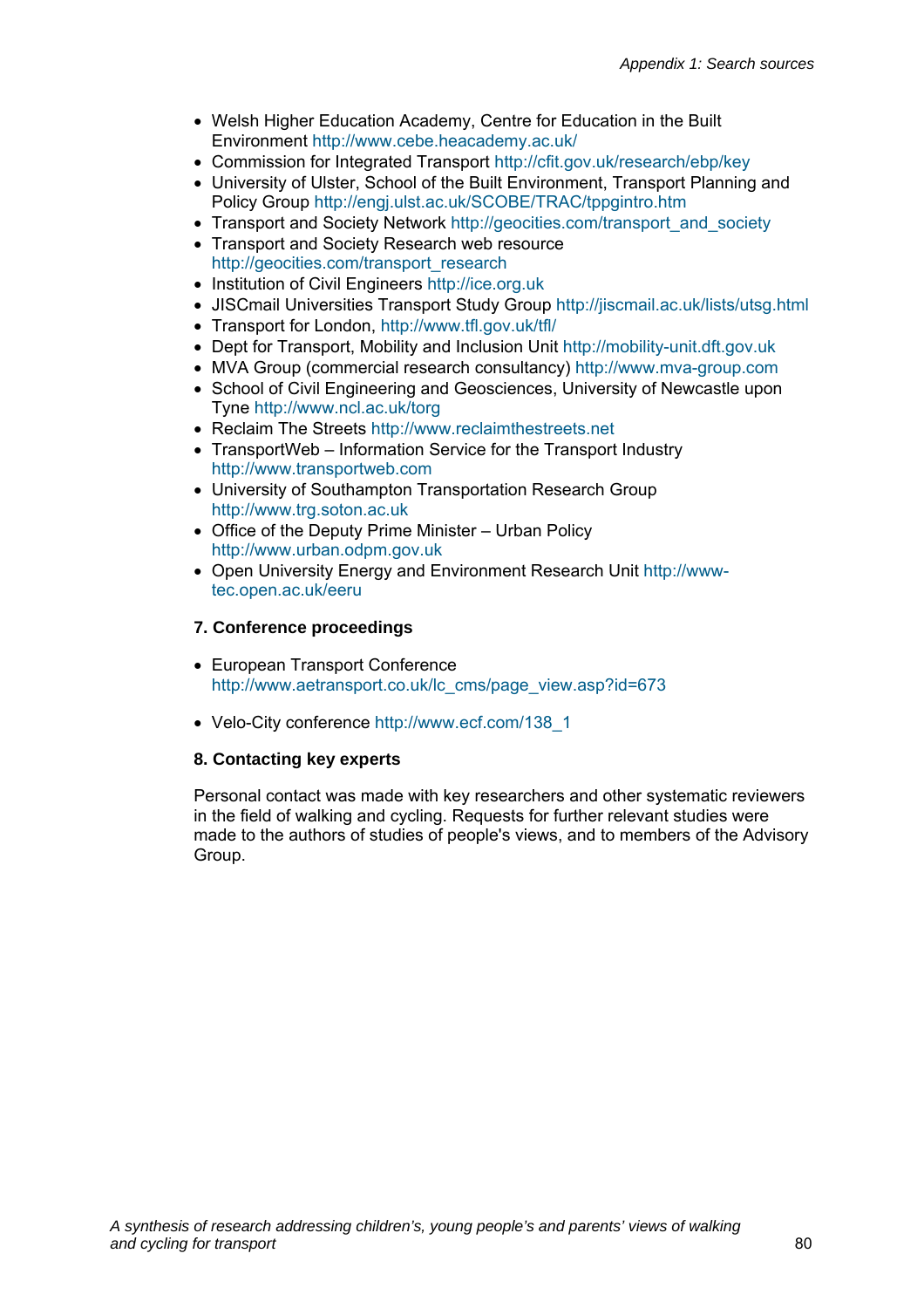

## **Appendix 2: Quality ratings of included studies (N = 34)**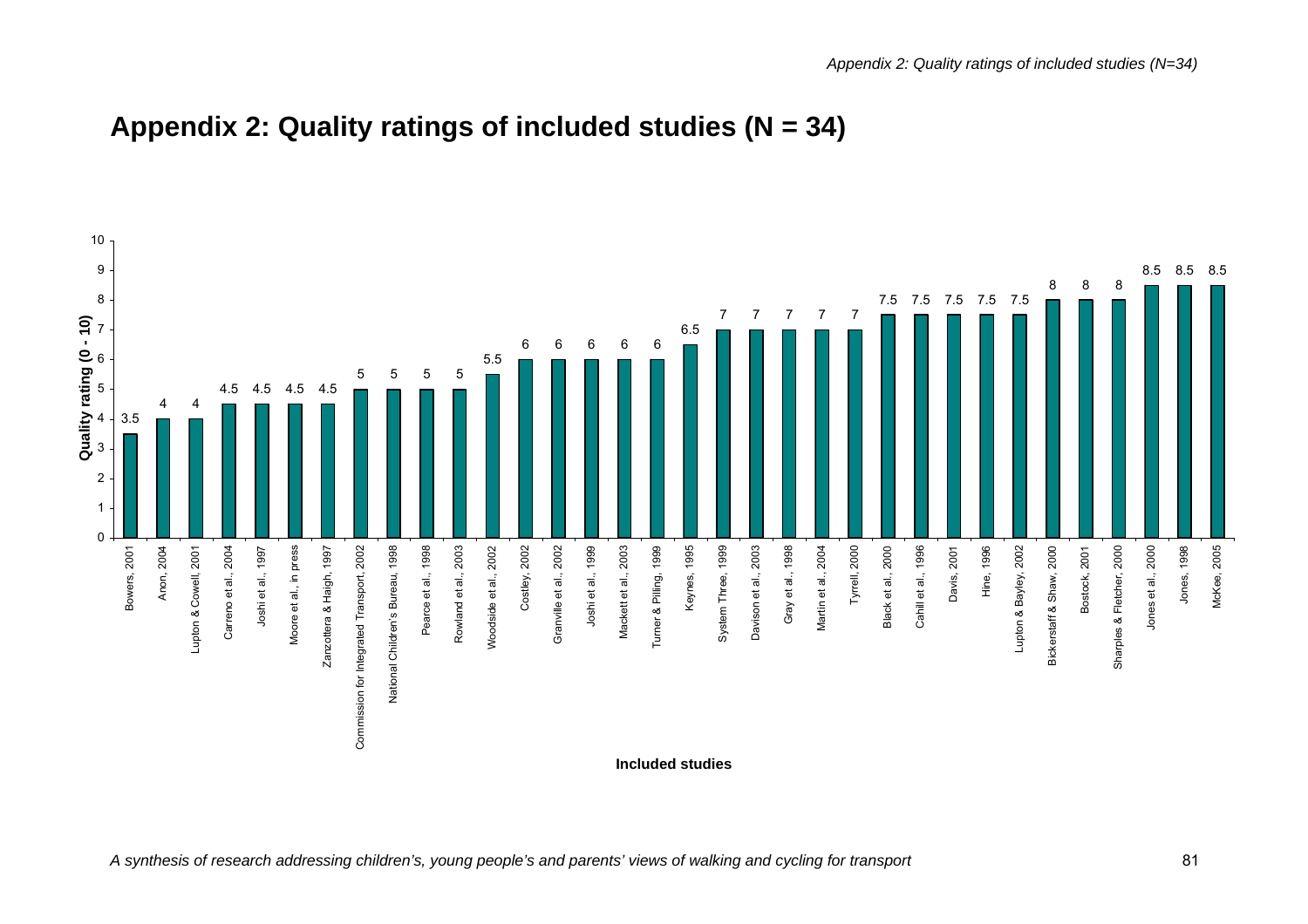# **Appendix 3: Aims, methods, populations and quality ratings of lower quality studies (N = 18)**

| <b>Study</b>                               | <b>Aims</b>                                                                          | <b>Methods</b>    | <b>Population</b>                                                        | <b>Quality rating</b>                                                                                                                                                                                                                                               |
|--------------------------------------------|--------------------------------------------------------------------------------------|-------------------|--------------------------------------------------------------------------|---------------------------------------------------------------------------------------------------------------------------------------------------------------------------------------------------------------------------------------------------------------------|
| Barnardo's and<br>Transport 2000<br>(2004) | To investigate children's<br>views of road safety                                    | <b>Interviews</b> | 7- to 14-year-old children<br>and young people                           | Sampling frame 0.5<br>Sample selection 0<br>Sample numbers 1<br>Ages 1<br>Sex 0<br>Socio-economic status 0<br>Reliable data collection 0<br>Valid data collection 0<br>Views appropriate data collection 0.5<br>Usefulness of study 1                               |
| Bowers (2001)                              | To evaluate views of an<br>intervention to reduce<br>traffic speeds near a<br>school | Questionnaires    | All school-age children<br>and young people,<br>parents, local residents | Total 4<br>Sampling frame 1<br>Sample selection 0.5<br>Sample numbers 0<br>Ages 0.5<br>Sex 0<br>Socio-economic status 0<br>Reliable data collection 0<br>Valid data collection 0.5<br>Views appropriate data collection 0.5<br>Usefulness of study 0.5<br>Total 3.5 |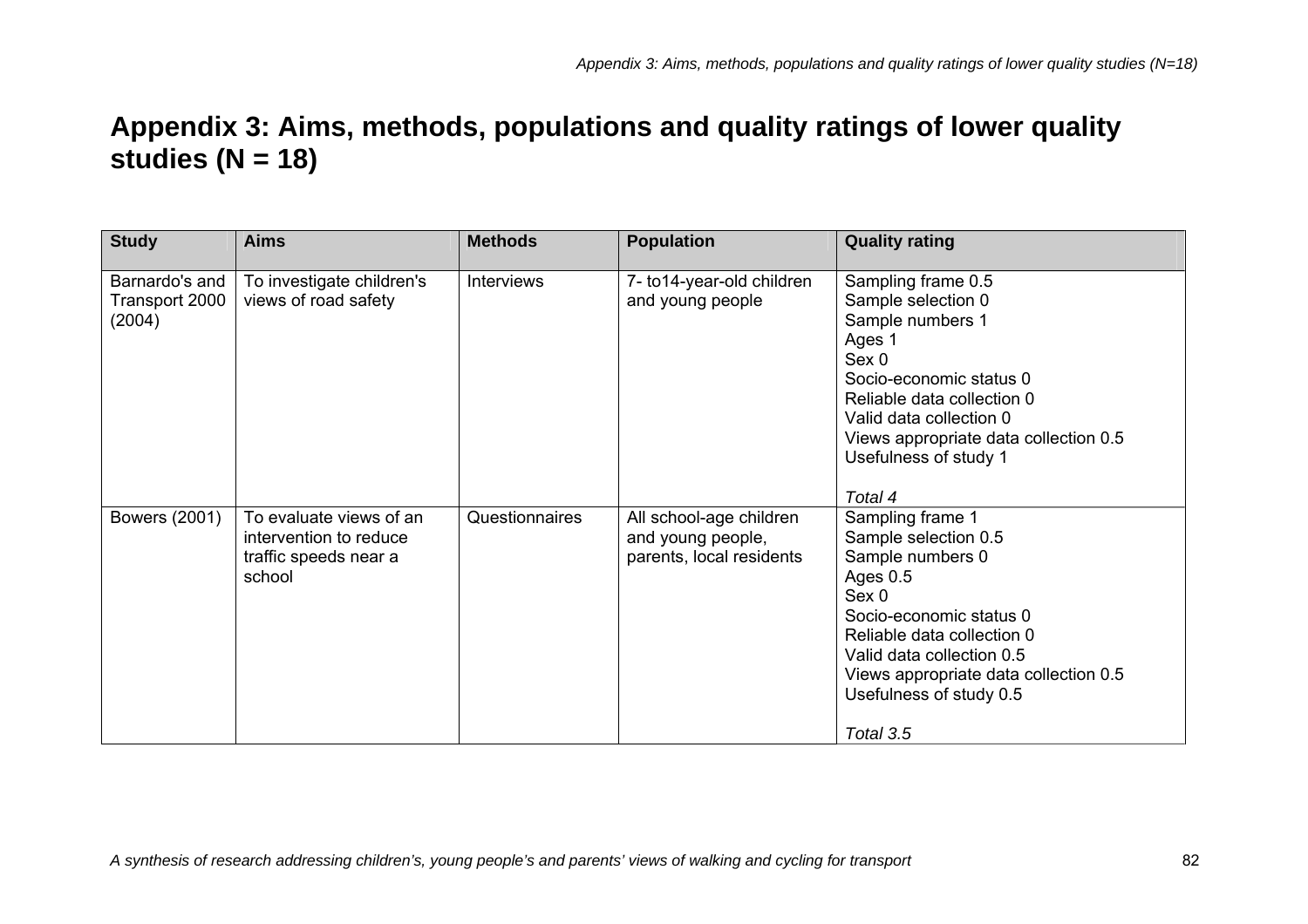| <b>Study</b>                                        | <b>Aims</b>                                                                                                | <b>Methods</b> | <b>Population</b>                                                                                                                     | <b>Quality rating</b>                                                                                                                                                                                                                                    |
|-----------------------------------------------------|------------------------------------------------------------------------------------------------------------|----------------|---------------------------------------------------------------------------------------------------------------------------------------|----------------------------------------------------------------------------------------------------------------------------------------------------------------------------------------------------------------------------------------------------------|
| Carreno et al.<br>(2004)                            | To evaluate perceptions of<br>the urban environment and<br>obstacles to walking<br>among vulnerable groups | Questionnaires | Older adults, disabled<br>people, parents of young<br>children (under 5 years)<br>and a control group of<br>adults with no disability | Sampling frame 1<br>Sample selection 0<br>Sample numbers 0.5<br>Ages 0<br>Sex 0<br>Socio-economic status 0<br>Reliable data collection 0<br>Valid data collection 1<br>Views appropriate data collection 1<br>Usefulness of study 1<br>Total 4.5         |
| Commission<br>for Integrated<br>Transport<br>(2002) | To investigate public<br>attitudes to transport in<br>England                                              | Questionnaires | General population;<br>includes subgroup<br>analysis of parents                                                                       | Sampling frame 0.5<br>Sample selection 1<br>Sample numbers 1<br>Ages 0<br>Sex 0.5<br>Socio-economic status 0.5<br>Reliable data collection 0.5<br>Valid data collection 0.5<br>Views appropriate data collection 0<br>Usefulness of study 0.5<br>Total 5 |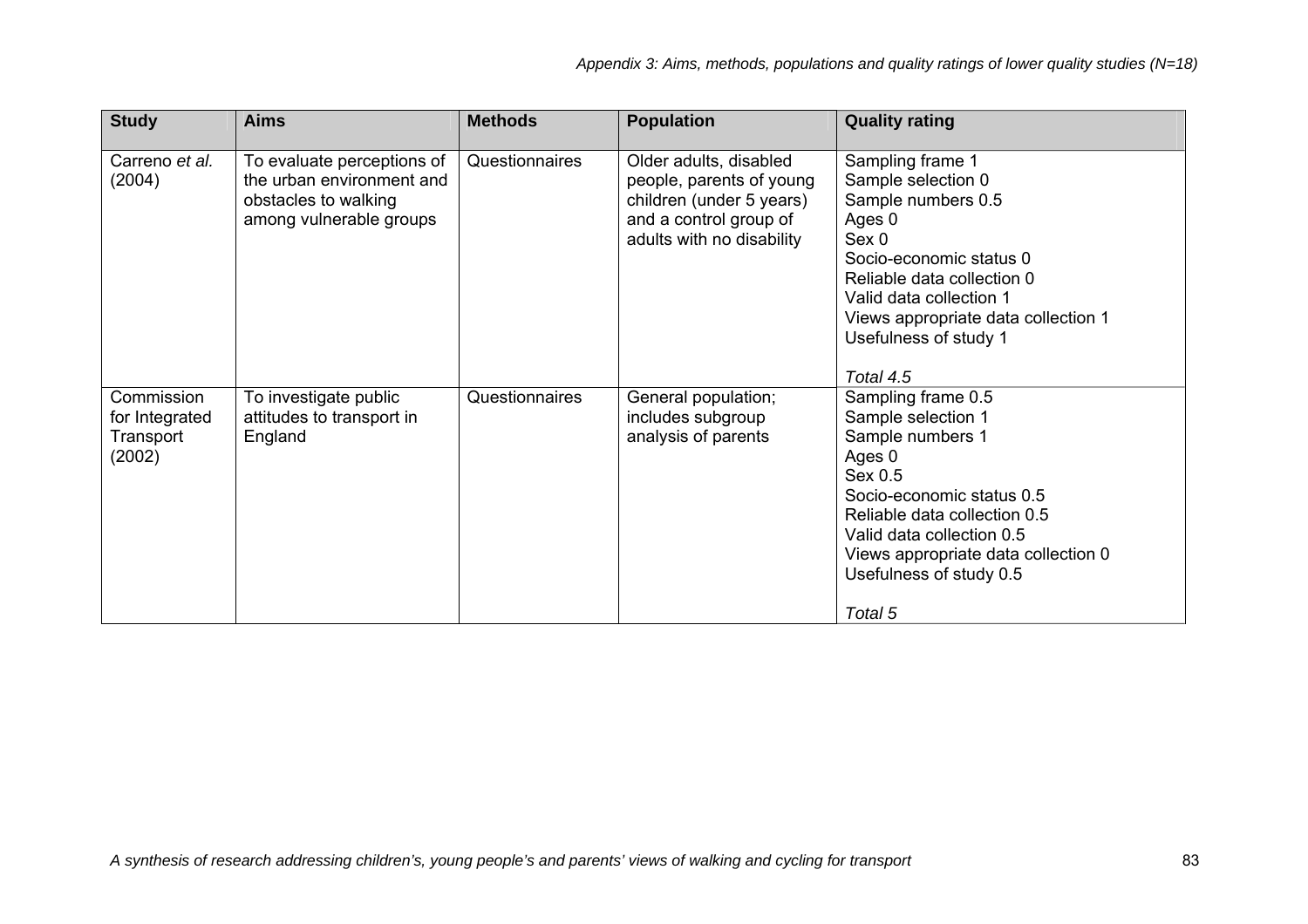| <b>Study</b>               | <b>Aims</b>                                                                                         | <b>Methods</b> | <b>Population</b>                                                       | <b>Quality rating</b>                                                                                                                                                                                                                                |
|----------------------------|-----------------------------------------------------------------------------------------------------|----------------|-------------------------------------------------------------------------|------------------------------------------------------------------------------------------------------------------------------------------------------------------------------------------------------------------------------------------------------|
| <b>Costley (2002)</b>      | To provide up-to-date<br>information on cycling use<br>and attitudes towards<br>cycling in Scotland | Questionnaires | Adult cyclists<br>Data collected on child<br>cyclists within households | Sampling frame 0.5<br>Sample selection 1<br>Sample numbers 0.5<br>Ages 0.5<br>Sex 1<br>Socio-economic status 0<br>Reliable data collection 1<br>Valid data collection 0.5<br>Views appropriate data collection 0<br>Usefulness of study 1<br>Total 6 |
| Granville et al.<br>(2002) | To investigate the reasons<br>why parents drive their<br>children to school                         | Focus groups   | 4- to 15-year-old children<br>and young people, and<br>parents          | Sampling frame 0.5<br>Sample selection 1<br>Sample numbers 0<br>Ages 1<br>Sex 1<br>Socio-economic status 0.5<br>Reliable data collection 0<br>Valid data collection 0<br>Views appropriate data collection 1<br>Usefulness of study 1<br>Total 6     |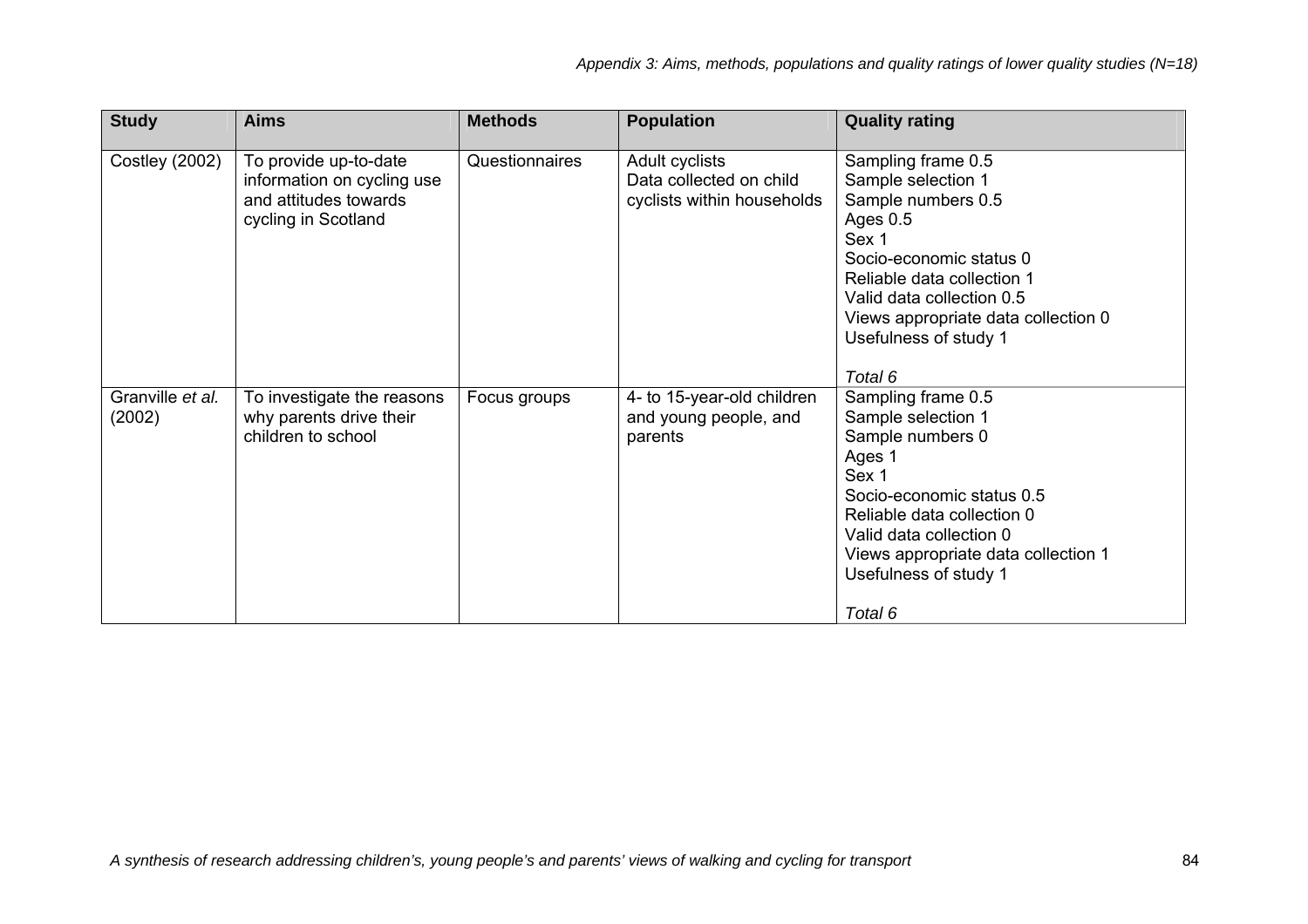| <b>Study</b>           | <b>Aims</b>                                                                                                            | <b>Methods</b>                                       | <b>Population</b>                         | <b>Quality rating</b>                                                                                                                                                                                                                                                 |
|------------------------|------------------------------------------------------------------------------------------------------------------------|------------------------------------------------------|-------------------------------------------|-----------------------------------------------------------------------------------------------------------------------------------------------------------------------------------------------------------------------------------------------------------------------|
| Joshi et al.<br>(1997) | To investigate parents'<br>attitudes towards their<br>children's journeys to<br>school                                 | Questionnaires                                       | Parents of 7- to 11-year-<br>old children | Sampling frame 0.5<br>Sample selection 0<br>Sample numbers 1<br>Ages 1<br>Sex 1<br>Socio-economic status 0<br>Reliable data collection 0<br>Valid data collection 0<br>Views appropriate data collection 0<br>Usefulness of study 1                                   |
| Joshi et al.<br>(1999) | To investigate the impact<br>of travelling to school by<br>car on children's cognitive<br>and emotional<br>development | Questionnaires,<br>various<br>psychological<br>tests | 7- to 11-year-old children                | Total 4.5<br>Sampling frame 0.5<br>Sample selection 0.5<br>Sample numbers 0.5<br>Ages 1<br>Sex 1<br>Socio-economic status 0.5<br>Reliable data collection 0.5<br>Valid data collection 1<br>Views appropriate data collection 0.5<br>Usefulness of study 0<br>Total 6 |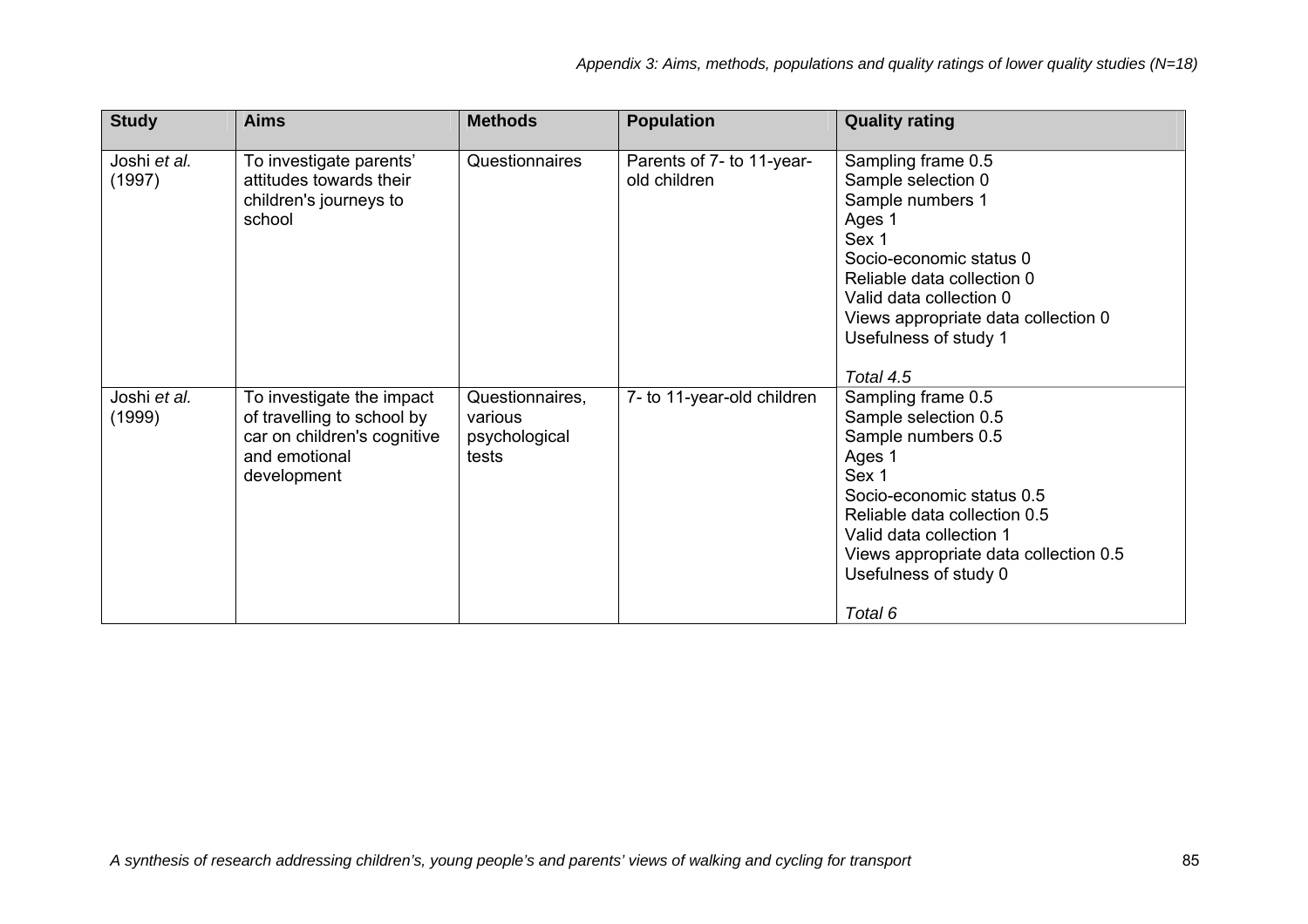| <b>Study</b>                        | <b>Aims</b>                                                                                                                                                  | <b>Methods</b>                                 | <b>Population</b>                                                            | <b>Quality rating</b>                                                                                                                                                                                                                                             |
|-------------------------------------|--------------------------------------------------------------------------------------------------------------------------------------------------------------|------------------------------------------------|------------------------------------------------------------------------------|-------------------------------------------------------------------------------------------------------------------------------------------------------------------------------------------------------------------------------------------------------------------|
| <b>Keynes (1995)</b>                | To investigate the potential<br>for a shift away from cars<br>to walking, cycling and<br>public transport for the<br>journey to school in<br>Nottinghamshire | Questionnaires,<br>interviews, focus<br>groups | Children across all school<br>age groups, parents,<br>teachers, headteachers | Sampling frame 1<br>Sample selection 1<br>Sample numbers 0.5<br>Ages 1<br>Sex 0<br>Socio-economic status 0<br>Reliable data collection 0.5<br>Valid data collection 0.5<br>Views appropriate data collection 1<br>Usefulness of study 1                           |
| Lupton and<br><b>Colwell (2001)</b> | To investigate children's<br>perceptions of the road<br>environment and risk, and<br>their road crossing<br>behaviour                                        | Focus group and<br>observations                | 8- to 14-year-old children<br>and young people                               | Total 6.5<br>Sampling frame 0.5<br>Sample selection 0<br>Sample numbers 0<br>Ages 1<br>Sex 0.5<br>Socio-economic status 0<br>Reliable data collection 0<br>Valid data collection 1<br>Views appropriate data collection 0.5<br>Usefulness of study 0.5<br>Total 4 |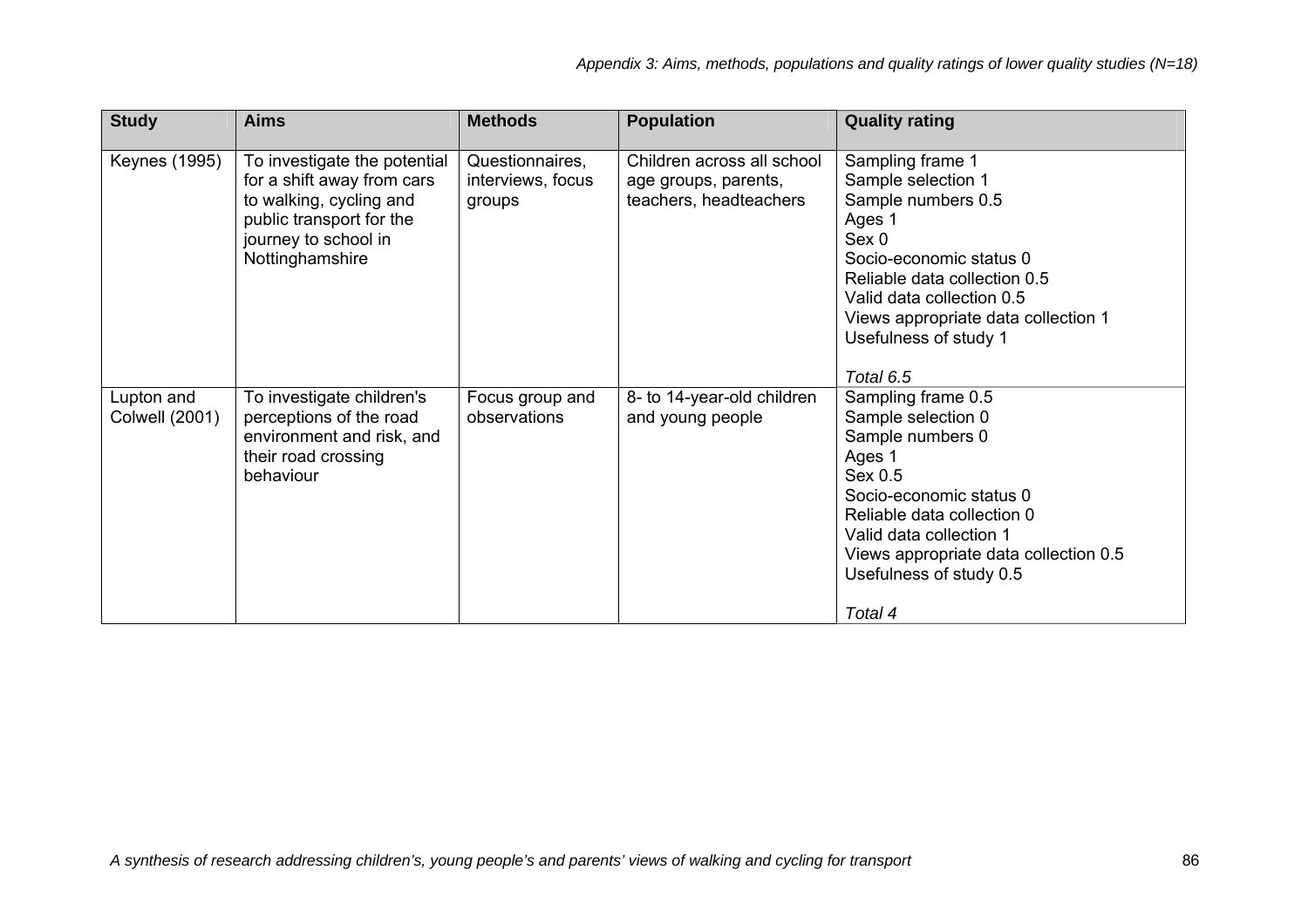| <b>Study</b>              | <b>Aims</b>                                                                                            | <b>Methods</b>    | <b>Population</b>                                                                  | <b>Quality rating</b>                                                                                                                                                                                                                                  |
|---------------------------|--------------------------------------------------------------------------------------------------------|-------------------|------------------------------------------------------------------------------------|--------------------------------------------------------------------------------------------------------------------------------------------------------------------------------------------------------------------------------------------------------|
| Mackett et al.<br>(2003)  | To investigate the<br>effectiveness of walking<br>bus schemes and discuss<br>methodological issues     | <b>Interviews</b> | 3- to 10-year-old children,<br>parents, headteachers,<br>walking bus co-ordinators | Sampling frame 1<br>Sample selection 0.5<br>Sample numbers 1<br>Ages 1<br>Sex 0<br>Socio-economic status 0<br>Reliable data collection 1<br>Valid data collection 0<br>Views appropriate data collection 1<br>Usefulness of study 0.5<br>Total 6       |
| Moore et al (in<br>press) | To investigate correlations<br>between cycling and age,<br>sex, socio-economic status<br>and ethnicity | Questionnaires    | Cyclists                                                                           | Sampling frame 0.5<br>Sample selection 1<br>Sample numbers 0.5<br>Ages 1<br>Sex 0.5<br>Socio-economic status 0.5<br>Reliable data collection 0<br>Valid data collection 0<br>Views appropriate data collection 0<br>Usefulness of study 0<br>Total 4.5 |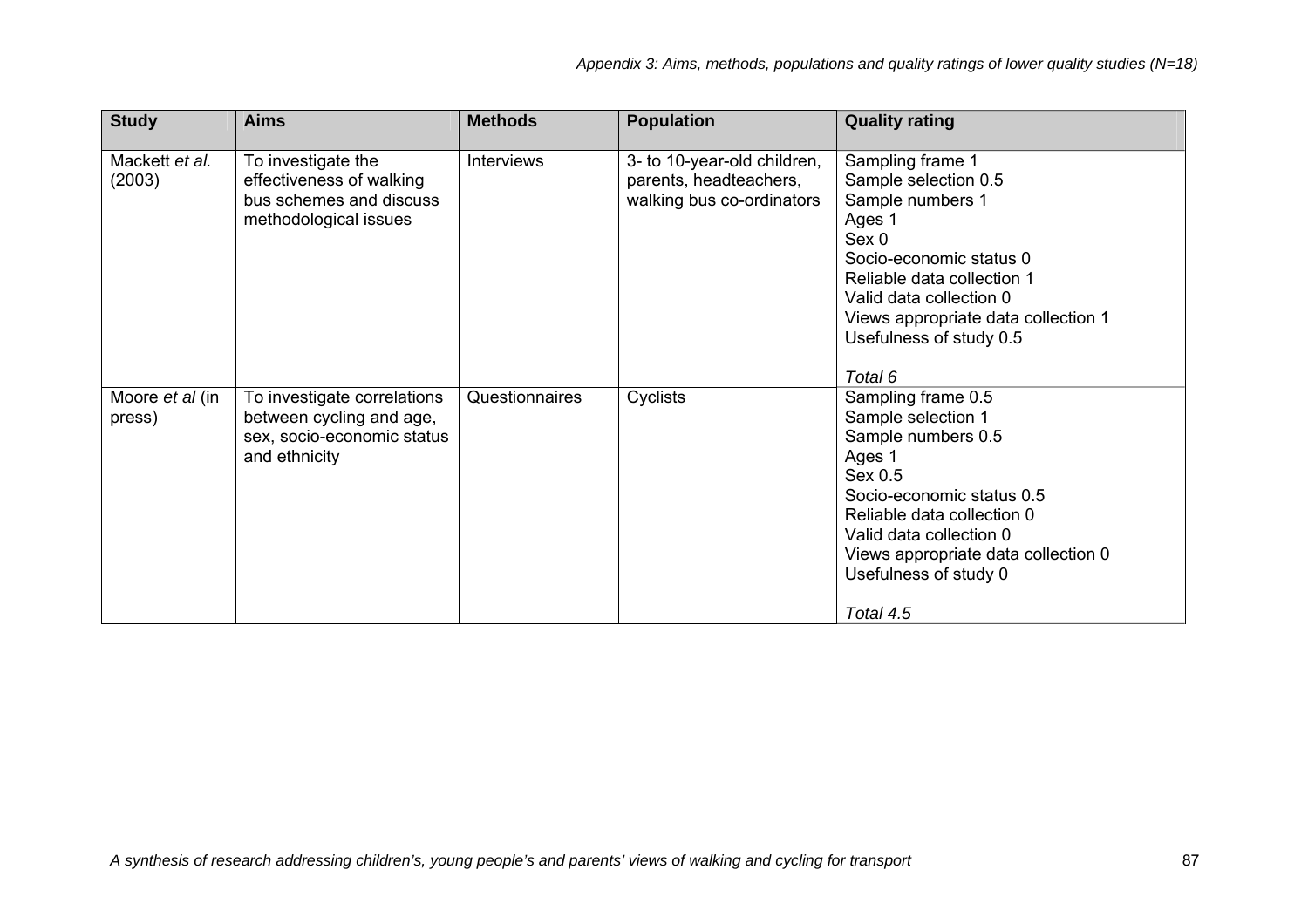| <b>Study</b>                            | <b>Aims</b>                                                                                                                                                                           | <b>Methods</b>                   | <b>Population</b>                                   | <b>Quality rating</b>                                                                                                                                                                                                                            |
|-----------------------------------------|---------------------------------------------------------------------------------------------------------------------------------------------------------------------------------------|----------------------------------|-----------------------------------------------------|--------------------------------------------------------------------------------------------------------------------------------------------------------------------------------------------------------------------------------------------------|
| National<br>Children's<br>Bureau (1998) | To report on an activity day<br>bringing together children<br>from schools involved in<br>various pilot projects to<br>improve the local<br>environment through<br>transport measures | Unclear                          | 9- to 13-year-old children                          | Sampling frame 1<br>Sample selection 0<br>Sample numbers 1<br>Ages 1<br>Sex 1<br>Socio-economic status 0<br>Reliable data collection 0<br>Valid data collection 0<br>Views appropriate data collection 0.5<br>Usefulness of study 0.5<br>Total 5 |
| Pearce et al<br>(1998)                  | To investigate link between<br>cycling and health and to<br>identify particular groups<br>who could benefit from<br>cycling                                                           | Questionnaires<br>and interviews | Adult commuters, 11- to<br>17-year-old young people | Sampling frame 0.5<br>Sample selection 0<br>Sample numbers 1<br>Ages 1<br>Sex 1<br>Socio-economic status 0<br>Reliable data collection 0<br>Valid data collection 0.5<br>Views appropriate data collection 0<br>Usefulness of study 1<br>Total 5 |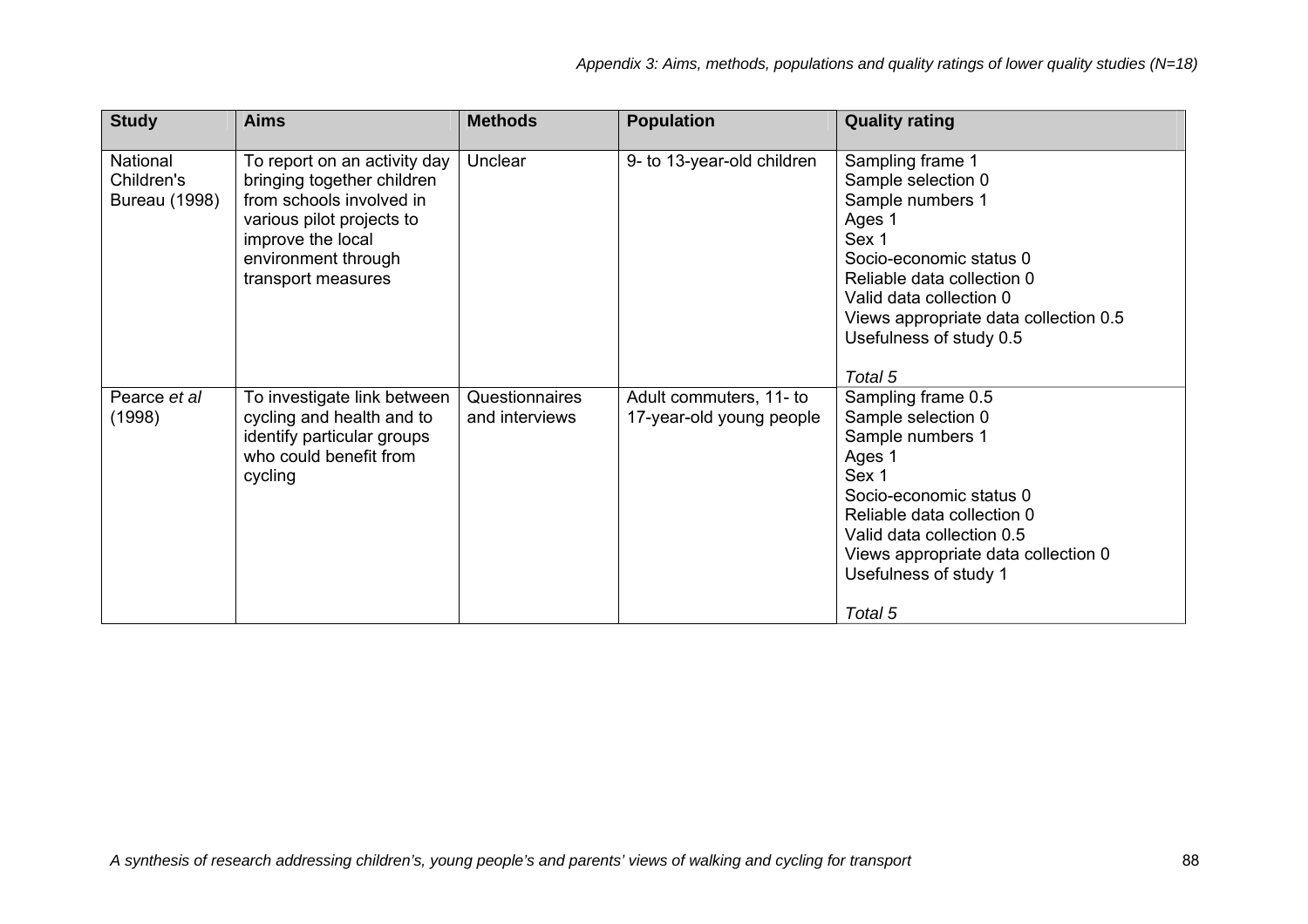| <b>Study</b>                        | <b>Aims</b>                                                                | <b>Methods</b>                     | <b>Population</b>                          | <b>Quality rating</b>                                                                                                                                                                                                                                           |
|-------------------------------------|----------------------------------------------------------------------------|------------------------------------|--------------------------------------------|-----------------------------------------------------------------------------------------------------------------------------------------------------------------------------------------------------------------------------------------------------------------|
| Rowland et al.<br>(2003)            | To evaluate the<br>effectiveness of school<br>travel co-ordinators         | Questionnaires                     | Primary school-age<br>children and parents | Sampling frame 0.5<br>Sample selection 1<br>Sample numbers 1<br>Ages 0.5<br>Sex 1<br>Socio-economic status 0.5<br>Reliable data collection 0<br>Valid data collection 0<br>Views appropriate data collection 0<br>Usefulness of study 0.5                       |
| Turner and<br><b>Pilling (1999)</b> | To investigate the<br>transport experiences and<br>choices of young people | Questionnaires<br>and focus groups | 12- to 23-year-old young<br>people         | Total 5<br>Sampling frame 1<br>Sample selection 0.5<br>Sample numbers 0.5<br>Ages 1<br>Sex 0.5<br>Socio-economic status 0<br>Reliable data collection 0<br>Valid data collection 0.5<br>Views appropriate data collection 1<br>Usefulness of study 1<br>Total 6 |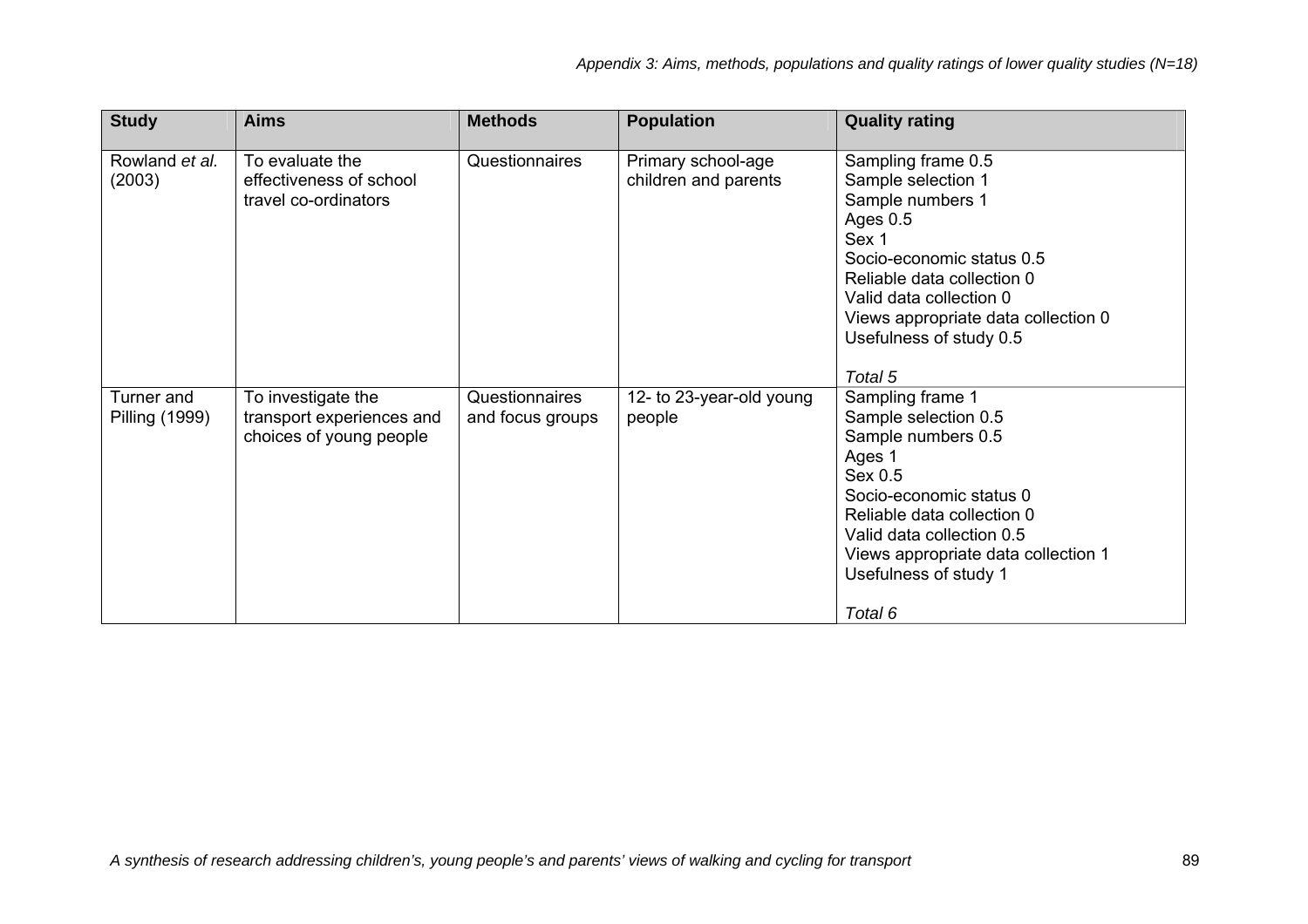| <b>Study</b>              | <b>Aims</b>                                                            | <b>Methods</b> | <b>Population</b>                                        | <b>Quality rating</b>                                                                                                                                                                                                                                    |
|---------------------------|------------------------------------------------------------------------|----------------|----------------------------------------------------------|----------------------------------------------------------------------------------------------------------------------------------------------------------------------------------------------------------------------------------------------------------|
| Woodside et<br>al. (2002) | To investigate influences<br>on use of the car for travel<br>to school | Questionnaires | Secondary school-age<br>young people                     | Sampling frame 1<br>Sample selection 1<br>Sample numbers 0.5<br>Ages 0.5<br>Sex 0.5<br>Socio-economic status 0.5<br>Reliable data collection 0<br>Valid data collection 1<br>Views appropriate data collection 0<br>Usefulness of study 0.5<br>Total 5.5 |
| Zanzottera<br>(1997)      | To investigate barriers to<br>cycling and ways of<br>overcoming them   | Questionnaires | Secondary school-age<br>young people, adult<br>commuters | Sampling frame 1<br>Sample selection 0<br>Sample numbers 1<br>Ages 1<br>Sex 1<br>Socio-economic status 0<br>Reliable data collection 0<br>Valid data collection 0<br>Views appropriate data collection 0<br>Usefulness of study 0.5<br>Total 4.5         |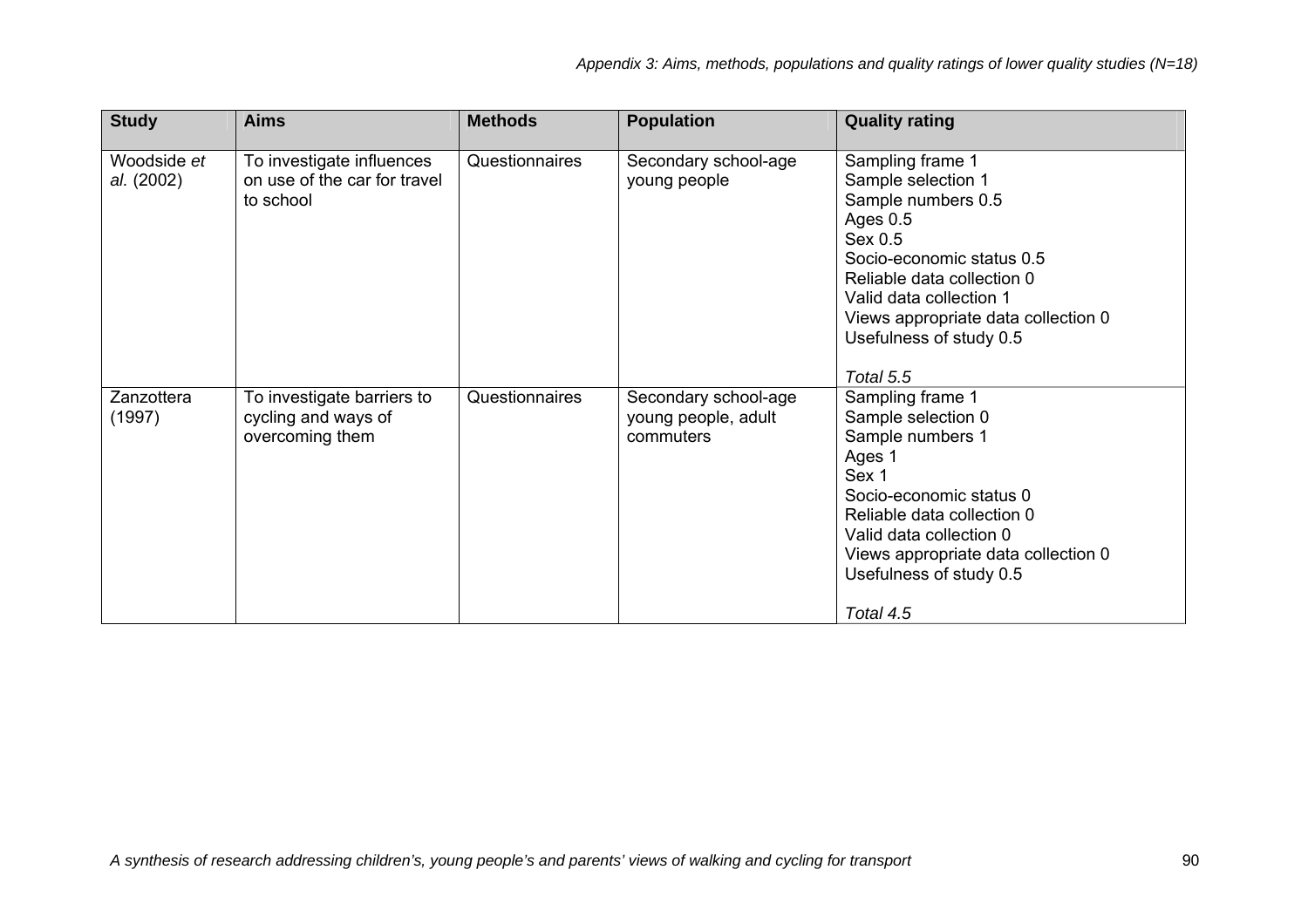## **Appendix 4: Methodological characteristics of higher quality included studies (N = 16)**

| <b>Study</b>                      |                                                                                                                                                                       | Study design Sampling and<br>recruitment                                                                                                                                                                                                                     | <b>Data-collection</b><br>methods         | <b>Reliability and</b><br>validity of data-<br>collection methods                                                                                                                                                                                                                                                           | Data analysis<br>methods                                                                                            | <b>Reliability and</b><br>validity of<br>data-analysis<br>methods                                                                 | Findings<br>grounded in<br>participants'<br>perspectives                                                                                                 |
|-----------------------------------|-----------------------------------------------------------------------------------------------------------------------------------------------------------------------|--------------------------------------------------------------------------------------------------------------------------------------------------------------------------------------------------------------------------------------------------------------|-------------------------------------------|-----------------------------------------------------------------------------------------------------------------------------------------------------------------------------------------------------------------------------------------------------------------------------------------------------------------------------|---------------------------------------------------------------------------------------------------------------------|-----------------------------------------------------------------------------------------------------------------------------------|----------------------------------------------------------------------------------------------------------------------------------------------------------|
| Bickerstaff<br>and Shaw<br>(2000) | <b>Process</b><br>evaluation of<br>walking bus<br>scheme.<br>ls and<br>discussion<br>groups with<br>parents and<br>children;<br>analysis of<br>children's<br>drawings | <b>Sampling</b><br>Questionnaires<br>distributed to all<br>parents with children at groups.<br>Questionnaire this school. Unclear<br>how discussion group<br>participants were<br>sampled.<br><b>Recruitment Not</b><br>Istated<br><b>Consent Not stated</b> | Structured<br>questionnaires<br>and focus | <b>Reliability</b><br>Questionnaire<br>responses used as<br>prompts for focus<br>groups. Focus<br>groups repeated<br>with same<br>participants before<br>land after<br>intervention. Groups<br>moderated to be<br>warm and non-<br> judgemental'.<br><b>Validity Methods</b><br>based on tools used<br>in previous studies. | <b>Questionnaires</b><br>and discussion<br>groups: unclear<br>Drawing:<br>Content analysis comparisons<br>of images | <b>Reliability Not</b><br>Istated<br><b>Validity Some</b><br>limited<br>between results Rationale for<br>of different<br>methods. | Children were<br>not involved in<br>study design.<br>Age-appropriate<br>qualitative<br>methods used.<br> methods<br>Istresses<br>importance of<br>views. |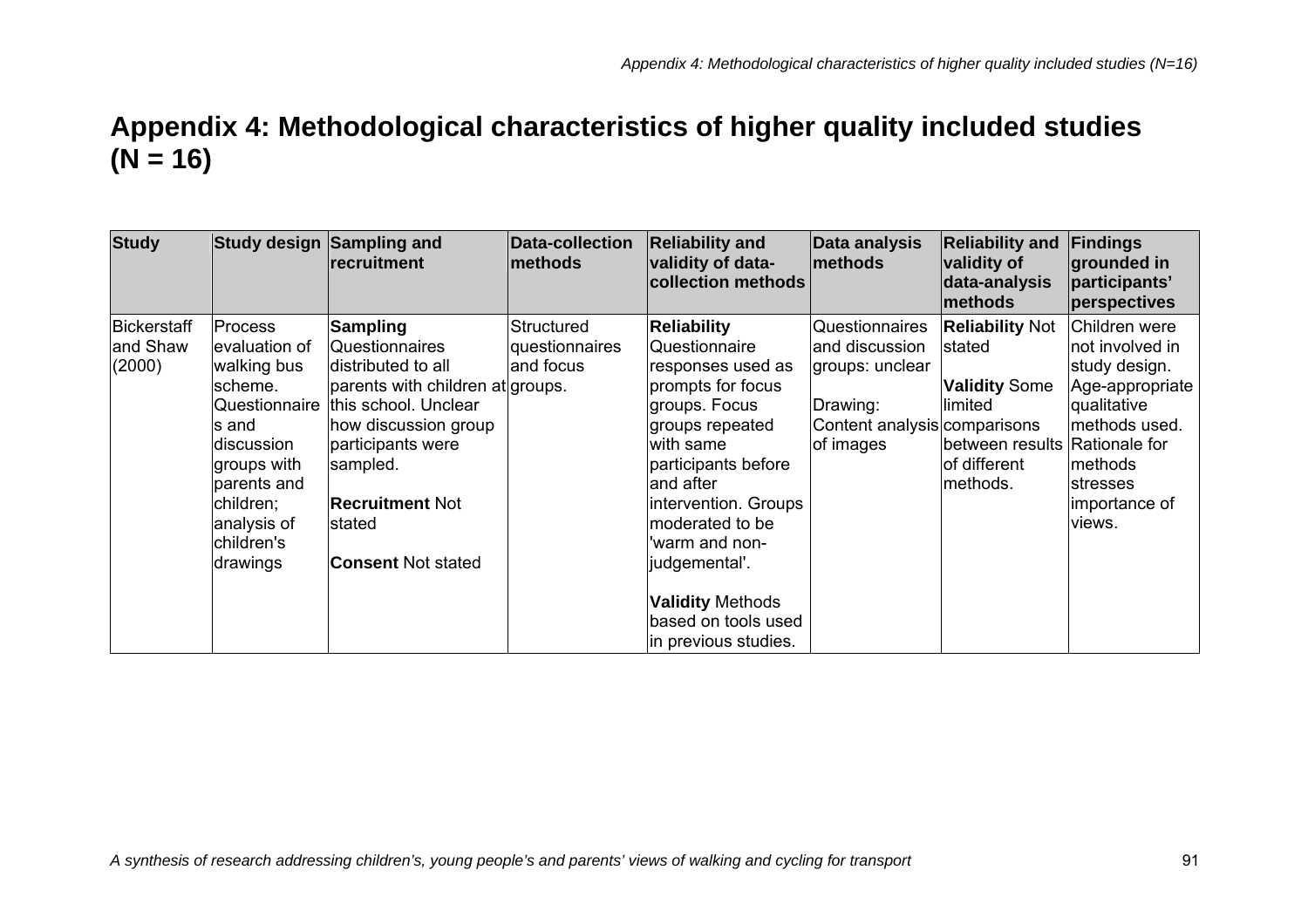| <b>Study</b>           |                                                            | Study design Sampling and<br>recruitment                                                                                                                                                                                                | <b>Data-collection</b><br>methods                                                                  | <b>Reliability and</b><br>validity of data-<br>collection methods                                                                                                   | Data analysis<br>methods                                                                                                                                                                                                                                           | <b>Reliability and</b><br>validity of<br>data-analysis<br>methods                                                                                                                                                                                                       | Findings<br>grounded in<br>participants'<br>perspectives                                                                                                                             |
|------------------------|------------------------------------------------------------|-----------------------------------------------------------------------------------------------------------------------------------------------------------------------------------------------------------------------------------------|----------------------------------------------------------------------------------------------------|---------------------------------------------------------------------------------------------------------------------------------------------------------------------|--------------------------------------------------------------------------------------------------------------------------------------------------------------------------------------------------------------------------------------------------------------------|-------------------------------------------------------------------------------------------------------------------------------------------------------------------------------------------------------------------------------------------------------------------------|--------------------------------------------------------------------------------------------------------------------------------------------------------------------------------------|
| Black et al.<br>(2001) | Survey of<br>mode choice<br>infant school-<br>age children | <b>Sampling Sampling</b><br>factors behind frame consisted of 51<br>infant or infant/ primary questionnaires,<br>with parents of schools. Sampling<br>process unclear.<br><b>Recruitment Not</b><br>stated<br><b>Consent Not stated</b> | Closed self-<br>completion<br>including Likert-<br>type questions on <b>Validity</b><br>attitudes. | <b>Reliability</b><br>Extensive piloting of<br>questionnaires<br>Construction of<br>attitudinal questions<br>and avoidance of<br>bias based on<br>previous research | Multilevel<br>regression,<br>including both<br>factor analysis<br>(using varimax<br>rotation to<br>assign<br>questions to one significant<br>of three factors) results<br>and question<br>analysis (using<br>questions<br>directly as<br>explanatory<br>variables) | <b>Reliability</b><br>Combination of<br>distinct<br>methods to<br>reduce the<br>likelihood of<br>spuriously<br><b>Validity Further</b><br>analysis did not<br>produce more<br>consistent<br>factors,<br>showing that<br>the factor<br>analysis was<br>internally valid. | Parents involved<br>in piloting and<br>design of tool.<br>Explicit focus on<br>importance of<br>psychological<br>factors. External<br>validity of data<br>analysis not<br>addressed. |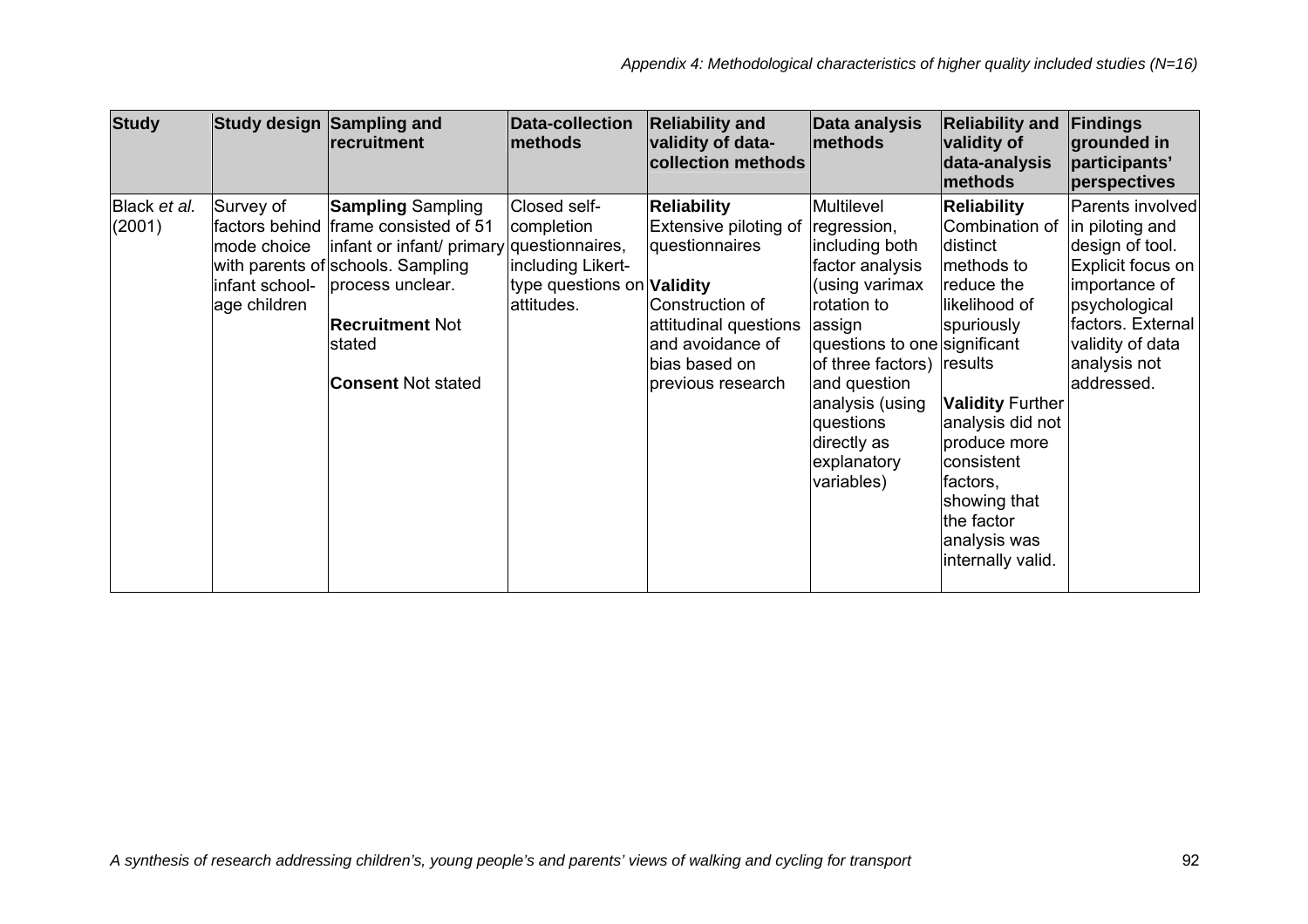| <b>Study</b>             |                                                                                                                            | Study design Sampling and<br>recruitment                                                                                                                                                                                                                                     | <b>Data-collection</b><br><b>Imethods</b>                                                                                 | <b>Reliability and</b><br>validity of data-<br>collection methods                                                                                                                                                                                                 | Data analysis<br><b>methods</b>                           | <b>Reliability and</b><br>validity of<br>data-analysis<br>methods | Findings<br>grounded in<br>participants'<br>perspectives                                                                                                                                            |
|--------------------------|----------------------------------------------------------------------------------------------------------------------------|------------------------------------------------------------------------------------------------------------------------------------------------------------------------------------------------------------------------------------------------------------------------------|---------------------------------------------------------------------------------------------------------------------------|-------------------------------------------------------------------------------------------------------------------------------------------------------------------------------------------------------------------------------------------------------------------|-----------------------------------------------------------|-------------------------------------------------------------------|-----------------------------------------------------------------------------------------------------------------------------------------------------------------------------------------------------|
| <b>Bostock</b><br>(2001) | <b>Interviews</b><br>with<br>mothers                                                                                       | <b>Sampling All mothers</b><br>were on social security structured<br>disadvantaged benefits. Purposeful<br>sampling to reflect<br>differences in ethnicity<br>and household forms.<br><b>Recruitment Unclear</b><br><b>Consent Not stated</b>                                | One-to-one semi- Reliability<br>interviews with<br>broad topic<br>guides                                                  | Interviews taped and convergent and<br>transcribed.<br><b>Validity</b> Five themes responses to<br>in topic guide;<br>transport not<br>included in these but<br>emerged as a theme<br>from analysis.                                                              | Exploration of<br>divergent<br>themes in<br>each question | <b>Reliability Not</b><br>stated<br><b>Validity Not</b><br>stated | No input from<br>parents on<br>design of study.<br>Interview<br>designed to<br>capture<br>complexity of<br>experiences.<br>Thematic<br>analysis<br>enabled<br>emergence of<br>unexpected<br>themes. |
| Cahill et al.<br>(1996)  | Questionnaire<br>s with<br>children; in-<br>depth focus<br>groups with<br>selected<br>children,<br>parents and<br>teachers | Sampling<br>Questionnaires issued<br>to all children in<br>selected year groups<br>in seven selected<br>schools. Focus group<br>participants randomly<br>selected.<br><b>Recruitment Parents</b><br>contacted by letter<br><b>Consent Parental</b><br>consent for interviews | Questionnaires<br>including open<br>and closed<br>questions. Semi-<br>structured group<br>interviews with<br>topic guide. | <b>Reliability</b><br>Questionnaires<br>administered with<br>researchers and<br>teacher present.<br>Interviews followed<br>main themes of<br>questionnaires.<br><b>Validity</b><br>Questionnaires<br>piloted in one school<br>and discussed with<br>headteachers. | Not stated                                                | <b>Reliability Not</b><br>stated<br><b>Validity Not</b><br>stated | Children<br>involved in<br>piloting of tool.<br>The authors<br>stress the<br>importance of<br>views data. Age-<br>appropriateness<br>of methods<br>discussed.                                       |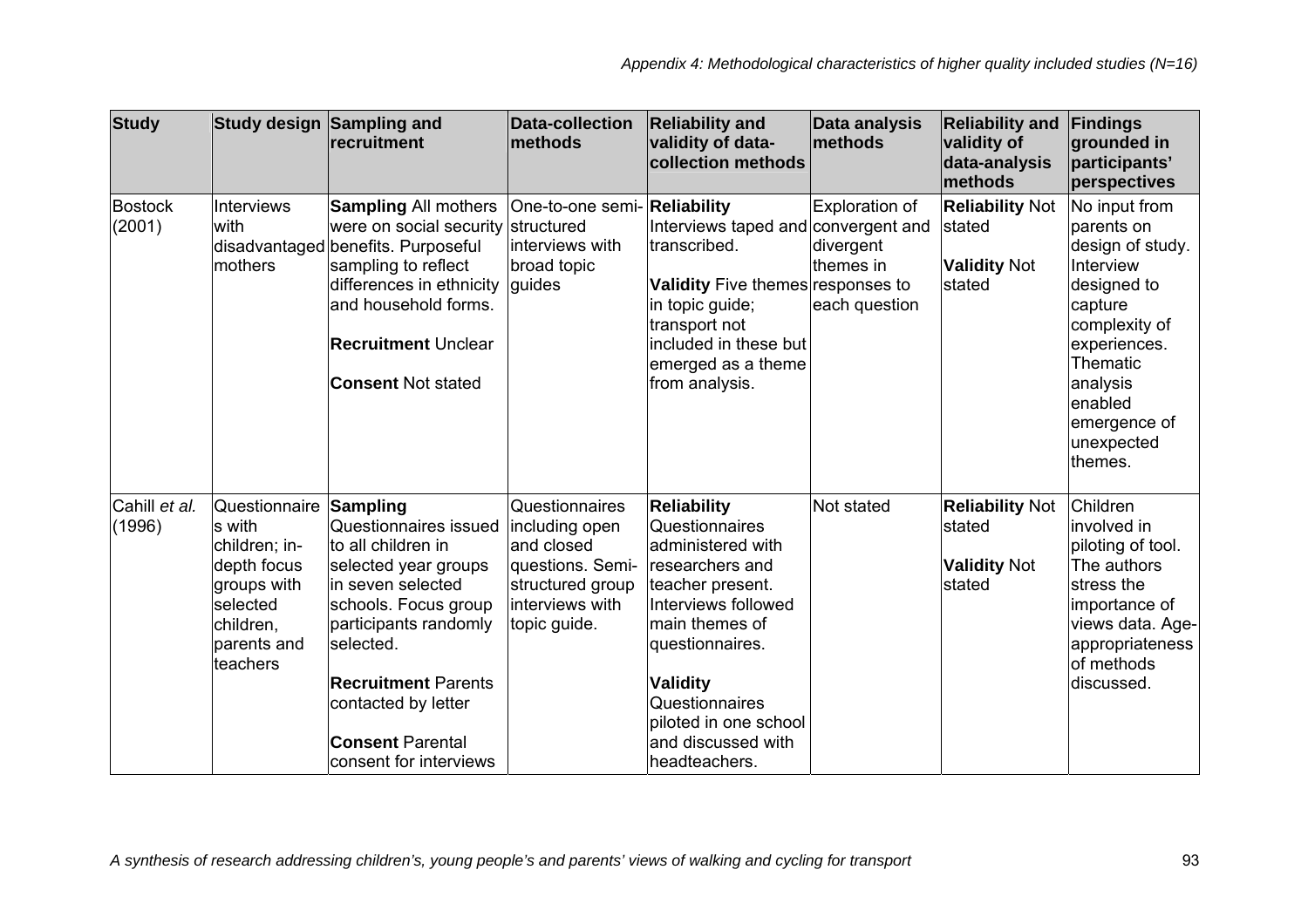| <b>Study</b>                                               |                                                                                         | Study design Sampling and<br><b>recruitment</b>                                                                                                                                                                                                                                                                     | <b>Data-collection</b><br><b>Imethods</b>                                                                                                                                                             | <b>Reliability and</b><br>validity of data-<br>collection methods                                                                                                                                                                                                                                                                | Data analysis<br>methods                                                                                        | <b>Reliability and</b><br>validity of<br>data-analysis<br>methods | Findings<br>grounded in<br>participants'<br>perspectives                                                                                                                                       |
|------------------------------------------------------------|-----------------------------------------------------------------------------------------|---------------------------------------------------------------------------------------------------------------------------------------------------------------------------------------------------------------------------------------------------------------------------------------------------------------------|-------------------------------------------------------------------------------------------------------------------------------------------------------------------------------------------------------|----------------------------------------------------------------------------------------------------------------------------------------------------------------------------------------------------------------------------------------------------------------------------------------------------------------------------------|-----------------------------------------------------------------------------------------------------------------|-------------------------------------------------------------------|------------------------------------------------------------------------------------------------------------------------------------------------------------------------------------------------|
| <b>Davis</b><br>$(2001)$ ;<br>Davis and<br>Jones<br>(1996) | Semi-<br>structured<br>and focus<br>group<br>discussions<br>with young<br>people        | <b>Sampling</b><br>Questionnaires<br>questionnaires distributed to all<br>children in selected<br>year groups in four<br>selected schools.<br>Focus group<br>participants sampled<br>purposively on the<br>basis of analysis of<br>questionnaires.<br><b>Recruitment Not</b><br>stated<br><b>Consent Not stated</b> | Semi-structured<br>self-completion<br>questionnaires                                                                                                                                                  | <b>Reliability</b><br>Questionnaires<br>completed in lesson<br>and focus groups time. Focus groups<br>taperecorded.<br><b>Validity</b><br>Questionnaires<br>piloted with small<br>group and based on<br>methods used in<br>previous studies.<br>Questionnaires used<br>to identify themes<br>for exploration in<br>focus groups. | Not stated                                                                                                      | <b>Reliability Not</b><br>stated<br><b>Validity Not</b><br>stated | Young people<br>involved in<br>piloting although<br>Inot wider<br>design.<br>'Naturalistic<br>dialogue' and<br>non-threatening<br>engagement<br>with children<br>emphasised.                   |
| Davison et<br>al. (2003)                                   | Questionnaire<br>s and focus<br>groups with<br>children,<br>young people<br>and parents | <b>Sampling Sampled</b><br>schools were involved<br>lin Safe Routes to<br>School or related<br>projects. Sampling of<br>individuals unclear.<br><b>Recruitment Not</b><br>stated<br><b>Consent Not stated</b>                                                                                                       | Questionnaires<br>on travel<br>behaviour and<br>attitudes; more<br>construct<br>psychology'<br>questionnaires in<br>two schools.<br>Drawing with<br>younger children.<br><b>Discussion</b><br>groups. | <b>Reliability Some</b><br>surveys supervised<br>by teachers<br>detailed 'personal <b>Validity</b> Extensive<br>piloting of<br>questionnaire.<br>Similar structure of<br>parent and child<br>questionnaires to<br>explore parental<br>influence on<br>behaviour.                                                                 | Questionnaires:<br>Unclear but<br>some<br>significance<br>testing of<br>results. Focus<br>groups: not<br>stated | <b>Reliability Not</b><br>stated<br><b>Validity Not</b><br>stated | Children<br>involved with<br>piloting but not<br>design. Mixed<br>age-appropriate<br>methods used.<br>Psychological<br>theory<br>emphasises<br>importance and<br>complexity of<br>motivations. |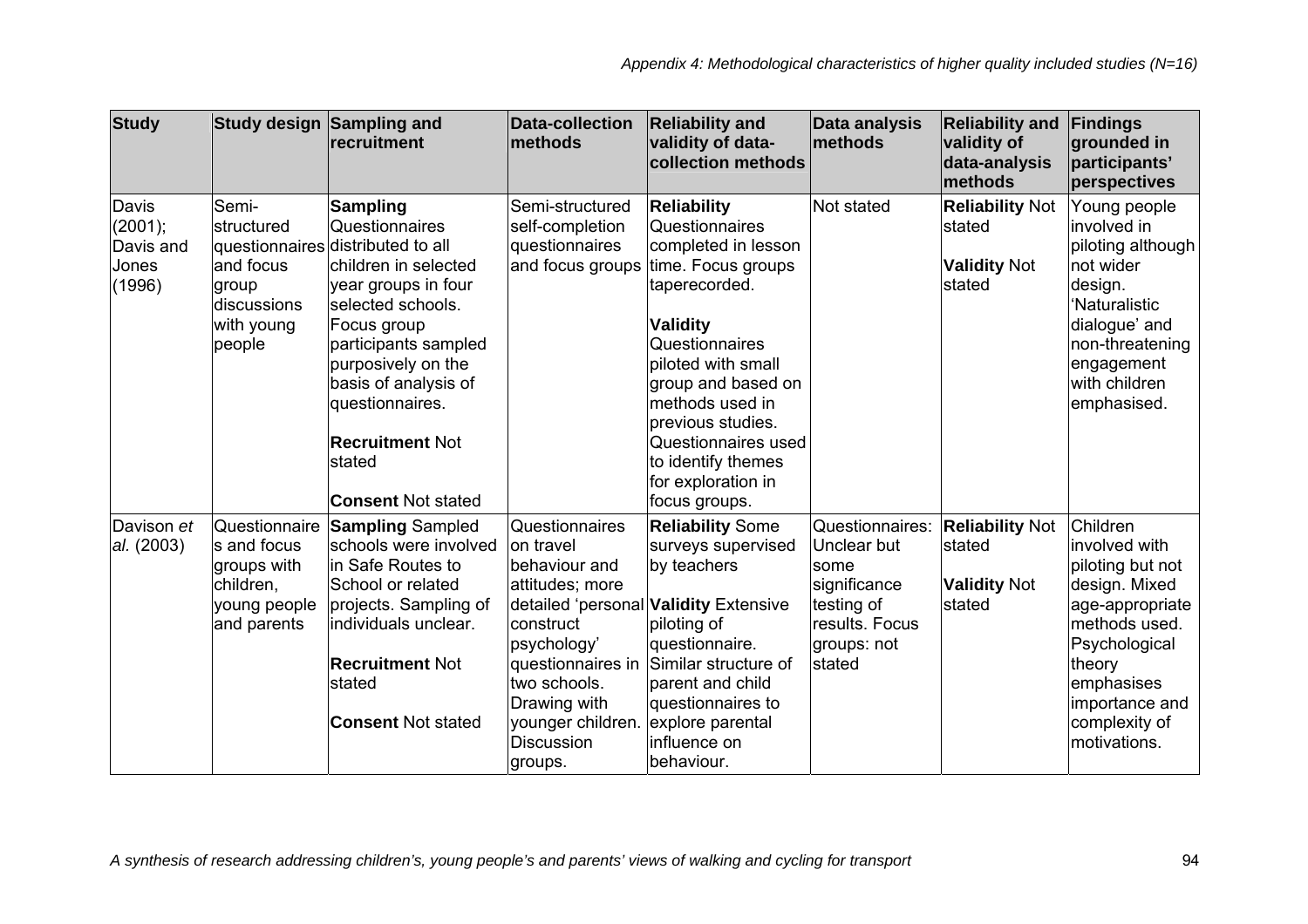| <b>Study</b> |                                                                                                                                        | Study design Sampling and<br><b>recruitment</b>                                                                                                                                                                                                                                                                                                                                                                            | <b>Data-collection</b><br><b>methods</b>                                                                                                                     | <b>Reliability and</b><br>validity of data-<br>collection methods                                                                                                                                                                   | Data analysis<br>methods                          | <b>Reliability and</b><br>validity of<br>data-analysis<br><b>Imethods</b> | Findings<br>grounded in<br>participants'<br>perspectives                                                                                                                              |
|--------------|----------------------------------------------------------------------------------------------------------------------------------------|----------------------------------------------------------------------------------------------------------------------------------------------------------------------------------------------------------------------------------------------------------------------------------------------------------------------------------------------------------------------------------------------------------------------------|--------------------------------------------------------------------------------------------------------------------------------------------------------------|-------------------------------------------------------------------------------------------------------------------------------------------------------------------------------------------------------------------------------------|---------------------------------------------------|---------------------------------------------------------------------------|---------------------------------------------------------------------------------------------------------------------------------------------------------------------------------------|
| Gray (1998)  | Evaluation of<br>Cycle<br>Challenge<br>scheme, using of individual<br>and<br>discussion<br>groups with<br>children and<br>young people | <b>Sampling Schools</b><br>selected by local<br>authorities. Sampling<br>questionnaires respondents unclear.<br><b>Recruitment Not</b><br>Istated<br><b>Consent Not stated</b>                                                                                                                                                                                                                                             | Closed<br>questionnaires<br>and discussion<br>groups                                                                                                         | <b>Reliability:</b><br>Questionnaires<br>supervised by<br>teacher and<br>research<br>representative.<br>Discussion groups<br>led by trained school<br>specialist and tape-<br>recorded.<br><b>Validity: Not stated</b>              | Not stated                                        | <b>Reliability Not</b><br>stated<br><b>Validity Not</b><br>stated         | Young people<br>had no input into<br>methods. Views<br>data used as<br>part of outcome<br>evaluation but<br>not valued in<br>itself.                                                  |
| Hine (1996)  | Individual<br>interviews on<br>and video-<br>based<br>exercise on<br>crossing<br>safety                                                | <b>Sampling</b> Sampled on Qualitative open-<br>basis of prior<br>travel patterns knowledge of study<br>location. Pedestrians<br>from sheltered and<br>rented housing near<br>study location; children video; interview<br>behaviour and from nearest primary<br>perceptions of school; young adults<br>from pool of<br>participants in earlier<br>study.<br><b>Recruitment Not</b><br>stated<br><b>Consent Not stated</b> | ended interview,<br>using interview<br>guide; 'threshold<br>assessment<br>exercise' using<br>relating to video<br>excerpts on road<br>crossing and<br>safety | <b>Reliability Interview</b><br>quide used.<br>Interviews taped and interviews to<br>transcribed.<br><b>Validity The same</b><br>questions were used<br>in each part of the<br>interview to facilitate<br>comparison of<br>results. | Thematic<br>analysis of<br>draw out key<br>points | <b>Reliability Not</b><br>stated<br><b>Validity Not</b><br>stated         | Children not<br>involved in<br>design. Inter-<br>view guide<br>allows children<br>to respond in<br>their own terms.<br>Authors address<br>limitations of<br>children's views<br>data. |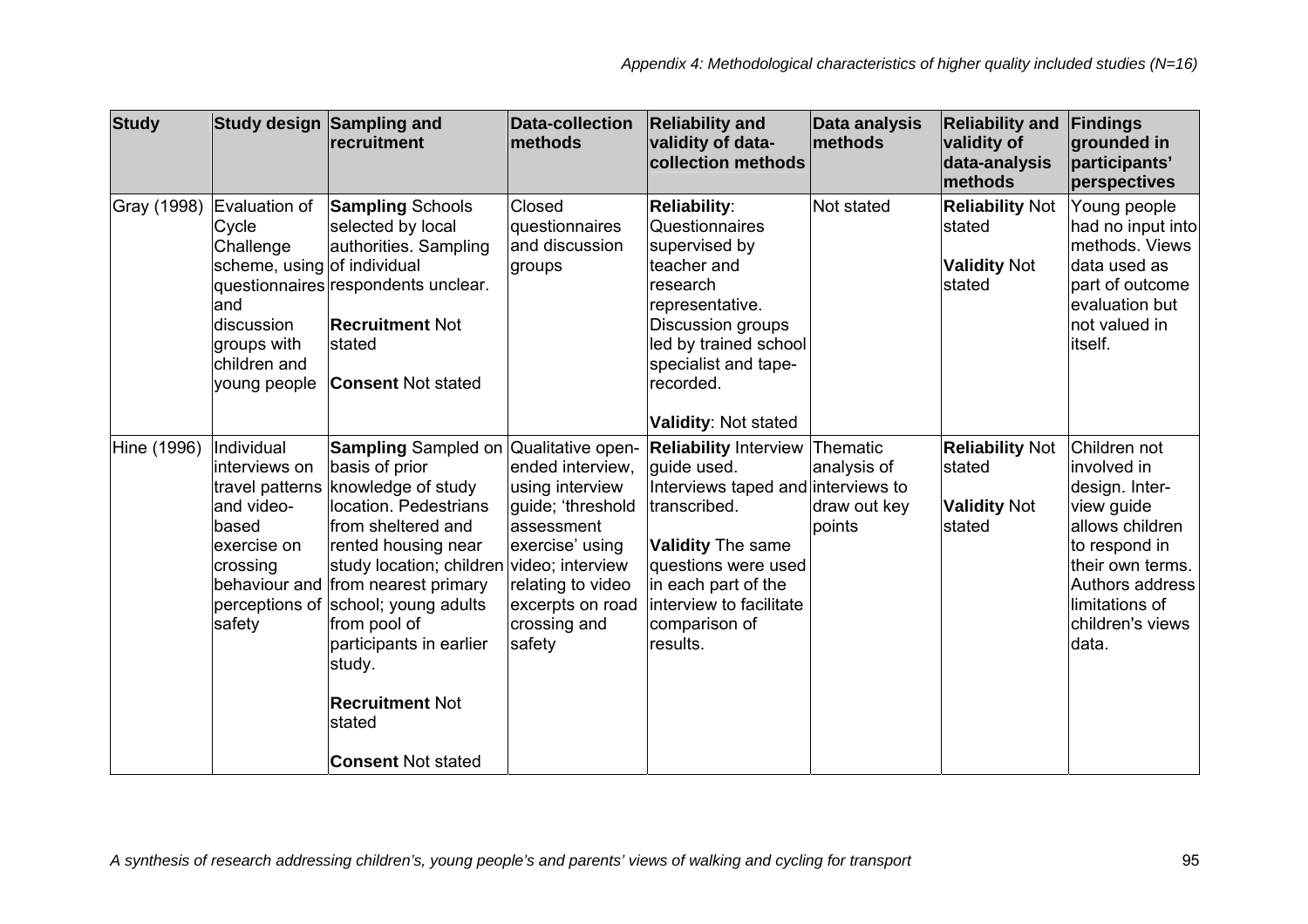| <b>Study</b>           |                                                             | Study design Sampling and<br>recruitment                                                                                                                                                                                                                                                                                        | <b>Data-collection</b><br>methods                                                                                                                                                                                                                               | <b>Reliability and</b><br>validity of data-<br>collection methods                                                                                                                                                                                                                                                                                  | Data analysis<br>methods                 | <b>Reliability and</b><br>validity of<br>data-analysis<br><b>Imethods</b>                                                                                                                                     | Findings<br>grounded in<br>participants'<br>perspectives                                                                                                                                                              |
|------------------------|-------------------------------------------------------------|---------------------------------------------------------------------------------------------------------------------------------------------------------------------------------------------------------------------------------------------------------------------------------------------------------------------------------|-----------------------------------------------------------------------------------------------------------------------------------------------------------------------------------------------------------------------------------------------------------------|----------------------------------------------------------------------------------------------------------------------------------------------------------------------------------------------------------------------------------------------------------------------------------------------------------------------------------------------------|------------------------------------------|---------------------------------------------------------------------------------------------------------------------------------------------------------------------------------------------------------------|-----------------------------------------------------------------------------------------------------------------------------------------------------------------------------------------------------------------------|
| Jones et al.<br>(2000) | Questionnaire<br>s and focus<br>groups with<br>young people | <b>Sampling Schools</b><br>selected to provide<br>range of environments<br>(high-, medium- and<br>low-density). All pupils<br>in selected year<br>groups in three<br>selected schools<br>participated.<br><b>Recruitment Not</b><br>Istated<br><b>Consent Not stated</b><br>(although voluntary<br>participation<br>emphasised) | Semi-structured<br>questionnaires<br>covered:<br>travel<br>le.<br>patterns<br>out-of-school<br>activities<br>ideas about<br>health<br>views about<br>local areas<br>ideas for<br>change<br>Focus group<br>discussions<br>based on<br>questionnaire<br>responses | <b>Reliability</b><br>Questionnaires<br>completed in lesson<br>time. Focus groups<br>taped and<br>transcribed. Focus<br>groups conducted<br>as 'naturalistic<br>dialogues'.<br>Validity Same<br>questionnaires and<br>discussion structure<br>used for each group.<br>Use of single-sex<br>groups for part of<br>study based on prior<br>research. | Iterative<br><b>thematic</b><br>analysis | <b>Reliability</b><br>Researchers<br>performed<br>analysis<br>separately<br><b>Validity</b><br>Themes<br>discussed and<br>revised with<br>reference to<br>overall structure groups used to<br>of discussions. | Young people<br>not involved in<br>design or tools.<br><b>Authors</b><br>emphasise that<br>focus groups<br>enable young<br>people to take<br>control of the<br>agenda.<br>Friendship<br>encourage open<br>discussion. |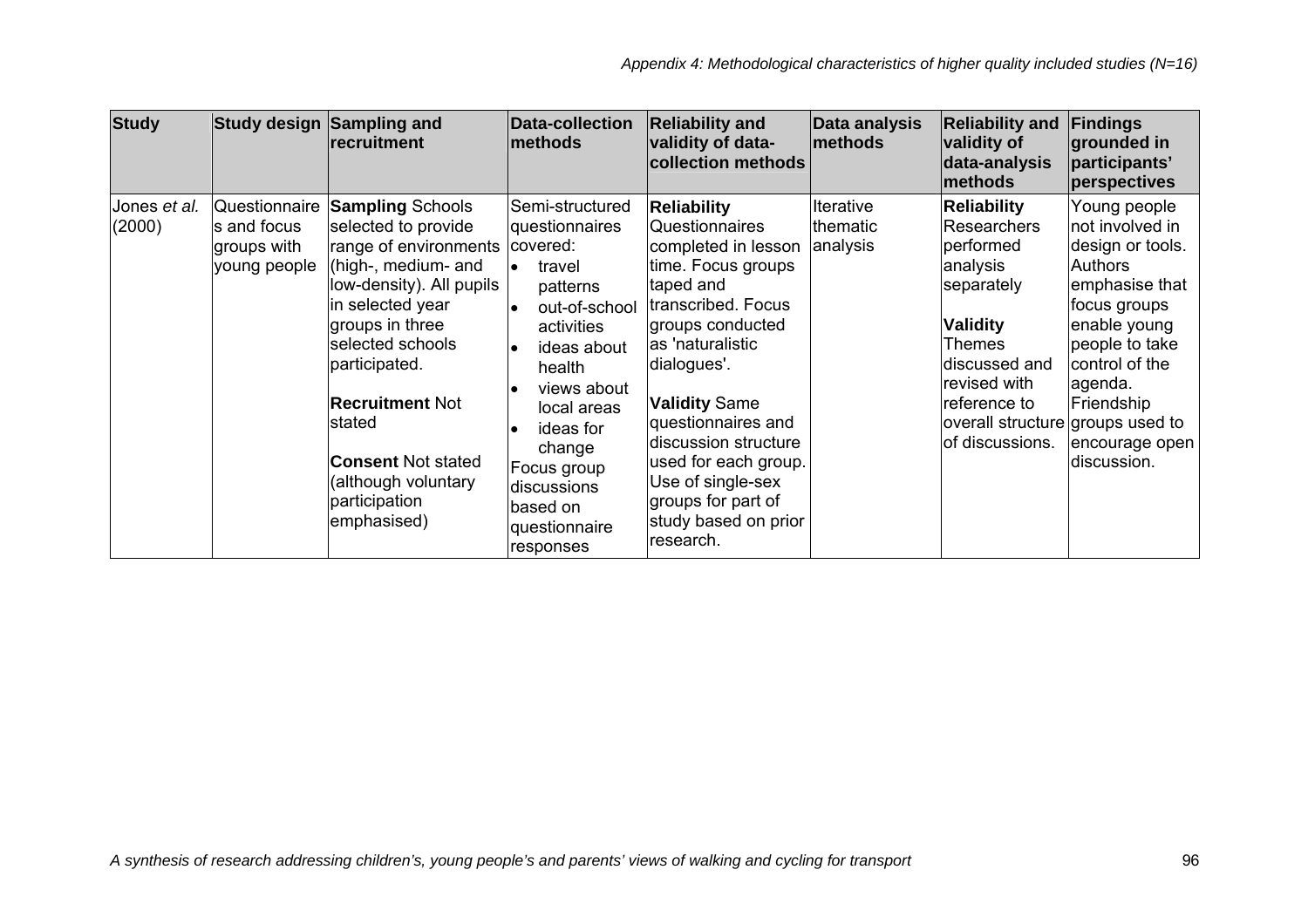| <b>Study</b>                   |                                                                                                              | Study design Sampling and<br>recruitment                                                                                                                                                                                                                                                                           | <b>Data-collection</b><br>methods                                                                                                                                                                                        | <b>Reliability and</b><br>validity of data-<br>collection methods                                                                                                                                                                                                    | Data analysis<br>methods                                                                                                                                                                     | <b>Reliability and</b><br>validity of<br>data-analysis<br>methods                                                              | Findings<br>grounded in<br>participants'<br>perspectives                                                                         |
|--------------------------------|--------------------------------------------------------------------------------------------------------------|--------------------------------------------------------------------------------------------------------------------------------------------------------------------------------------------------------------------------------------------------------------------------------------------------------------------|--------------------------------------------------------------------------------------------------------------------------------------------------------------------------------------------------------------------------|----------------------------------------------------------------------------------------------------------------------------------------------------------------------------------------------------------------------------------------------------------------------|----------------------------------------------------------------------------------------------------------------------------------------------------------------------------------------------|--------------------------------------------------------------------------------------------------------------------------------|----------------------------------------------------------------------------------------------------------------------------------|
| Jones<br>(1998)                | Questionnaire<br>s and focus<br>groups with<br><b>British Asian</b><br>and non-Asian school<br>teenage girls | <b>Sampling Four</b><br>classes from each of<br>two selected year<br>groups in one selected  .<br><b>Recruitment Not</b><br>stated<br><b>Consent Participant</b><br>consent sought`                                                                                                                                | Questionnaires<br>covered:<br>behaviour<br>$\bullet$<br>attitudes to<br>travel<br>access<br>gender<br>differences<br>negotiations<br>with parents.<br>Focus group<br>prompts drawn<br>from<br>questionnaire<br>responses | <b>Reliability</b><br><b>Questionnaires</b><br>administered by<br>school staff. Focus<br>groups recorded and .<br>transcribed.<br><b>Validity</b><br>Questionnaires<br>piloted. Selected<br>responses used to<br>stimulate discussion<br>in focus groups.            | Analysed<br>according to<br>themes:<br>travel<br>lo<br>access<br>safety<br>negotiations<br>with parents<br>and patterns<br>relating to other<br>variables:<br>age<br>cultural<br>affiliation | <b>Reliability</b><br>None stated<br><b>Validity None</b><br>stated                                                            | Children not<br>linvolved in<br>design or tools.<br><b>Authors stress</b><br>'ownership' of<br>discussions by<br>participants.   |
| Lupton and<br>Bayley<br>(2002) | Group<br>children and<br>young people;<br>observations<br>of road<br>crossing<br>behaviour                   | <b>Sampling Schools</b><br>interviews with sampled on advice of<br><b>Road Safety Officers</b><br>and purposively to give<br>wide range of street<br>environments and<br>socio-economic<br>backgrounds.<br>Sampling of individuals<br>not stated.<br><b>Recruitment Not</b><br>stated<br><b>Consent Not stated</b> | Semi-structured<br>group interviews;<br>observation                                                                                                                                                                      | <b>Reliability Interview Thematic</b><br>quide used.<br>Interviews taped and using QSR<br>ltranscribed.<br><b>Validity Flexible</b><br>interview structure to<br>allow exploration of<br>issues. Interviewer<br>sought to create a<br>non-judgmental<br>environment. | content analysis Analysis<br><b>NUDIST</b><br>software                                                                                                                                       | <b>Reliability</b><br>facilitates<br>identification of<br>views about<br>particular<br>themes<br><b>Validity Not</b><br>stated | Young people<br>not involved in<br>design. Some<br>discussion of<br>importance of<br>flexible, non-<br>judgmental<br>interviews. |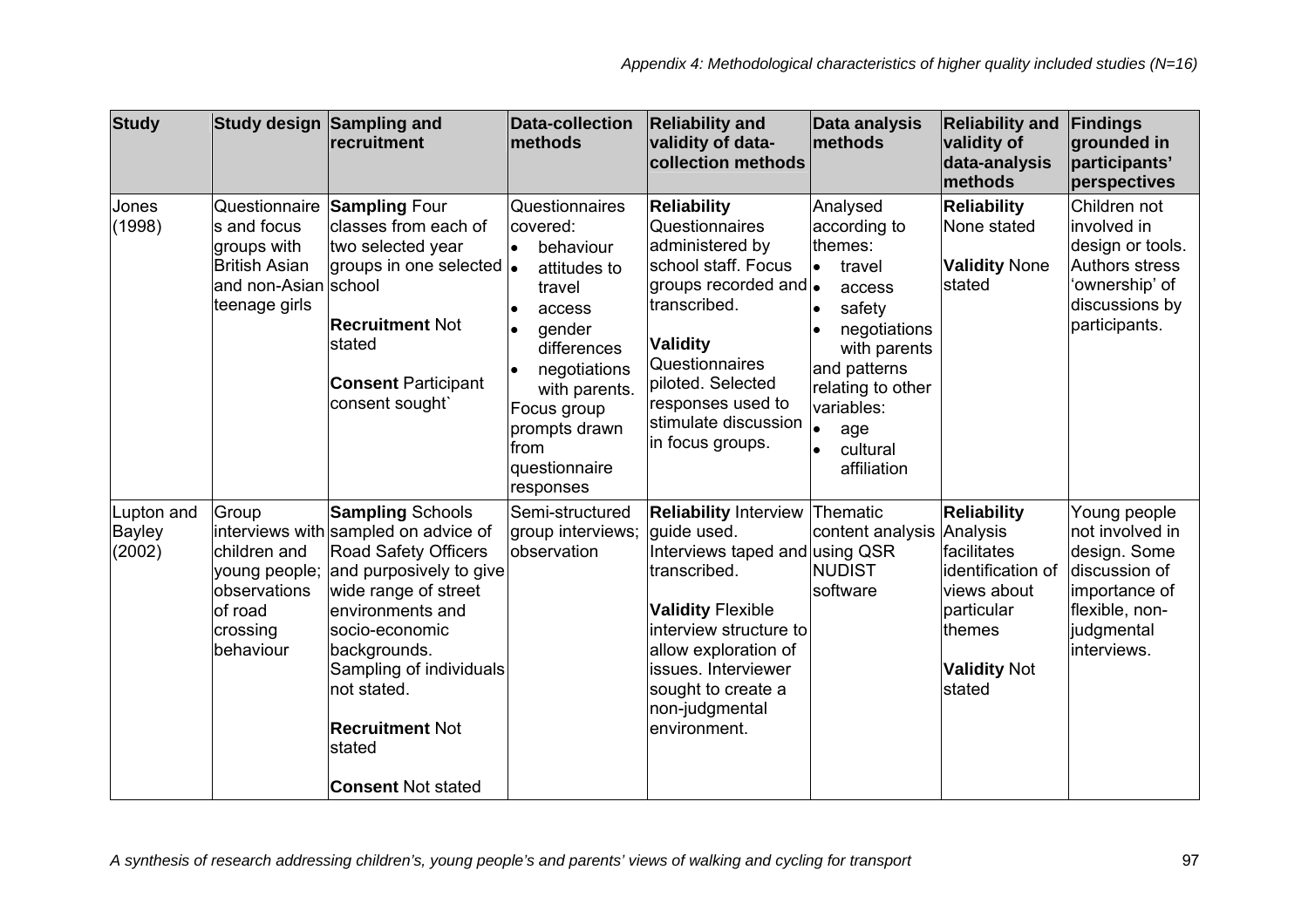| <b>Study</b>            |                                                                                                      | Study design Sampling and<br>recruitment                                                                                                                                                                                                                               | <b>Data-collection</b><br>methods                                                                                              | <b>Reliability and</b><br>validity of data-<br>collection methods                                                                                                                                             | Data analysis<br>methods                                                                                                                    | <b>Reliability and</b><br>validity of<br>data-analysis<br><b>Imethods</b>                                                                | Findings<br>grounded in<br>participants'<br>perspectives                                                                                                                                                                          |
|-------------------------|------------------------------------------------------------------------------------------------------|------------------------------------------------------------------------------------------------------------------------------------------------------------------------------------------------------------------------------------------------------------------------|--------------------------------------------------------------------------------------------------------------------------------|---------------------------------------------------------------------------------------------------------------------------------------------------------------------------------------------------------------|---------------------------------------------------------------------------------------------------------------------------------------------|------------------------------------------------------------------------------------------------------------------------------------------|-----------------------------------------------------------------------------------------------------------------------------------------------------------------------------------------------------------------------------------|
| McKee<br>(2004)         | Evaluation of<br>intervention to<br>lincrease<br>walking to<br>school                                | <b>Sampling One school</b><br>chosen according to<br>supportiveness of<br>headteacher. Pupils<br>living <3 miles from<br>school and currently<br>driven were sampled.<br><b>Recruitment By letter</b><br>from headteacher<br><b>Consent Parental</b><br>consent sought | <b>Questionnaires</b><br>based on stage<br>of change model; supervised by<br>mapping<br>exercise; 'draw<br>and write' activity | <b>Reliability Data</b><br>collection<br>researcher and<br>teacher<br><b>Validity Extensive</b><br>piloting of tools;<br>'draw and write'<br>adapted from<br>previous research<br>according to<br>population. | Significance<br>testing on pre-<br>post<br>questionnaire<br>results; 'draw<br>and write'<br>analysed using<br>flexible category<br>analysis | <b>Reliability</b><br>Category<br>analysis<br>designed as<br>open-ended<br>tool to capture<br>attitudes<br><b>Validity Not</b><br>stated | Children<br>involved in tool<br>design. Authors<br>stress<br>importance of<br>views data<br>within outcome<br>evaluation.<br><b>Multiple</b><br>methods for<br>flexibility.                                                       |
| Martin et al.<br>(2004) | Multi-method<br>cross-<br>sectional<br>study on<br>themes of<br>transport and<br>social<br>exclusion | <b>Sampling Eight</b><br>schools chosen to<br>provide range of<br>locations and settings.<br>Two year groups<br>sampled within each<br>school.<br><b>Recruitment ∨ia</b><br>teachers<br><b>Consent Not stated</b>                                                      | Questionnaires,<br>travel diaries,<br>focus groups<br>(internet chat<br>rooms),<br>workshops                                   | <b>Reliability Data</b><br>collection<br>supervised by<br>researchers:<br>designed to allow<br>children's<br>expression of<br>attitudes<br><b>Validity Not stated</b>                                         | Unclear                                                                                                                                     | <b>Reliability Not</b><br>stated<br><b>Validity Not</b><br>stated                                                                        | Young people<br>not involved in<br>design. Authors<br>stress<br>importance of<br>views data and<br>explore methods<br>in this light.<br>Multiple data-<br>collection<br>methods<br>designed to be<br>interactive and<br>engaging. |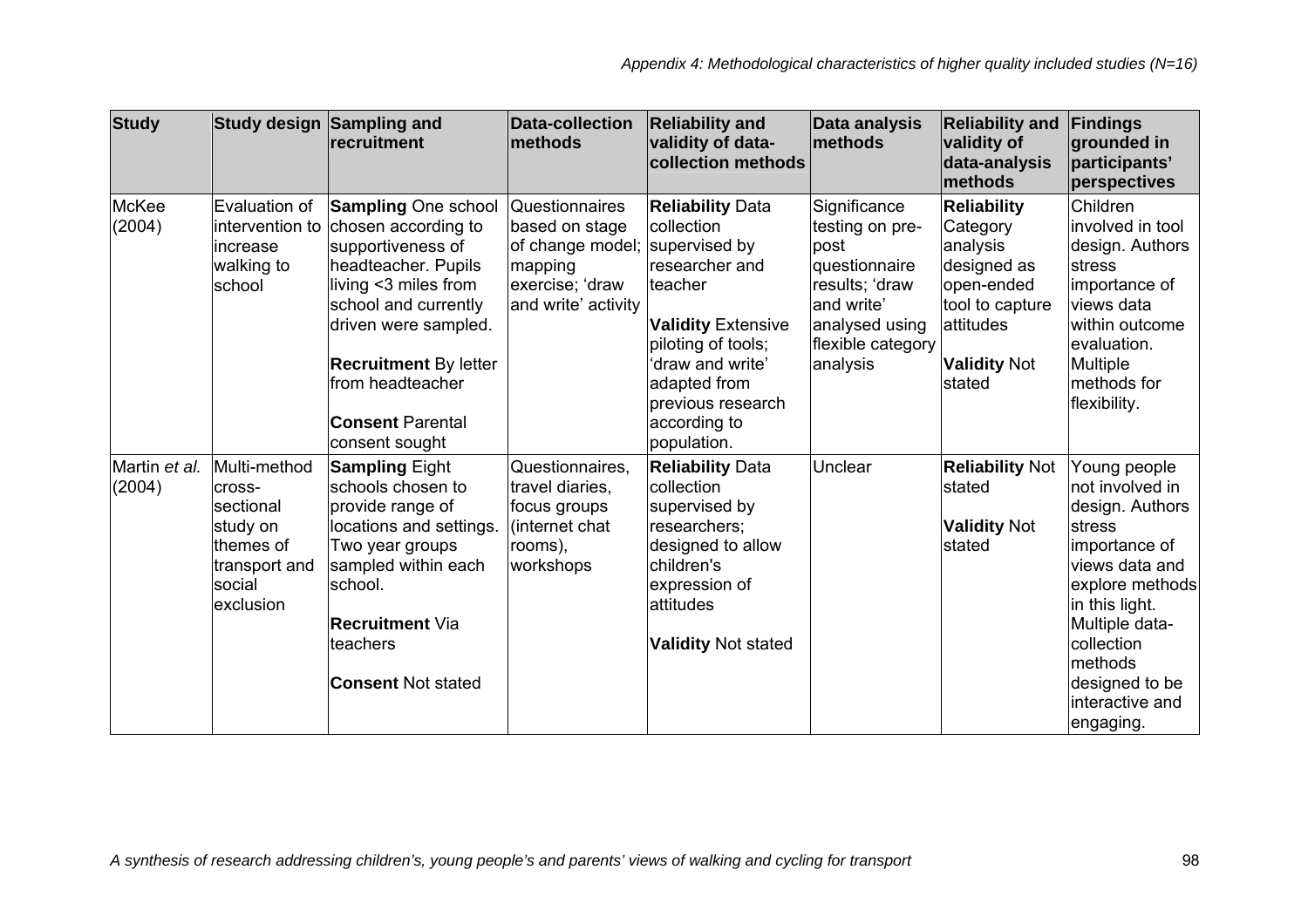| <b>Study</b>                                  |                                                                                            | Study design Sampling and<br><b>recruitment</b>                                                                                                                                                                                                                                                                                                                                                                     | <b>Data-collection</b><br>methods                                                      | <b>Reliability and</b><br>validity of data-<br>collection methods                                                                                                                                                                                                              | Data analysis<br>methods                                       | <b>Reliability and</b><br>validity of<br>data-analysis<br><b>Imethods</b> | Findings<br>grounded in<br>participants'<br>perspectives                                                                                             |
|-----------------------------------------------|--------------------------------------------------------------------------------------------|---------------------------------------------------------------------------------------------------------------------------------------------------------------------------------------------------------------------------------------------------------------------------------------------------------------------------------------------------------------------------------------------------------------------|----------------------------------------------------------------------------------------|--------------------------------------------------------------------------------------------------------------------------------------------------------------------------------------------------------------------------------------------------------------------------------|----------------------------------------------------------------|---------------------------------------------------------------------------|------------------------------------------------------------------------------------------------------------------------------------------------------|
| Sharples<br>and Fletcher survey and<br>(2000) | On-street<br>survey in<br>schools on<br>attitudes to<br>of road<br>crossings               | <b>Sampling Participants Questionnaires</b><br>in on-street survey<br>approached randomly.<br>Schools chosen 'partly<br>on a random basis'<br>different types after consultation with<br>local authorities.<br>Sampling of individuals<br>in schools not stated.<br><b>Recruitment Unclear</b><br><b>Consent</b><br>Headteachers' consent<br>for school participation;<br>not stated for individual<br>participants | including open<br>and closed<br>questions;<br>observations of<br>crossing<br>behaviour | <b>Reliability Two</b><br>interviewers used.<br>Schools survey<br>based on general<br>survey.<br><b>Validity Methods</b><br>piloted and tested<br>on children before<br>study commenced.<br>Questionnaires<br>designed with input<br>from psychologists<br>and Advisory Group. | Not stated                                                     | <b>Reliability Not</b><br>stated<br><b>Validity Not</b><br>Istated        | Some<br>consultation with<br>children on tool,<br>but not study<br>design. Views<br>data are valued<br>within the closed<br>context of the<br>study. |
| System<br>Three<br>(1999)                     | Weighted<br>population<br>survey on<br>walking<br>patterns and<br>lattitudes to<br>walking | <b>Sampling Unclear.</b><br>Samples taken from 79 questionnaires<br>sampling points<br>throughout Scotland<br>and results weighted to<br>population average.<br><b>Recruitment Not</b><br>stated<br><b>Consent Not stated</b>                                                                                                                                                                                       | Closed                                                                                 | <b>Reliability Two</b><br>waves of fieldwork to of responses<br>take account of<br>seasonal variation<br><b>Validity Unclear</b>                                                                                                                                               | Cross-tabulation Reliability Not<br>and<br>demographic<br>data | stated<br><b>Validity Not</b><br>stated                                   | No consultation<br>on tool or<br>design. Closed<br>questionnaire<br>does not allow<br>exploration of<br>qualitative data.                            |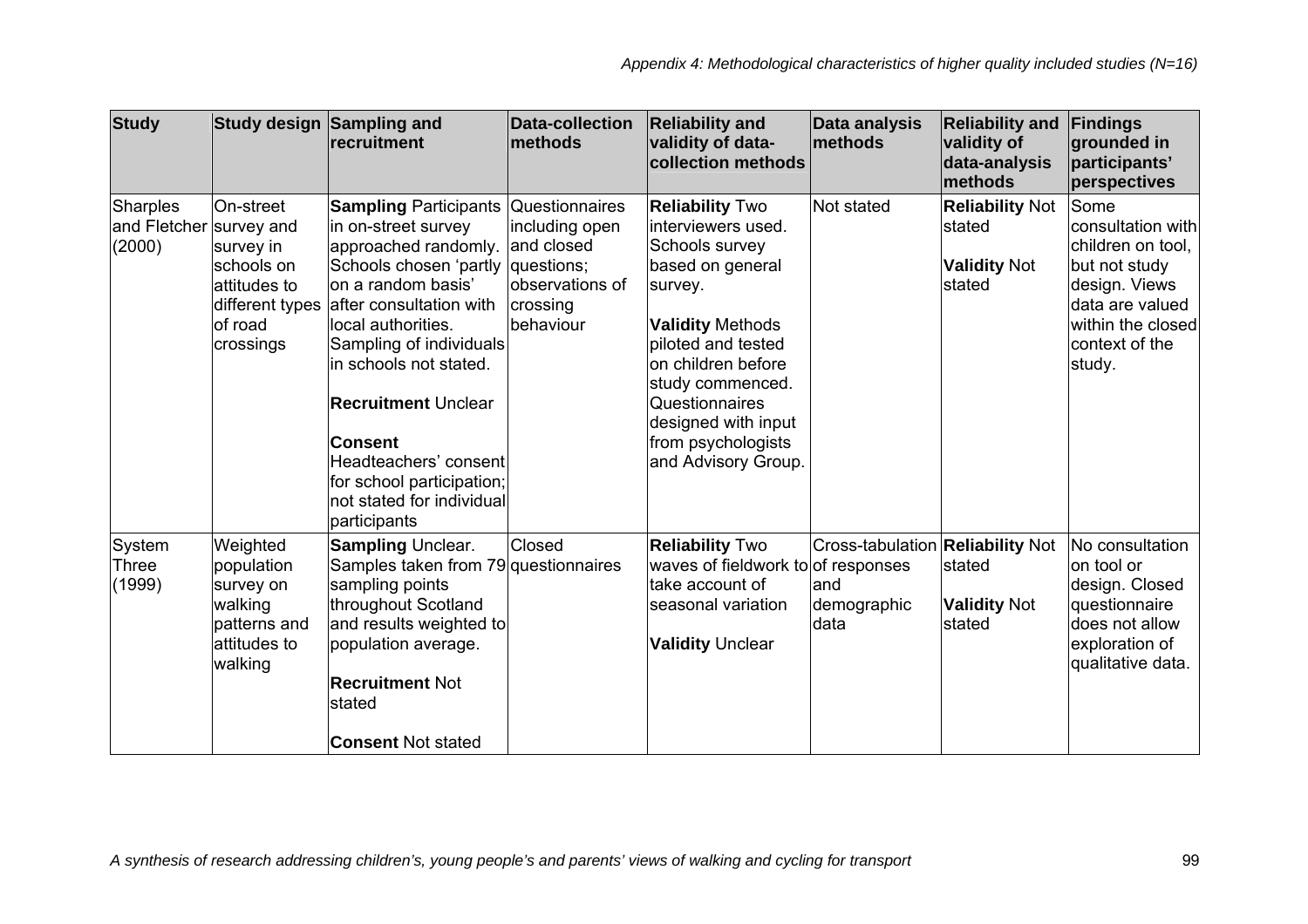| <b>Study</b>                                                                                                   | Study design Sampling and | recruitment                                                                                                                                                                                                                                                                                                                                                                                                | <b>Data-collection</b><br>methods                                                                  | <b>Reliability and</b><br>validity of data-<br>collection methods                                                                                                                                                                                                                         | Data analysis<br>methods | <b>Reliability and</b><br>validity of<br>data-analysis<br>methods | Findings<br>grounded in<br>participants'<br>perspectives                                                                                                                                                                                     |
|----------------------------------------------------------------------------------------------------------------|---------------------------|------------------------------------------------------------------------------------------------------------------------------------------------------------------------------------------------------------------------------------------------------------------------------------------------------------------------------------------------------------------------------------------------------------|----------------------------------------------------------------------------------------------------|-------------------------------------------------------------------------------------------------------------------------------------------------------------------------------------------------------------------------------------------------------------------------------------------|--------------------------|-------------------------------------------------------------------|----------------------------------------------------------------------------------------------------------------------------------------------------------------------------------------------------------------------------------------------|
| <b>Tyrrell</b><br>(2000)<br>lcross-<br>sectional<br>study of<br>young<br>people's<br>attitudes to<br>transport | children's and            | Mixed-method <b>Sampling</b> Local<br>councils sampled on<br>the basis of their<br>commitment to policy<br>development in the<br>area of young people<br>and transport. Not<br>stated how individuals<br>were sampled.<br><b>Recruitment Via</b><br>schools or training<br>schemes<br><b>Consent Participant</b><br>consent sought from<br>older age group;<br>parental consent for<br>younger age groups. | Focus groups,<br>quizzes,<br>'brainstorming',<br>travel diaries,<br>mapping<br>exercise,<br>wall'. | <b>Reliability Two</b><br>sessions held with<br>each group where<br>possible. All<br>sessions recorded.<br>drawing, a 'graffiti <b>Validity</b> Variety of<br>methods used<br>according to age<br>group. Material<br>derived from first<br>sessions used to<br>inform subsequent<br>work. | Not stated               | <b>Reliability Not</b><br>stated<br><b>Validity Not</b><br>stated | Children not<br>involved in tools<br>or design.<br>Multiple age-<br>appropriate<br>methods used.<br><b>Authors</b><br>emphasise<br>importance of<br>listening to<br>children's and<br>young people's<br>views for<br>research and<br>policy. |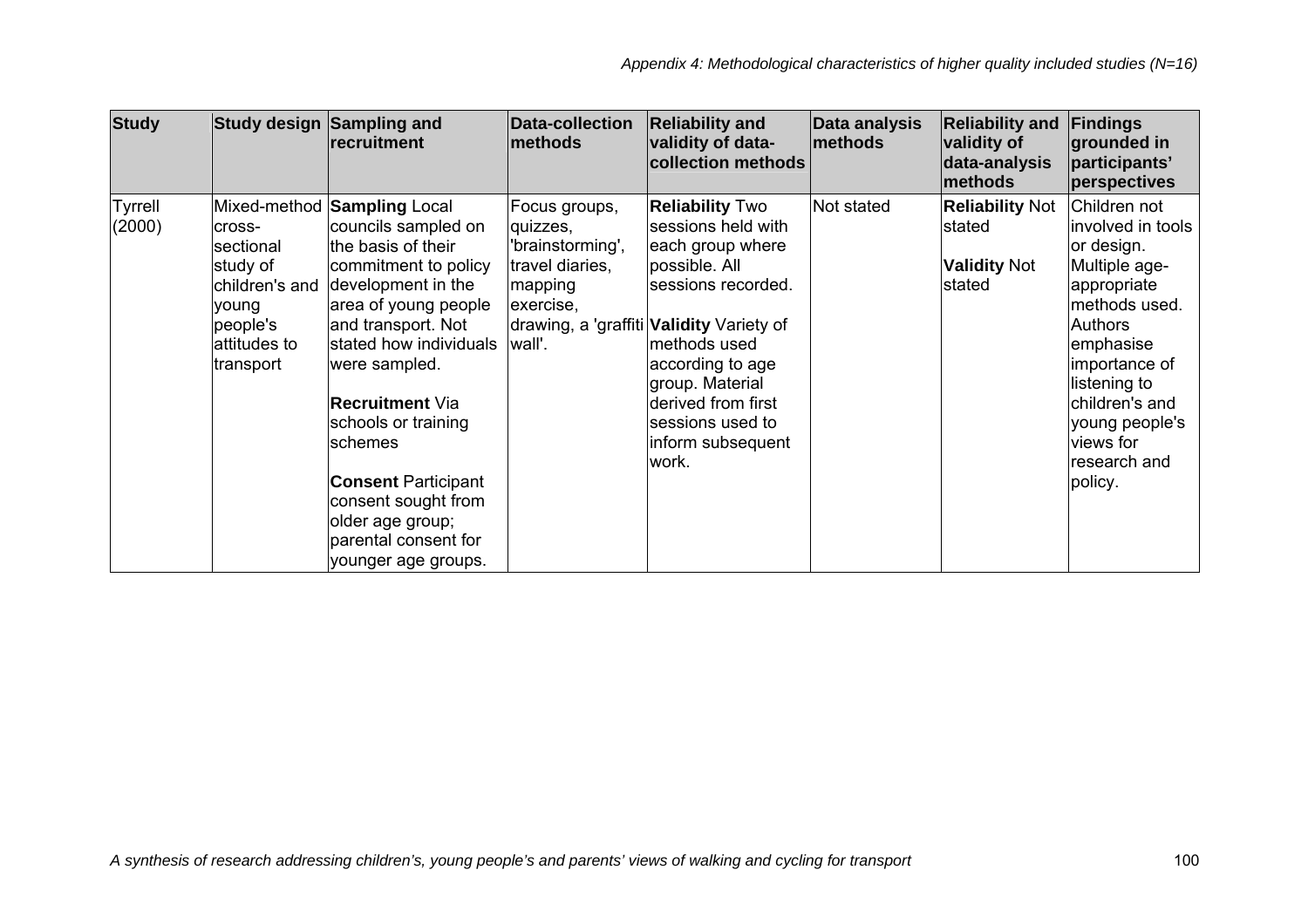## **Appendix 5: Aims, methods, sample and quality rating of higher quality studies**   $(N = 16)$

| <b>Study</b>                   | <b>Aims and methods</b>                                                                  | <b>Sample characteristics</b>                            | <b>Quality rating</b>                                 |
|--------------------------------|------------------------------------------------------------------------------------------|----------------------------------------------------------|-------------------------------------------------------|
| <b>Bickerstaff</b><br>and Shaw | To assess a walking bus scheme in terms<br>of number of pupils walking to school,        | Location Stone, Staffordshire                            | Sampling frame 1<br>Sample selection 0.5              |
| (2000)                         | reduction of traffic, and attitudes of pupils,<br>parents and teachers to the scheme; to | Sample number Unclear (≥23)                              | Sample numbers 0.5<br>Ages 1                          |
|                                | describe the implementation process of<br>the scheme                                     | <b>Sex Both</b>                                          | Sex 1<br>Socio-economic status 0                      |
|                                | Study planned as prospective before-and-                                                 | Age range (children) 4-9 years                           | Reliable data collection 1<br>Valid data collection 1 |
|                                | after design but most components are<br>actually cross-sectional. Includes               | Socio-economic status Not stated                         | Views appropriate data<br>collection 1                |
|                                | mapping exercise; traffic counts; survey<br>of parents' attitudes; survey of children's  | <b>Ethnicity Not stated</b>                              | Usefulness of study 1                                 |
|                                | attitudes; interviews with headteachers.                                                 |                                                          | Total 8                                               |
| Black et al.<br>(2001)         | To investigate psychological and<br>sociological (as well as economic and                | Location Hampshire and north-west England                | Sampling frame 0.5<br>Sample selection 0              |
|                                | demographic) factors influencing mode<br>choice in journey to school                     | Sample number 4,180 usable responses                     | Sample numbers 1<br>Ages 1                            |
|                                | Self-completion questionnaires and                                                       | Sex Both (distribution not stated)                       | Sex 0.5<br>Socio-economic status 0.5                  |
|                                | subsequent multilevel regression.                                                        | Age range (children) Infant school (5-7)                 | Reliable data collection 1<br>Valid data collection 1 |
|                                |                                                                                          | Socio-economic status                                    | Views appropriate data                                |
|                                |                                                                                          | 15.4% of parents employed full-time, 45.3%<br>part-time. | collection 1<br>Usefulness of study 1                 |
|                                |                                                                                          | 13.8% have no car in household.                          |                                                       |
|                                |                                                                                          | SES not directly stated.                                 | Total 7.5                                             |
|                                |                                                                                          | <b>Ethnicity Not stated</b>                              |                                                       |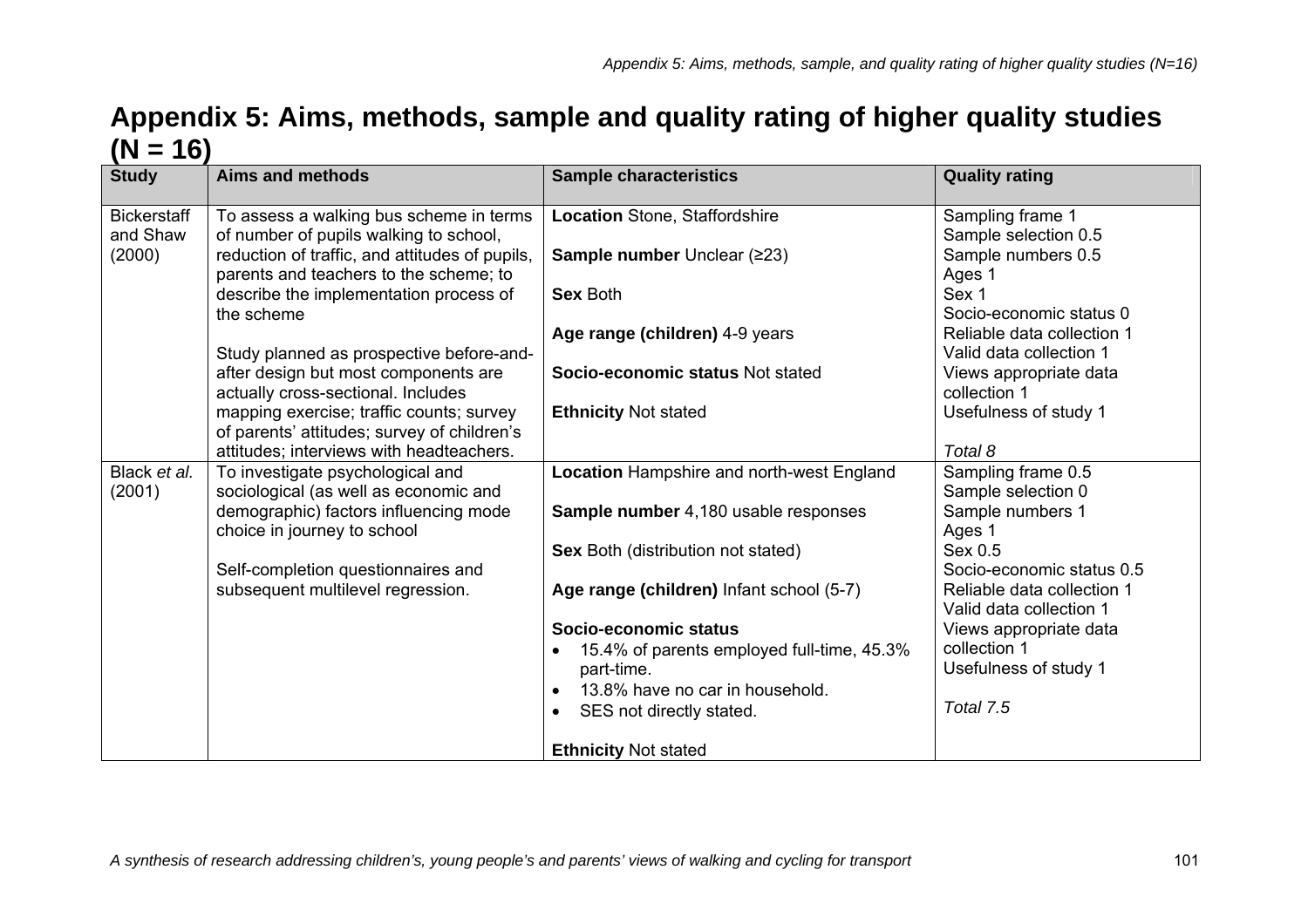| <b>Study</b>             | <b>Aims and methods</b>                                                               | <b>Sample characteristics</b>                              | <b>Quality rating</b>                                 |
|--------------------------|---------------------------------------------------------------------------------------|------------------------------------------------------------|-------------------------------------------------------|
| <b>Bostock</b><br>(2001) | To explore mothers' experiences of caring<br>for children in poverty, with particular | <b>Location Midlands</b>                                   | Sampling frame 0.5<br>Sample selection 0.5            |
|                          | reference to experiences of walking                                                   | Sample number 30                                           | Sample numbers 1<br>Ages 0                            |
|                          | Semi-structured individual interviews                                                 | <b>Sex Female (parents)</b>                                | Sex 1<br>Socio-economic status 1                      |
|                          |                                                                                       | Age range (children) pre-school                            | Reliable data collection 1<br>Valid data collection 1 |
|                          |                                                                                       | Socio-economic status                                      | Views appropriate data                                |
|                          |                                                                                       | All on social security benefits                            | collection 1                                          |
|                          |                                                                                       | 85% in receipt of income support                           | Usefulness of study 1                                 |
|                          |                                                                                       | 90% living in rented accommodation<br>$\bullet$            |                                                       |
|                          |                                                                                       | 14% car owners                                             | Total 8                                               |
|                          |                                                                                       | Ethnicity 60% White; others Black, Pakistani,              |                                                       |
|                          |                                                                                       | Indian, Gujarati Muslim                                    |                                                       |
| Cahill et al.<br>(1996)  | To explore meanings of transport, mobility<br>and access for school children          | <b>Location Brighton and Lewes</b>                         | Sampling frame 0.5<br>Sample selection 0.5            |
|                          |                                                                                       | Sample number 724 (questionnaire); 21                      | Sample numbers 1                                      |
|                          | Questionnaires and semi-structured                                                    | children, 14 parents, 7 teachers (interviews)              | Ages 1                                                |
|                          | group interviews with children, parents                                               |                                                            | Sex 1                                                 |
|                          | and teachers                                                                          | Sex Both (329 boys, 338 girls)                             | Socio-economic status 0                               |
|                          |                                                                                       |                                                            | Reliable data collection 1                            |
|                          |                                                                                       | Age range (children) Year 5 (9-10) and Year 7              | Valid data collection 1                               |
|                          |                                                                                       | $(11-12)$                                                  | Views appropriate data<br>collection 0.5              |
|                          |                                                                                       | Socio-economic status Schools represented a                | Usefulness of study 1                                 |
|                          |                                                                                       | range of catchment areas in terms of average               |                                                       |
|                          |                                                                                       | SES, but details not stated. SES for sample not<br>stated. | Total 7.5                                             |
|                          |                                                                                       | <b>Ethnicity Not stated</b>                                |                                                       |
|                          |                                                                                       |                                                            |                                                       |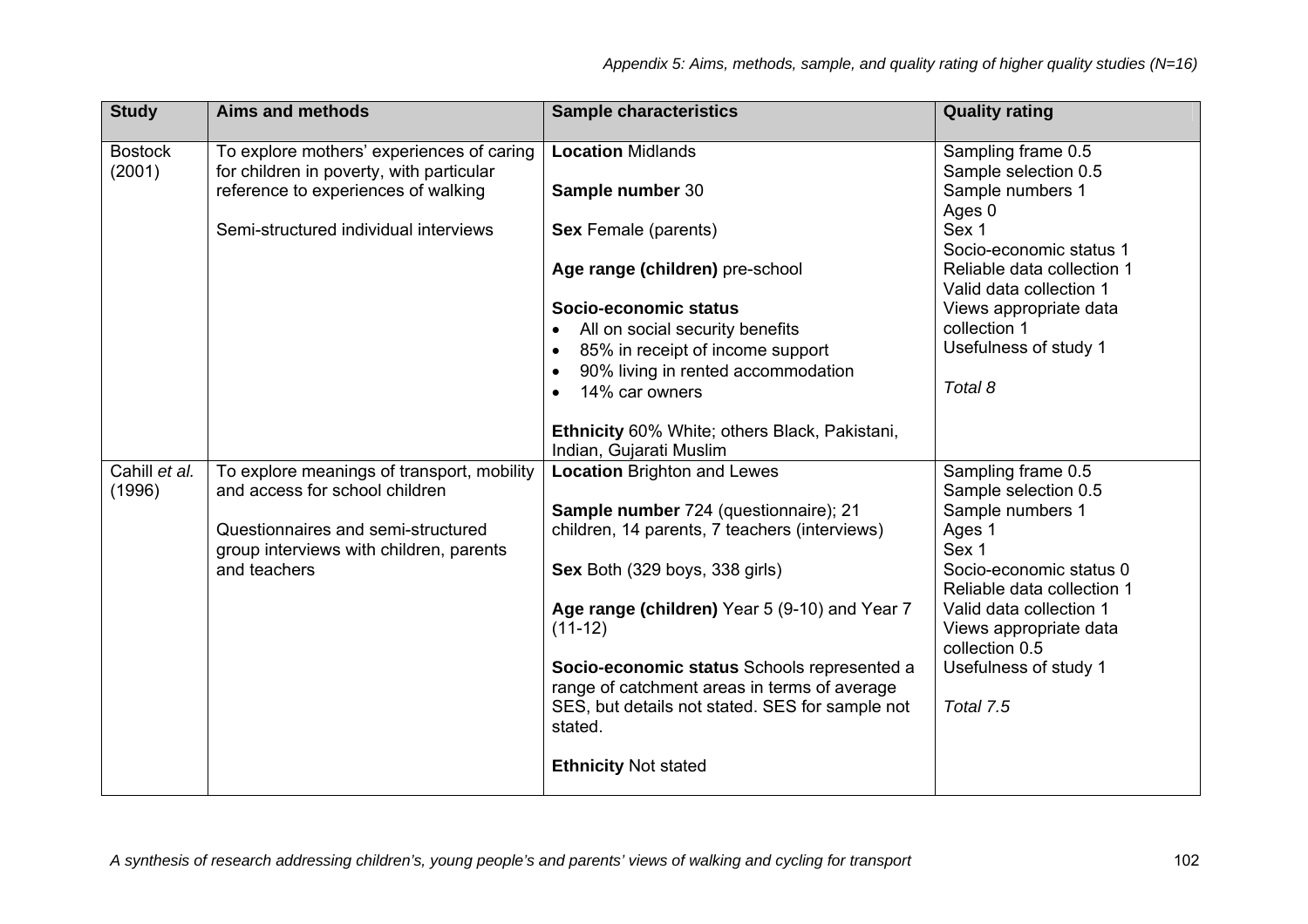| <b>Study</b>                                     | <b>Aims and methods</b>                                                                                                                                                                                                                                   | <b>Sample characteristics</b>                                                                                                                                                                                                                                                                                                                                          | <b>Quality rating</b>                                                                                                                                                                                                                                   |
|--------------------------------------------------|-----------------------------------------------------------------------------------------------------------------------------------------------------------------------------------------------------------------------------------------------------------|------------------------------------------------------------------------------------------------------------------------------------------------------------------------------------------------------------------------------------------------------------------------------------------------------------------------------------------------------------------------|---------------------------------------------------------------------------------------------------------------------------------------------------------------------------------------------------------------------------------------------------------|
| Davis<br>(2001);<br>Davis and<br>Jones<br>(1996) | To understand children's and young<br>people's perceptions of risk and how this<br>affects their decisions about transport<br>mode<br>Questionnaires and focus group<br>discussions                                                                       | <b>Location Birmingham</b><br><b>Sample number</b> 492 (questionnaire); not stated<br>(focus groups)<br><b>Sex Both</b><br>Age range (children) Year 5-6 (9-11 years),                                                                                                                                                                                                 | Sampling frame 0.5<br>Sample selection 0.5<br>Sample numbers 0.5<br>Ages 1<br>Sex 1<br>Socio-economic status 0.5<br>Reliable data collection 1<br>Valid data collection 1                                                                               |
|                                                  |                                                                                                                                                                                                                                                           | Year 9 (13-14 years)<br>Socio-economic status Schools were in broadly<br>working-class areas; SES of sample not stated.<br><b>Ethnicity Not stated</b>                                                                                                                                                                                                                 | Views appropriate data<br>collection 1<br>Usefulness of study 0.5<br>Total 7.5                                                                                                                                                                          |
| Davison et<br>al. (2003)                         | To explore children's and young people's<br>attitudes to sustainable transport; to<br>understand the influence of environmental<br>education in schools on these attitudes.<br>Questionnaires and focus groups with<br>children, young people and parents | Location Stirling, Falkirk, Dumfries and<br>Galloway, Edinburgh, Aberdeenshire, Highland,<br>South Lanarkshire<br>Sample number Not stated<br>Sex Both (distribution not stated)<br>Age range (children) 4-17 years<br>Socio-economic status Areas covered included<br>varying SES, but no details stated. SES of<br>sample not stated.<br><b>Ethnicity Not stated</b> | Sampling frame 1<br>Sample selection 0.5<br>Sample numbers 0.5<br>Ages 1<br>Sex 0.5<br>Socio-economic status 0<br>Reliable data collection 0.5<br>Valid data collection 1<br>Views appropriate data<br>collection 1<br>Usefulness of study 1<br>Total 7 |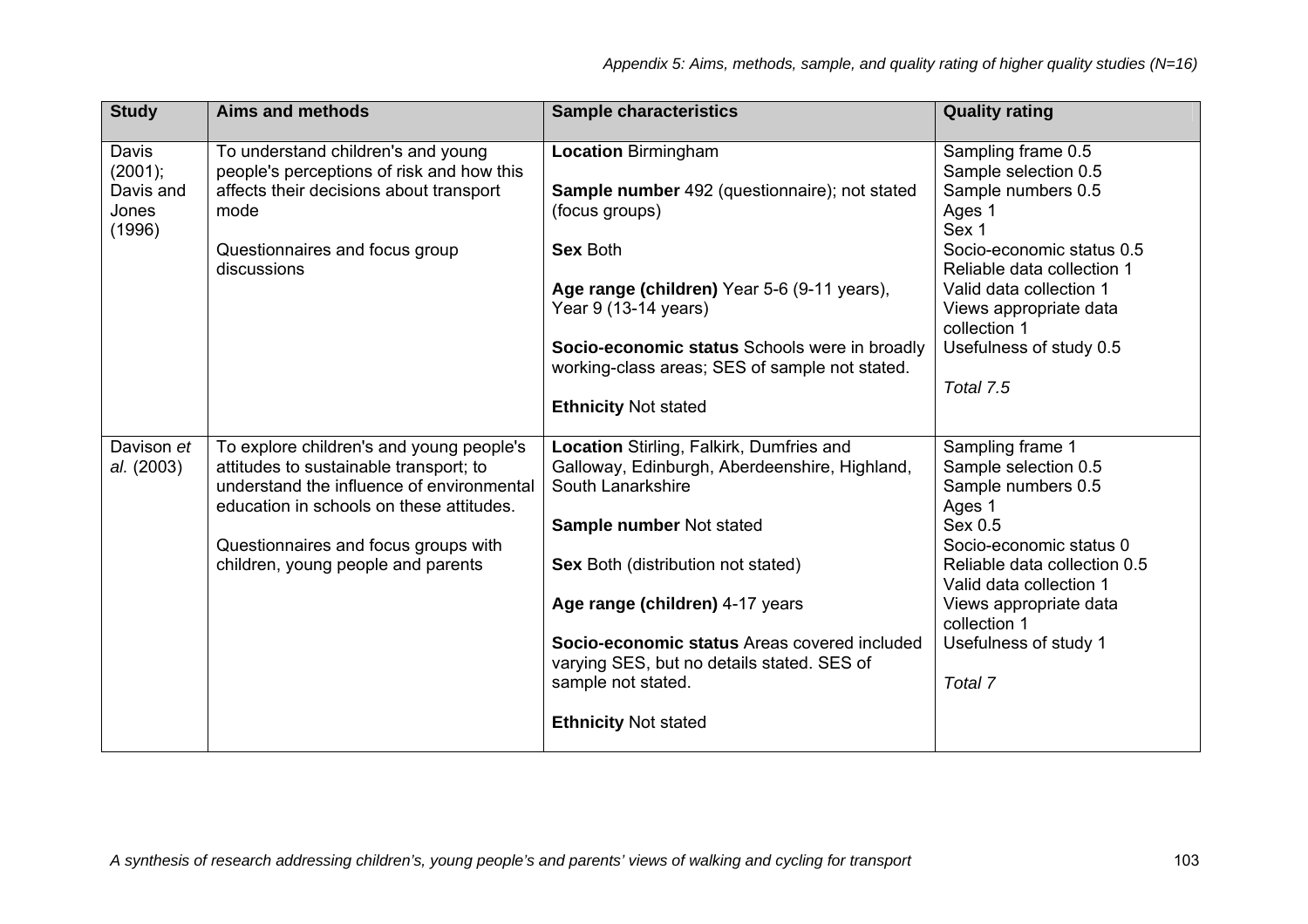| <b>Study</b> | <b>Aims and methods</b>                    | <b>Sample characteristics</b>                 | <b>Quality rating</b>      |
|--------------|--------------------------------------------|-----------------------------------------------|----------------------------|
| Gray         | To evaluate Cycle Challenge schemes in     | <b>Location Warwick, Waltham Forest</b>       | Sampling frame 1           |
| (1998)       | selected areas according to attitudes of   |                                               | Sample selection 0.5       |
|              | participants and changes in travel         | <b>Sample number</b> 341 (questionnaires); 43 | Sample numbers 1           |
|              | behaviour, and assess the potential for    | (discussion groups)                           | Ages 1                     |
|              | wider application of the schemes           |                                               | Sex 0.5                    |
|              |                                            | Sex Both (distribution not stated)            | Socio-economic status 0.5  |
|              | Questionnaires and discussion groups       |                                               | Reliable data collection 1 |
|              | with children and young people             | Age range (children) 11-16 years              | Valid data collection 0    |
|              |                                            |                                               | Views appropriate data     |
|              |                                            | Socio-economic status Waltham Forest is a     | collection 0.5             |
|              |                                            | lower-income area, Warwick more affluent. SES | Usefulness of study 1      |
|              |                                            | of sample not stated.                         |                            |
|              |                                            |                                               | Total 7                    |
|              |                                            | <b>Ethnicity Not stated</b>                   |                            |
| Hine (1996)  | To analyse the impact of traffic on        | Location Raeburn Place, Edinburgh             | Sampling frame 1           |
|              | pedestrian behaviour on high-density       |                                               | Sample selection 1         |
|              | mixed-use streets in Edinburgh             | Sample number 21 total, 7 children            | Sample numbers 1           |
|              |                                            |                                               | Ages 1                     |
|              | Interviews including use of video excerpts | <b>Sex Both (distribution not stated)</b>     | Sex 0.5                    |
|              |                                            |                                               | Socio-economic status 0    |
|              |                                            | Age range (children) 9-10 years               | Reliable data collection 1 |
|              |                                            |                                               | Valid data collection 1    |
|              |                                            | Socio-economic status Not stated              | Views appropriate data     |
|              |                                            |                                               | collection 0.5             |
|              |                                            | <b>Ethnicity Not stated</b>                   | Usefulness of study 0.5    |
|              |                                            |                                               | Total 7.5                  |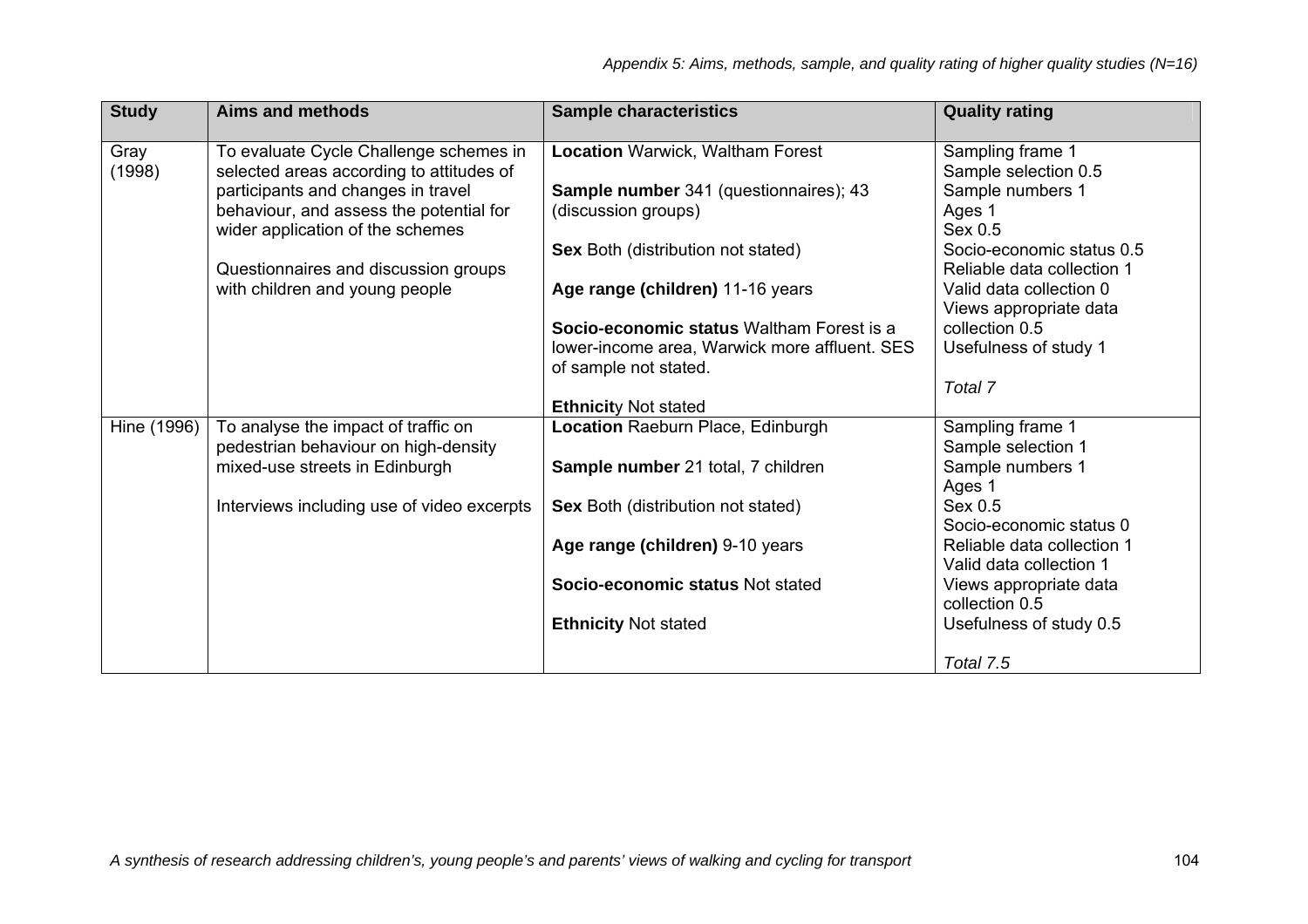| <b>Study</b>           | <b>Aims and methods</b>                                                                                                             | <b>Sample characteristics</b>                                                   | <b>Quality rating</b>                                          |
|------------------------|-------------------------------------------------------------------------------------------------------------------------------------|---------------------------------------------------------------------------------|----------------------------------------------------------------|
| Jones et al.<br>(2000) | To explore young people's perceptions of<br>travel risks and their handling of parental<br>concerns, particularly with reference to | Location Midlands (Birmingham, Northampton,<br>Kettering)                       | Sampling frame 0.5<br>Sample selection 0.5<br>Sample numbers 1 |
|                        | differences between urban, suburban and<br>rural environments                                                                       | Sample number 349 (questionnaires); 100-120<br>(focus groups)                   | Ages 1<br>Sex 1<br>Socio-economic status 0.5                   |
|                        | Semi-structured questionnaires and<br>discussion groups                                                                             | Sex Both (approx. 54% male)                                                     | Reliable data collection 1<br>Valid data collection 1          |
|                        |                                                                                                                                     | Age range (children) 13-14 years                                                | Views appropriate data<br>collection 1                         |
|                        |                                                                                                                                     | Socio-economic status<br>Birmingham - surrounding area:                         | Usefulness of study 1                                          |
|                        |                                                                                                                                     | above average unemployment<br>below average income                              | Total 8.5                                                      |
|                        |                                                                                                                                     | below average car ownership<br>>50% children entitled to free school meals      |                                                                |
|                        |                                                                                                                                     | Northampton - surrounding area:<br>mixed SES                                    |                                                                |
|                        |                                                                                                                                     | 50%-83% car ownership                                                           |                                                                |
|                        |                                                                                                                                     | Kettering - surrounding area:<br>mixed SES                                      |                                                                |
|                        |                                                                                                                                     | 72%-91% car ownership<br>SES of sample not stated.                              |                                                                |
|                        |                                                                                                                                     | <b>Ethnicity &gt; 50% Asian in Birmingham; not stated</b><br>for other samples. |                                                                |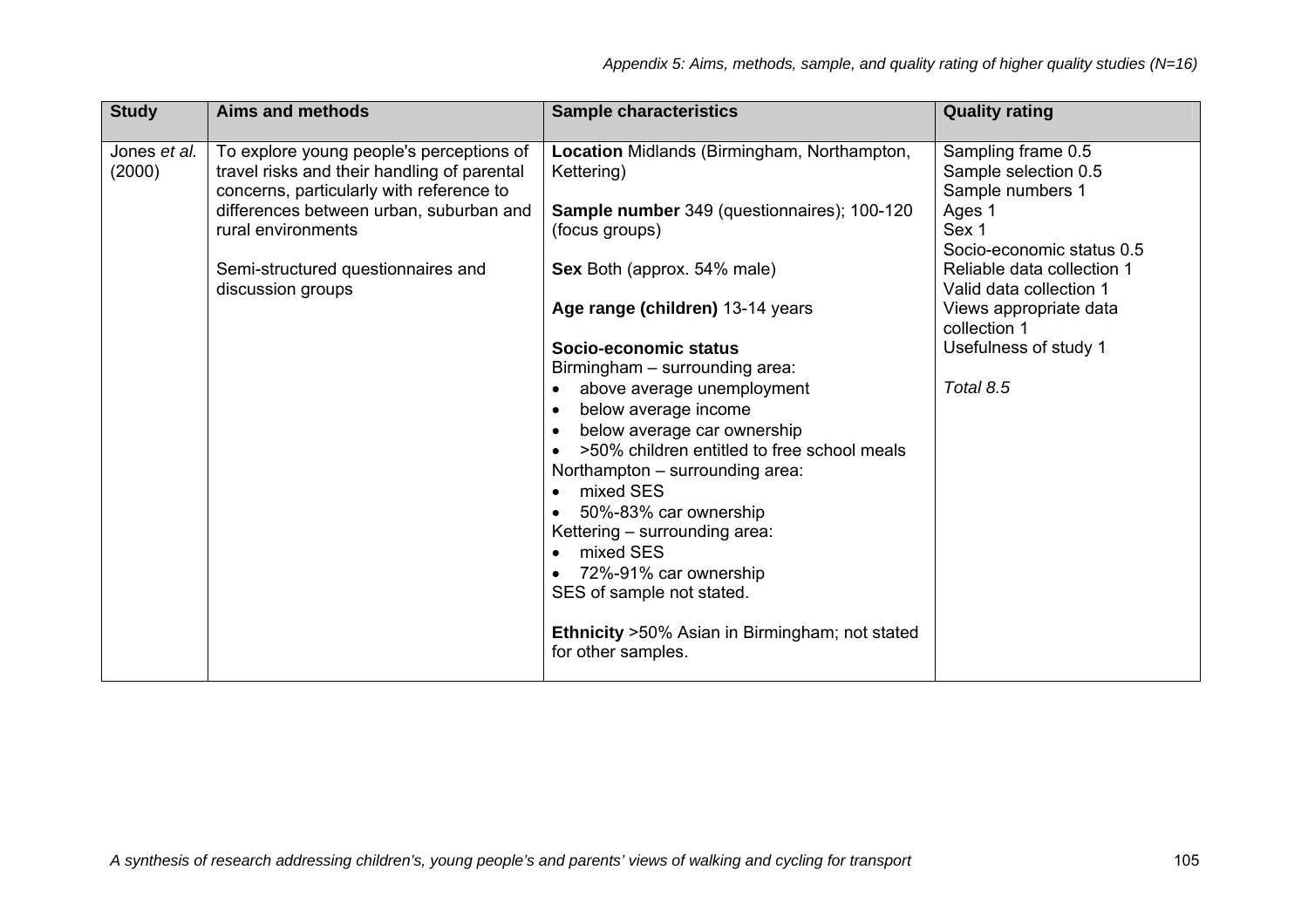| <b>Study</b>                          | <b>Aims and methods</b>                                                                                                                                                                                                                                                                                                | <b>Sample characteristics</b>                                                                                                                                                                                                                                                                                          | <b>Quality rating</b>                                                                                                                                                                                                                                   |
|---------------------------------------|------------------------------------------------------------------------------------------------------------------------------------------------------------------------------------------------------------------------------------------------------------------------------------------------------------------------|------------------------------------------------------------------------------------------------------------------------------------------------------------------------------------------------------------------------------------------------------------------------------------------------------------------------|---------------------------------------------------------------------------------------------------------------------------------------------------------------------------------------------------------------------------------------------------------|
| Jones<br>(1998)                       | To understand teenage girls' perceptions<br>and management of risk, and access to<br>health-promoting environments, with<br>reference to differences between Asian<br>and non-Asian girls<br>Cross-sectional study using structured<br>questionnaires and focus groups to<br>collect qualitative and quantitative data | Location Not stated (major UK city)<br><b>Sample number</b> 214 (questionnaires); 48 (focus<br>groups)<br><b>Sex Female</b><br>Age range (children) Years 7, 9 (11-14 years)<br>Socio-economic status Wide range of parents'<br>employment type; a 'considerable' number<br>unemployed<br>Ethnicity 49.5% Asian        | Sampling frame 1<br>Sample selection 0.5<br>Sample numbers 1<br>Ages 1<br>Sex 1<br>Socio-economic status 0.5<br>Reliable data collection 1<br>Valid data collection 1<br>Views appropriate data<br>collection 1<br>Usefulness of study 0.5<br>Total 8.5 |
| Lupton and<br><b>Bayley</b><br>(2002) | To explore children's interaction with the<br>road environment, and restrictions on<br>access, with particular emphasis on (a)<br>road crossing behaviour and (b) leisure<br>journeys, as opposed to the journey to<br>school.<br>Group interviews and observational study                                             | Location Hertfordshire, North London (Barnet,<br>Enfield, Haringey)<br>Sample number 122<br><b>Sex Both (distribution not stated)</b><br>Age range (children) 8-15 years<br>Socio-economic status Schools covered range<br>of SES, but details not stated. SES of sample not<br>stated.<br><b>Ethnicity Not stated</b> | Sampling frame 1<br>Sample selection 0<br>Sample numbers 1<br>Ages 1<br>Sex 0.5<br>Socio-economic status 0<br>Reliable data collection 1<br>Valid data collection 1<br>Views appropriate data<br>collection 1<br>Usefulness of study 1<br>Total 7.5     |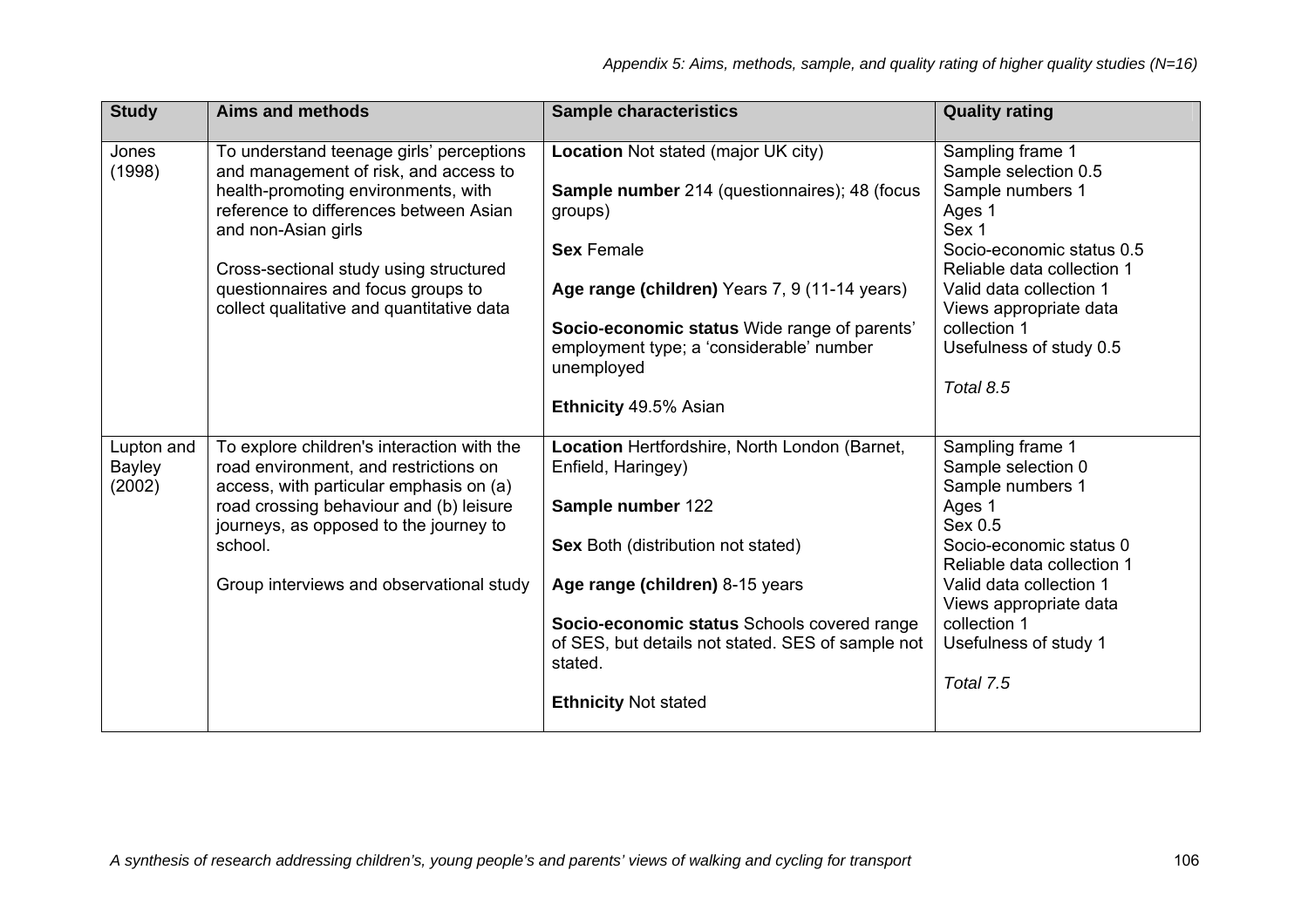| <b>Study</b>            | <b>Aims and methods</b>                                                                                                                                                                                                                                                                                                                      | <b>Sample characteristics</b>                                                                                                                                                                                                                                                                                                                                                                                                                                                                                                                                                                                                                                                                                                                      | <b>Quality rating</b>                                                                                                                                                                                                                                   |
|-------------------------|----------------------------------------------------------------------------------------------------------------------------------------------------------------------------------------------------------------------------------------------------------------------------------------------------------------------------------------------|----------------------------------------------------------------------------------------------------------------------------------------------------------------------------------------------------------------------------------------------------------------------------------------------------------------------------------------------------------------------------------------------------------------------------------------------------------------------------------------------------------------------------------------------------------------------------------------------------------------------------------------------------------------------------------------------------------------------------------------------------|---------------------------------------------------------------------------------------------------------------------------------------------------------------------------------------------------------------------------------------------------------|
| McKee<br>(2004)         | To design and deliver an intervention in<br>one school designed to increase walking                                                                                                                                                                                                                                                          | <b>Location West Dunbartonshire</b>                                                                                                                                                                                                                                                                                                                                                                                                                                                                                                                                                                                                                                                                                                                | Sampling frame 1<br>Sample selection 1                                                                                                                                                                                                                  |
|                         | to school; measure the impact of the<br>intervention (one-group pre-post design);                                                                                                                                                                                                                                                            | Sample number 60 (31 intervention, 29 control)                                                                                                                                                                                                                                                                                                                                                                                                                                                                                                                                                                                                                                                                                                     | Sample numbers 1<br>Ages 1                                                                                                                                                                                                                              |
|                         | establish children's motivations and<br>barriers for walking to school                                                                                                                                                                                                                                                                       | Sex Both (60% female)                                                                                                                                                                                                                                                                                                                                                                                                                                                                                                                                                                                                                                                                                                                              | Sex 1<br>Socio-economic status 0                                                                                                                                                                                                                        |
|                         | Questionnaires, mapping, 'draw and write'                                                                                                                                                                                                                                                                                                    | Age range (children) 9-10 years                                                                                                                                                                                                                                                                                                                                                                                                                                                                                                                                                                                                                                                                                                                    | Reliable data collection 1<br>Valid data collection 1                                                                                                                                                                                                   |
|                         |                                                                                                                                                                                                                                                                                                                                              | Socio-economic status Not stated                                                                                                                                                                                                                                                                                                                                                                                                                                                                                                                                                                                                                                                                                                                   | Views appropriate data<br>collection 1                                                                                                                                                                                                                  |
|                         |                                                                                                                                                                                                                                                                                                                                              | <b>Ethnicity Not stated</b>                                                                                                                                                                                                                                                                                                                                                                                                                                                                                                                                                                                                                                                                                                                        | Usefulness of study 0.5<br>Total 8.5                                                                                                                                                                                                                    |
| Martin et al.<br>(2004) | To investigate the role of transport in the<br>social exclusion of young people; to<br>identify influences on young people's<br>transport choices; to investigate the<br>appropriateness of various consultation<br>techniques<br>Questionnaires, travel diaries, focus<br>groups, workshops including drawing and<br>hypothetical scenarios | Location Leeds, Congleton (Cheshire),<br>Sherwood (Nottinghamshire), High Wycombe<br>(Buckinghamshire), East Ham (London), Tenbury<br>Wells (Worcestershire), Theale (Berkshire), and<br>Chigwell (Essex)<br><b>Sample number</b> 178 (questionnaire); 84<br>(diaries); other methods unclear<br>Sex Both (55% male for questionnaire sample;<br>distribution not stated for other groups)<br>Age range (children) Year 7 (11-12 years;<br>65%), Year 10 (14-15 years; 35%)<br>Socio-economic status Schools ranged from<br>3%-55% eligible for free school meals; wards<br>from 1.4%-5% unemployment and 33%-92% car<br>ownership. SES of sample not stated.<br>Ethnicity Schools (not actual samples) ranged<br>from 0.9%-72.7% ethnic minority. | Sampling frame 1<br>Sample selection 0.5<br>Sample numbers 0.5<br>Ages 1<br>Sex 0.5<br>Socio-economic status 0.5<br>Reliable data collection 1<br>Valid data collection 0<br>Views appropriate data<br>collection 1<br>Usefulness of study 1<br>Total 7 |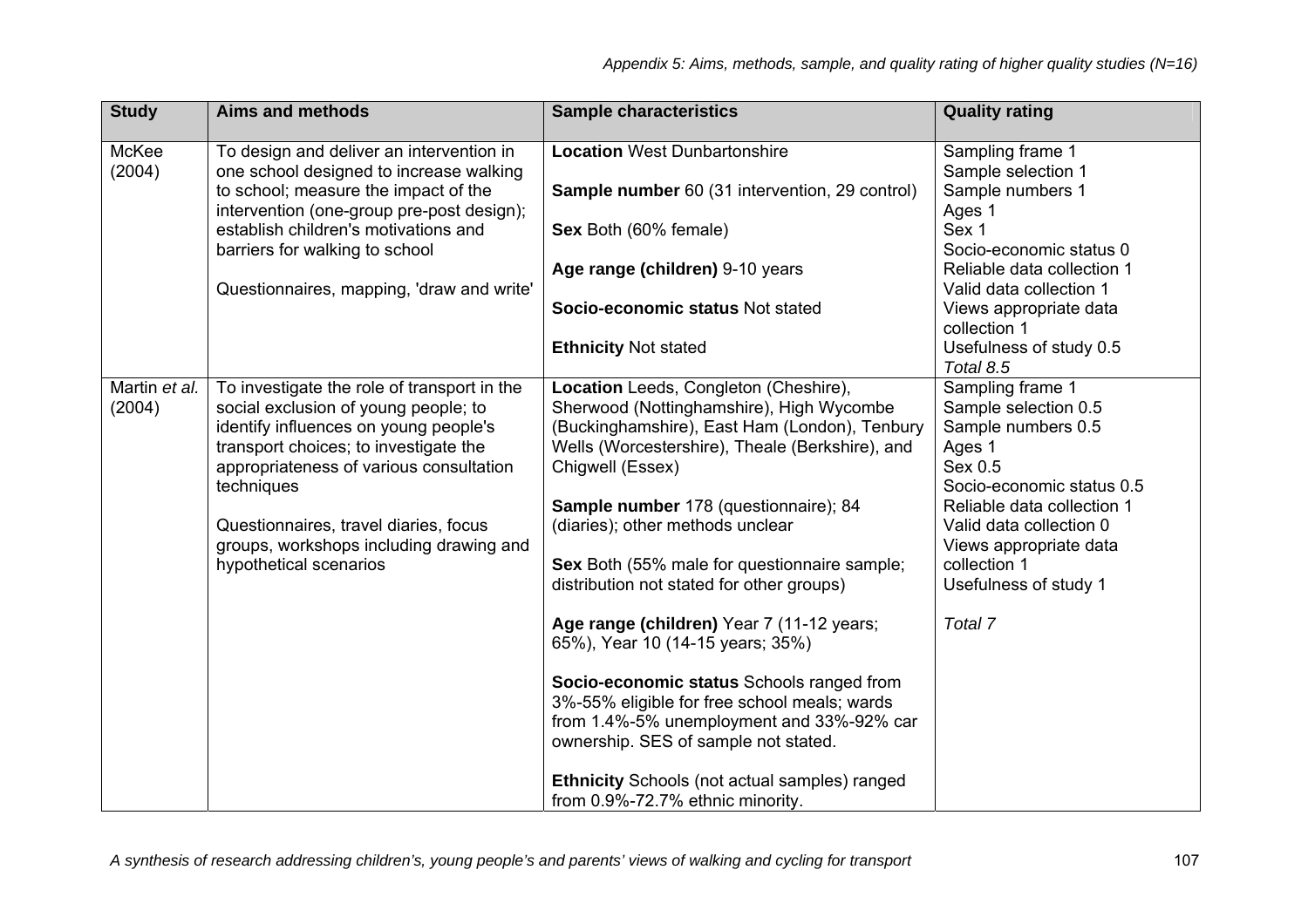| <b>Study</b>    | <b>Aims and methods</b>                                 | <b>Sample characteristics</b>                                             | <b>Quality rating</b>            |
|-----------------|---------------------------------------------------------|---------------------------------------------------------------------------|----------------------------------|
|                 |                                                         |                                                                           |                                  |
| <b>Sharples</b> | To identify factors associated with                     | Location Aberdeen, Dumfries, Edinburgh,                                   | Sampling frame 1                 |
| and             | different types of crossing facilities which            | Galashiels, Glasgow, Inverness (general survey);                          | Sample selection 0.5             |
| Fletcher        | may encourage or discourage walking in                  | Edinburgh, Glasgow (schools survey)                                       | Sample numbers 1                 |
| (2000)          | urban areas                                             |                                                                           | Ages 1                           |
|                 |                                                         | <b>Sample number</b> 890 (general survey); not stated<br>(schools survey) | Sex 1<br>Socio-economic status 0 |
|                 | Cross-sectional study using surveys and<br>observations |                                                                           | Reliable data collection 1       |
|                 |                                                         | Sex Both (52% male, 48% female (general                                   | Valid data collection 1          |
|                 |                                                         | survey); 43% male, 57% female (schools survey)                            | Views appropriate data           |
|                 |                                                         |                                                                           | collection 1                     |
|                 |                                                         | Age range (children) 10-16 years (schools                                 | Usefulness of study 0.5          |
|                 |                                                         | survey)                                                                   |                                  |
|                 |                                                         |                                                                           | Total 8                          |
|                 |                                                         | Socio-economic status Not stated                                          |                                  |
|                 |                                                         |                                                                           |                                  |
|                 |                                                         | <b>Ethnicity Not stated</b>                                               |                                  |
|                 |                                                         |                                                                           |                                  |
| System          | To investigate walking patterns, attitudes              | <b>Location All Scotland</b>                                              | Sampling frame 0.5               |
| <b>Three</b>    | to walking and what would encourage                     |                                                                           | Sample selection 0.5             |
| (1999)          | people to walk more                                     | <b>Sample number</b> 2,144 in total; including families                   | Sample numbers 1                 |
|                 |                                                         | with 1,045 children                                                       | Ages 1<br>Sex 0.5                |
|                 | Closed questionnaire                                    | Sex Both (parents); not stated (children)                                 | Socio-economic status 1          |
|                 |                                                         |                                                                           | Reliable data collection 1       |
|                 |                                                         | Age range (children) 4-18 years                                           | Valid data collection 0.5        |
|                 |                                                         |                                                                           | Views appropriate data           |
|                 |                                                         | Socio-economic status 190 AB, 289 C1, 290                                 | collection 0                     |
|                 |                                                         | C2, 276 DE                                                                | Usefulness of study 1            |
|                 |                                                         |                                                                           |                                  |
|                 |                                                         | <b>Ethnicity Not stated</b>                                               | Total 7                          |
|                 |                                                         |                                                                           |                                  |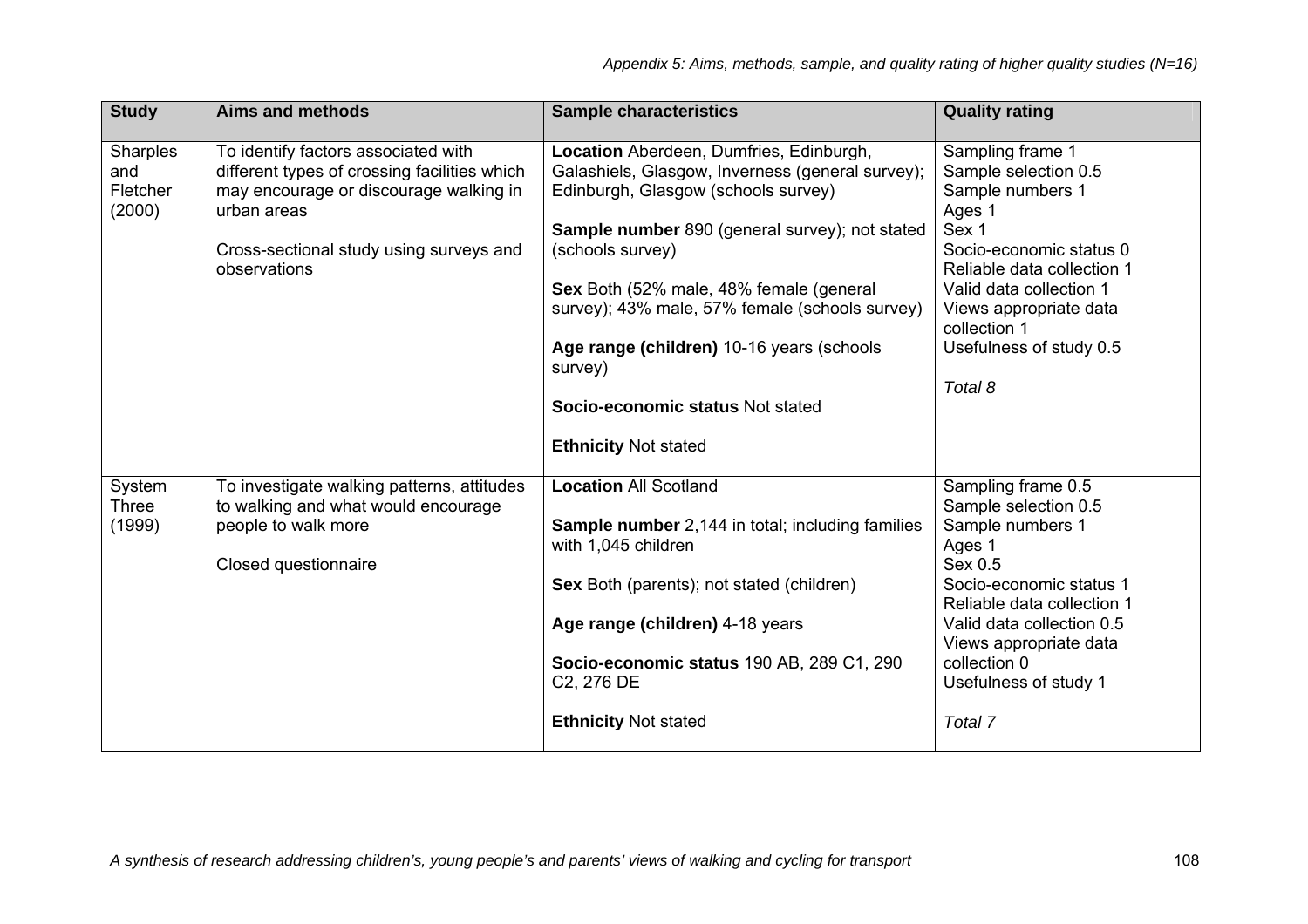| <b>Study</b>      | Aims and methods                                                                       | <b>Sample characteristics</b>                                    | <b>Quality rating</b>                                   |
|-------------------|----------------------------------------------------------------------------------------|------------------------------------------------------------------|---------------------------------------------------------|
| Tyrrell<br>(2000) | To explore children's and young people's<br>views on local transport systems and their | <b>Location Stirling, Renfrewshire, Moray</b>                    | Sampling frame 0.5<br>Sample selection 0.5              |
|                   | impact on quality of life and social<br>inclusion                                      | <b>Sample number</b> 161 children and young people,<br>8 parents | Sample numbers 1<br>Ages 1<br>Sex 0.5                   |
|                   | Cross-sectional study using multiple<br>methods with different groups                  | <b>Sex Both (distribution not stated)</b>                        | Socio-economic status 0<br>Reliable data collection 0.5 |
|                   |                                                                                        | Age range (children) 5-6, 12-14, 16-17 years                     | Valid data collection 1<br>Views appropriate data       |
|                   |                                                                                        | Socio-economic status Not stated                                 | collection 1<br>Usefulness of study 1                   |
|                   |                                                                                        | <b>Ethnicity Not stated</b>                                      | Total 7                                                 |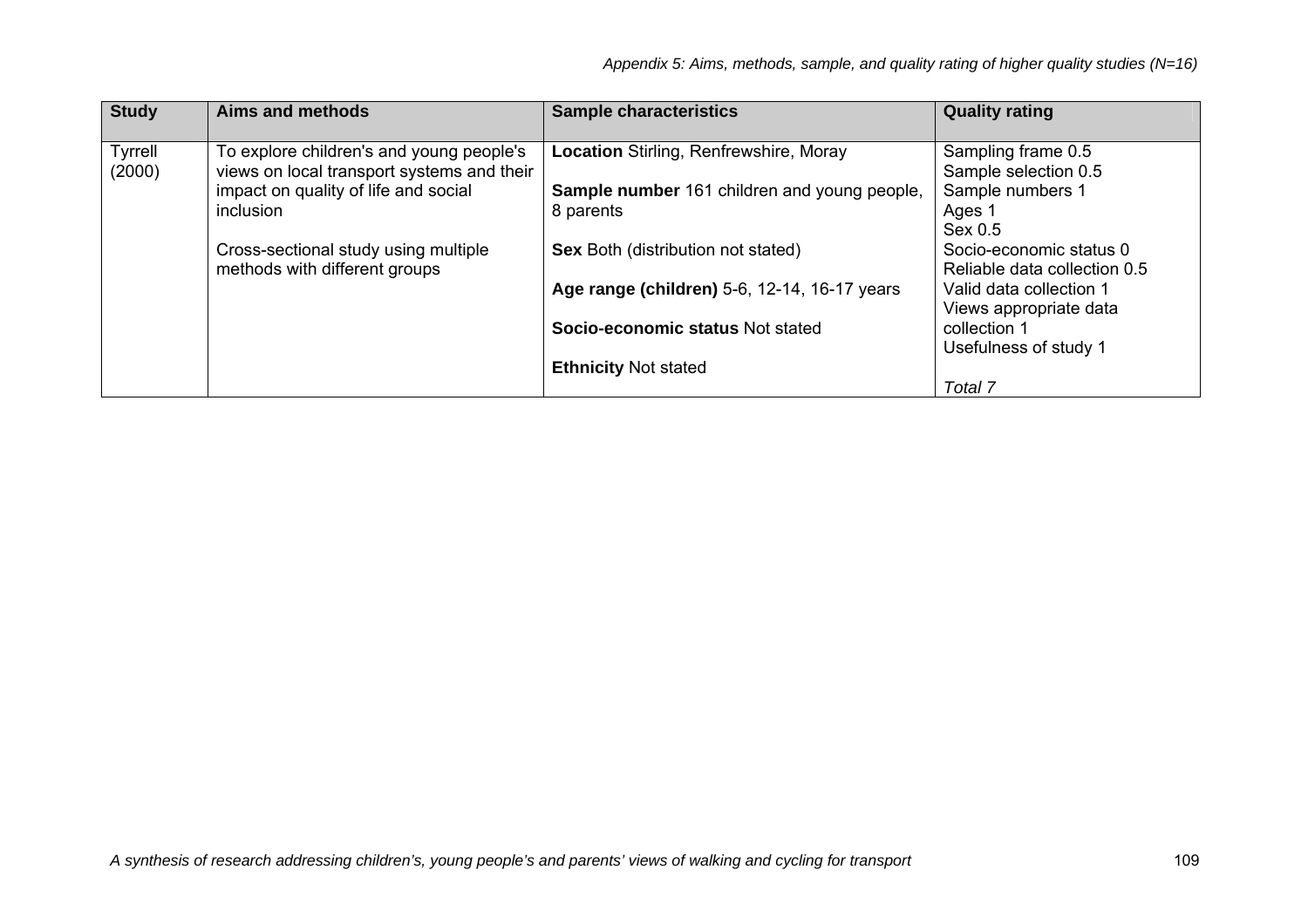## **Appendix 6: Summary of interventions relevant to children, young people and parents included in the review by Ogilvie et al. (2004)**

| Intervention description (taken from primary<br>studies where available; studies marked with *<br>taken from Ogilvie et al., 2004; Ogilvie et al., 2005)                                                                                                                                                                                                          | Controlled/<br><b>Uncontrolled</b> | Targeted to/<br><b>Outcome</b><br>measured on | <b>Effect</b><br>(shift from cars toward<br>walking/cycling, taken from<br>Ogilvie et al., 2004; Ogilvie<br>et al., 2005)   |
|-------------------------------------------------------------------------------------------------------------------------------------------------------------------------------------------------------------------------------------------------------------------------------------------------------------------------------------------------------------------|------------------------------------|-----------------------------------------------|-----------------------------------------------------------------------------------------------------------------------------|
| Main component TravelSmart 'individualised<br>marketing' programme to interested households<br>(tailored leaflets, timetables, maps, free bus<br>tickets) to encourage public transport, walking and<br>cycling more often<br><b>Co-intervention</b> Some infrastructure changes<br>(e.g. strategic cycling group, large cycle networks<br>development programme) | Controlled                         | Households                                    | 5.5% increase in absolute<br>number of trips (statistically<br>significant difference (SSD)<br>reported by primary authors) |
| Main component TravelSmart 'individualised<br>marketing' programme to interested households<br>(tailored leaflets, timetables, maps, free bus<br>tickets, cycle discounts)<br><b>Sub-components</b> Cycle training, guided walks;<br>further information and 'branded gifts' to those<br>already using eco-friendly modes of transport                            | Controlled                         | Households                                    | 3.6% absolute modal shift<br>(significance not reported<br>(SNR) by primary study<br>authors or Ogilvie et al.)             |
|                                                                                                                                                                                                                                                                                                                                                                   |                                    |                                               | Some information in this table adapted from Ogilvie et al. (2004) originally appearing in BMJ 2004 329: pages 763-767.      |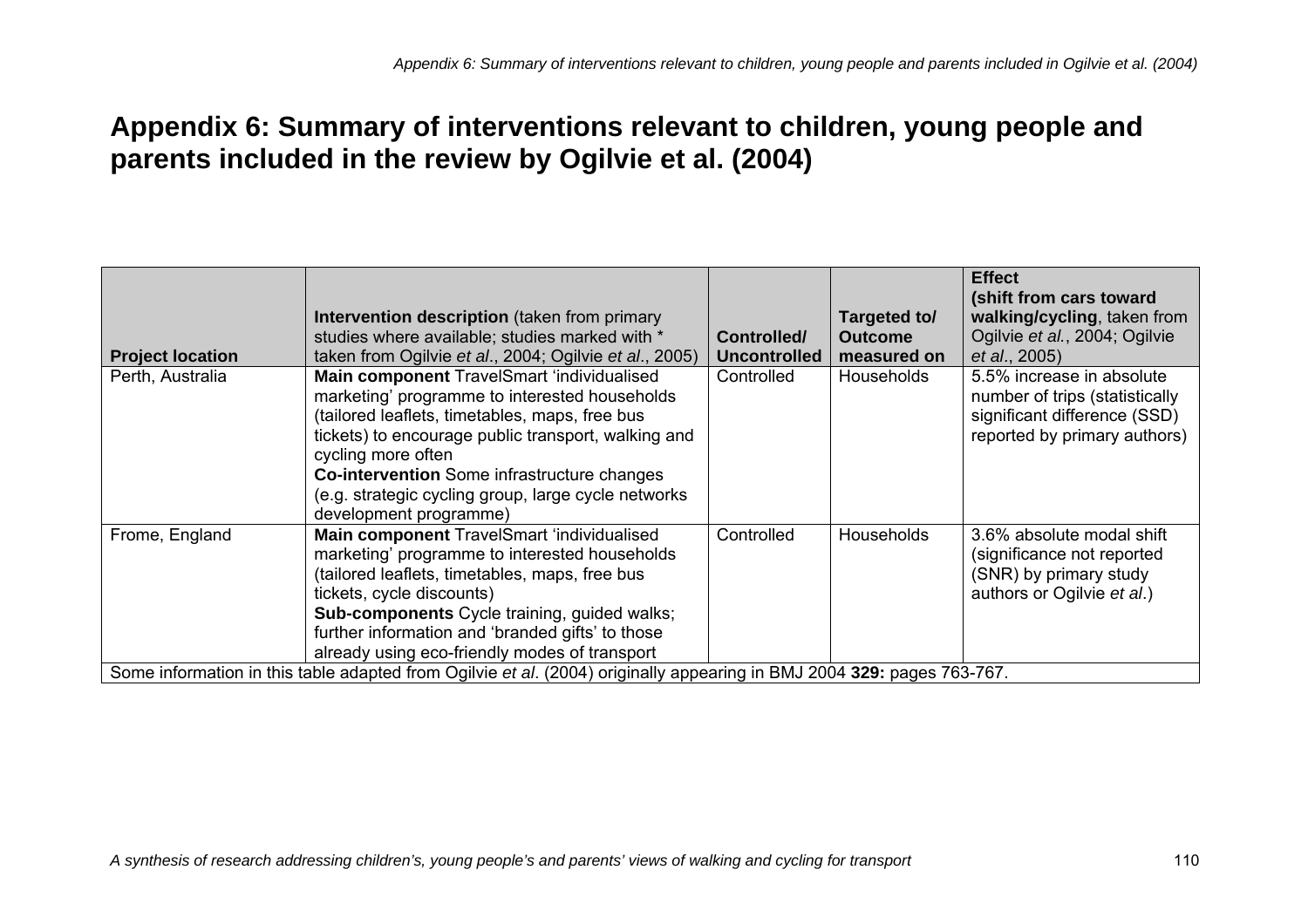| <b>Project location</b>            | Intervention description (taken from primary<br>studies where available; studies marked with *<br>taken from Ogilvie et al., 2004; Ogilvie et al., 2005)                                                                                                                                                                                | Controlled/<br><b>Uncontrolled</b> | Targeted to/<br><b>Outcome</b><br>measured on | <b>Effect</b><br>(shift from cars toward<br>walking/cycling, taken from<br>Ogilvie et al., 2004; Ogilvie<br>et al., 2005)                                                                                                                                                               |
|------------------------------------|-----------------------------------------------------------------------------------------------------------------------------------------------------------------------------------------------------------------------------------------------------------------------------------------------------------------------------------------|------------------------------------|-----------------------------------------------|-----------------------------------------------------------------------------------------------------------------------------------------------------------------------------------------------------------------------------------------------------------------------------------------|
| Gloucester, England                | Main component TravelSmart 'individualised<br>marketing' programme to interested households<br>(tailored leaflets, timetables, maps, free bus<br>tickets, cycle discounts)<br><b>Sub-components</b> Cycle training, walking tours;<br>further information and 'branded gifts' to those<br>already using eco-friendly modes of transport | Controlled                         | Households                                    | 4.4% absolute modal shift<br>(SNR)                                                                                                                                                                                                                                                      |
| Adelaide, Australia<br>(two areas) | Main component Travel Blending programme<br>(tailored feedback on personal travel diaries,<br>information on maps and timetables)<br><b>Sub-components 'Living Neighbourhoods'</b><br>initiative to improve the quality of life in particular<br>neighbourhoods, including a new school<br>curriculum in these areas                    | Uncontrolled                       | Households                                    | Intervention group 1-1.0%<br>increase in walking (SNR);<br>11% decrease in cycling<br>(SNR); overall reduction in<br>all trips 8% (SNR)<br>Intervention group 2 - 2.0%<br>decrease in walking (SNR);<br>20.9% increase in cycling<br>(SNR); overall reduction in<br>all trips 11% (SNR) |
| Camden and Islington,<br>England   | Main component One year of school travel co-<br>ordinator services, focusing on road safety<br>improvement, building advocacy, development and<br>application for travel plan funding<br><b>Sub-components A few schools implemented</b><br>changes such as walking buses, crossing facilities,<br>parking restrictions.                | Controlled                         | Pupils in 10<br>primary<br>schools            | Odds ratio for non-car<br>journeys 0.98, 95% CI 0.61-<br>1.59 (non-statistically<br>significant difference<br>(NSSD)                                                                                                                                                                    |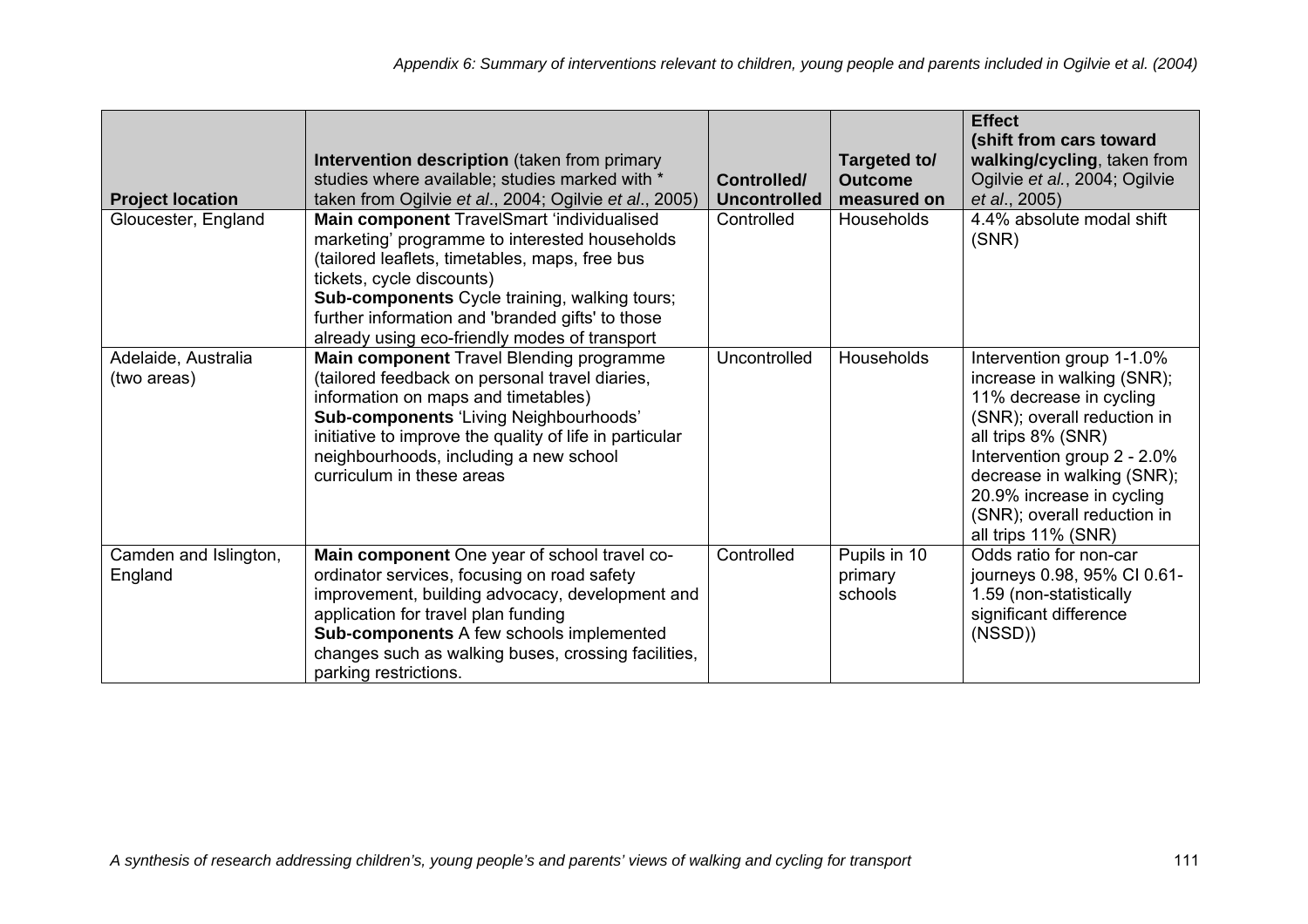| <b>Project location</b>           | Intervention description (taken from primary<br>studies where available; studies marked with *<br>taken from Ogilvie et al., 2004; Ogilvie et al., 2005)                                                                                                                                                                                                                                                                        | <b>Controlled/</b><br><b>Uncontrolled</b> | Targeted to/<br><b>Outcome</b><br>measured on | <b>Effect</b><br>(shift from cars toward<br>walking/cycling, taken from<br>Ogilvie et al., 2004; Ogilvie<br>et al., 2005)                                                                                                                                                                                                                                              |
|-----------------------------------|---------------------------------------------------------------------------------------------------------------------------------------------------------------------------------------------------------------------------------------------------------------------------------------------------------------------------------------------------------------------------------------------------------------------------------|-------------------------------------------|-----------------------------------------------|------------------------------------------------------------------------------------------------------------------------------------------------------------------------------------------------------------------------------------------------------------------------------------------------------------------------------------------------------------------------|
| Maidstone, England                | Main component Publicity campaign on<br>sustainable transport (including leaflets,<br>advertising, displays in schools and shopping<br>centres)<br>Co-intervention Infrastructure changes to local<br>transport system (including Park-and-Ride<br>services; use of bio-fuels by transport vehicles,<br>improvements to bus priority and access to tow,<br>new bicycle network; increased traffic<br>management and regulation) | Controlled                                | Households                                    | Intervention group - average<br>weekly car journeys<br>increased (12.74 to 12.82,<br>NSSD), walking decreased<br>(5.02 to 4.95, NSSD),<br>cycling decreased (0.75 to<br>$0.45,$ SSD)<br>Control group - average<br>weekly car journeys<br>decreased (12.83 to 12.10,<br>NSSD), walking increased<br>(6.72 to 6.85, NSSD),<br>cycling decreased (1.03 to<br>0.56, NSSD) |
| Delft, Netherlands                | Main component Improving and extending cycle<br>networks by construction of large bicycle<br>underpasses, bridges, new segregated or<br>resurfaced paths, extended paths to integrate the<br>network, allowing cyclists two-way rights on one-<br>way road<br>Sub-components Separate cycle paths and cycle<br>lanes on existing connections; improving road<br>surface                                                         | Controlled                                | Households                                    | 3% mode share of all trips<br>(SNR)                                                                                                                                                                                                                                                                                                                                    |
| Detmold and<br>Rosenheim, Germany | Main component Improving and extending cycle<br>networks*                                                                                                                                                                                                                                                                                                                                                                       | Uncontrolled                              | <b>Households</b>                             | 5-7% shift to cars or no shift<br>(SNR)                                                                                                                                                                                                                                                                                                                                |
| Stockton, England                 | Main component Construction of new cycle route*                                                                                                                                                                                                                                                                                                                                                                                 | Uncontrolled                              | Secondary<br>school pupils                    | 2% absolute negative modal<br>shift (SNR)                                                                                                                                                                                                                                                                                                                              |
| England                           | Main component Traffic speed reduction in 20<br>mph zones*                                                                                                                                                                                                                                                                                                                                                                      | Uncontrolled                              | <b>Households</b>                             | No change (SNR)                                                                                                                                                                                                                                                                                                                                                        |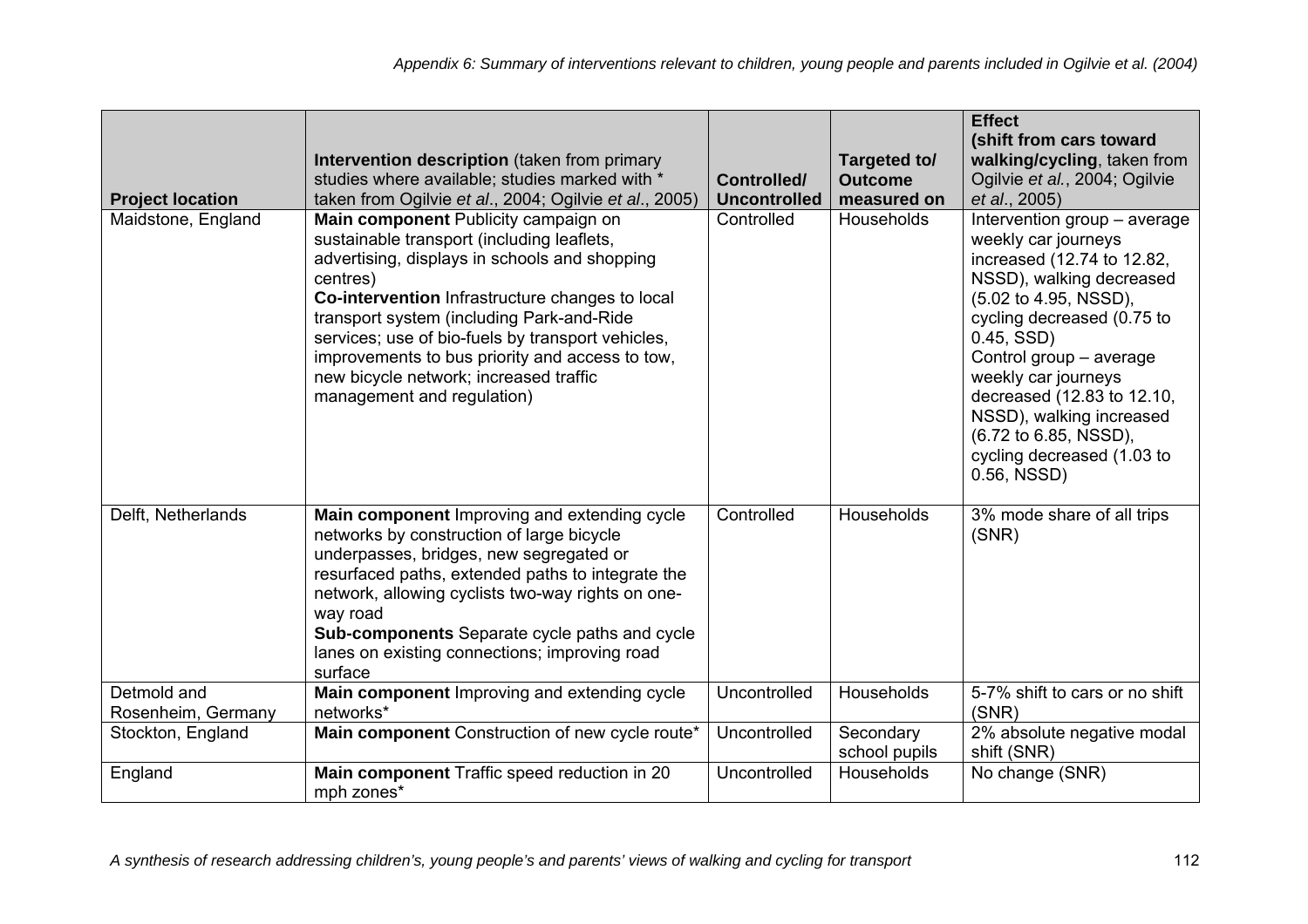| <b>Project location</b>                   | Intervention description (taken from primary<br>studies where available; studies marked with *<br>taken from Ogilvie et al., 2004; Ogilvie et al., 2005)                                                                                                                                             | Controlled/<br><b>Uncontrolled</b> | Targeted to/<br><b>Outcome</b><br>measured on | <b>Effect</b><br>(shift from cars toward<br>walking/cycling, taken from<br>Ogilvie et al., 2004; Ogilvie<br>et al., 2005)                              |
|-------------------------------------------|------------------------------------------------------------------------------------------------------------------------------------------------------------------------------------------------------------------------------------------------------------------------------------------------------|------------------------------------|-----------------------------------------------|--------------------------------------------------------------------------------------------------------------------------------------------------------|
| England                                   | Main component Traffic reduction via locally-<br>decided combinations of strategies to towns which<br>had town centre bypasses built (including traffic<br>calming, pedestrian facilities, advanced stops for<br>cyclists, cycle parking and cycle routes, dropped<br>kerbs, seating, new crossings) | Uncontrolled                       | <b>Households</b>                             | 3% absolute negative modal<br>shift (SNR)                                                                                                              |
| Trondheim, Norway                         | Main component Introduction of road user<br>charges around city centre*                                                                                                                                                                                                                              | Uncontrolled                       | <b>Households</b>                             | 2.6% absolute negative<br>modal shift (SNR). 6.6%<br>decrease in respondents<br>reporting any walking (SSD)<br>and 2.6% decrease in<br>cycling (NSSD). |
| Voorhout, Netherlands                     | Main component Construction of new train station<br>in town <sup>*</sup>                                                                                                                                                                                                                             | Uncontrolled                       | Households                                    | 5.0% increase in mode<br>share of all trips (SSD)                                                                                                      |
| Hungary/Norway/<br>Denmark/Italy/Unknown  | Main component 'Networks of routes' not further<br>described*                                                                                                                                                                                                                                        | Uncontrolled                       | <b>Unknown</b>                                | Most studies showed no<br>change (SNR)                                                                                                                 |
| UK/Germany/Sweden/<br>Netherlands/Unknown | Main component 'Traffic restraint' not further<br>described*                                                                                                                                                                                                                                         | Uncontrolled                       | Unknown                                       | Most studies showed no<br>change (SNR)                                                                                                                 |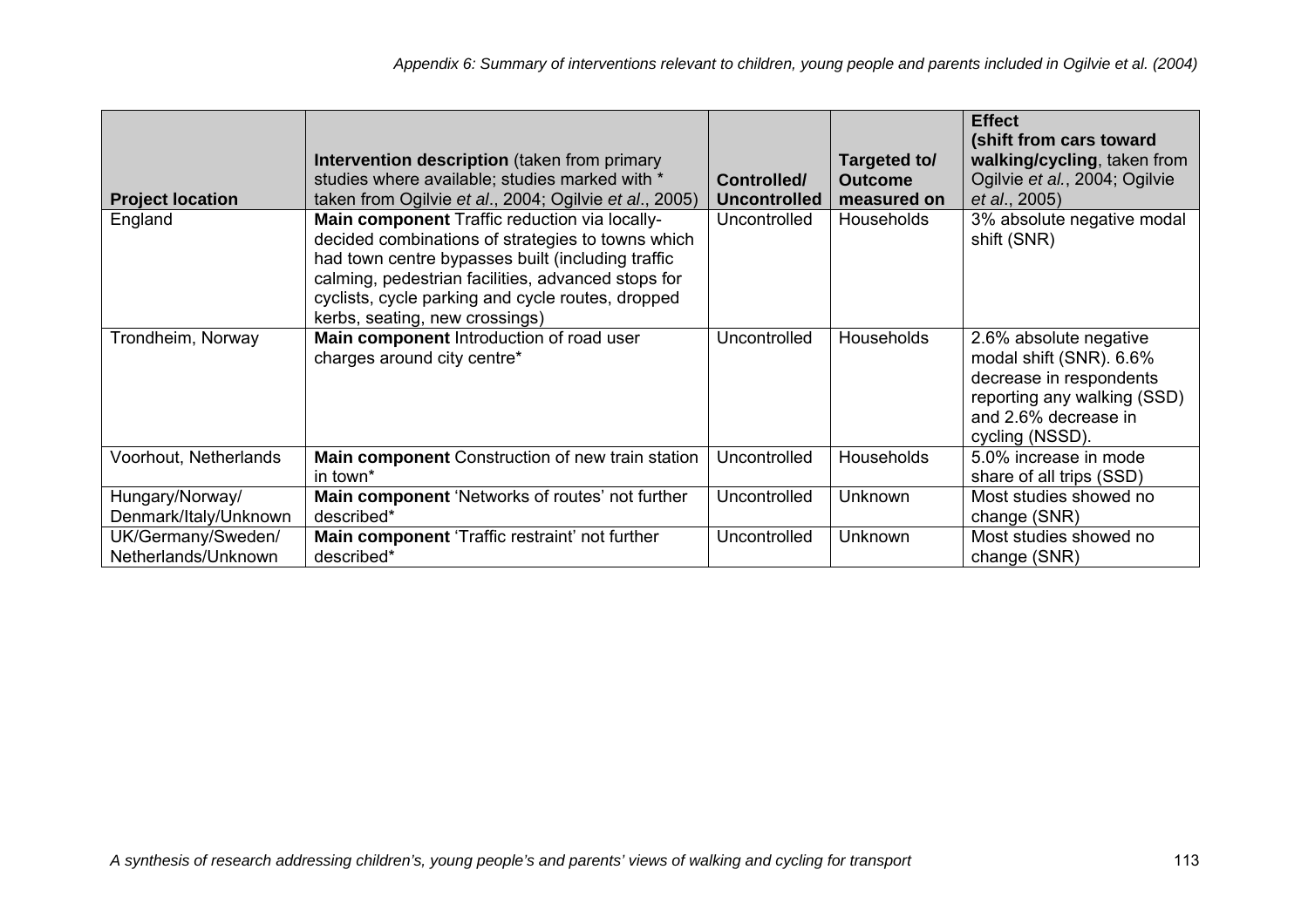## **Appendix 7: Publication details for relevant intervention studies included in the review by Ogilvie** *et al***. (2004)**

\* Publications retrieved by EPPI-Centre Review Team. The first publication in the list for each included study is the main report in each case.

| Perth,<br>Australia    | Department for Planning and Infrastructure (2001) South Perth Large Scale<br>Evaluation Report. Perth: Government of Western Australia.*                                                                                                                                                    |
|------------------------|---------------------------------------------------------------------------------------------------------------------------------------------------------------------------------------------------------------------------------------------------------------------------------------------|
|                        | Department for Planning and Infrastructure (2003) Travel Behaviour Change<br>Program for the City of South Perth under the TravelSmart Program: Technical<br>appendix. Perth: Government of Western Australia.*<br>Ashton-Graham C, John G, James B, Brög W, Grey-Smith H (2002) Increasing |
|                        | cycling through 'soft' measures (TravelSmart) - Perth, Western Australia. In:<br>McClintock H (ed) Planning for Cycling: Principles, Practice and Solutions for<br>Urban Planners. Cambridge: Woodhead.                                                                                     |
|                        | James B, Brög W (2001) Increasing walking trips through TravelSmart®<br>Individualised Marketing. World Transport Policy and Practice 7: 61-66. *                                                                                                                                           |
|                        | Department for Transport (2002) A Review of the Effectiveness of<br>Personalised Journey Planning Techniques. London: Department for<br>Transport.                                                                                                                                          |
|                        | Socialdata Australia (1999) Community Survey and Marketing Campaign for<br>the South Perth TravelSmart Project: Report of the Second Evaluation. Perth:<br>Department for Planning and Infrastructure, Government of Western Australia.                                                     |
|                        | Socialdata Australia (2000) Community Survey and Marketing Campaign for<br>the South Perth TravelSmart Project: Third Evaluation Report. Perth:<br>Department for Planning and Infrastructure, Government of Western Australia.                                                             |
| Frome,<br>England      | Sustrans (2002a) TravelSmart Frome Pilot Project. Bristol: Sustrans. *                                                                                                                                                                                                                      |
| Gloucester,<br>England | Sustrans (2002b) TravelSmart Gloucester Pilot Project. Bristol: Sustrans. *                                                                                                                                                                                                                 |
| Adelaide,<br>Australia | Rose G, Ampt L (2001) Travel blending: an Australian travel awareness<br>initiative. Transportation Research Part D 6: 95-110. *                                                                                                                                                            |
|                        | Ampt L (1999) Grass routes: from travel blending to living neighbourhoods.<br>Traffic Engineering and Control 40: 475-478. *                                                                                                                                                                |
|                        | Perkins A, Giannakodakis G (2001) The Greenhouse Abatement Potential of<br>Travel Behaviour Change Initiatives. Walkerville: Transport South Australia.                                                                                                                                     |
|                        | Department for Transport (2002) A Review of the Effectiveness of<br>Personalised Journey Planning Techniques. London: Department for<br>Transport.                                                                                                                                          |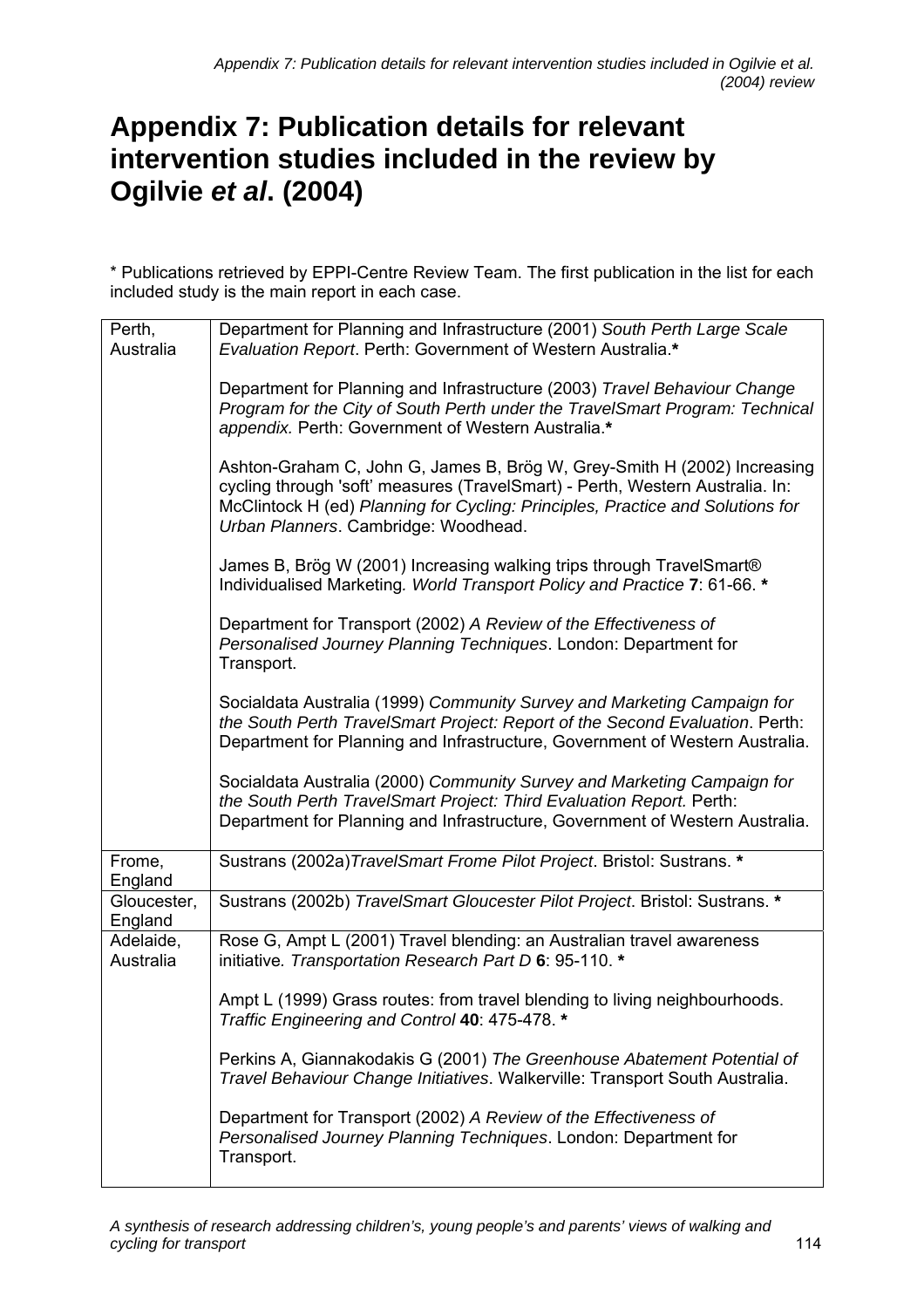| Camden<br>and<br>Islington,<br>England  | Rowland D, DiGuiseppi C, Gross M, Afolabi E, Roberts I (2003) Randomised<br>controlled trial of site specific advice on school travel patterns. Archives of<br>Disease in Childhood 88: 8-11. *                                                        |
|-----------------------------------------|--------------------------------------------------------------------------------------------------------------------------------------------------------------------------------------------------------------------------------------------------------|
| Maidstone,                              | Hodgson F, May T, Tight M, Conner M (1998) Evaluation of the MIST travel                                                                                                                                                                               |
| England                                 | awareness campaign: 2. The before-and-after study. Traffic Engineering and<br>Control 39: 103-112. *                                                                                                                                                   |
| Delft,<br>Netherlands                   | Wilmink A, Hartman J (1987) Evaluation of the Delft Bicycle Network Plan:<br>Final Summary Report. The Hague: Ministry of Transport and Public Works. *                                                                                                |
|                                         | Hartman J (1997) The Delft bicycle network revisited. In: Tolley R (ed) The<br>Greening of Urban Transport: Planning for Walking and Cycling in European<br>Cities. 2nd edition. Chichester: Wiley. *                                                  |
|                                         | Anonymous (1986) Evaluation of the Delft Bicycle Network: Summary Report<br>of the Before Study. The Hague: Ministry of Transport and Public Works.                                                                                                    |
|                                         | Bovy P, Veeke P (1987) Intensiteitspatronen voor en na realisering van het<br>Delftse fietsrouteplan. In: Proceedings of Bijdragen Verkeerskundige<br>Werkdagen.                                                                                       |
|                                         | Bovy P (1988) Wijzigingen verkeersintensiteiten door Delfts fietsrouteplan (1).<br>Verkeerskunde 39: 54-58.                                                                                                                                            |
|                                         | Katteler H, Förg O, Brög W (1984) Evaluatie fietsroutenetwerk Delft. Het<br>verplaatsingsgedrag: vooronderzoek. Nijmegen: Instituut voor Toegepaste<br>Sociologie.                                                                                     |
|                                         | Katteler H, Förg O, Brög W (1985) Evaluatie fietsroutenetwerk Delft: marges<br>voor het fietsgebruik. Nijmegen: Instituut voor Toegepaste Sociologie.                                                                                                  |
|                                         | Louisse C, ten Grotenhuis D, van Vliet J (1994) Evaluatie fietsroutenetwerk<br>Delft: lessen en leergeld voor integraal stedelijk verkeersbeleid. In:<br>Proceedings of Colloquium Vervoersplanologisch Speurwerk; 1994;<br>Rotterdam. Amsterdam: CVS. |
| Detmold<br>and<br>Rosenheim,<br>Germany | Brög W, Erl E (1987) Abschließender Bericht zum Modellvorhaben<br>"Fahrradfreundliche Stadt". Teil A: Begleituntersuchung und übergreifende<br>Aspekte. Texte 18/87. Berlin: Umweltbundesamt.                                                          |
|                                         | Dammann F, Hänel K, Richard J (1987) Abschließender Bericht zum<br>Modellvorhaben "Fahrradfreundliche Stadt". Teil B: Fahrradverkehrsplanung in<br>der Modellstadt Detmold. Berlin: Umweltbundesamt.                                                   |
|                                         | Eichenauer M, Von Winning H, Streichert E (1987) Abschließender Bericht<br>zum Modellvorhaben "Fahrradfreundliche Stadt". Teil C:<br>Fahrradverkehrsplanung in der Modellstadt Rosenheim. Berlin:<br>Umweltbundesamt.                                  |
| Stockton,                               | Dean D (1993) The Stockton Cycle Route After Study. Crowthorne: Transport                                                                                                                                                                              |
| England<br>England (20                  | Research Laboratory.<br>Babtie Group (2001) Urban Street Activity in 20 mph Zones: Final Report.                                                                                                                                                       |
| mph zones)                              | London: Department for Transport, Local Government and the Regions.                                                                                                                                                                                    |
| England                                 | Barrell J, Robson C (1995) The Bypass Demonstration Project: an overview.                                                                                                                                                                              |
| (bypasses)                              | Traffic Engineering and Control 36: 398-403. *                                                                                                                                                                                                         |
|                                         | Social Research Associates (1999) Bypass Demonstration Project: Further                                                                                                                                                                                |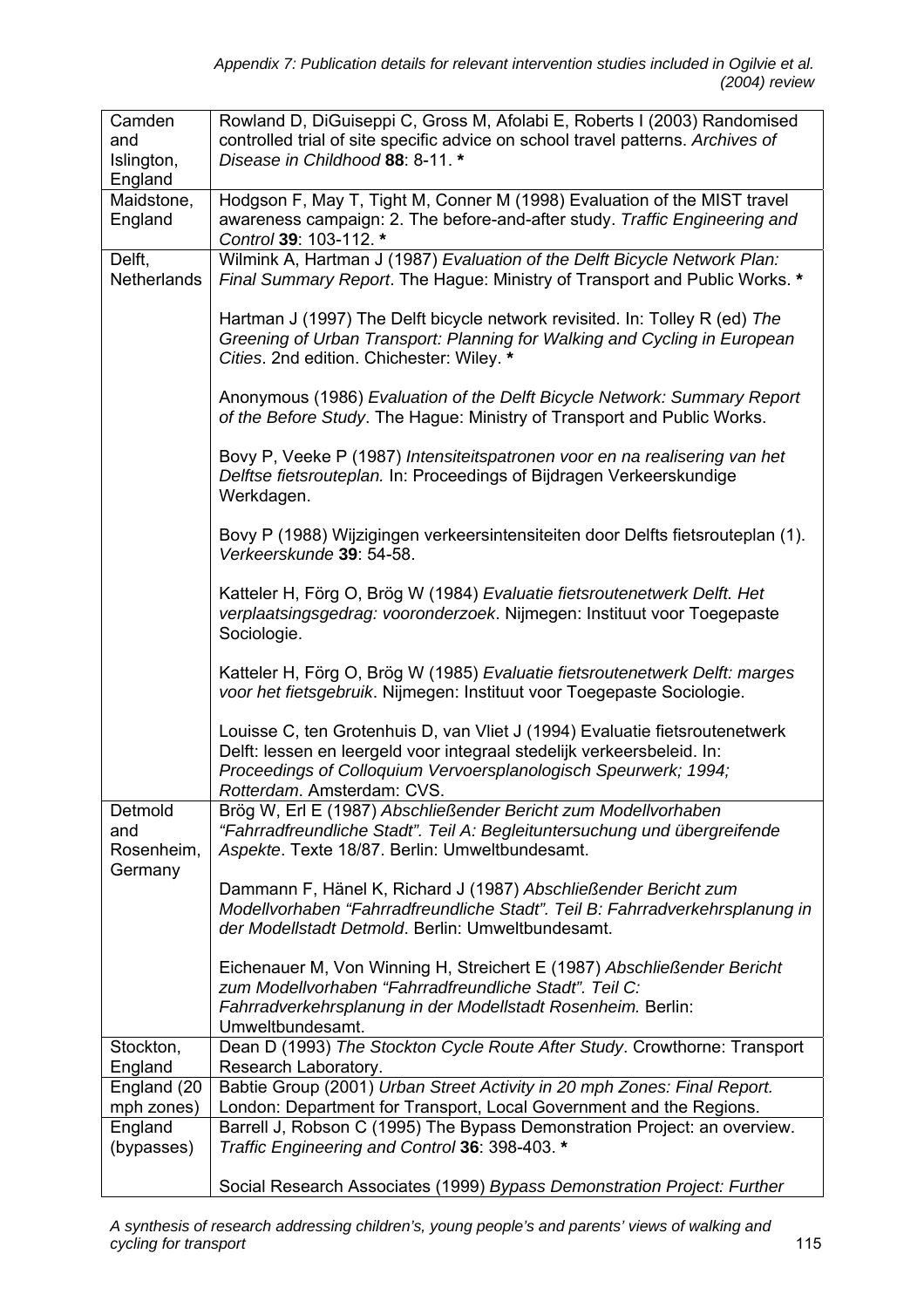|                      | Research and Analysis in Relation to Attitudes to Walking. Leicester: Social<br>Research Associates. *                                                     |
|----------------------|------------------------------------------------------------------------------------------------------------------------------------------------------------|
| Trondheim,<br>Norway | Meland S (1995) Generalised and advanced urban debiting innovations: the<br>GAUDI Project. 3: The Trondheim toll ring. Traffic Engineering and Control 36: |
|                      | 150-155.*                                                                                                                                                  |
|                      | Meland S (1994) Road Pricing in Urban Areas. The Trondheim Toll Ring -                                                                                     |
|                      | Results from Panel Travel Surveys. Trondheim: SINTEF Transport<br>Engineering.*                                                                            |
| Voorhout,            | Arentze T, Borgers A (2001) Assessing urban context-induced change in                                                                                      |
| <b>Netherlands</b>   | individual activity travel patterns: case study of new railway station. Transport<br>Research Record 1752: 47-52.                                          |
| Excluded             | Ogilvie D, Egan M, Hamilton V, Petticrew M (2005) Systematic reviews of                                                                                    |
| studies:             | health effects of social interventions: 2. Best available evidence: how low                                                                                |
| 'networks of         | should you go? Journal of Epidemiology and Community Health 59: 886-892.                                                                                   |
| routes'              |                                                                                                                                                            |
| and                  |                                                                                                                                                            |
| 'traffic             |                                                                                                                                                            |
| restraint'           |                                                                                                                                                            |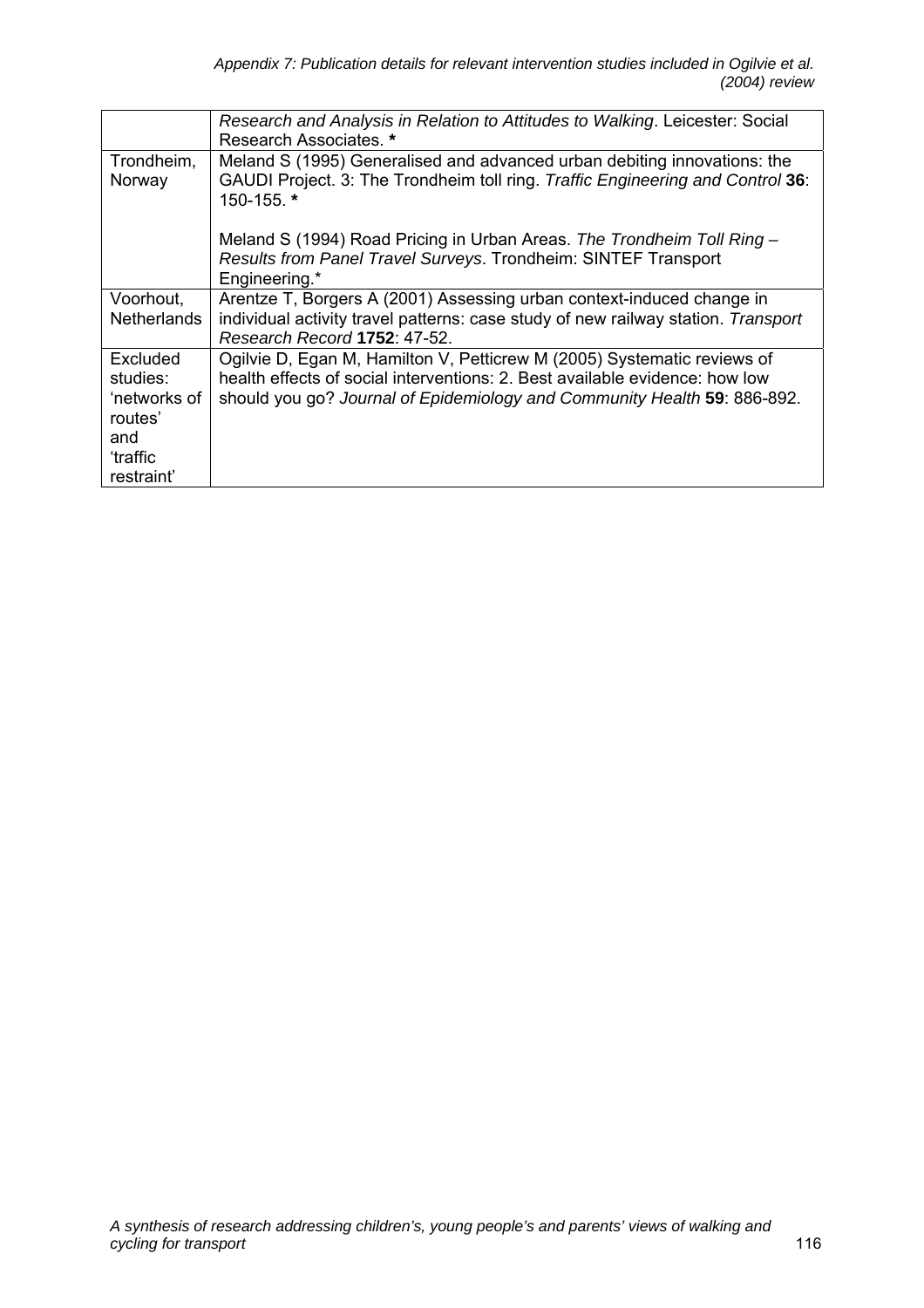# **Appendix 8: Cross-study synthesis**

| Theme 1: Culture of car use                                          |                                                                                                                                                                                                                         |                                                                                                                                        |                                                                                                                      |
|----------------------------------------------------------------------|-------------------------------------------------------------------------------------------------------------------------------------------------------------------------------------------------------------------------|----------------------------------------------------------------------------------------------------------------------------------------|----------------------------------------------------------------------------------------------------------------------|
| View                                                                 | Implications for interventions                                                                                                                                                                                          | <b>Rigorously evaluated interventions in</b><br>Ogilvie et al. (2004)                                                                  | Interventions needing further<br>evaluation in Ogilvie et al.<br>(2004, 2005)                                        |
| Preference for cars                                                  | Address children's preference for travelling by car                                                                                                                                                                     |                                                                                                                                        |                                                                                                                      |
|                                                                      | Influence groups inclined to prefer cars (e.g. older<br>children, those from car owning families). Encourage<br>interventions which will maintain preferences for<br>walking and cycling among younger children.        |                                                                                                                                        |                                                                                                                      |
|                                                                      | Tailor interventions to influence preferences to urban<br>and suburban areas, noting that in rural areas<br>factors, such as convenience, may be a more<br>important barrier to walking and cycling than<br>preference. |                                                                                                                                        |                                                                                                                      |
| Perception of cars as<br>more convenient than<br>walking and cycling | Aim to change attitudes by demonstrating that<br>walking and cycling is as convenient as driving for<br>short journeys.                                                                                                 | Perth, Frome, Gloucester: Marketing<br>measures with emphasis on<br>convenience. Some increase in walking<br>and cycling was observed. | Adelaide: Marketing measures<br>with emphasis on convenience.<br>No increase in walking and<br>cycling was observed. |
|                                                                      | Target messages about the convenience of active<br>transport towards children and parents.                                                                                                                              | $\qquad \qquad$                                                                                                                        |                                                                                                                      |
|                                                                      | Promote walking as convenient especially in urban<br>areas, cycling in rural areas.                                                                                                                                     | $\blacksquare$                                                                                                                         | $\blacksquare$                                                                                                       |
|                                                                      | Target safety concerns about walking and cycling in<br>comparison with driving.                                                                                                                                         | $\blacksquare$                                                                                                                         |                                                                                                                      |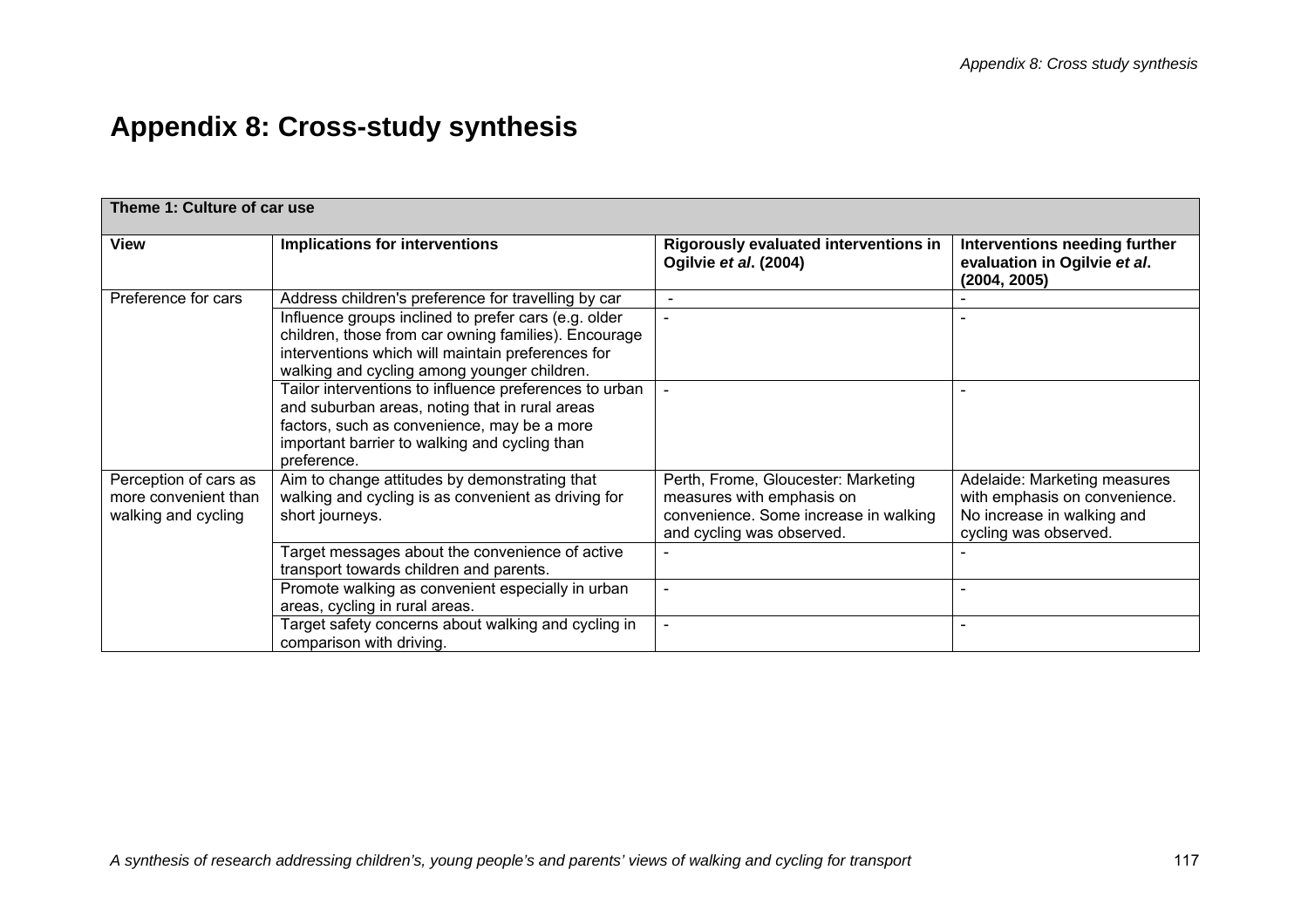| Theme 1: Culture of car use      |                                                                                                                                                                                                                 |                                                                |                                                                                                                                                                                                                                                                                               |
|----------------------------------|-----------------------------------------------------------------------------------------------------------------------------------------------------------------------------------------------------------------|----------------------------------------------------------------|-----------------------------------------------------------------------------------------------------------------------------------------------------------------------------------------------------------------------------------------------------------------------------------------------|
| View                             | <b>Implications for interventions</b>                                                                                                                                                                           | Rigorously evaluated interventions in<br>Ogilvie et al. (2004) | Interventions needing further<br>evaluation in Ogilvie et al.<br>(2004, 2005)                                                                                                                                                                                                                 |
|                                  | Make travelling by car less convenient with greater<br>parking restrictions, and speed limits.                                                                                                                  | $\blacksquare$                                                 | England (bypasses): Various<br>measures including traffic<br>calming, pedestrian facilities,<br>cycle lanes. No increase in<br>walking and cycling was<br>observed.<br>14 studies under 'traffic restraint':<br>various measures implemented;<br>some effect on walking and<br>cycling noted. |
|                                  | Make 'park and walk' more convenient with free<br>parking permits issued through schools and available<br>for use in car parks at school opening and closing<br>times, several minutes' walk away from schools. |                                                                | 14 studies under 'traffic restraint':<br>various measures implemented;<br>some effect on walking and<br>cycling noted.                                                                                                                                                                        |
| Status of car<br>ownership       | Design interventions to influence wider social<br>attitudes toward a shift away from car use.                                                                                                                   |                                                                |                                                                                                                                                                                                                                                                                               |
|                                  | Target educational interventions to change these<br>attitudes especially in younger children.                                                                                                                   |                                                                |                                                                                                                                                                                                                                                                                               |
| Perceptions of cars<br>as 'cool' | Promote walking and cycling to children and young<br>people as 'cool'.                                                                                                                                          | $\overline{\phantom{a}}$                                       |                                                                                                                                                                                                                                                                                               |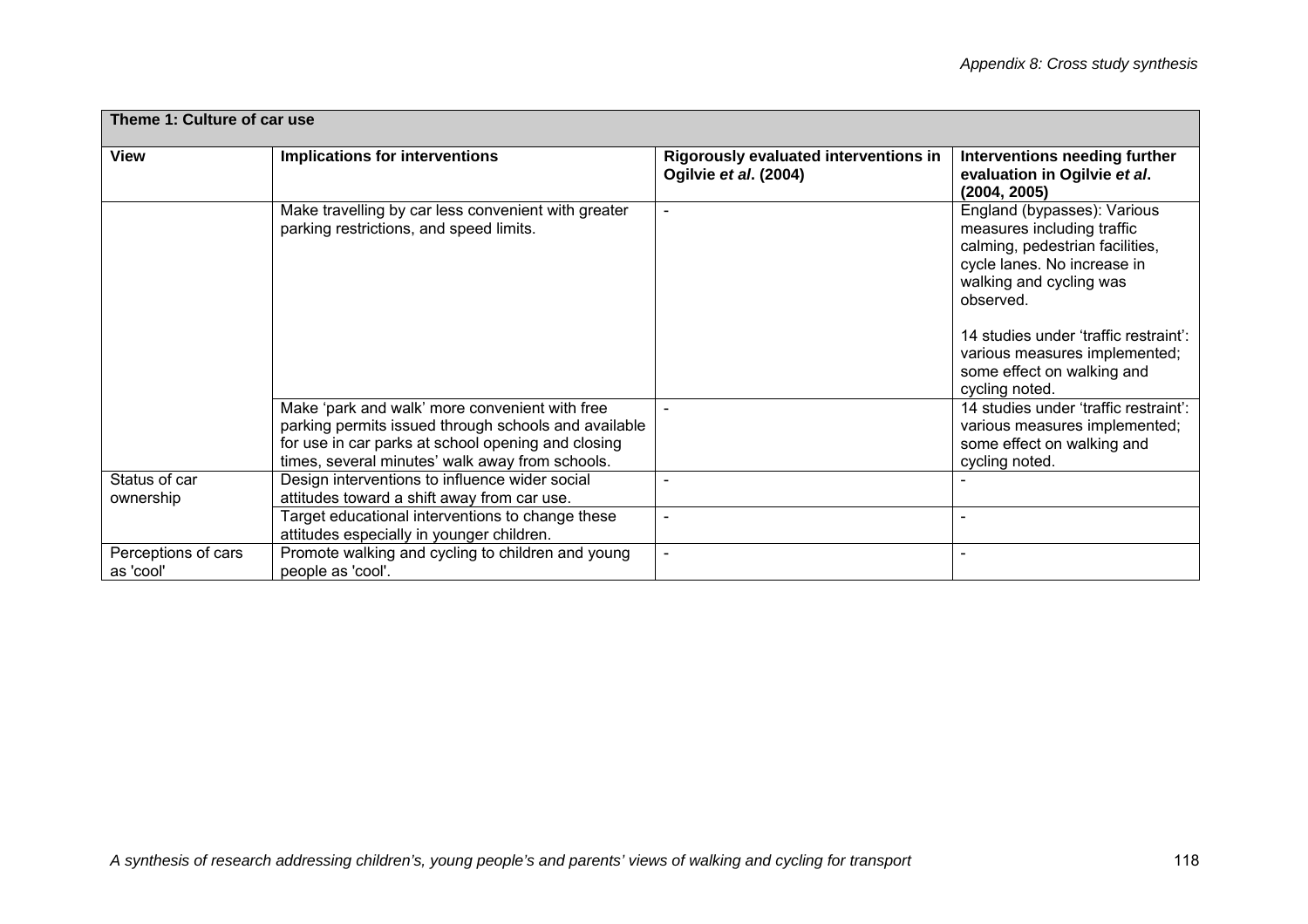| Theme 2: Fear and dislike of local environments      |                                                                                                                                                       |                                                                                                                                                                                                                              |                                                                                                                                                                     |
|------------------------------------------------------|-------------------------------------------------------------------------------------------------------------------------------------------------------|------------------------------------------------------------------------------------------------------------------------------------------------------------------------------------------------------------------------------|---------------------------------------------------------------------------------------------------------------------------------------------------------------------|
| <b>View</b>                                          | <b>Implications for interventions</b>                                                                                                                 | <b>Rigorously evaluated interventions</b><br>in Ogilvie et al. (2004)                                                                                                                                                        | Interventions needing further<br>evaluation in Ogilvie et al.<br>(2004, 2005)                                                                                       |
| Concerns about<br>children's safety<br>from personal | Implement evaluated effective interventions (e.g.<br>personal alarms) which increase personal safety from<br>attack (abduction, mugging, harassment). |                                                                                                                                                                                                                              |                                                                                                                                                                     |
| attack                                               | Promote perceptions of local environments as safe<br>where appropriate.                                                                               |                                                                                                                                                                                                                              |                                                                                                                                                                     |
|                                                      | Target above messages about safety from attack to<br>older girls and urban locations.                                                                 | $\blacksquare$                                                                                                                                                                                                               |                                                                                                                                                                     |
|                                                      | Promote interventions to reduce bullying / fighting<br>among children.                                                                                | $\blacksquare$                                                                                                                                                                                                               | $\sim$                                                                                                                                                              |
|                                                      | Introduce accompanied walking / walking schemes to<br>promote safety.                                                                                 | Camden and Islington: Walking buses<br>implemented by some schools. No<br>increase in walking and cycling was<br>observed.                                                                                                   |                                                                                                                                                                     |
|                                                      | Design and modify shared walking / cycling paths to<br>allow increased visibility.                                                                    |                                                                                                                                                                                                                              |                                                                                                                                                                     |
| Concerns about<br>safety from<br>accidents           | Implement interventions shown to reduce accident risk<br>for pedestrians, cyclists (e.g. speed bumps, cycle<br>lanes, accompanied walking schemes).   | Delft: New cycle network installed.<br>Significant shift to cycling was<br>observed.<br>Camden and Islington: Various safety<br>measures implemented by some<br>schools. No increase in walking and<br>cycling was observed. | England (bypasses): Various<br>measures including traffic<br>calming, pedestrian facilities,<br>cycle lanes. No increase in<br>walking and cycling was<br>observed. |
|                                                      |                                                                                                                                                       |                                                                                                                                                                                                                              | Detmold and Rosenheim<br>(Germany) and Stockton<br>(England): Cycle routes installed.<br>No increase in walking and<br>cycling was observed.                        |
|                                                      |                                                                                                                                                       |                                                                                                                                                                                                                              | 14 studies under 'traffic restraint':<br>various measures implemented;<br>some effect on walking and<br>cycling noted.                                              |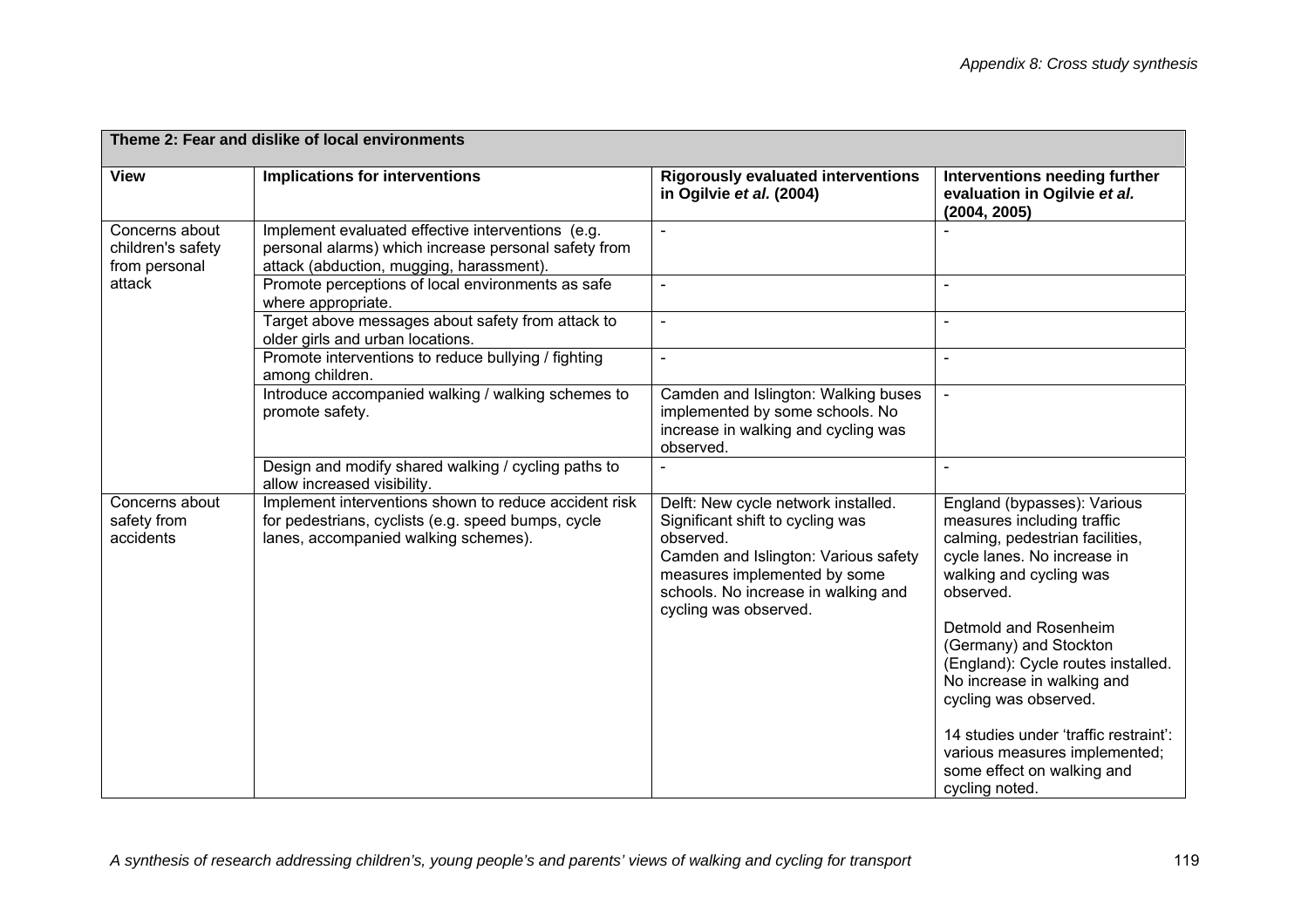| Theme 2: Fear and dislike of local environments |                                                                                                                                                                                                                                    |                                                                                                                                                 |                                                                                                                                |
|-------------------------------------------------|------------------------------------------------------------------------------------------------------------------------------------------------------------------------------------------------------------------------------------|-------------------------------------------------------------------------------------------------------------------------------------------------|--------------------------------------------------------------------------------------------------------------------------------|
| <b>View</b>                                     | Implications for interventions                                                                                                                                                                                                     | <b>Rigorously evaluated interventions</b><br>in Ogilvie et al. (2004)                                                                           | Interventions needing further<br>evaluation in Ogilvie et al.<br>(2004, 2005)                                                  |
|                                                 | Target messages about safety from accidents toward<br>younger children.                                                                                                                                                            |                                                                                                                                                 |                                                                                                                                |
|                                                 | Aim to balance messages about safety and danger. If<br>safety issues are over-emphasised in promoting<br>walking and cycling, disproportionate perceptions of<br>walking and cycling as dangerous activities may be<br>reinforced. |                                                                                                                                                 |                                                                                                                                |
|                                                 | Reduce or restrict traffic; enforce road rules with<br>drivers (especially near schools).                                                                                                                                          | Camden and Islington: Traffic<br>reduction measures implemented<br>locally by some schools. No increase<br>in walking and cycling was observed. | England (bypasses): Various<br>traffic calming measures<br>implemented. No increase in<br>walking and cycling was<br>observed  |
|                                                 |                                                                                                                                                                                                                                    |                                                                                                                                                 | 14 studies under 'traffic restraint':<br>various measures implemented;<br>some effect on walking and<br>cycling noted.         |
| Concerns about<br>traffic                       | Reduce traffic speeds - speed bumps.                                                                                                                                                                                               | Camden and Islington: Traffic calming<br>measures implemented locally by<br>some schools. No increase in walking<br>and cycling was observed.   | England (bypasses): Various<br>traffic calming measures<br>implemented. No increase in<br>walking and cycling was<br>observed. |
|                                                 |                                                                                                                                                                                                                                    |                                                                                                                                                 | 14 studies under 'traffic restraint':<br>various measures implemented;<br>some effect on walking and<br>cycling noted.         |
|                                                 | Ensure that crossing points are safe, accessible,<br>respected by drivers.                                                                                                                                                         |                                                                                                                                                 | England (bypasses): New<br>crossing points created. No<br>increase in walking and cycling<br>was observed.                     |
|                                                 | Ensure that traffic is spaced sufficiently to permit road<br>crossing (e.g. traffic light synchronisation).                                                                                                                        |                                                                                                                                                 |                                                                                                                                |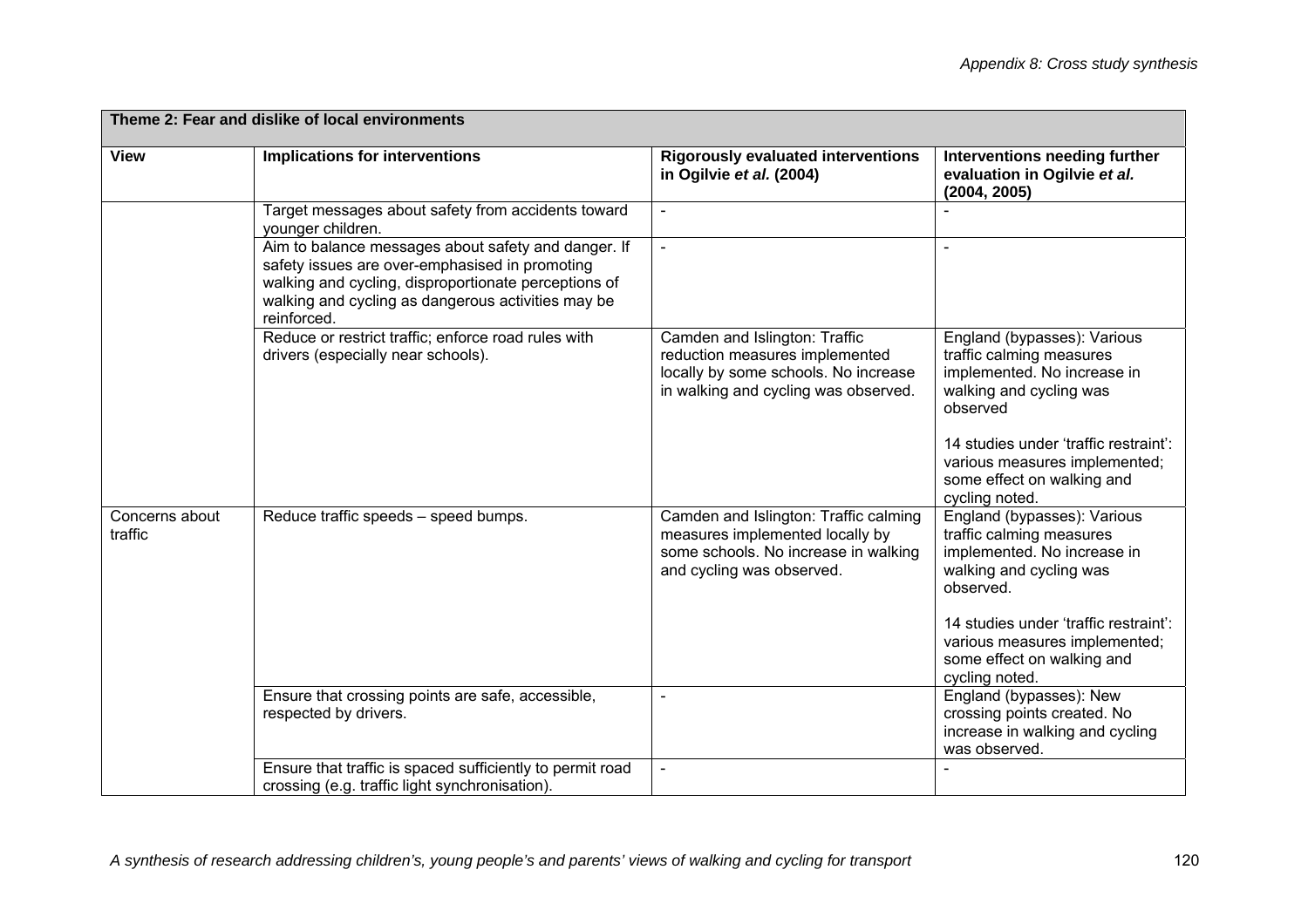| Theme 2: Fear and dislike of local environments |                                                                                                                                         |                                                                                                                                     |                                                                                                                                                                                                                                                                                              |
|-------------------------------------------------|-----------------------------------------------------------------------------------------------------------------------------------------|-------------------------------------------------------------------------------------------------------------------------------------|----------------------------------------------------------------------------------------------------------------------------------------------------------------------------------------------------------------------------------------------------------------------------------------------|
| <b>View</b>                                     | Implications for interventions                                                                                                          | <b>Rigorously evaluated interventions</b><br>in Ogilvie et al. (2004)                                                               | Interventions needing further<br>evaluation in Ogilvie et al.<br>(2004, 2005)                                                                                                                                                                                                                |
|                                                 | Enforce parking restrictions near schools and leisure<br>facilities.                                                                    | Camden and Islington: Parking<br>restrictions implemented by one<br>school. No increase in walking and<br>cycling was observed.     |                                                                                                                                                                                                                                                                                              |
| Need for<br>appropriate<br>facilities           | Improve conditions of pavements, paths, roads.                                                                                          | Delft: New cycle network installed.<br>Positive shift toward cycling was<br>observed.                                               | Detmold and Rosenheim,<br>(Germany) and Stockton<br>(England, bypasses): Cycle<br>routes installed. No increase in<br>walking and cycling was<br>observed.<br>Five studies under 'networks of<br>routes for cyclists and<br>pedestrians'. No evidence of<br>increase in walking and cycling. |
|                                                 | Locate crossings at convenient points for children's<br>journeys.                                                                       |                                                                                                                                     |                                                                                                                                                                                                                                                                                              |
|                                                 | Install bicycle stands / sheds.                                                                                                         | $\sim$                                                                                                                              | England (bypasses): Some cycle<br>parking introduced (probably not<br>very much). No increase in<br>walking and cycling was<br>observed.                                                                                                                                                     |
|                                                 | Introduce more lollipop people / crossing patrols.                                                                                      | Camden and Islington: Crossing<br>patrols implemented by some schools.<br>No increase in walking and cycling<br>was observed.       |                                                                                                                                                                                                                                                                                              |
|                                                 | Create more frequent crossing places and enforce laws<br>requiring cars to give way to pedestrians.                                     | Camden and Islington: New<br>pedestrian crossings implemented by<br>one school. No increase in walking<br>and cycling was observed. | England (bypasses): New<br>crossing points created. No<br>increase in walking and cycling<br>was observed.                                                                                                                                                                                   |
|                                                 | Construct raised (kerb high) crossing places to make<br>crossing easier for pedestrians, especially with<br>buggies, shopping trolleys. |                                                                                                                                     | England (bypasses). Raised<br>crossing points created. No<br>increase in walking and cycling<br>was observed.                                                                                                                                                                                |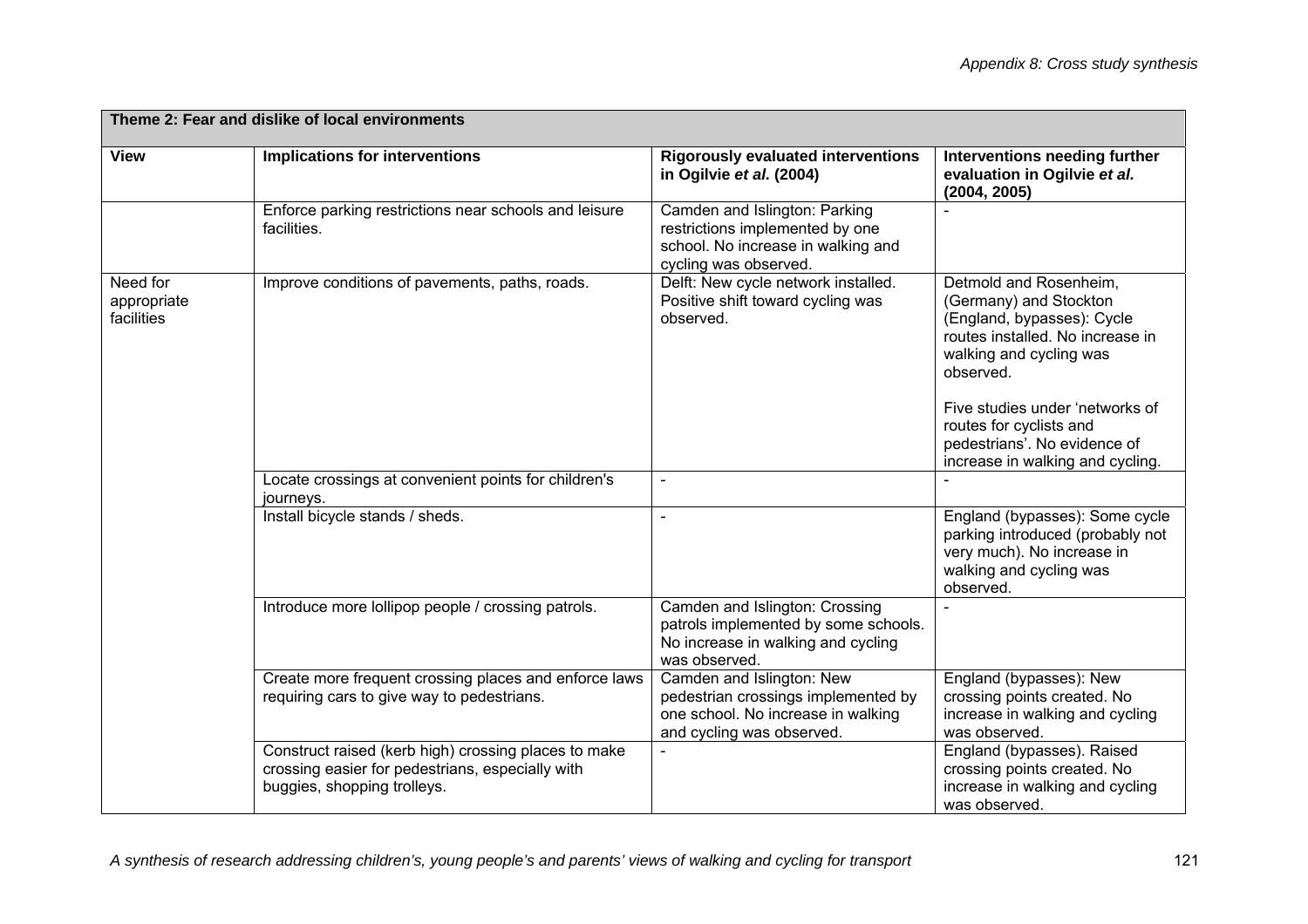| Theme 2: Fear and dislike of local environments |                                                               |                                                                       |                                                                               |
|-------------------------------------------------|---------------------------------------------------------------|-----------------------------------------------------------------------|-------------------------------------------------------------------------------|
| <b>View</b>                                     | Implications for interventions                                | <b>Rigorously evaluated interventions</b><br>in Ogilvie et al. (2004) | Interventions needing further<br>evaluation in Ogilvie et al.<br>(2004, 2005) |
| Concerns about                                  | Create secure cycle parking, especially at schools.           |                                                                       |                                                                               |
| crime                                           | Target cycle security measures, particularly towards<br>boys. |                                                                       |                                                                               |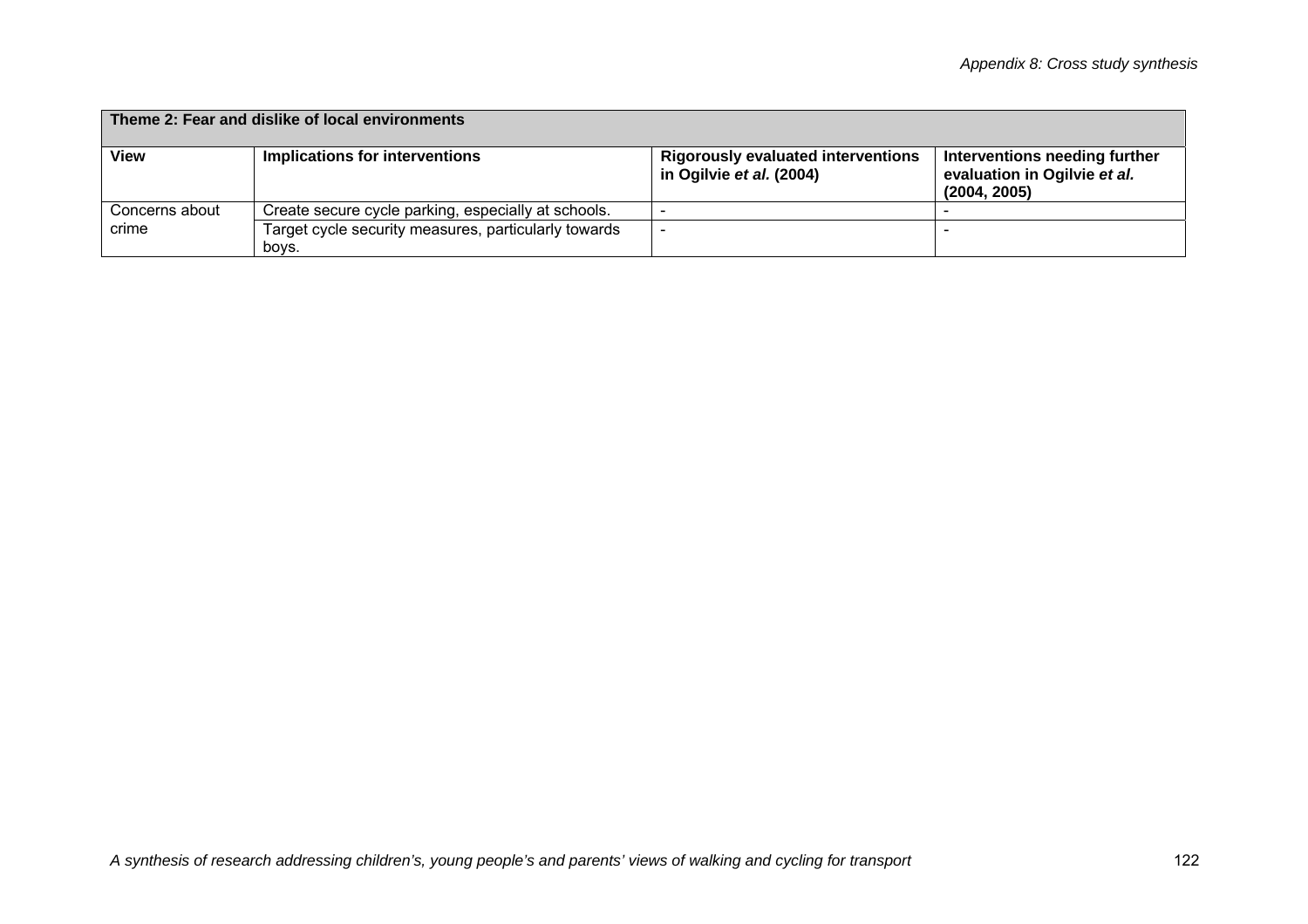| Theme 3: Children as responsible transport users                                 |                                                                                                                                                                                       |                                                                                                                                                                                                                                                                              |                                                                                                                          |
|----------------------------------------------------------------------------------|---------------------------------------------------------------------------------------------------------------------------------------------------------------------------------------|------------------------------------------------------------------------------------------------------------------------------------------------------------------------------------------------------------------------------------------------------------------------------|--------------------------------------------------------------------------------------------------------------------------|
| <b>View</b>                                                                      | <b>Implications for interventions</b>                                                                                                                                                 | <b>Rigorously evaluated</b><br>interventions in Ogilvie et al.<br>(2004)                                                                                                                                                                                                     | Interventions needing further<br>evaluation in Ogilvie et al. (2004,<br>2005)                                            |
| Children's views of<br>walking and cycling as<br>preferred and                   | Design interventions to take into account<br>children's more positive views about walking<br>and cycling.                                                                             |                                                                                                                                                                                                                                                                              |                                                                                                                          |
| convenient                                                                       | Ensure that interventions adapted from those<br>involving adults are appropriate for children and<br>young people.                                                                    | $\blacksquare$                                                                                                                                                                                                                                                               |                                                                                                                          |
| Children's views about<br>environmental impact                                   | Target interventions emphasising environmental<br>messages especially at children.                                                                                                    | Maidstone: Publicity campaign<br>emphasising environmental benefits<br>of walking and cycling implemented<br>in schools as well as wider<br>community settings (but message<br>not tailored to children specifically).<br>No increase in walking and cycling<br>was observed |                                                                                                                          |
|                                                                                  | Create syllabuses for environmental education<br>including positive messages about walking and<br>cycling as well as the negative effects of car<br>use.                              |                                                                                                                                                                                                                                                                              |                                                                                                                          |
|                                                                                  | Target children in suburban and rural locations,<br>and possibly from higher SES groups.                                                                                              | $\overline{a}$                                                                                                                                                                                                                                                               |                                                                                                                          |
| Children's views of<br>benefits of walking and<br>cycling: sociability           | Promote walking and cycling (particularly<br>walking) to children and young people as a<br>sociable activity ('cool'), giving the opportunity<br>for contact with friends and family. |                                                                                                                                                                                                                                                                              |                                                                                                                          |
|                                                                                  | Target this message toward girls, particularly in<br>urban and suburban locations.                                                                                                    |                                                                                                                                                                                                                                                                              |                                                                                                                          |
| Children's views of<br>benefits of walking and<br>cycling: health and<br>fitness | Encourage walking and cycling as activities<br>promoting both physical and psychosocial<br>health, to parents as well as to children.                                                 | Perth, Frome, Gloucester:<br>Marketing campaigns, including<br>some health messages. Some<br>increase in walking and cycling was<br>observed.                                                                                                                                | Adelaide: Marketing campaigns,<br>including some health messages. No<br>increase in walking and cycling was<br>observed. |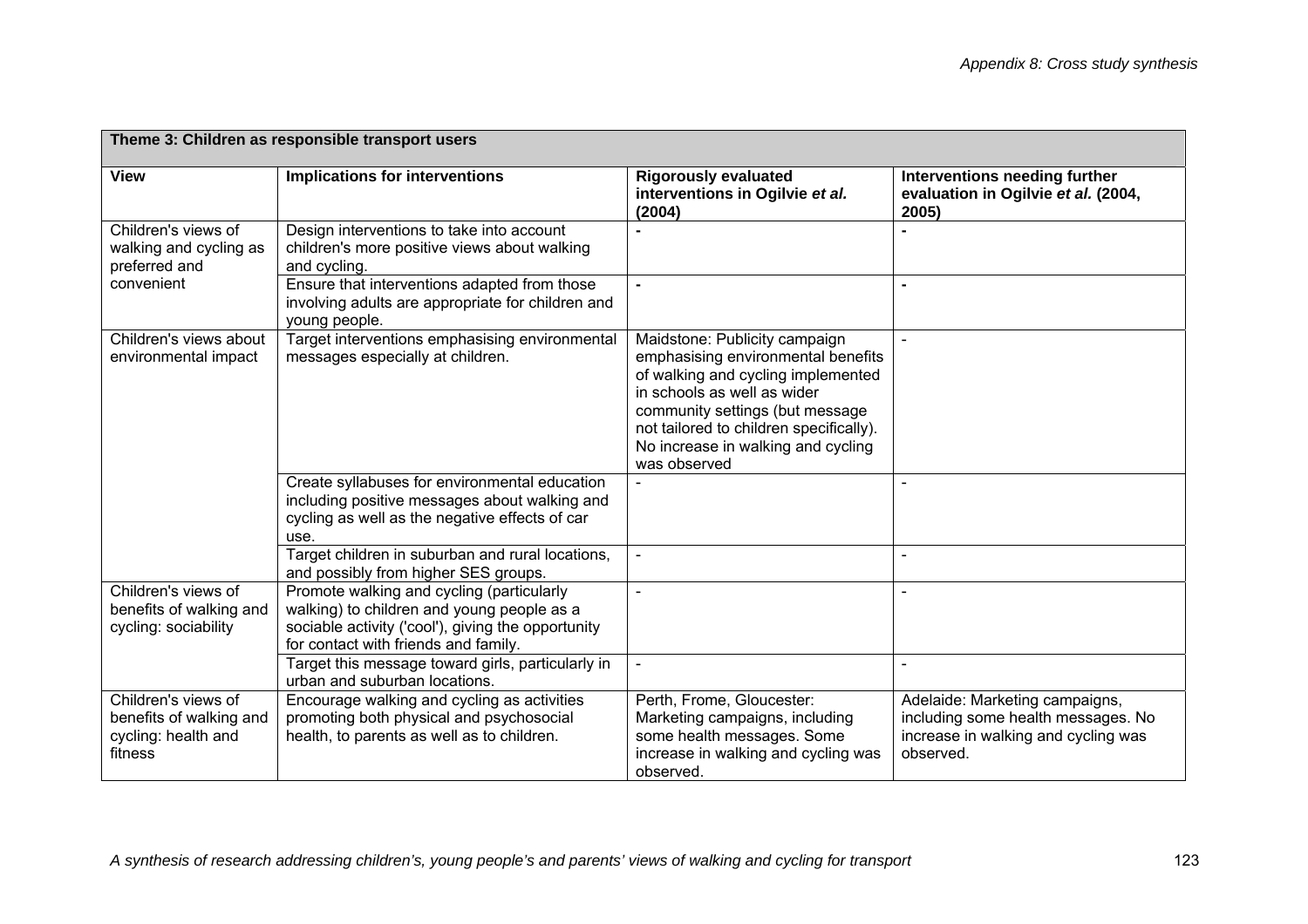| Theme 4: Parental responsibility and behaviour |                                                                                                                                                                                           |                                                                         |                                                                                                                                                                                                              |
|------------------------------------------------|-------------------------------------------------------------------------------------------------------------------------------------------------------------------------------------------|-------------------------------------------------------------------------|--------------------------------------------------------------------------------------------------------------------------------------------------------------------------------------------------------------|
| <b>View</b>                                    | <b>Implications for interventions</b>                                                                                                                                                     | <b>Rigorously evaluated</b><br>interventions in<br>Ogilvie et al (2004) | Interventions needing further evaluation in<br>Ogilvie et al (2004, 2005)                                                                                                                                    |
| Children's views<br>about parents' car<br>use  | Encourage children to think critically and ask about<br>car use in their own families.                                                                                                    |                                                                         | Adelaide: Part of intervention took place in school<br>and children were asked to 'relay the method and<br>philosophy to the remainder of their household'.<br>No increase in walking and cycling was noted. |
|                                                | Encourage parents to consider their own role in<br>modelling appropriate transport behaviour for<br>children.                                                                             | $\overline{\phantom{a}}$                                                |                                                                                                                                                                                                              |
| Limitations on<br>children's<br>independence   | Promote walking and cycling toward parents as a<br>means to increase children's independence,<br>particularly parents of girls and Asian families.                                        |                                                                         |                                                                                                                                                                                                              |
|                                                | Balance messages about walking and cycling in a<br>way to both address parents' concerns about safety<br>and traffic while encouraging them to foster<br>children's independent mobility. |                                                                         |                                                                                                                                                                                                              |
| Expectations about<br>parenting                | Provide parents with information on behaviour<br>management and role modelling when walking with<br>younger children.                                                                     |                                                                         |                                                                                                                                                                                                              |
|                                                | Promote the idea that allowing children to walk and<br>cycle is a way of being a 'good' parent.                                                                                           | $\sim$                                                                  | ٠                                                                                                                                                                                                            |
|                                                | Promote walking and cycling as a way to encourage<br>safe independence which simultaneously cares for<br>the environment.                                                                 |                                                                         |                                                                                                                                                                                                              |